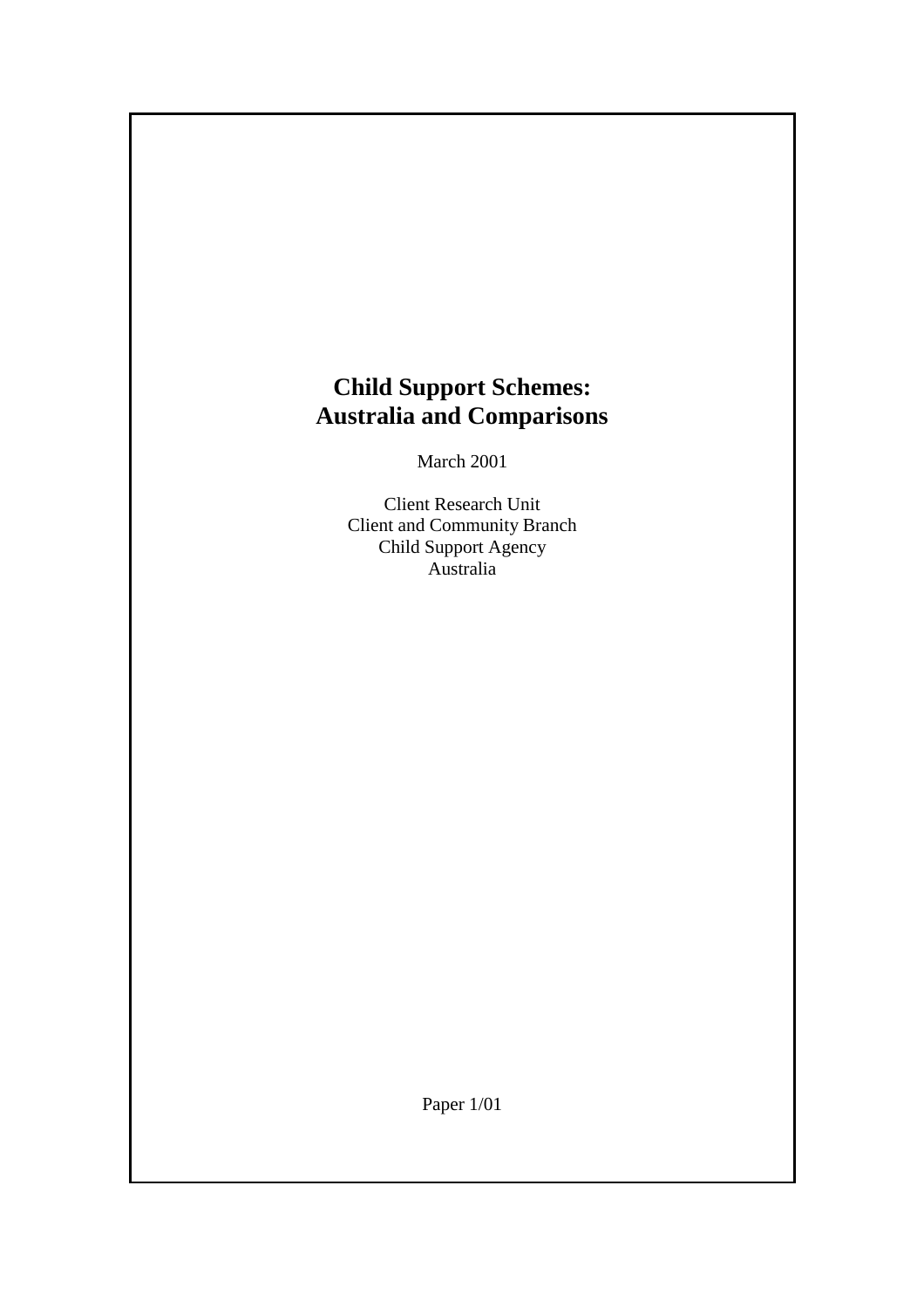#### **Comments on this Paper**

Comments on this paper are welcomed and should be addressed to:

Allan Shephard Director Client Research Unit Child Support Agency Dept of Family and Community Services 40 Cameron Street BELCONNEN ACT 2617

E-mail: allan.shephard@csa.gov.au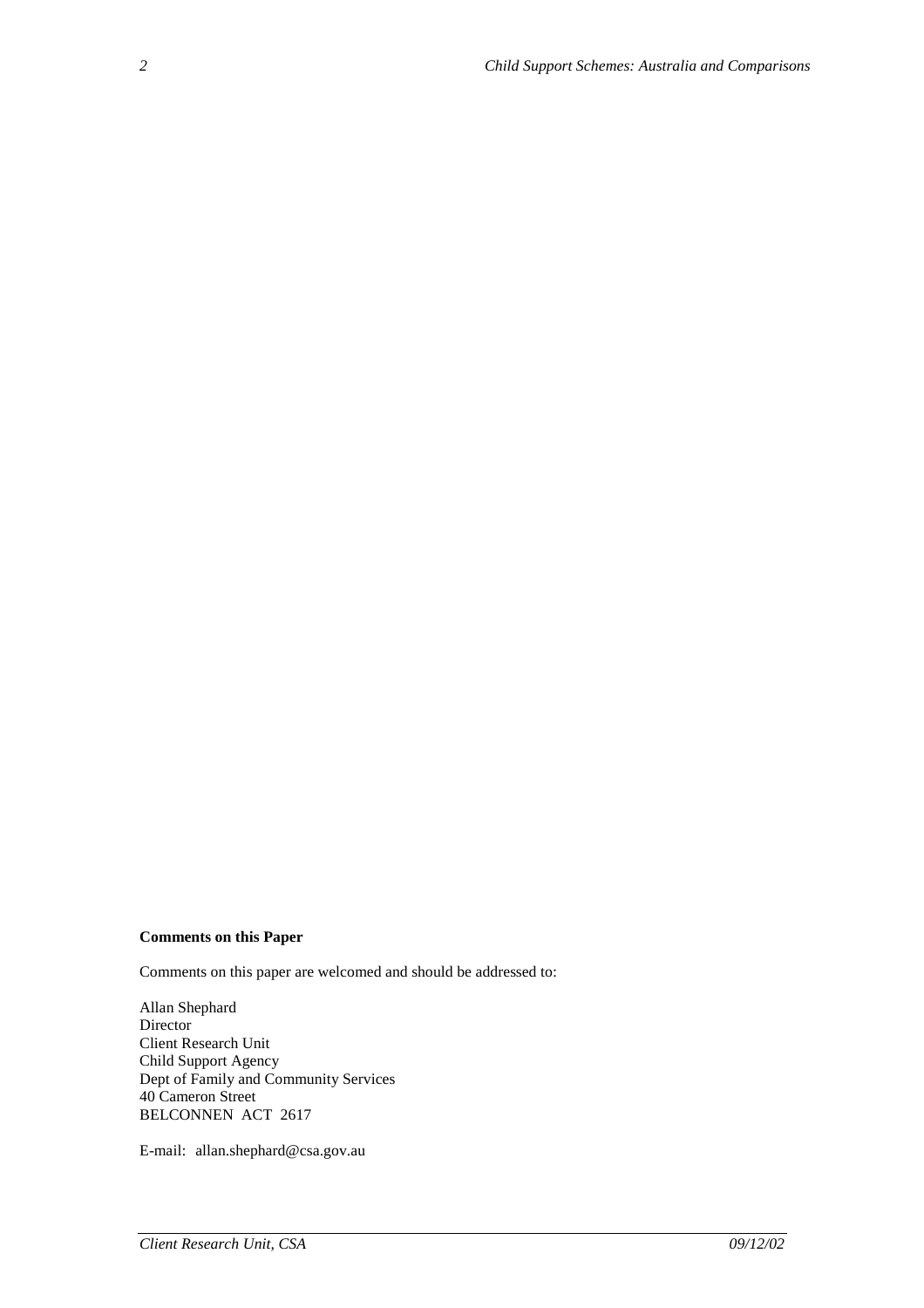# **Contents**

| <b>Comparative Statistics for the Australian and Overseas Child Support</b> |
|-----------------------------------------------------------------------------|
|                                                                             |
|                                                                             |
|                                                                             |
|                                                                             |
| A Brief Overview of the Approach to Child Support                           |
|                                                                             |
|                                                                             |
|                                                                             |
|                                                                             |
|                                                                             |
|                                                                             |
|                                                                             |
|                                                                             |
|                                                                             |
|                                                                             |
|                                                                             |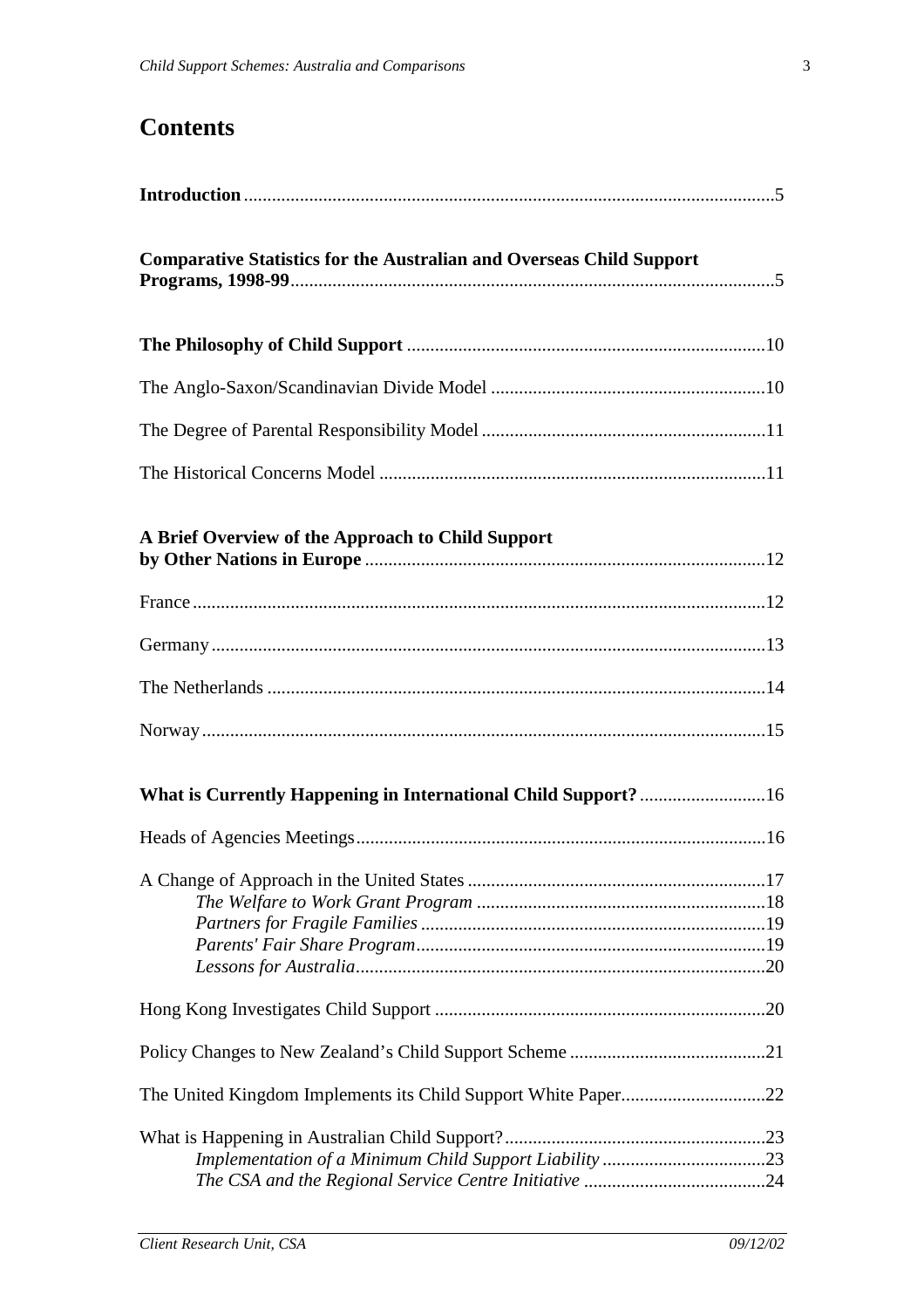| Appendix 4: Conversion Rates Used in the Comparative Summary Table  95 |  |
|------------------------------------------------------------------------|--|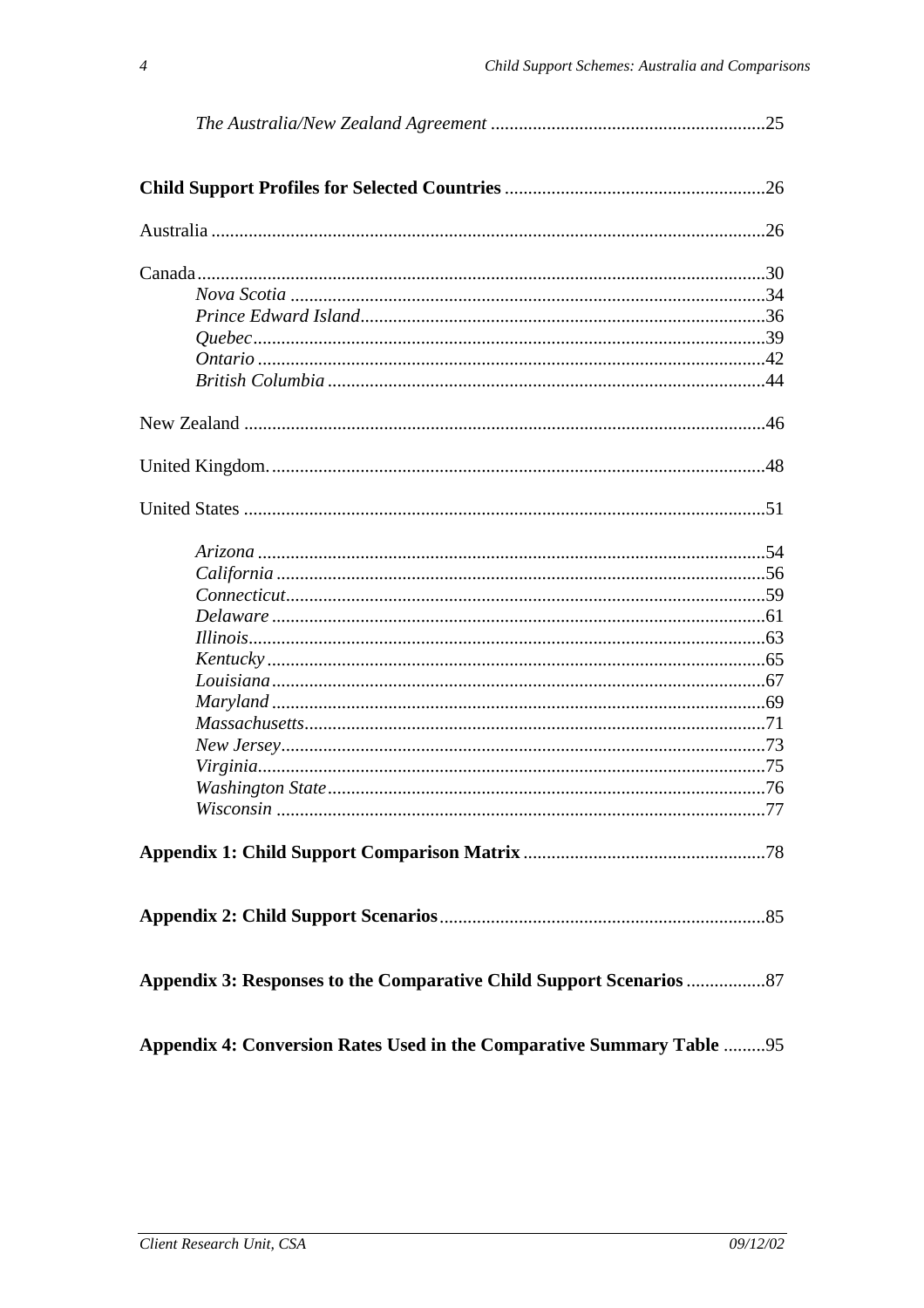### **Introduction**

This is the third edition of the publication *Child Support Schemes: Australia and Comparisons*. The primary aim of the paper is to provide a broad comparison between the Australian Child Support Scheme and other international child support jurisdictions. Broad performance data are also reported in this paper although the reader is cautioned that, despite the best efforts of the child support agencies involved, it is still not possible to draw close comparisons between the data for the different countries.

The Australian CSA gratefully acknowledges the considerable information support provided by the child support jurisdictions surveyed in this paper. In particular, the Australian CSA would like to thank Canada for the contribution of the extensive Canadian section. Also, the New Zealand and US child support organisations have commented on the chapters dealing with their child support arrangements, thereby ensuring the greater accuracy of the paper.

This is the first edition of *Child Support Scheme: Australia and Comparisons* which provides a matrix summary of each of the five national child support schemes examined in this paper. The aim of the table was to provide the reader with a succinct cross-country comparison on a number of criteria.

Finally, at the end of the paper, there are seven "scenario tables". These tables provide responses of the Australian, Canadian, New Zealand, United Kingdom and United States child support jurisdictions to a number of different sets of client circumstances or scenarios. The intention was, through the answers, to provide the reader with an understanding of both the child support arrangements and the wider social security arrangements applicable in each country. It was suggested by the leaders of the child support agencies at the 1999 Heads of Agency Meeting that the use of scenarios was the best way to understand the differences in child support and social security arrangements in each of the countries represented.

### **Comparative Statistics for the Australian and Overseas Child Support Programs, 1998-99**

The following table is based on data provided to the Australian Child Support Agency by the child support jurisdictions of Canada, New Zealand, United Kingdom and the United States. An effort has been made to bring some uniformity to the data: each of the agencies surveyed was provided with broad definitions of the Australian data contained in the table and where possible, those agencies sought to provide comparable data. Where comparable data could not be provided, it has either been footnoted or deleted. Even so, there are still some differences in the way the performance figures are measured and close comparison of the data is therefore not advisable. Despite these limitations, there are some broad conclusions that may be drawn from the table.

One of the most obvious conclusions that may be drawn from the data is that, based on the performance measures contained in the table, the Australian CSA continues to be a very cost-effective transferor of child support maintenance. During 1997-98 the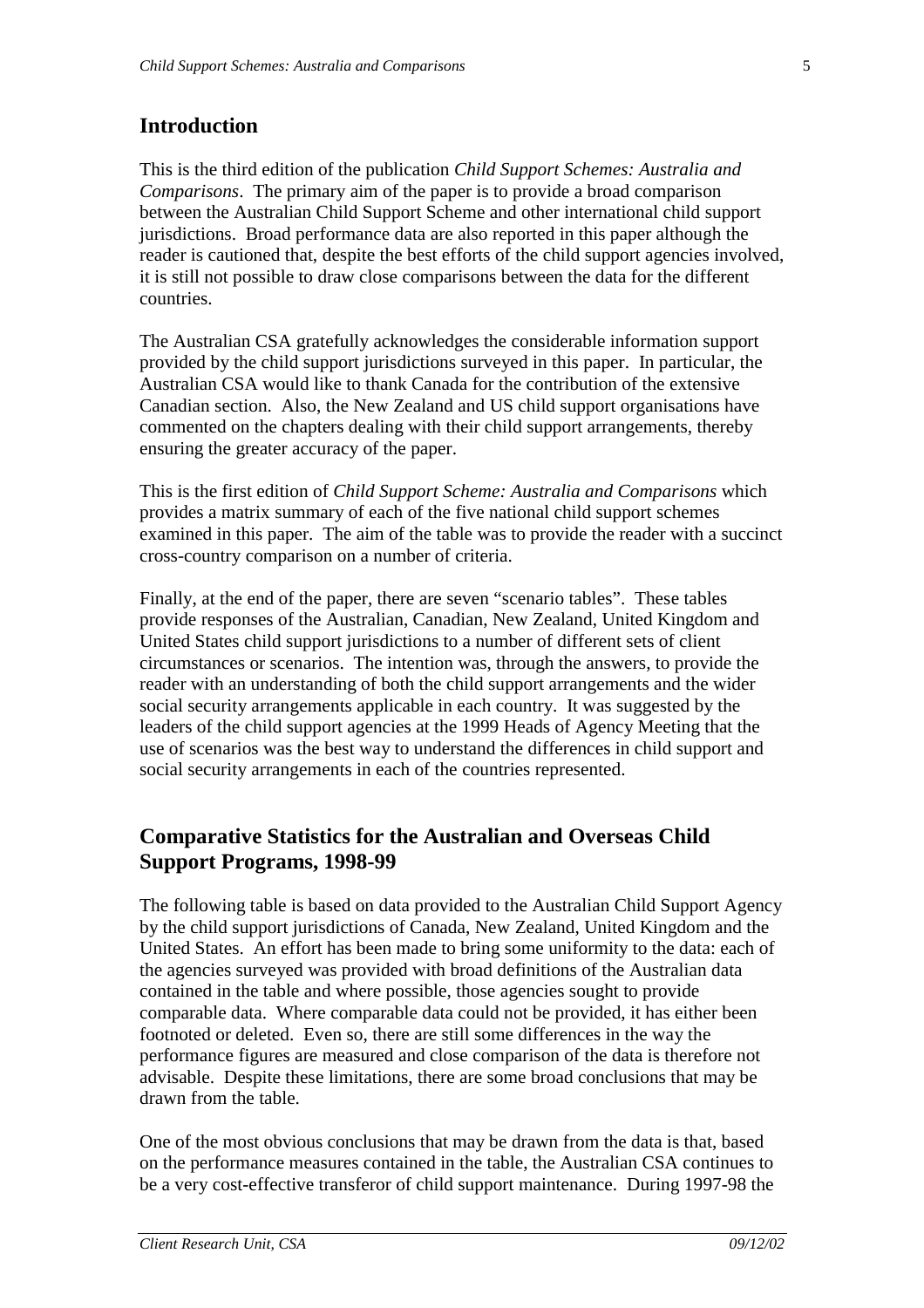| Total A\$m.<br>Collected or<br>1,162.9<br>Transferred<br>1,299.2<br>1,225.6<br>1,386.2<br>1997-98<br>1999-00<br>1997-98<br>1998-99<br>1998-99<br>New Zealand<br>Australia<br>Canada $^3$<br>Country | 169.7<br>180.1 | Costs for each<br>6.85<br>Program Collected<br>A\$m. \$1 Spent | Cost of<br>Collecting<br>$\mathfrak{I}$ |            |         | Cost A\$ |                 |
|-----------------------------------------------------------------------------------------------------------------------------------------------------------------------------------------------------|----------------|----------------------------------------------------------------|-----------------------------------------|------------|---------|----------|-----------------|
|                                                                                                                                                                                                     |                |                                                                |                                         |            | Staff   | per      |                 |
|                                                                                                                                                                                                     |                |                                                                |                                         |            | Numbers | Agency   |                 |
|                                                                                                                                                                                                     |                |                                                                |                                         | Caseload   | (FTEs)  |          | FTE Arrears A\$ |
|                                                                                                                                                                                                     |                |                                                                |                                         |            |         |          |                 |
|                                                                                                                                                                                                     |                |                                                                | 14.6 cents                              | 494,534    | 2,587   | 65,597   | 450.3           |
|                                                                                                                                                                                                     |                | 721                                                            | $13.9$ cents                            | 535,569    | 2,663   | 67,634   | 455.6           |
|                                                                                                                                                                                                     | 198.2          | 6.99                                                           | $14.3$ cents                            | 569,710    | 2,714   | 75,055   | 542.6           |
|                                                                                                                                                                                                     |                | n/a<br>n/a                                                     | n/a                                     | 389,273    | 1,590   | 62,830   | 1,746.6         |
|                                                                                                                                                                                                     | 153.2          | 4.55<br>33.7                                                   | $22.0$ cents                            | 131,750    | 509     | 66,220   | 224.9           |
| 1998-99                                                                                                                                                                                             | 160.2          | 4.40<br>36.4                                                   | $22.7$ cents                            | 132,500    | 475     | 76,571   | 259.1           |
| 1,686.7<br>United Kingdom 1998-99                                                                                                                                                                   | 589.3          | 2.86                                                           | $35.0$ cents                            | 923,960    | 9,299   | 63,372   | n/a             |
| 22,673.9<br>1996-97<br>United States <sup>4</sup>                                                                                                                                                   | 5,815.8        | 3.90                                                           | $25.6$ cents                            | 19,057,164 | 52,483  | 110,987  | 75,703.8        |
| 24,342.9<br>1997-98                                                                                                                                                                                 | 6,082.4        | 4.00                                                           | $25.0$ cents                            | 19,419,449 | 56,212  | 108,205  | n/a             |

1. All currency amounts have been converted to Australian dollars (A\$) using exchange rates current at 6 July 2000, *Australian Financial Review*, 7 July 2000. For the All currency amounts have been converted to Australian dollars (AS) using exchange rates current at 6 July 2000, Australian Financial Review, 7 July 2000. For the rates used, please see Appendix 4 at the rear of this paper. rates used, please see Appendix 4 at the rear of this paper.

In Australia and New Zealand the financial year ends 30 June, in the UK it ends 31 March and in the US it ends 30 September. 2. In Australia and New Zealand the financial year ends 30 June, in the UK it ends 31 March and in the US it ends 30 September.

3. Canadian Program Costs data was not comparable with the costs of other agencies included in the table and were deleted as a consequence. Canadian Program Costs data was not comparable with the costs of other agencies included in the table and were deleted as a consequence.

The latest official US data is for 1997-98 and is drawn from Child Support Enforcement: Twenty-Third Annual Report to Congress. 4. The latest official US data is for 1997-98 and is drawn from *Child Support Enforcement: Twenty-Third Annual Report to Congress.*  $2.52$ 

**Sources** 

1. Australian data - Child Support Agency, June 2000. Australian data - Child Support Agency, June 2000.  $\alpha$   $\alpha$   $+$ 

2. UK data - *Child Support Agency. Annual report and accounts 1998-99*, July 1999 and the UK CSA. UK data - Child Support Agency. Annual report and accounts 1998-99, July 1999 and the UK CSA.

3. US data - *Child Support Enforcement: Twenty-Third Annual Report to Congress* and OCSE. US data - Child Support Enforcement: Twenty-Third Annual Report to Congress and OCSE.

New Zealand data - New Zealand CSA. 4. New Zealand data – New Zealand CSA.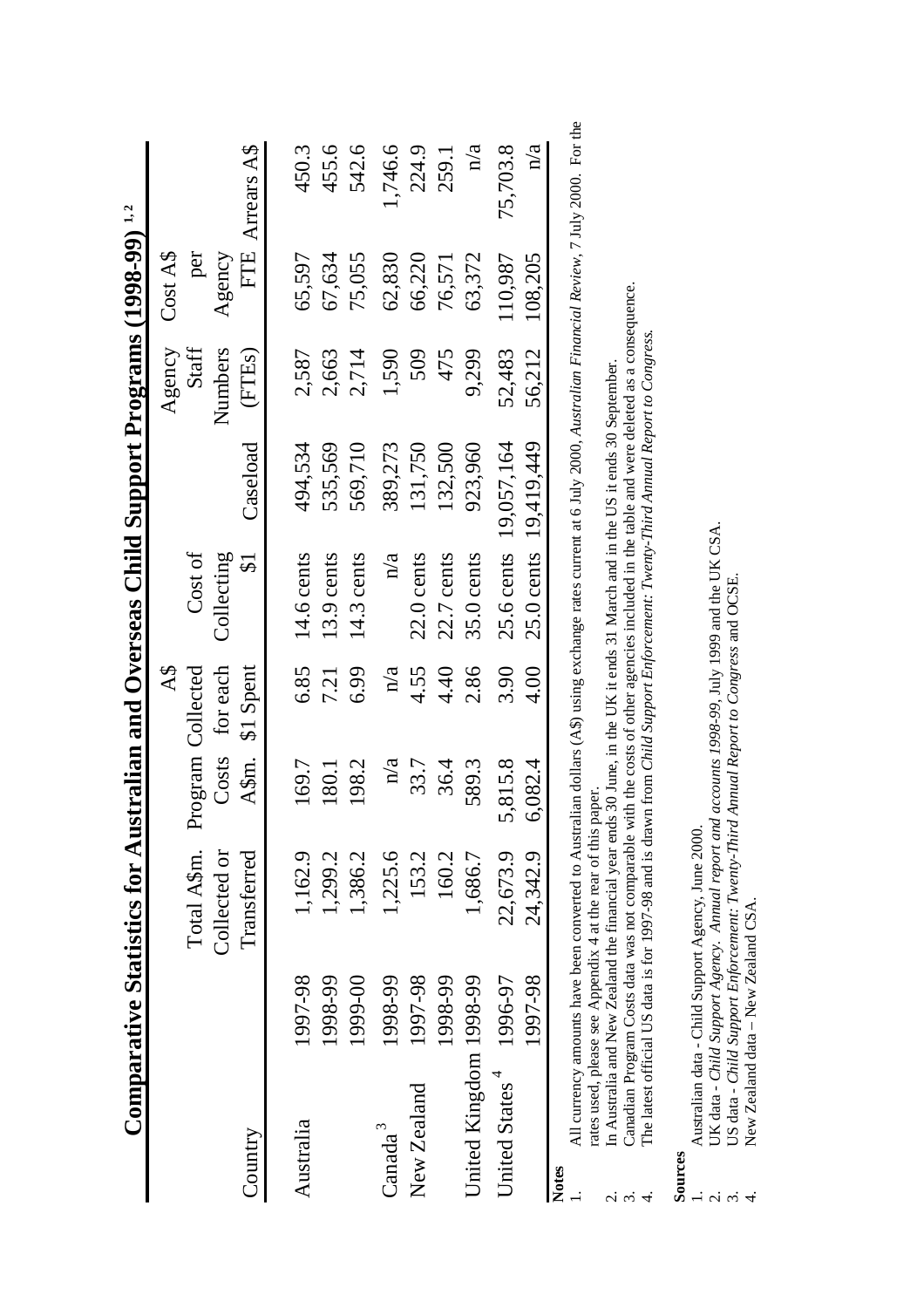Australian CSA was able to transfer A\$6.85 in maintenance between parents for every dollar spent on administering the Child Support Scheme.<sup>1</sup> By 1998-99 the costeffectiveness of the CSA had increased to A\$7.21 for every dollar spent on the Scheme. Some of this greater efficiency in 1998-99 stems from the fact that there was an 11.7 per cent increase in collections over 1997-98, while the CSA's program costs increased by 6.1 per cent. Furthermore, staff numbers increased by just 2.9 per cent and there was an 8.3 per cent increase in caseload over the same period. In 1999- 2000, however, the Australian CSA's cost-effectiveness measure dropped back to A\$6.79. This was a result of lower growth in child support transfers in the year (up just 6.5 per cent compared to 11.7 per cent the year before) and the introduction of full accrual based accounting, rather than partial accrual accounting as in the previous two years.

Some Canadian data has also been included in this publication for the first time. "Program Costs" data were not included, however, as the Canadian CSA noted that the definition of its "Program Costs" figure was substantially different to the Australian figure:

The figures I have provided you only include those [costs] from the departments where the maintenance enforcement programs are housed, e.g. the Department of Justice, the Attorney-General's Department etc. They do not include parts of the same or other departments such as social services, research or policy units, etc. which may also be involved with the enforcement of support. …This likely shows how our 'system' varies from one such as yours. All the figures I have provided you include only those efforts towards the enforcement of support orders in Canada, which is the responsibility of the provinces and territories of Canada. In Canada…all orders come from the courts, as we do not have a system of administratively determining support orders.<sup>2</sup>



In other respects – such as child support transfers, caseload numbers, full-time equivalent (FTE) staff numbers and arrears amounts – the Canadian CSA data was comparable to the Australian data and could be included.

Of the countries surveyed, New Zealand's child support scheme most closely compares to the Australian scheme in terms

of its legislative and administrative features. Given this fact, there is also a greater degree of comparability between the Australian and New Zealand data included in the

1 The "Program Costs" for the Australian CSA are for the Agency only, and do not include expenditures made by other areas of the Department of Family and Community Services (FaCS), and the Attorney-General's Department, in managing their child support responsibilities. Non-CSA FaCS and A-G's expenditures to manage their child support administrative responsibilities are relatively small. 2

E-mail from the Canadian CSA to the Client Research Unit of the Australian CSA, 29 June 2000.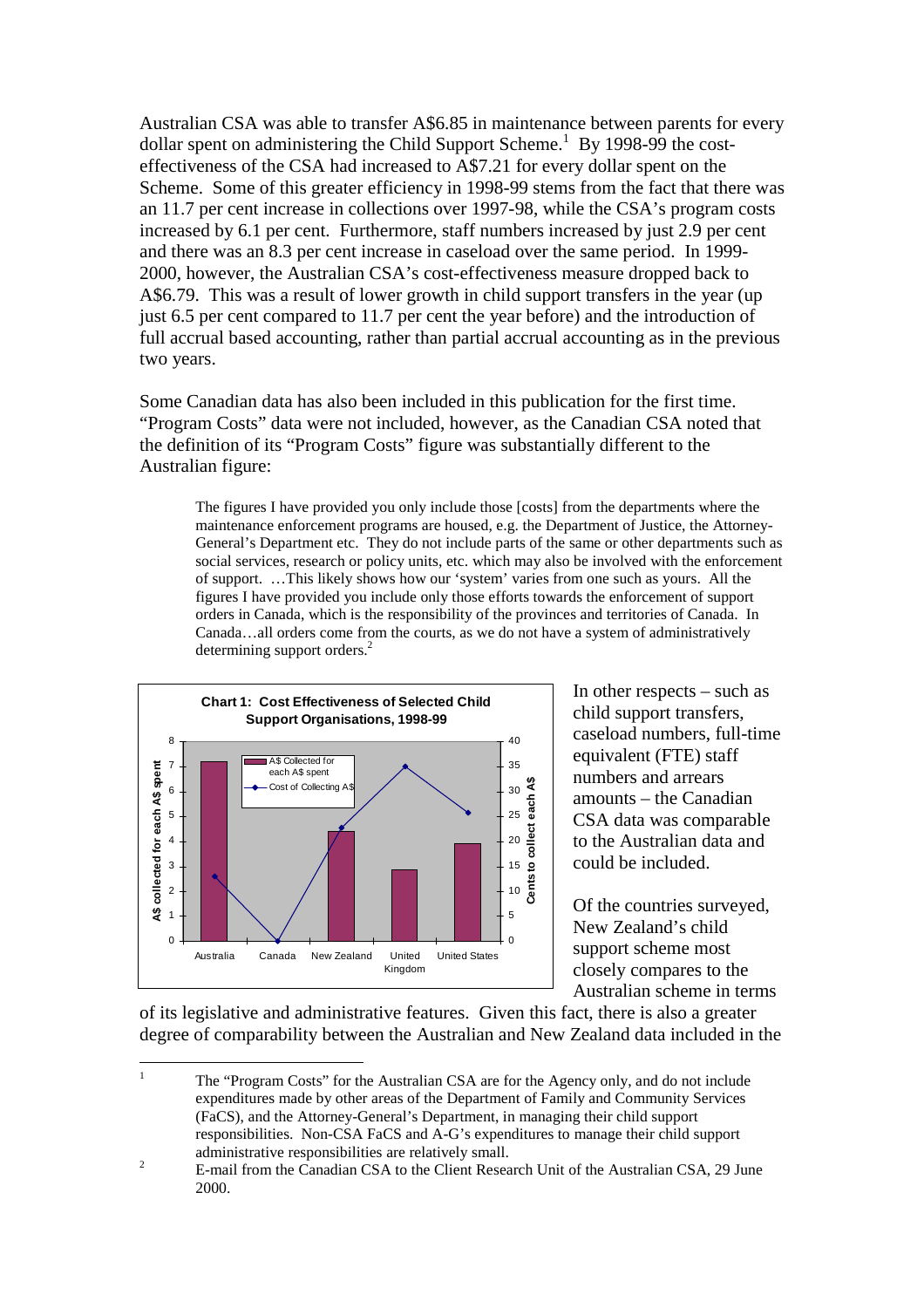table. In 1997-98 and 1998-99 the New Zealand CSA transferred about \$4.50 for every dollar it spent administering the New Zealand Scheme (see Chart 1). This is a substantial improvement over the results recorded in previous years, although the "Total Collections/Transfers" and "Program Costs" data provided in earlier editions of this publication are not readily comparable with the data included in this paper.



The New Zealand performance data is likely to improve significantly in the next few years as a consequence of changes made to the Scheme between the early to mid-1990s. At the same time, however, there are a number of features of the New Zealand Child Support Scheme that may result in different outcomes from the Australian

scheme. The New Zealand scheme is not a "transfer scheme" where money paid by the non-resident parent is passed through to their children. Given this fact, there is less reason for some paying parents to pay, and less motivation for the resident parent to take action to ensure that the non-resident parent does meet their child support responsibilities. Secondly, there is less flexibility in the way that New Zealand parents can make their child support arrangements. For example, there is no equivalent to the Australian private collection category of child support payment arrangements. New Zealand parents must either have their child support managed through the NZ CSA, or manage their own arrangements privately and completely separate from the NZ CSA. New Zealand parents outside the NZ CSA do not have the same "safety net" that protects the child support arrangements of Australian resident parents, and ensures non-resident parents to continue making their payments.

It is worth noting that in June 1999 the New Zealand CSA caseload was one quarter the size of the Australian CSA's caseload, yet the New Zealand population was less than a fifth of the Australian population (i.e. 3.55 million compared to 19 million). In other words there were almost 27 members of the New Zealand national population for each case, while in Australia there were just over 35 members of the national population for each child support case. This means that child support is affecting the lives of a larger percentage of the New Zealand community, compared to the Australian community. The NZ CSA faces this task with slightly less than one fifth of the staff that work in the Australian CSA. Chart 2 also shows that NZ CSA staff must on average handle 279 cases, while their counterparts in the Australian CSA handle on average 201 cases.

Child support data for the United Kingdom CSA is also included in the above table and charts. Among the agencies surveyed, the UK CSA is the least effective collector of child maintenance. This result has been largely attributed by sources within the UK CSA, as well as experts outside that agency, to the complexity of the UK Child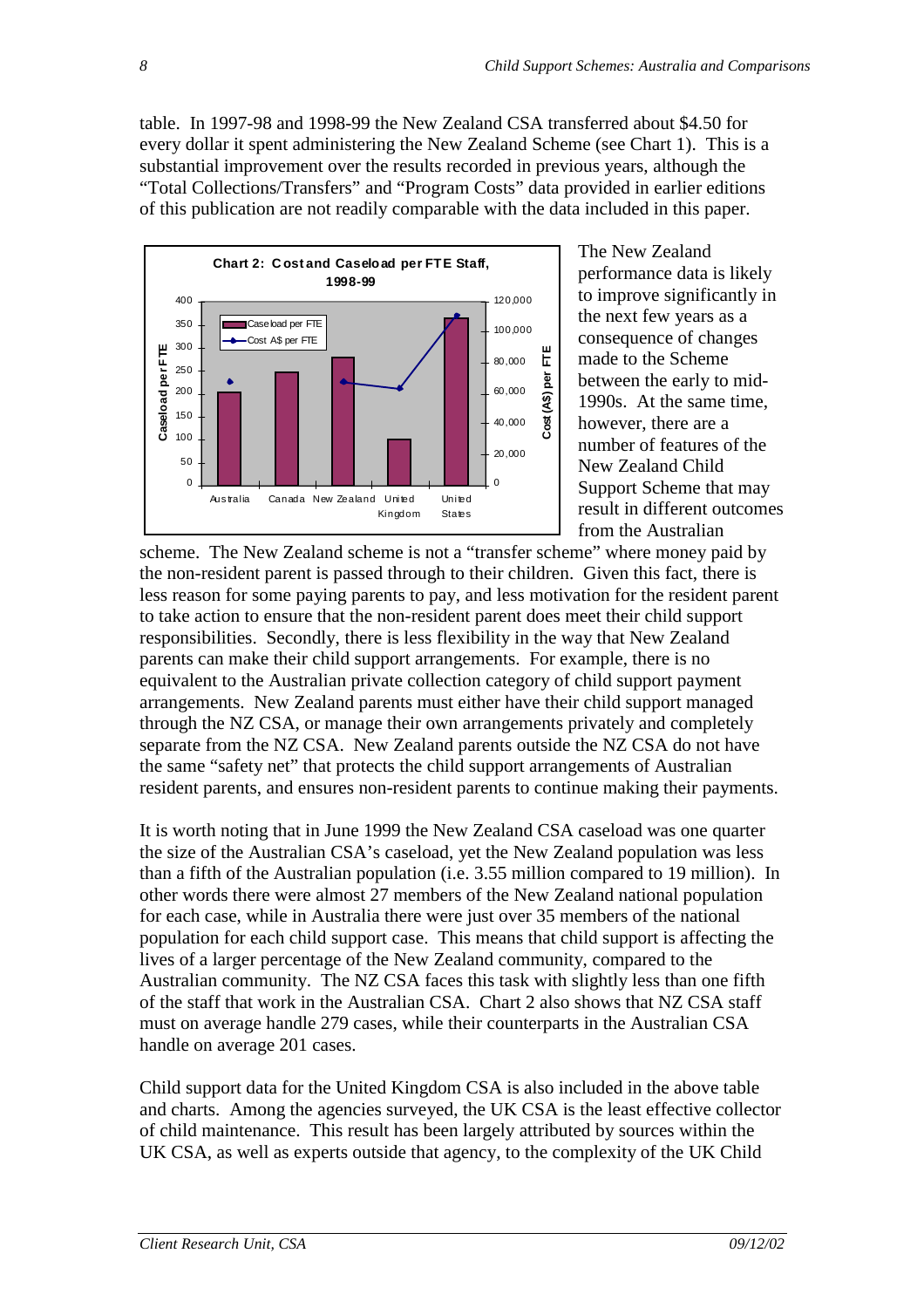Support Scheme. $3$  Furthermore, like the New Zealand scheme, the UK scheme is not a transfer system. There are, therefore, significant disincentives to child support compliance in Great Britain. As noted in the following section, however, the UK is currently in the midst of implementing a new child support scheme which should greatly reduce the complexity of assessing and collecting child maintenance there. Furthermore, resident parents in receipt of social security benefits who do assist the UK CSA to collect child support payments from the non-resident parent, will be entitled to receive up to £10 per week. This, it is hoped, will further enhance the collection performance of the UK CSA.

It will be noted from the UK data that there is, on average, just under 100 cases per FTE. Additionally, there are about 63 members of the UK national population for each child support case managed by the UK CSA. Compared to the New Zealand and Australian figures 27:1 and 35:1 respectively), the UK figure is low, and suggests that the UK CSA is nowhere near as inclusive of the eligible child support population as it might be. Depending upon the success of child support enforcement activities in the years following the introduction of the new UK Child Support Scheme, British authorities could reasonably expect a rapid increase in the UK CSA active caseload. Indeed, if the UK CSA was to reach the Australian CSA's ratio of 1 case for every 35 members of the public, then it would have a caseload of between 1.6 million and 1.7 million.<sup>4</sup>

Finally, this paper also surveys the national child support performance of the United States, recognising that these figures represent the aggregate results of 54 separate state and territory child support jurisdictions. The latest available US performance data is for 1996-97, although the US Office of Child Support Enforcement (OCSE) has been able to provide some data for subsequent years, as the table shows. By any measure the US child support system is significantly larger than any other child support scheme measured in this study.

In 1996-97, more than A\$22.6 billion in child support was collected. This figure includes both child maintenance transfers and recovery amounts. US child support is able to transfer maintenance between those parents not in receipt of social security, and recovers maintenance from the non-resident parent where the resident parent is in receipt of social security benefits. Overall, the state-based child support organisations in the US are able to collect about A\$4.00 in child maintenance for each A\$ spent on collecting that maintenance. It is also worth noting that combined the child support agencies in the US employed about 52,500 staff in 1996-97 and that the cost of each FTE staff member was just under A\$111,000. This latter figure is nearly A\$35,000 higher than any other child support agency surveyed. This figure can, in large part, be attributed to the fact that the US agencies are state-based and as a consequence there will be a duplication of some functions, which are centralised in other federal agencies such as the Australian, New Zealand and UK systems. Finally, it will be

<sup>3</sup> See, for example, the UK Green Paper and White Paper on child support. 4

There is no reason why this could not be the case at some stage given the UK demographic indicators relevant to child support. In the UK lone parents as a percentage of all households with children are 20.9 per cent (Australia 17.8 per cent); marriage rate per thousand in the UK is 5.9 (Australia 6.2); divorce rate in the UK per thousand is 3.1 (Australia 2.7); percentage of births to unmarried women in the UK is 31 per cent (Australia 24 per cent); and teen births per thousand in the UK are at 33 (Australia 22 per thousand).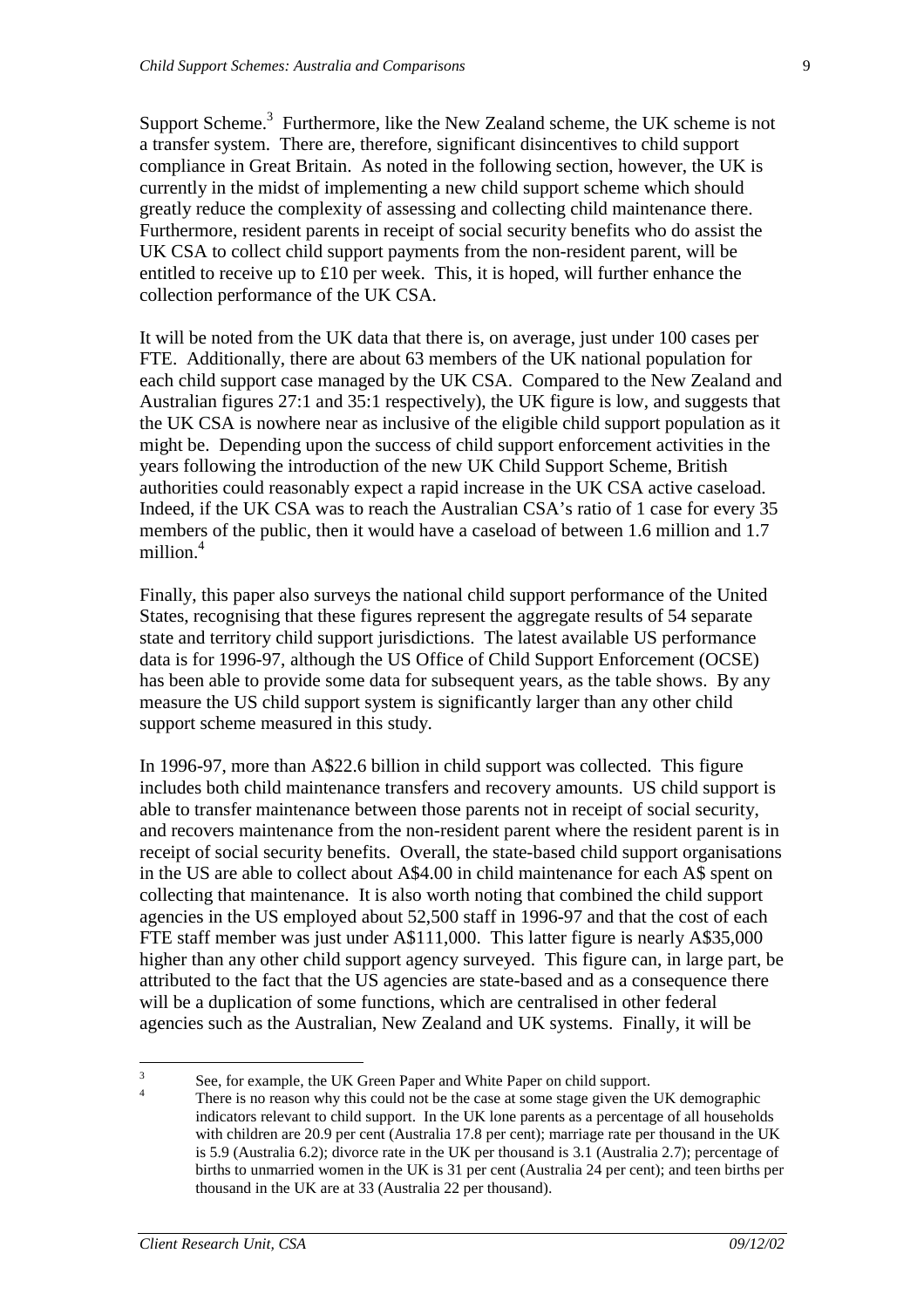noted that the 1996-97 arrears figure for the US is about 230 per cent greater than the total amount of child support collected/transferred in that year. In other words, for every A\$1.00 collected, there was A\$3.34 outstanding at the end of the 1996-97 financial year. This is much higher than the debt or arrears to collections ratios of the other agencies surveyed in the table.

## **The Philosophy of Child Support**

Child support arrangements, in one form or another, have existed in a number of European nations for decades. For example, the concept has existed in Sweden since the late 1930s, and in Norway since 1956. France, Germany, The Netherlands and the United Kingdom, among other states, also have child support arrangements in place. In 1975 the United States, too, laid the legislative groundwork for its child support system with the *Social Security Act (1975).*

However, the philosophy and structure of child support varies quite dramatically among these countries. Reflecting this diversity, there has been considerable debate among academics pertaining to the classification of child support systems on the basis of their guiding principles. While this debate may seem rather esoteric and far removed from the coalface of administering a child support system, a broad understanding of the debate is useful because it serves to highlight the differences and similarities of the child support systems in place around the world. In turn, this knowledge is important where agencies embark on benchmarking and cooperative research activities to enhance child support compliance.

### **The Anglo-Saxon/Scandinavian Divide Model**

Some academics posit that where nations have introduced child support arrangements, they have fundamentally followed one of two broad paths in relation to the way they administer it. Drawing upon studies of comparative welfare state policy, these analysts have contrasted:

…an "Anglo-Saxon" model, adopted by the USA, Australia, Canada and New Zealand ... where the State intervenes to reinforce private family obligations, with a "Scandinavian" model, found in Norway, Sweden, Germany and France, where the State guarantees or advances maintenance in case of default. The Anglo-Saxon model is dependent on effective enforcement, and the financial capacity of the non-resident parent, whereas the Scandinavian model relies on the level of state resources it is able to command.<sup>5</sup>

Despite the appealing simplicity of this model, there are some limitations to it:

…as child support involves not only welfare provision, but systems of family law, this classification may obscure important dimensions of difference. For instance, Norway, Sweden, France and Germany, grouped together in this model, have very different traditions of family law.<sup>6</sup>

<sup>5</sup> Helen Barnes, Patricia Day and Natalie Cronin, *Trial and error: a review of UK child support policy*, Occasional Paper No. 24, Family Policy Studies Centre, November 1998, p. 38. These authors suggest that the most recent exposition of this view is proffered in J. Millar's chapter "Mothers, workers and wives: comparing policy approaches to supporting lone mothers" in *Good enough mothering? Feminist perspectives on lone motherhood*, edited by B. Silva, Routledge, London, 1996.

<sup>6</sup> Helen Barnes, Patricia Day and Natalie Cronin, *Trial and error*, November 1998, p. 38.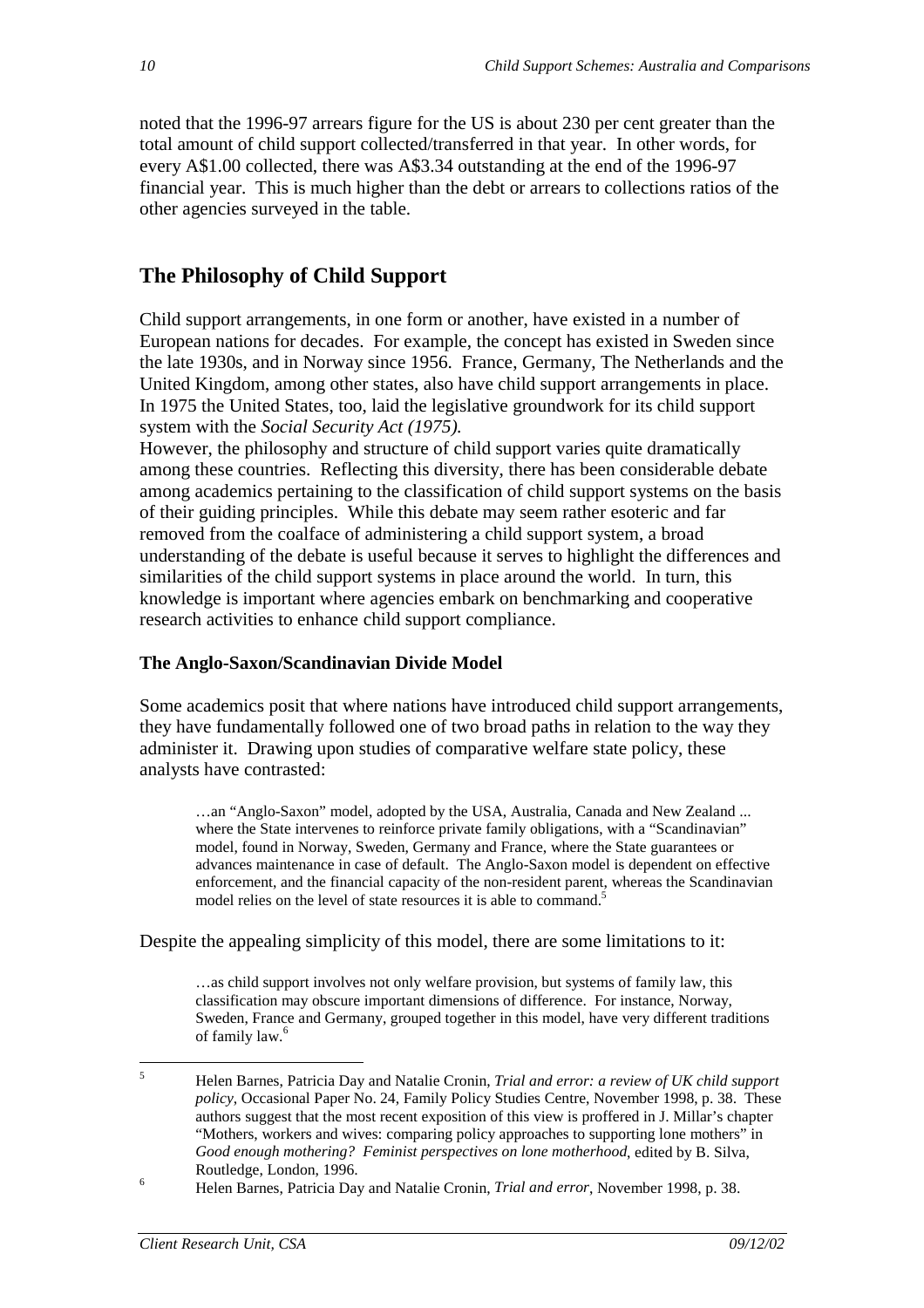Despite this drawback, the model nonetheless serves to highlight some of the important differences between the "Anglo-Saxon" models (including the Australian Scheme) which emphasise private responsibility, as opposed to the "Scandinavian" model where the state advances child maintenance where the payer parent defaults on his or her payments.

### **The Degree of Parental Responsibility Model**

A second model, originally proposed by Y. Ergas in 1990, differentiated between child support systems solely on the basis of the degree of responsibility ascribed to the individual or the state for the provision child maintenance. Ergas:

…describes a model of maximum public responsibility where public institutions assume responsibility for child care and the participation of women in the labour market. Service delivery operates on a universal basis, rather than being subsidised or selective. The broad outline of policies, and the resources to support them, are provided by central government, but administration takes place at a local level. By contrast, under the model of maximum private responsibility, childcare, family organisation and the employment of women are viewed as private matters. The fundamental aim of public intervention is to provide a safety net in cases of hardship. Central control of policy is reduced, and responsibility is divided between private actors, local government and third sector organisations.<sup>7</sup>

This model, too, has its drawbacks. The authors note that under this approach the child support systems in the US and Germany would be categorised together: the summary of those systems elsewhere in this paper demonstrates that they are in fact very different systems.

Too, it is hard to see where the Australian system fits into this model. On the one hand, while the Australia Child Support Scheme is not a "maximum public responsibility" scheme in the sense that it does not offer universal child support benefits to sole parents, it does provide "the broad outline of policies, and the resources to support them." At the same time the Australian Scheme also exhibits some of the characteristics of the "maximum private responsibility" model. An increasing focus of the CSA is to assist parents to manage their child support responsibilities: the CSA seeks to provide a safety net function where arrangements fail. Unlike Ergas's maximum private responsibility model, however, policy responsibility for the Australian Child Support Scheme is centralised in the Department of Family and Community Services of which CSA is a part. Also, unlike some US states, in Australia there is no coalition between private actors, local government and third sector organisations.

#### **The Historical Concerns Model**

This model was originally offered by N. Lefaucheur in 1997 and is:

…based not on contemporary principles underlying child support, but on historical concerns about population and morality in each country at different periods. For our purposes, this model is particularly useful in highlighting distinctions between English-speaking countries, which are offered as similar by policy analysts, and appear to have been a focus for those creating the UK child support policy for this reason. Thus Lefaucher's model would distinguish between the UK, where policy has historically emphasised the Christian duty of

<sup>7</sup>

Helen Barnes, Patricia Day and Natalie Cronin, *Trial and error*, p. 38.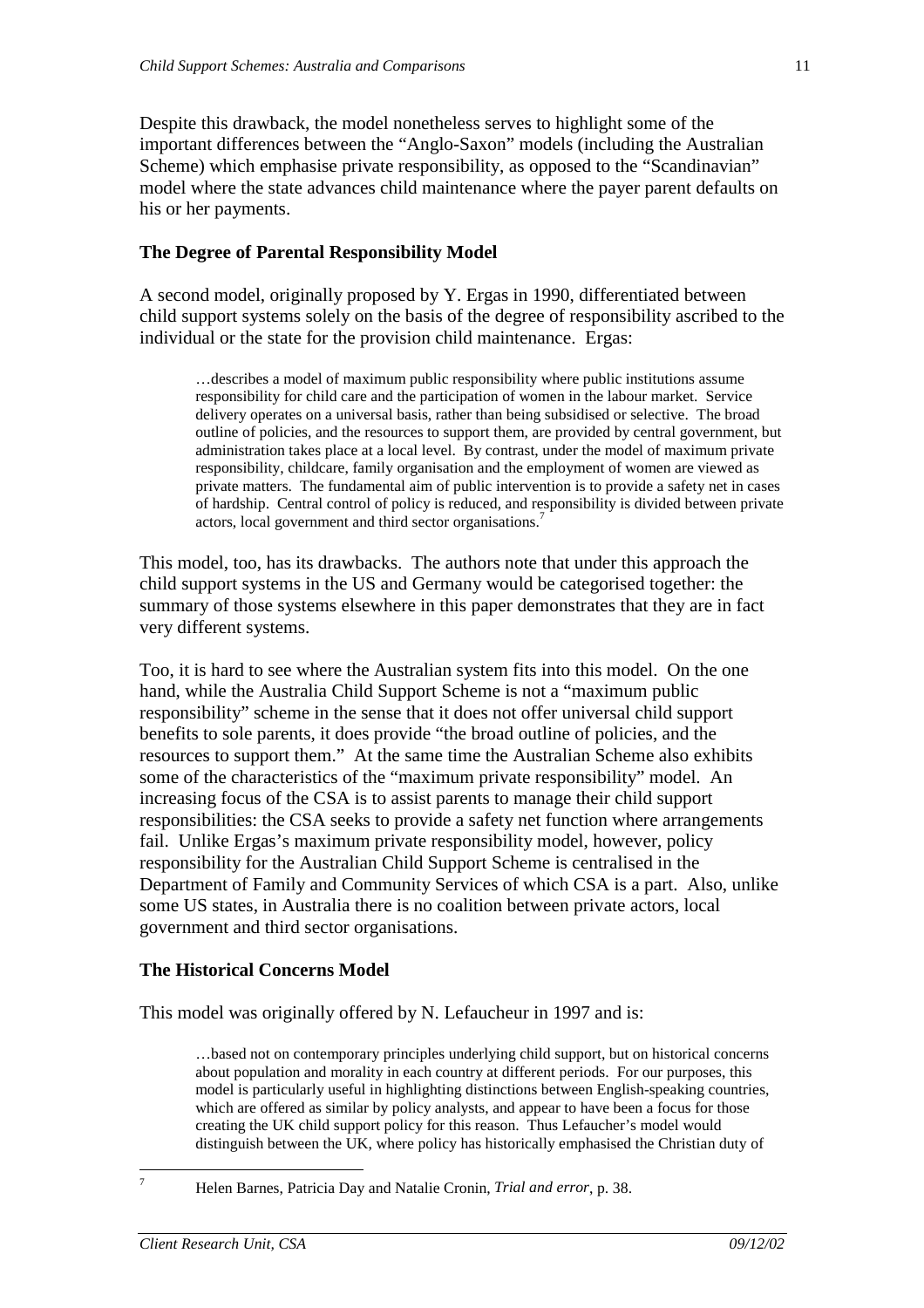the community to provide support for fatherless children, and the USA, where a continuing emphasis on the establishment of paternity can be traced to "Malthusian" concerns about population control in the past.<sup>8</sup>

Again, this model seems a poor "fit" for the Australian Child Support Scheme which sees the importance of providing support for the children of single parent families but believes that the non-resident parent should have the primary responsibility for that, rather than the community at large.

Of the three models above, the "Anglo-Saxon/Scandinavian Divide Model" seems to provide the most plausible fit for the schemes covered in this publication but even that model is not entirely satisfactory.

# **A Brief Overview of the Approach to Child Support by Other Nations in Europe**

As already noted, a number of European states have operated child support systems in some form or other for many decades. The following pages provide a brief overview of some of the salient features of these schemes.

### **France**

There are two main benefits for lone parents. First, there is the *Allocation Soutien Familial (ASF),* which is a non-contributory benefit for families where there is no second parent. Secondly, there is the means-tested *Allocation de Parent Isole (API)* which is payable for twelve months, or until the youngest child turns three years old. API is more generous that the general income support benefit, *Revenue Minimum D'Insertion (RMI)*, but when the entitlement to *API* expires, a lone parent may claim *RMI*.

In France, the courts set child support liabilities. For divorcing parents the judge will set the amount of child support along with contact arrangements. The judge requires child support agreements to be made when the divorce is by mutual consent and joint petition. Cohabiting couples may also use the courts where they cannot come to an agreement on separation. There are no formal guidelines for calculation of child support in France but the judge usually takes into account the needs of the children and the income of the non-resident parent. Child support levels are generally low, with the average child support amount approximately A\$200 per child per month.

Child support is not paid in about 10 per cent of cases and irregularly paid in another 40 per cent. The resident parent can ask the family benefits office to recover child support on their behalf after two months of non-payment. Payments can be deducted from the salary or bank account of the non-resident parent, or collected by a tax collector or bailiff. There is provision to recover a minimum maintenance amount of A\$153 but this measure is rarely used.<sup>9</sup>

<sup>8</sup> <sup>8</sup> Helen Barnes, Patricia Day and Natalie Cronin, *Trial and error*, p. 38.

All information in this section on French child support arrangements has been obtained from, Helen Barnes, Patricia Day and Natalie Cronin, *Trial and Error: a review of UK child support policy*, Family Policy Studies Centre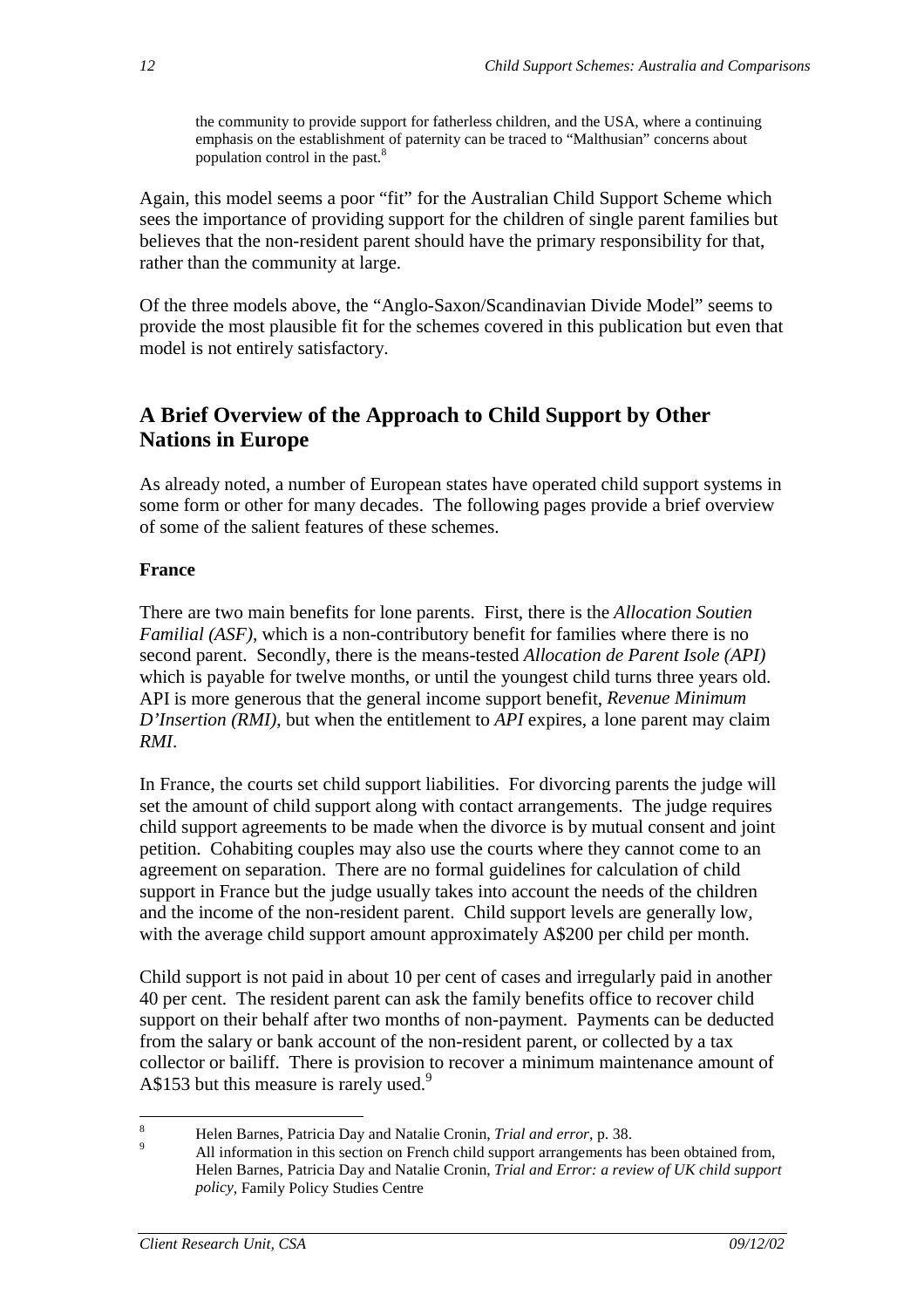### **Germany**

All non-resident parents in Germany are required to pay child support. The income of resident parents is ignored as they are deemed to have fulfilled their obligations to the children through the provision of care and accommodation.

There is no one agency "responsible for assessing, collecting, enforcing and disbursement of child maintenance... Rather, maintenance claims must always be *enforced* by means of court proceedings."<sup>10</sup>

There are two ways that a child support liability can be determined: through the courts and administratively. Prior to 1998, divorced couples with children were required to have their child support liability determined by the courts using "support tables." The most widely used tables are the "Dusseldorf tables" which calculate a fixed amount based on the monthly net income of the non-resident parent and the age of the child(ren). In 1998, however, married couples were given access to the same administrative procedure for the calculation of child support as that described below for unmarried couples. However, where the non-resident parent has a high income, where maintenance is being sought at more than 1.5 times the minimum rate, or the non-resident parent's income is being disputed, a court-based decision must be made $^{11}$ 

Unmarried couples have had access to an administrative procedure for the setting of child support liabilities for more than three decades. In 1969 a minimum child support amount was set for ex-nuptial children. The set amounts were only intermittently updated prior to 1998. In that year, however, it was decided the rates should be increased every two years in line with the pension rates. Despite this, the minimum amount is still regarded as providing a very modest living standard. The minimum is determined independently of the non-resident parent's income at three different levels, depending on the age of the child. The minimum rates apply to nonresident parents with income below A\$2,040 per month. As at 1 July 1998 those amounts were:

- A\$296 per month per child aged under 7 years:
- A\$357 per month per child aged 7-12 years; and
- A\$426 per month per child aged 13-18 years.

There are also suggested upper limits to payments, and are based on a non-resident parent having an income of up to A\$6,805 per month:

- A\$566 per month per child aged under 7 years;
- A\$684 per month per child aged 7-12 years;
- A\$811 per month per child aged 13-18 years; and
- A\$924 per month per child over 18 years.

Above these upper limit amounts no guidelines are suggested: it is assumed the parents will negotiate child support.

<sup>&</sup>lt;sup>10</sup> Correspondence received by the Australian CSA from the German Ministry of Justice (Bundesministerium der Justiz), Bonn, 24 June 1998.

<sup>11</sup> *Trial and Error*, p. 52.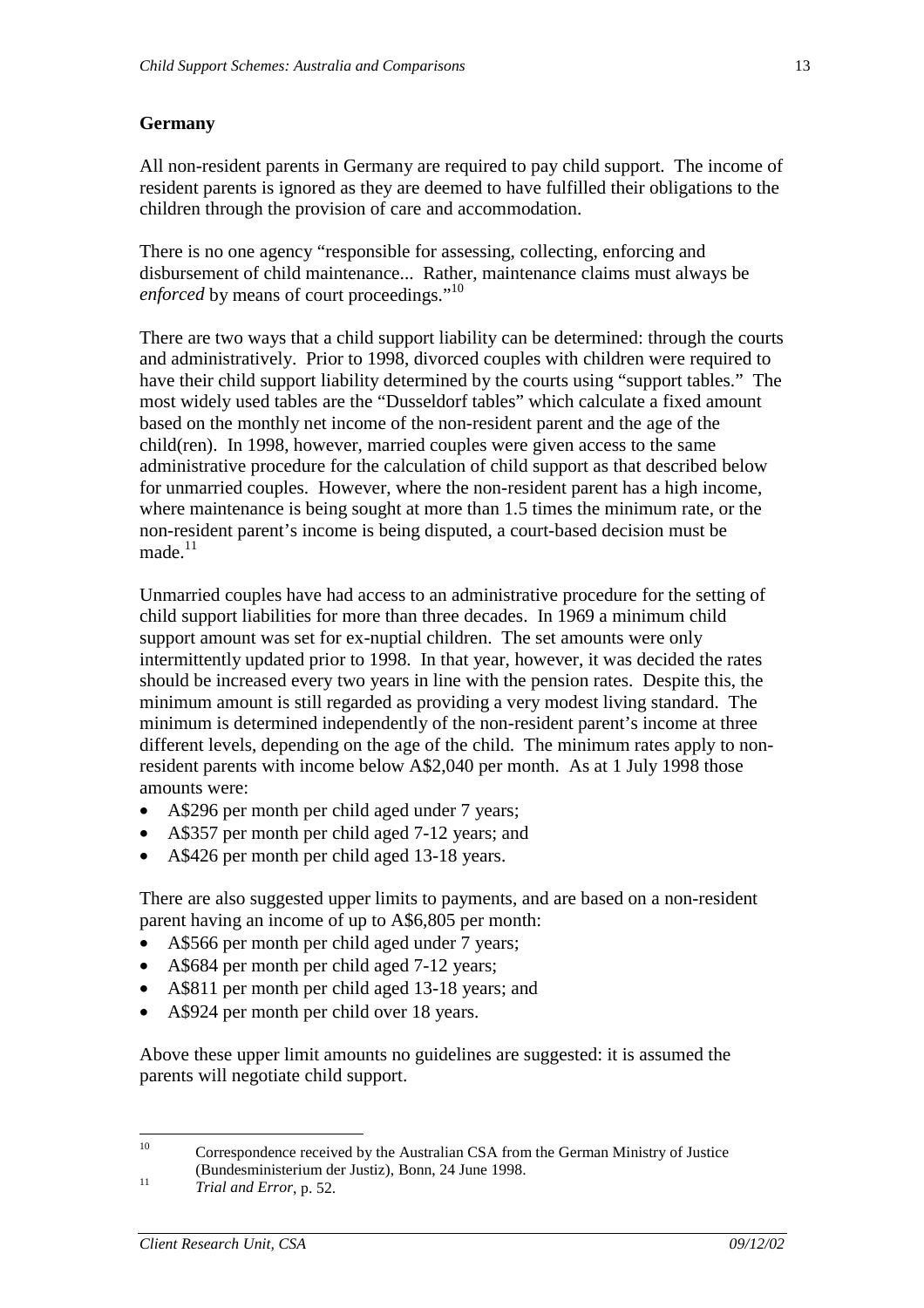Recovery of child maintenance in Germany is low, at around 15 per cent and in most areas has been devolved to district and municipal authorities.12 Where no maintenance is paid, the *Maintenance Advance Act 1979* (*Unterhaltsvorschussgesetz* or *UVG*) guarantees the minimum rates of maintenance outlined above to all children where the non-resident parent is not paying maintenance. The *Act* guarantees single parents basic maintenance payments up to the child's twelfth birthday, for a total of up to six years. The Office of Child and Youth Welfare usually administers these payments, with costs shared equally between the Federal Government and each *Lander* (a local district or municipality).<sup>13</sup>

### **The Netherlands**

"There are no special benefits for lone parents in the Netherlands, other than those paid as incentives to return to work. Lone parents do not have to be available for work while they have a child under the age of five. Social assistance…is provide by the municipality under the *General Assistance Act*, until recently at the level of 90 per cent of the minimum wage, and is largely financed by central government."

All non-resident parents in the Netherlands must support their children. Where possible, parents are encouraged to arrive at voluntary arrangements for child support. If an agreement cannot be arranged, a child support liability can be decided upon by the District Court, using the TREMA tables. These tables contain complex formulae for the assessment of maintenance, and take into account the following factors:

- assessable income, which is calculated by deducting amounts for living expenses (based on social assistance rates) from gross income;
- allowance is made for the non-resident parent's costs of setting up a new home and the costs of contact with the children;
- where the non-resident parent has a second family, assessable income is reduced by around 50 per cent, in recognition of the belief that people should be free to form new relationships;
- whether the resident parent has entered into a new relationship, the decision about liability for maintenance between a step-parent and a non-resident parent is based on an assessment of the relationship between the child and the non-resident parent. Deliberations canvass issues such as whose surname the child bears and how frequently contact occurs.14

Voluntary payments which are too low may be overturned and replaced with a liability calculated by the National Bureau for the Recovery of Child Maintenance (LBIO), based on the TREMA tables. This may occur where a lone parent claims means-tested benefits. District Court decisions are not altered.

Automatic payments of child support are usually made by the non-resident parent's bank and are usually arranged at the time of the divorce proceedings. There is a Central Registry for all citizens which expedites the tracing of absent fathers given

<sup>14</sup> *Trial and Error*, p. 54.

<sup>&</sup>lt;sup>12</sup> *Trial and Error*, p. 52.<br>Correspondence received from the German Ministry of Justice (Bundesministerium der Justiz), Bonn, 24 June 1998.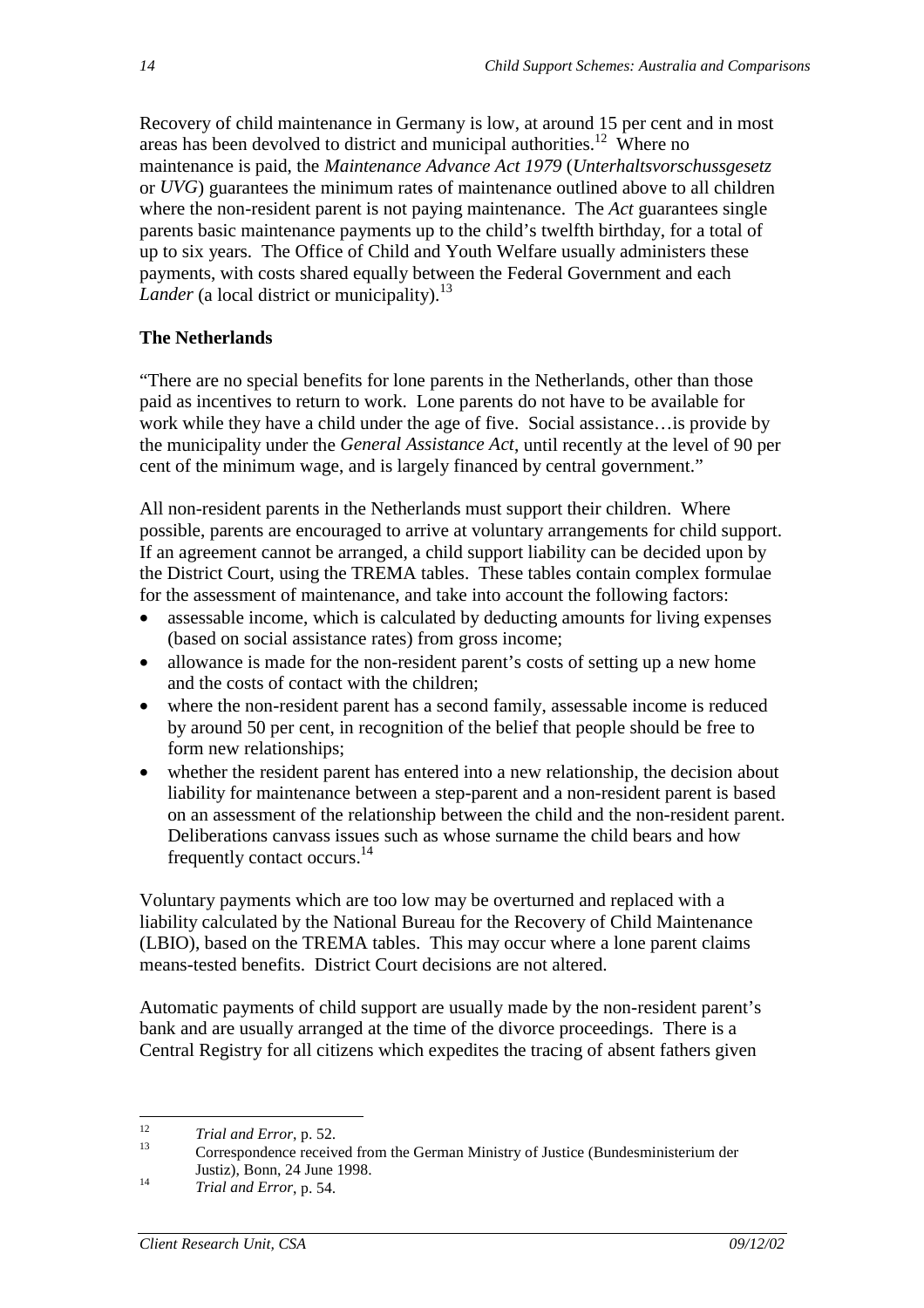that as soon as someone appears in the municipal register they also appear on the central system.

The current child support system has only been fully operational in the Netherlands since January 1997 but it is regarded as effective in making resident parents seek maintenance, and the non-resident pay. Compliance under the new arrangements has been described by one source as "good" although no performance data is currently available. The previously mentioned LBIO was created as part of the 1993 child support reforms in the Netherlands, and replaced the 19 local offices of the child welfare office. The LBIO can collect maintenance where payment has been missed at least once in a six-month period, or where parents request it. Non-resident parents are charged 10 per cent of their liability for this collection service - the levy is intended to encourage private arrangements.

There is no minimum child maintenance level. Nor is there a system of advance payments available. Where a resident parent is not in receipt they may apply for means-tested benefits.

### **Norway**

There are generous social security benefits for sole parents in Norway. They receive additional child benefits (as if they had one extra child), and are given a number of special tax allowances. Approximately two-thirds of sole parents in Norway are in paid employment, with many working part-time. Where sole parents are unable to work because of childcare problems, they are entitled to receive Transitional Benefit. Parents claiming this benefit are required to use the Maintenance Contribution Collection Agency (MCCA). This Transitional Benefit can only be paid for a period of three years, or up to five years if the parent is in full-time eduction. Maintenance paid above the level of the advance maintenance payment (set at A\$179 per month in 1995) is deducted from Transitional Benefit at the rate of 70 per cent (previously 100 per cent).

From 1956 there were two systems of child maintenance: one for married parents and another for unmarried parents. Divorcing parents were dealt with by the courts, whilst unmarried mothers were the responsibility of the local authorities. Uniformity was introduced with the *Children Act (1981)*, bringing all cases under the jurisdiction of the local authority, although parents could still go to court if they wished. Awards were discretionary and there were no set guidelines. From 1989, however, set percentages of the non-resident parents' income have been used:

- 11 per cent for one child;
- 18 per cent for two children;
- 24 per cent for three children; and
- 28 per cent for four or more children.

The resident parents' income is not taken into account. Where there is a second family the percentages are divided so that a parent with one resident child and one non-resident child is liable for 9 per cent of income for each. Where the child lives equally with both parents, and where the income of the non-resident parent is very low, these percentages are not applied. Maintenance for children aged 18 years and over, and still in education, is also decided on a discretionary basis.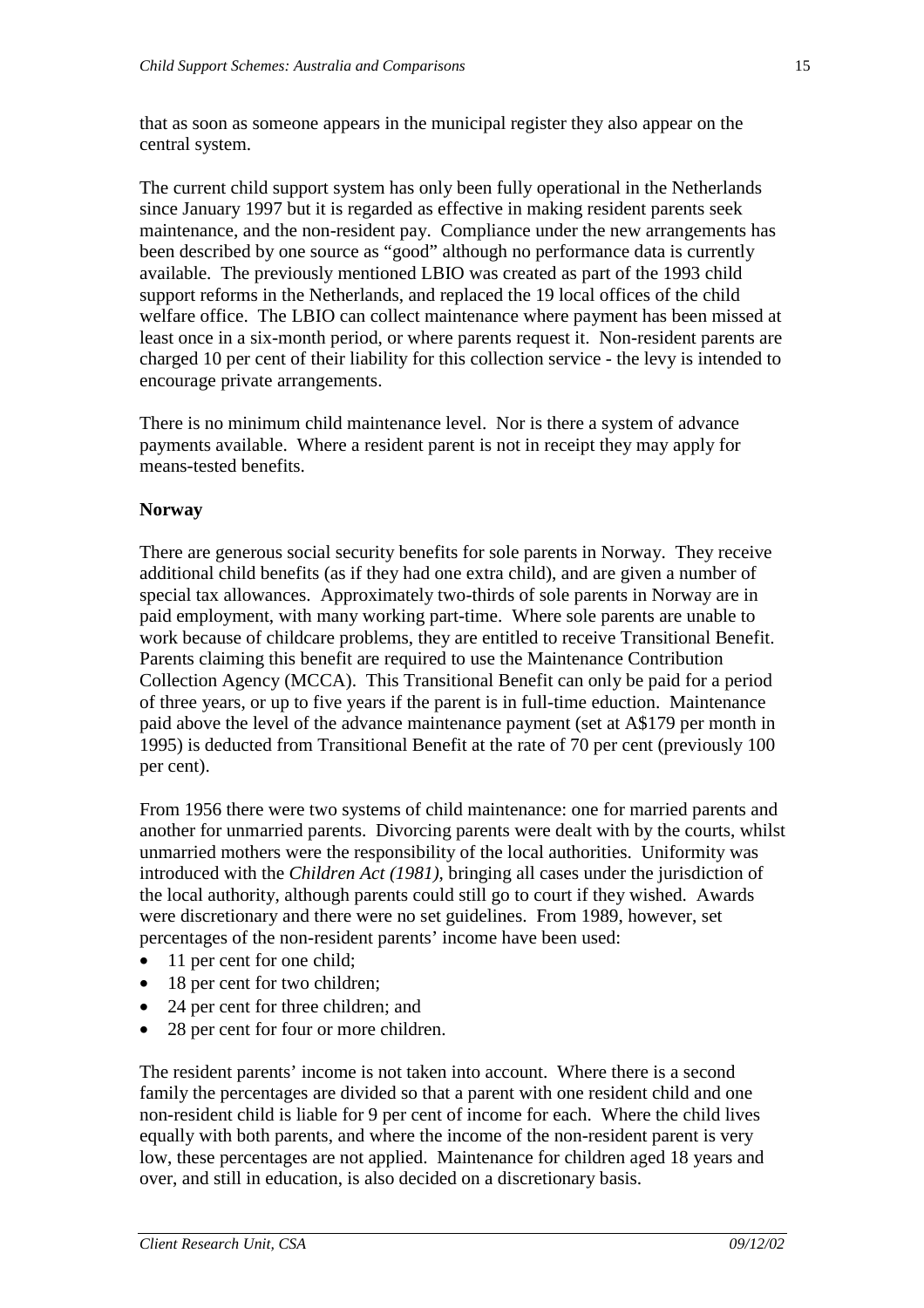While parents are permitted to make voluntary arrangements for child support – provided the agreed sum is at least as much as the amount of the guaranteed maintenance payment (i.e. A\$179 in 1995) – 90 per cent of parents use the MCCA. The MCCA is an unpopular agency but is widely regarded as effective, with about 80 per cent of advance payments being recovered. This rate is far in excess of the collection rate previously achieved by the old municipal authorities.

In recent months the Norwegian Government has considered a number of changes to the child support scheme, including taking into account the income of both parents, and linking maintenance with contact. While these initiatives were defeated in parliament, the debate is ongoing.<sup>15</sup>

# **What is Currently Happening in International Child Support?**

This section limits itself to those countries which attend the annual Heads of Agencies Meeting – that is, Australia, Canada, New Zealand the United Kingdom and the United States.

### **Heads of Agencies Meetings**

Heads of child support organisations in Australia, New Zealand, the United Kingdom, the United States and Canada meet annually to discuss child support issues which have arisen or are currently emerging. Another key objective of these meetings is to discuss business practices in each agency, and determine if the experiences of one agency are transferable to other agencies given their different policy and operating contexts (including the very different social security systems in each of these countries).

One of the terminology and reporting outcomes of the 1999 meeting was to agree on the need for consistency for the agencies represented at the Heads of Agencies Meeting. The participating agencies have agreed to establish common definitions for numerous indicators including compliance rates, active caseloads and collections. The importance of this initiative is twofold:

- this is the first time that the child support agencies represented at the meeting have agreed to such a specific cooperative activity;
- it allows benchmarking of other initiatives based on more comparable end result information. In other words, if a number of the agencies agree to develop and implement an initiative jointly, the common understanding of indicators will allow for more accurate comparison of the impact of the initiative on business outcomes. The comparison will be possible across all the agencies concerned given that they will no longer be comparing "oranges and lemons."

The common definition of indicators will allow for much closer cooperation between agencies in future, and will enable them to increasingly learn from each other. At the 2000 meeting it was agreed to incorporate the child support outcomes for a range of scenarios for each country in this publication: those results are provided at Appendices 2 and 3.

<sup>15</sup> *Trial and Error*, pp. 56-57.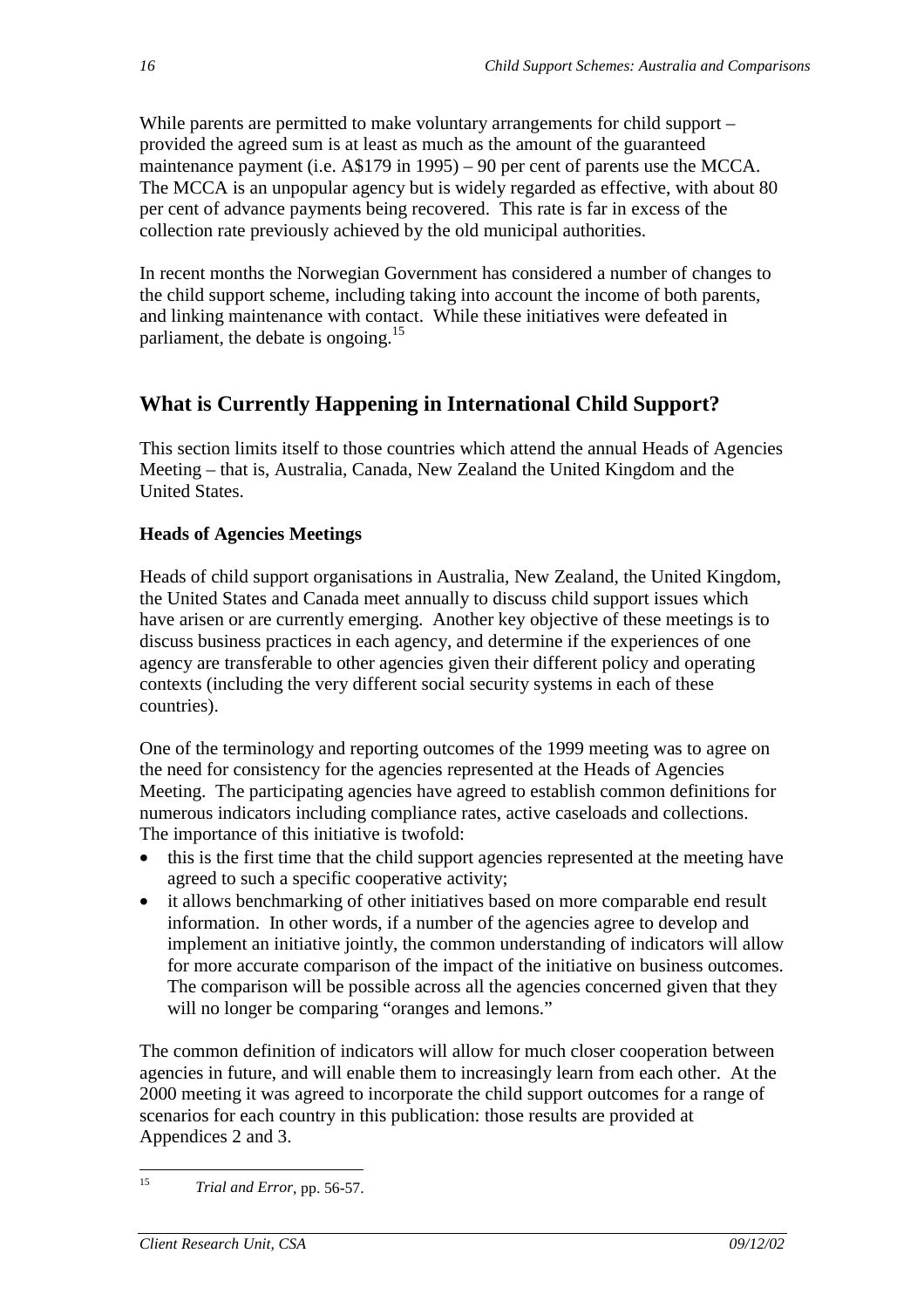#### **A Change of Approach in the United States**

The Office of Child Support Enforcement (OCSE) within the Administration for Children and Families of the Department of Health and Human Services has federal oversight of the CSE Program. The OCSE works with state and local organisations to provide services.

Each of the US states have their own child support organisations in place and they operate with varying degrees of success as the performance data in the following pages suggest. Despite the variability in these US performance data, there is evidence to suggest that child support in the US has gone some way towards improving the financial standing of sole parents and their children. The US Office of Child Support Enforcement points out that prior to the introduction of the US child support legislation, resident parents were in receipt of "historically low" levels of child support:

In 1981, the US Bureau of the Census found that the average amount of support due for all custodial women with orders was US\$2,451. This amount had risen to US\$4,172 in 1997. During this same period of time the incomes of custodial women went from US\$11,659 to US\$23,249. Hence it may be unfair to portray order amounts in relation to a payer's capacity to pay.<sup>16</sup>

It is not clear whether these are constant dollar figures (i.e. whether the effects of inflation have been calculated out). If they are not constant dollar amounts, much of the increase could be attributable to the effects of inflation.

There is, however, other evidence to corroborate the fact that the percentage of resident parents in poverty is declining. A report prepared by the OCSE, and based primarily on data from the US Bureau of the Census, discovered that poverty rates declined for resident parents between 1993 and 1997:

The proportion of custodial parents and their children living below poverty decreased from 33 to 29 percent between 1993 and 1997. However, the proportion of custodial parent families in poverty in 1997 was still much higher than the proportion of married-couple families with children (7 percent).<sup>17</sup>

However, not everyone agrees that child support has improved the lot of sole parent families in the US. While federal legislation requires each US state to develop and apply mandatory child support guidelines (which are used for the calculation of child support obligations), there are critics who argue that US Child support enforcement has traditionally been focussed upon collection of child support amounts owing, with little regard for a payer's capacity to pay. A US judge recently argued this point:

The time has come for someone to speak in defense of 'dead-beat dads'. Divorced or separated parents who do not pay support have been taking a beating from everyone, including the President.

<sup>&</sup>lt;sup>16</sup> Comments supplied to the author by the US Office of Child Support Enforcement, October  $2000.$ 

<sup>17</sup> *Child Support for Custodial Mothers and Fathers: 1997*, DRAFT Report supplied to the author by the US OCSE.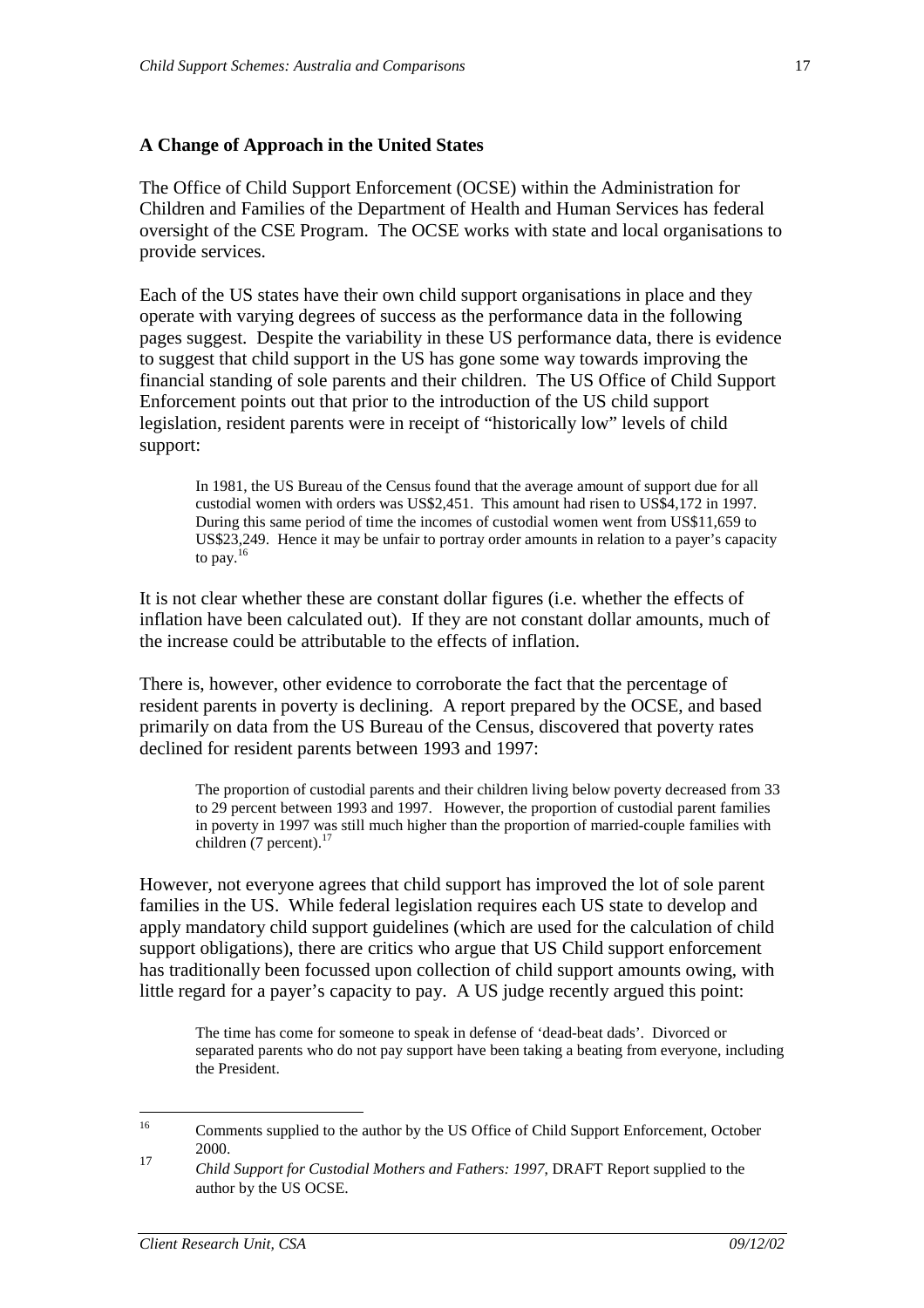I have seen some parents who refuse to pay child support even though they have plenty of money to do so … However, I have seen far more parents who are ordered to pay child support who pay some support but not all they are ordered to pay. Many of these parents are engaged in a financial struggle that they cannot win. These are the working poor.

Elsewhere in the same article Ronald K. Henry noted that:

The United States spends over \$3 billion annually on child support enforcement, yet the government has had no meaningful understanding of how many non-paying obligors are unemployed, disabled, supporting second families, or engaged in civil disobedience because they have been unable to see their children.

The demonization of noncustodial parents is used to justify all manner of inhumane treatment.<sup>19</sup>

Judge Henry's argument is that there has been little attention paid to the capacity of payers to pay child support. Instead, the emphasis was on making "deadbeat dads" pay their liability, whether or not they had the capacity to pay the amount determined. This approach led to the situation where some payers, who were unemployed or could be defined as "working poor", owed tens of thousands of dollars in child support.

In the last year or so a shift has begun to manifest itself in the US debate surrounding child support collection and enforcement, as well in the wider welfare debate. There is now an acknowledgment that many of the "deadbeat" dads are in fact "deadbroke" dads: they frequently do not have the capacity to pay the amounts ordered. Furthermore, the debate now recognises the existence of "fragile families" which one source defines as "families formed as a result of prenuptial births to parents who are both disadvantaged and who do not immediately marry or establish legal paternity."<sup>20</sup> With this understanding, resources are now being committed to assist these deadbroke dads in becoming full financial and parenting partners in their own families. A number of programs are now available to assist fragile families through support and other mechanisms for non-custodial fathers. The following programs are not the sum total of family programs being sponsored by the OCSE but they are representative of the type of initiatives being put in place by the OCSE in cooperation with other government departments and non-government organisations.

#### *The Welfare to Work Grant Program*

The Welfare to Work Grant Program is the only federally-funded assistance to nonresidential fathers whose children are living is households receiving welfare payments. This program covers a range of activities designed to move individuals into jobs. There is an emphasis on moving these men into jobs that have the potential

<sup>&</sup>lt;sup>18</sup> Hon. Anne Kass, Presiding Family Judge, New Mexico District Court, cited in Ronald K. Henry, "Child Support at a Crossroads: When the Real World Intrudes Upon Academics and Advocates", *Family Law Quarterly*, Section of Family Law, American Bar Association, Vol. 33 No. 1, Spring 1999, p. 235.

Ronald K. Henry, "Child Support at a Crossroads: When the Real World Intrudes Upon Academics and Advocates", pp. 240-41.

Ronald Mincy and Hillard Pouncy, "There Must be Fifty Ways to Start a Family: Social Policy and the Fragile Families of Low Income, Noncustodial Fathers", in Wade Horn, David Blankenhorn, Mitch Pearlstein and Don Eberley (eds), *The Fatherhood Movement: A Call to Action,* University of California Press, 1997, p. 5.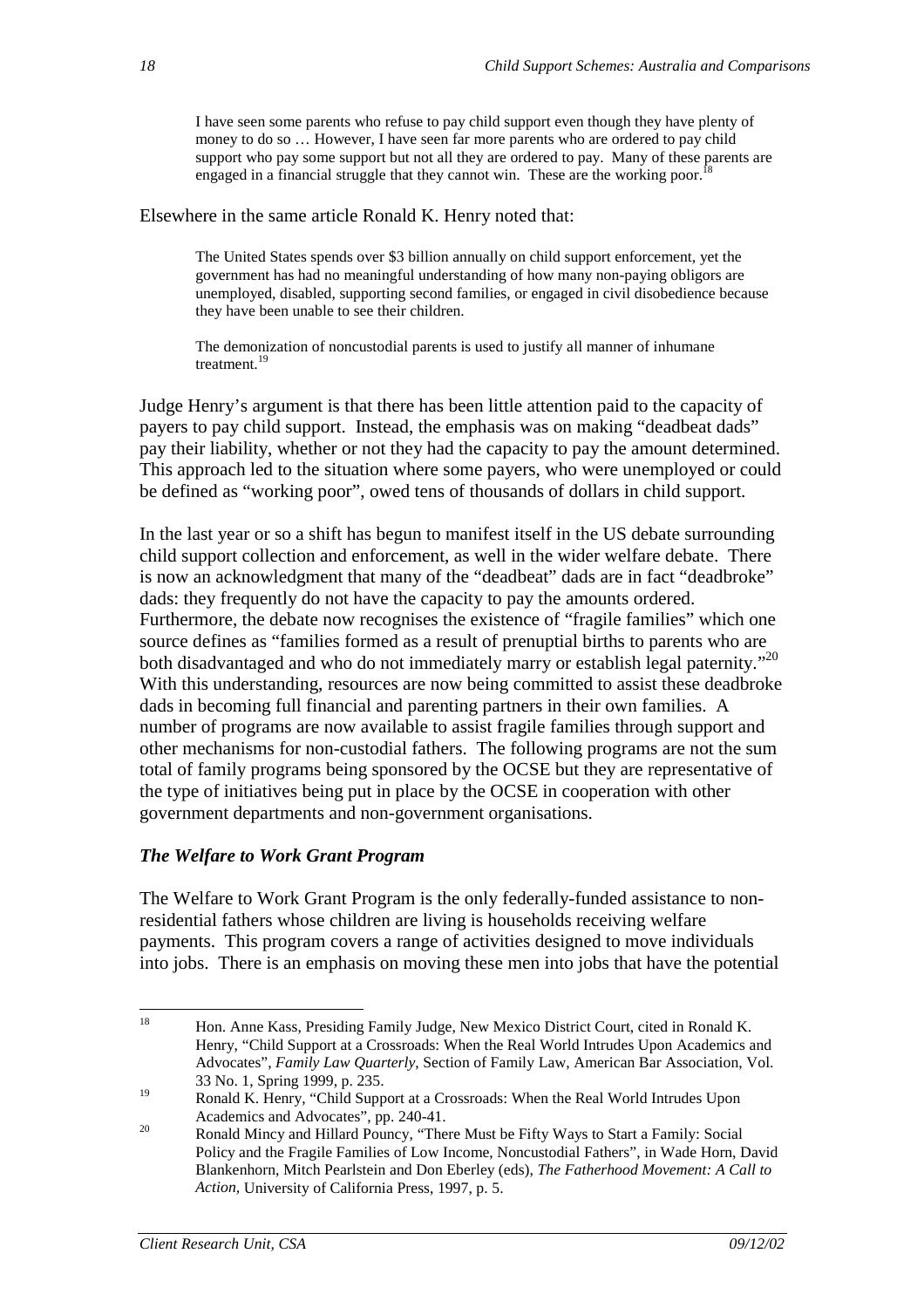of increased earnings. $^{21}$  The legislation surrounding "welfare to work" designates non-custodial parents as a target population. Men are being targeted because there is now a "growing recognition that low-income fathers are in need of the same kinds of employment and family support services that typically are made available to mothers who are making the transition from welfare to employment. This recognition is founded on the reality that income from both mothers and fathers can help prevent children from living in poverty."<sup>22</sup>

### *Partners for Fragile Families*

Another manifestation of the shift in attitudes is the work currently being undertaken by the National Center for Strategic Nonprofit Planning and Community Leadership (NPCL). It has initiated a demonstration project called *Partners for Fragile Families* which combines the resources of the US federal government, child support enforcement agencies and community-based organisations. *Partners for Fragile Families* "is a combined effort to address the underlying problems that keep many young, unskilled fathers, their children, and the children's mothers, dependent on public assistance."23 Working out of ten US cities, the project aims to:

- help never married fathers assume legal, financial and emotional responsibility for their children;
- expand the services provided by community-based fatherhood programs;
- promote the adoption of policies that will encourage the formation of healthy families and foster cooperation among service providers and public agencies; and
- improve not only the placement services workforce development agencies provide to fathers, but, as well, the services intended to help them increase their earnings potential.<sup>24</sup>

### *The Parents' Fair Share Program*

The Parents' Fair Share program is another program with a similar emphasis on the non-custodial parent. This program was "designed to test whether employment assistance helped low-income dads become better able to provide financial support for their children."<sup>25</sup> Initial results from the Parents' Fair Share program have been disappointing, with only small increases in the number of fathers who paid child support but Reichert suggested that any increase should be viewed as progress.<sup>26</sup>

<sup>21</sup> Demetra Smith Nightingale and Kathleen Brennan, *Accessing Welfare-to-Work Grant Program Funds: Opportunities for Community-Based Organisations Serving Fathers*, The Urban Institute, Washington, DC, unpublished.

<sup>22</sup> Dana Reichert, Executive Summary, *Broke But Not Deadbeat. Reconnecting Low-Income* 

*Fathers and Children*, p. viii.<br><sup>23</sup> "Partners for Fragile Families", National Center for Strategic Nonprofit Planning and Community Leadership, in *Strengthening Fragile Families Initiative*, The Ford Foundation, Summer 1999, p. 13.

<sup>24</sup> *Strengthening Fragile Families Initiative*, The Ford Foundation, Summer 1999, p. 13. 25 Dana Reichert, Executive Summary, *Broke But Not Deadbeat. Reconnecting Low-Income* 

*Fathers and Children*, National Conference of State Legislatures, Department of Health and Human Services, July 1999, p. ix.

Dana Reichert, Executive Summary, p. x.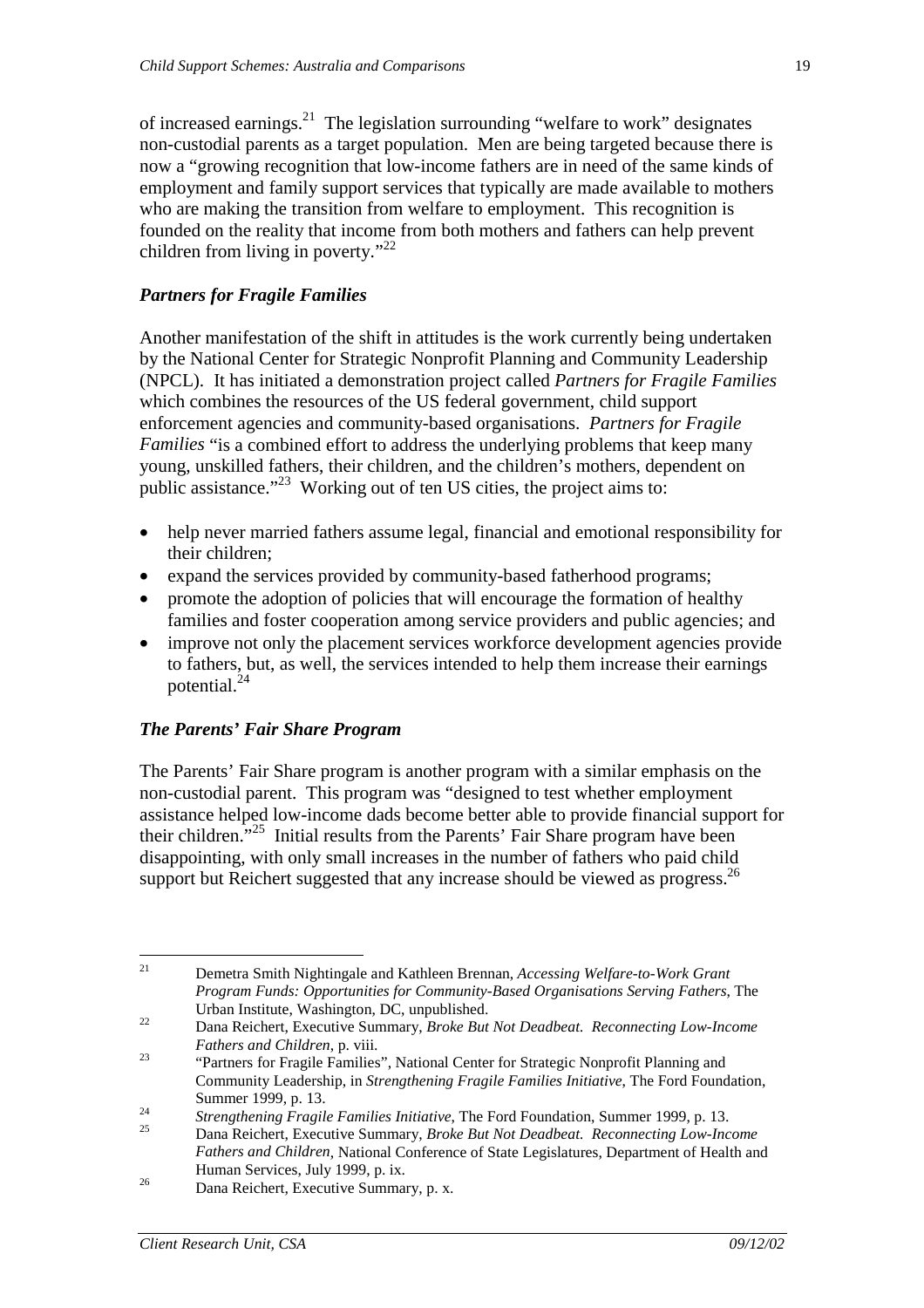### *Lessons for Australia*

The support of US authorities for the Welfare to Work Grant Program, Partners for Fragile Families and the Parents' Fair Share Program, is a recognition that child support issues cannot be viewed in isolation from the complexity of other life issues which beset parents when they separate. Child support compliance is just one more issue for parents to deal with at a time of considerable emotional and financial strain. In combination, the US programs aim to improve the financial circumstances of nonresident parents (mainly fathers) by finding them stable employment or moving them into better paying jobs, and once in employment, helping them to better provide financial support for their children. In essence, these programs are seeking out the root causes of child support non-compliance among young, unskilled fathers. Once the problems faced by these fathers have been addressed, the issue of child support compliance is revisited.

While the Australian Child Support Scheme has never held non-compliant fathers in the same light as the US system did until recent times, there are still some important lessons for Australia to learn from these fatherhood programs. By addressing the wider issues and problems faced by non-resident and resident parents in Australia, there is the possibility that compliance will be improved among Australian nonresident parents too. Indeed, the Australian CSA has demonstrated its interest in the US fatherhood programs in recent months by conducting a CSA seminar on these US initiatives. The seminar was led by a visiting senior US official who is involved in the delivery of those programs in the US.

### **Hong Kong Investigates Child Support**

During the 1998-99 year the Legislative Council Secretariat of Hong Kong made contact with the Australian and a number of other child support agencies. The Research and Library Services Division of the Secretariat was tasked with surveying "the operation and effectiveness of overseas intermediary bodies responsible for the collection and enforcement of maintenance payments." Six countries were initially selected for study, including Australia, New Zealand, Singapore, Taiwan, the United Kingdom and the United States, however it was discovered that neither Singapore nor Taiwan operated child support schemes.<sup>27</sup>

In its consideration of the cost-effectiveness of the child support agencies surveyed, the Hong Kong Research and Library Services Division concluded that:

According to the total collection to operating cost ratio, Australia's child support agency is the most cost-effective while that of the UK is least cost-effective. For Australia's child support agency, more than six dollars were collected for every one dollar spent to operate the system. However, it should be noted that in Australia, the amount of voluntary payment is high, at 54% of total collection. On the contrary, voluntary payment amounted to less than 1% of total collection in the US. If one just counts collection by the agency, the cost-effectiveness ratio of the child support agency in Australia comes down to US\$2.80 collected for each US\$1 spent. $^{28}$ 

<sup>27</sup> Eva Liu and Sy Yue, *Child Support Agencies in Overseas Countries*, Research and Library Services Division, Legislative Council Secretariat, Hong Kong, 7 December 1998, p. 1.

<sup>28</sup> Eva Liu and Sy Yue, *Child Support Agencies in Overseas Countries*, p. 28.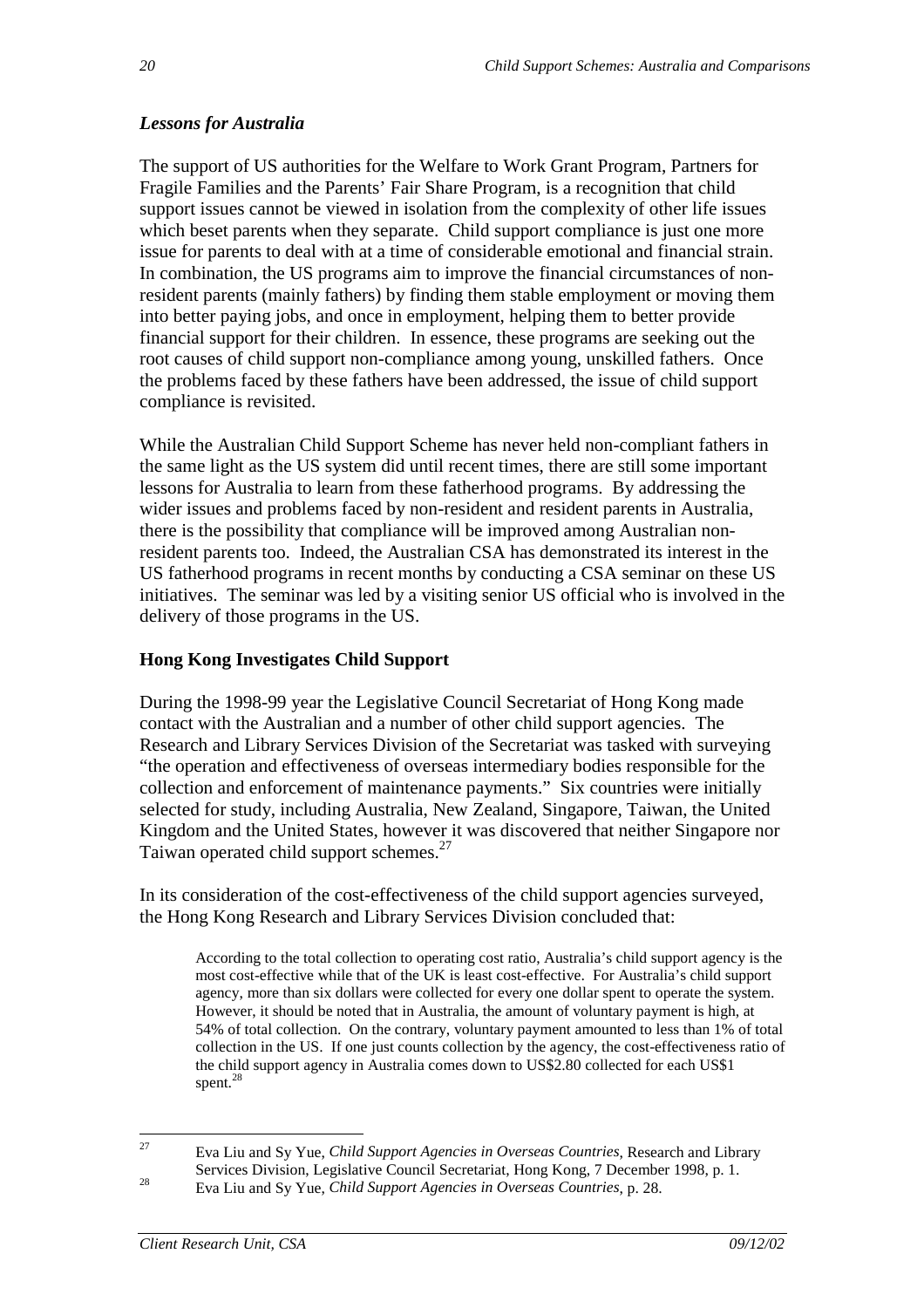While the report findings suggest that the Australian CSA is the most cost-effective, it highlights the problems in making close comparisons between the cost-effectiveness figures of the different child support organisations. This, of course, is true: this paper also warns against making close comparisons between the data supplied for each of the agencies surveyed. It is also true that the cost of collection would also be increased if all of the private collect cases were to be transferred to CSA collect arrangements. Indeed, as a rule of thumb, the CSA estimates that the cost of administering CSA collect cases is twice as expensive as private collect cases. However, the Australian CSA continues to include these cases in its performance results as they form a legitimate part of its business.

The Hong Kong paper asserts that if private collect cases were removed, the Australian CSA would collect just \$2.80 for each dollar spent.<sup>29</sup> This figure is incorrect. Approximately one-third of Agency running costs are attributable to maintaining private collect cases. This amount should be subtracted from the CSA's operating costs to arrive at a more accurate cost to collect a dollar figure for just CSA collect cases. If that is done, it is estimated that the dollars collected for each dollar spent increases to approximately \$3.20.<sup>30</sup>

Those issues aside, however, the paper made the following recommendation vis-à-vis the future of a child support scheme in Hong Kong:

The establishment of a maintenance collection agency is a matter which warrants careful consideration. The structure, size, functions and powers of such an agency also need to be carefully considered to avoid the problems encountered by overseas countries.<sup>3</sup>

This statement suggests that there may be a chance for further dialogue with Hong Kong as it further examines the issue of establishing its own child support scheme.

### **Policy Changes to New Zealand's Child Support System**

The New Zealand *Child Support Amendment Act 1999* made a number of changes to child support in that country. Full details of these changes may be found on the New Zealand Inland Revenue Department's *Tax Information Bulletin* for August 1999. A copy of the bulletin is located on the Department's website at http://www.ird.govt.nz

The following changes apply from 24 July 1999, being the date following the date of enactment:

- Overseas income for non-resident liable parents may be included in the assessment base. (It is already included for resident liable parents.)
- Prison inmates and hospital patients will be exempted from their child support liability if the period of their stay exceeds 13 weeks. The exemption is subject to an income test.

<sup>&</sup>lt;sup>29</sup> This figure would be either US\$2.80 or A\$2.80 given that it is the same ratio of dollars collected to dollars spent on administering the Scheme.<br> $^{30}$ 

<sup>30</sup> In 1996-97 Agency costs were A\$160.58. If this is reduced by a third it becomes A\$107.05 million. Add in FaCS and Attorney-General's Department costs and the total becomes A\$120.25 million. When this total is divided into A\$458.0 million it provides the result of A\$3.80 for every dollar spent. If the collections total and the costs are converted to US\$ the result, of course, is still US\$3.80.

<sup>31</sup> Eva Liu and Sy Yue, *Child Support Agencies in Overseas Countries*, p. 37.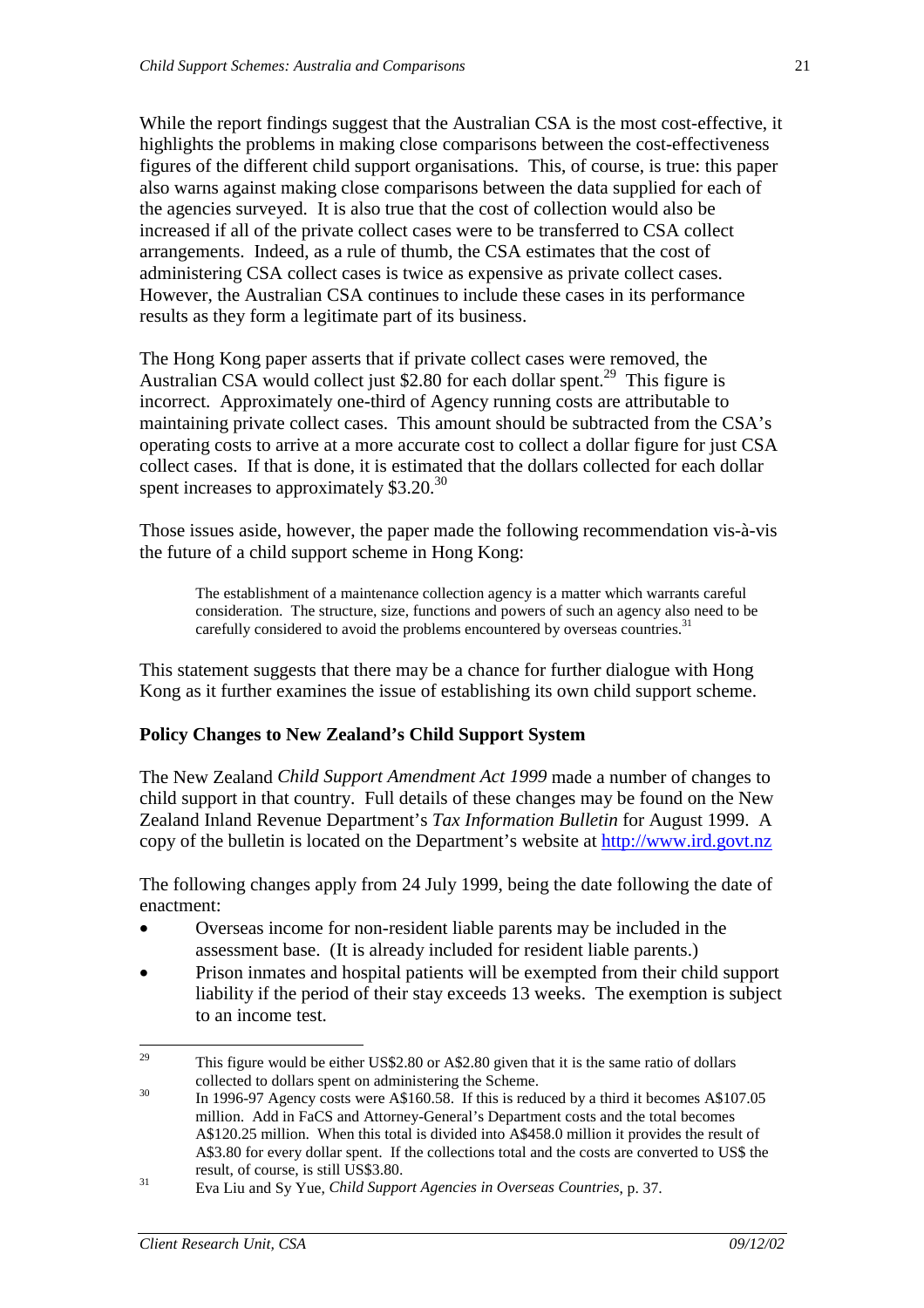• Liable parents who have estimated their income and failed to file their tax return for that year will be reassessed on the basis of their income for the year on which the assessment would have been based had they not estimated. Liable parents will have 28 days in which to file the outstanding return, otherwise the assessment becomes final. No estimation will be accepted for any other year while the return remains outstanding.

From the 2000-01 child support year, liable parents who estimate their income will not, on "square-up", be required to pay more than they would have had they not estimated.

From the 2001-02 child support year, assessments for salary and wage earners will be based on the previous year's income rather than from two years earlier.

### **The United Kingdom Implements its Child Support White Paper**

After a comprehensive process of consultation, in July 1999 the UK Government released its white paper *A New Contract for Welfare: Children's Rights and Parents' Responsibilities*. The paper flagged numerous changes – many of them profound – to the way the UK scheme operates and the way the UK CSA does business.

The UK Secretary of State for Social Security, the Hon. Alistair Darling, noted that the reforms in the white paper centred on four key areas:  $32$ 

### *1. Abolishing the current system for calculating child support*

The current system of assessing child support requires up to one hundred pieces of information and the method of calculating support is so complex that clients have no way of approximating their own liability/entitlement to check the CSA's assessment.

Under the new system a paying parent will pay a flat percentage of after tax income. This will be 15 per cent if there is 1 child; 20 per cent if there are two children to support; and a maximum of 25 per cent if there are 3 or more children to support.

### *2. Introducing additional penalties for non-compliance*

Under the new scheme it will be a criminal offence to fail to provide information to the UK CSA, or to misrepresent information to the Agency. The CSA will have access to tax records to ensure the it has access to more accurate income information, especially for self-employed paying parents.

The White Paper also looks at other methods of ensuring compliance, including the suspension of driving licences.

<sup>&</sup>lt;sup>32</sup> Statement by Alistair Darling, UK Secretary of State for Social Security, obtained from: http://www.dss.gov.uk/hq/press/1999/july99/childsup.htm.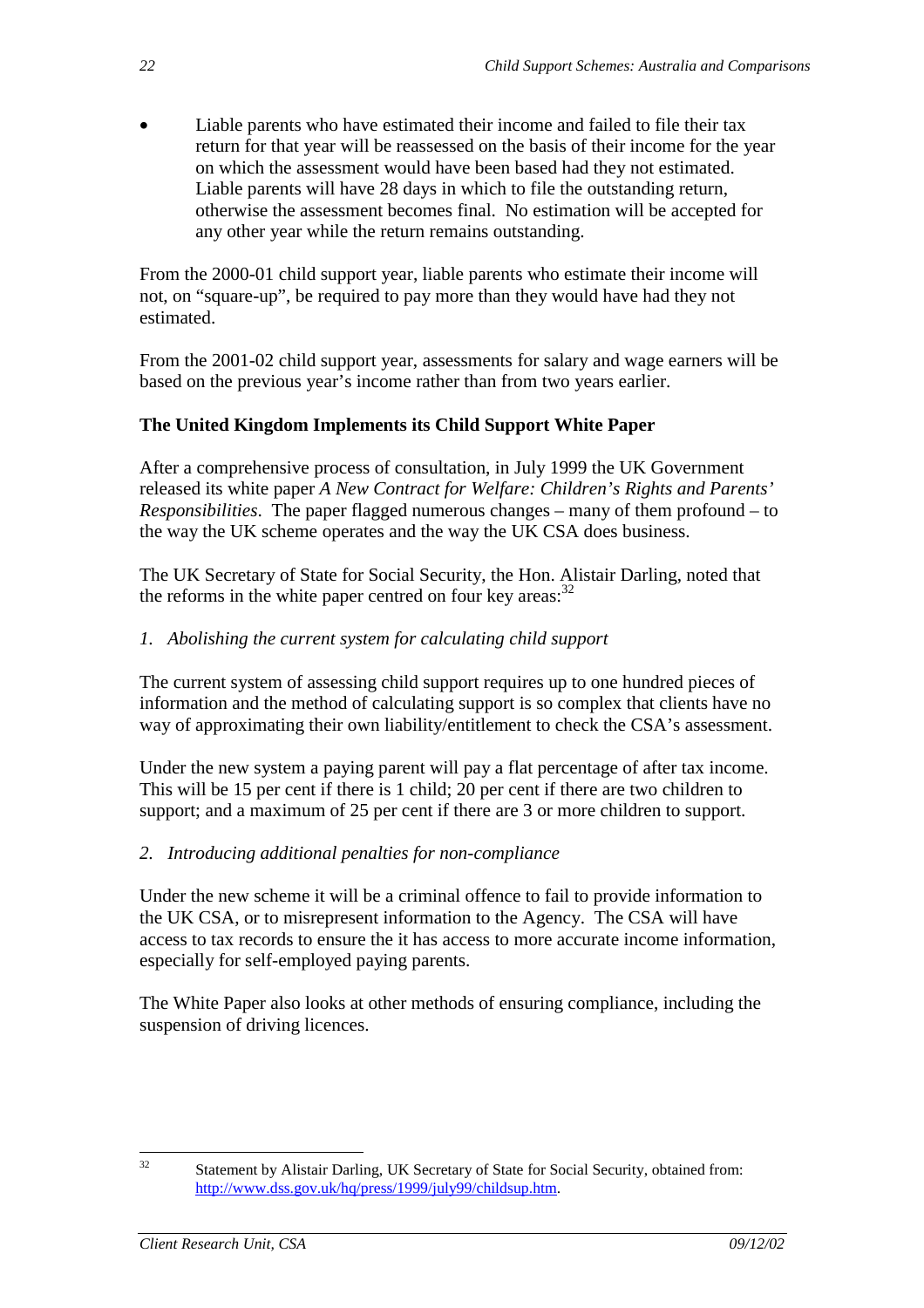### *3. Reorganising the CSA and the way it does business*

By simplifying the assessment formula, the CSA will spend less time undertaking the initial assessment and allocate additional resources to ensure that more maintenance gets paid to more children.

The UK CSA will work more closely with the Benefits Agency and Inland Revenue to ensure better service delivery to clients. Also the CSA will make greater use of the telephone and face-to-face meetings in its dealings with clients. This will expedite client service.

### *4. Helping fight child poverty*

Child support reforms will be linked to other welfare reforms to help children in the poorest families. Also, payee parents will be able to keep up to £10 p.w. of the maintenance paid by the non-resident parent where the payee assisted the CSA to locate the non-resident parent. Maintenance paid for children will be totally ignored when calculating a resident parent's Working Families Tax Credit (WFTC). In other words there will be no reduction to the WFTC.

Implementation of the reforms to UK child support will be staggered to avoid the problems which occurred when the current system was introduced too quickly. The reforms will apply to new cases from late 2001 and to existing cases at a later date.

### **What is Happening in Australian Child Support?**

#### *Implementation of a Minimum Child Support Liability*

In 1994, the Australian Parliament's Joint Select Committee on Certain Family Law Issues recommended that a minimum child support payment of \$260 per annum be introduced. The introduction of this minimum payment was considered to be consistent with the principles of the scheme, namely that parents share in the cost of supporting their children and that parents have a primary duty to maintain their children.

The Committee considered that there may be special circumstances where it would be inequitable to apply the minimum payment, but suggested these instances would be rare and should be dealt with by the Child Support Registrar. The Government responded by introducing a minimum payment of \$260 per annum to take effect from 1 July 1999. There are no exemptions to this minimum liability, except where a parent has no income at all. There are, however, amendments currently before the Parliament which would provide additional exemptions. At the end of May 2000 some 150,000 payers had been assessed as having a minimum child support liability.

The research to evaluate this measure is currently being finalised. It included telephone interviews with approximately 1,250 payers and 750 payees, focus groups with CSA staff, and semi-structured interviews with representatives from the community sector.

The project seeks to: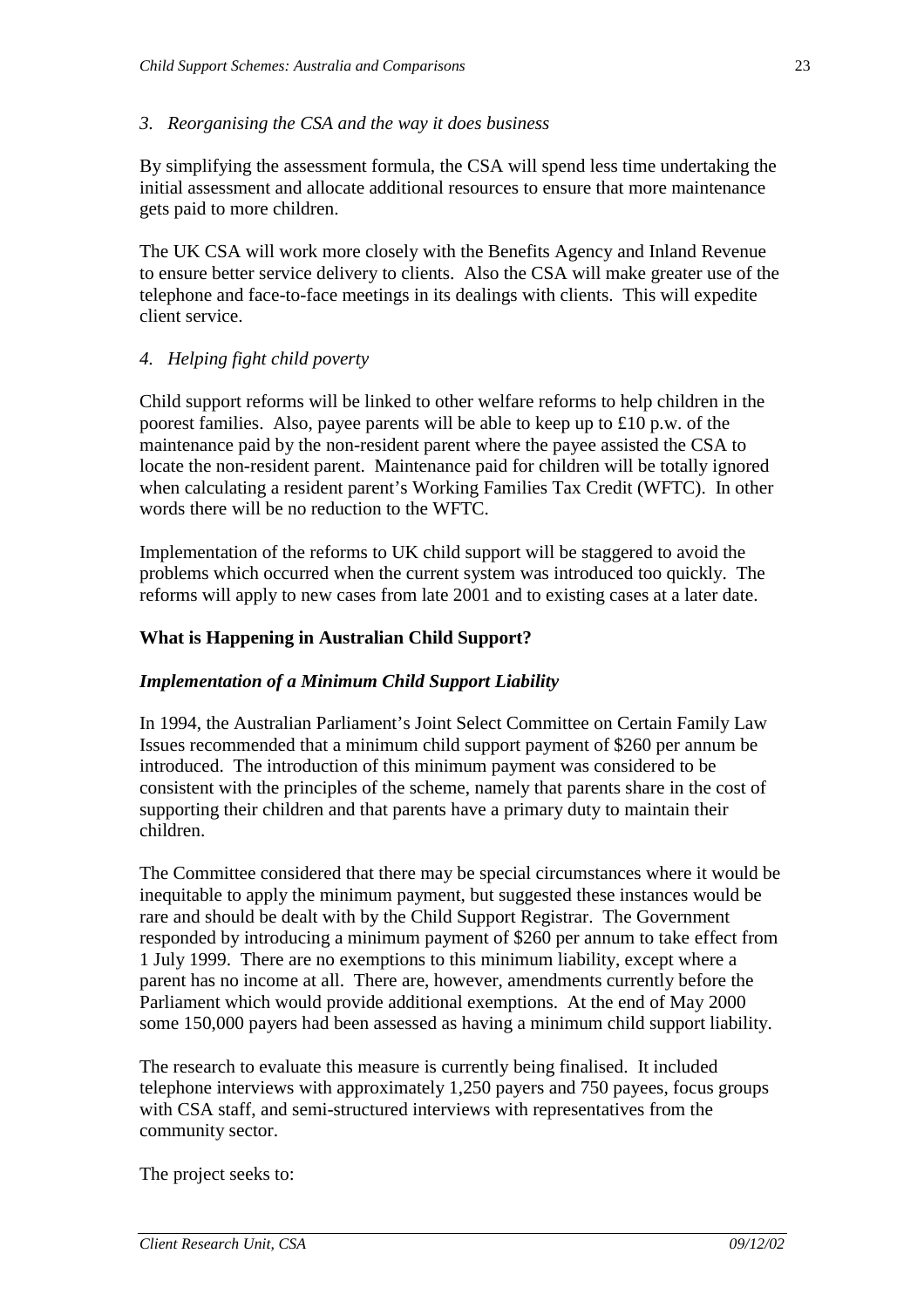- identify specific payer groups (eg by source of income, ethnicity, current family composition, nature of employment, payment arrangement, geographical location, contact with children);
- identify specific payee groups (eg by source of income, ethnicity, current family composition, payment arrangement etc);
- assess its positive or negative impacts on different client groups;
- investigate the impact on CSA staff (eg workload, morale, support of the scheme);
- investigate its impact on the general community and community sector (eg demand for resources and emergency assistance, attitudes and support for the scheme);
- determine whether it has had any effect on care arrangements of children, proportion of private collect cases, non-agency payments, or employment seeking activities of clients;
- identify where it is working and where it is not; and
- $\check{\sigma}$  identify any problems.

### *The CSA and the Regional Service Centres Initiative*

In August 1999 the CSA announced its intention to locate staff in twenty regional centres around Australia where there was not already a CSA office. The intention of the Regional Service Centre (RSC) initiative is to provide ready access to CSA information and resources for regional and rural populations. The RSCs are located in Centrelink sites, with the exception of the Darwin centre which will remain in the ATO. The sites include: Ballina, Coffs Harbour, Campbelltown, Dubbo, Wagga Wagga, Gosford, Bendigo, Morwell, Frankston, Cairns, Mackay, Rockhampton, Bundaberg, Maroochydore, Toowoomba, Palm Beach, Port Augusta, Mt. Gambier, Alice Springs, Darwin, Bunbury and Launceston. In his media release announcing the initiative, the Minister for Community Services said that:

The Child Support Agency has been particularly keen to provide clients with increased faceto-face services to help parents establish ongoing support for their children …

These new outlets build on the existing Child Support Agency network which, until now, have only provided services to parents living in regional Australia with face-to-face opportunities through regular visiting services.<sup>33</sup>

This initiative has its origins in both the JSC report and the ANAO audit report. Recommendations 18 and 19 of the JSC report suggested that the CSA should consider "making advisory staff available on a short-term, permanent or rostered basis in remote locations in community legal aid, the Department of Social Security or other offices."<sup>34</sup>

This project signals a very different approach in CSA service delivery. The CSA has long recognised the telephone to be the preferred method of communication of the Agency's one million clients but the RSC project is an acknowledgment that not all clients prefer to liaise with the CSA in this way. Clients in urban centres have the option of face-to-face contact with Agency staff if they wish, whereas until now

<sup>33</sup> Hon. Larry Anthony MP, Minister for Community Services, *Media Release*, "More child support services for Regional Australia", 31 August 1999.

<sup>34</sup> Recommendations 18 and 19, *Child Support Scheme. An Examination of the Operation and Effectiveness of the Scheme*, pp. 15-16.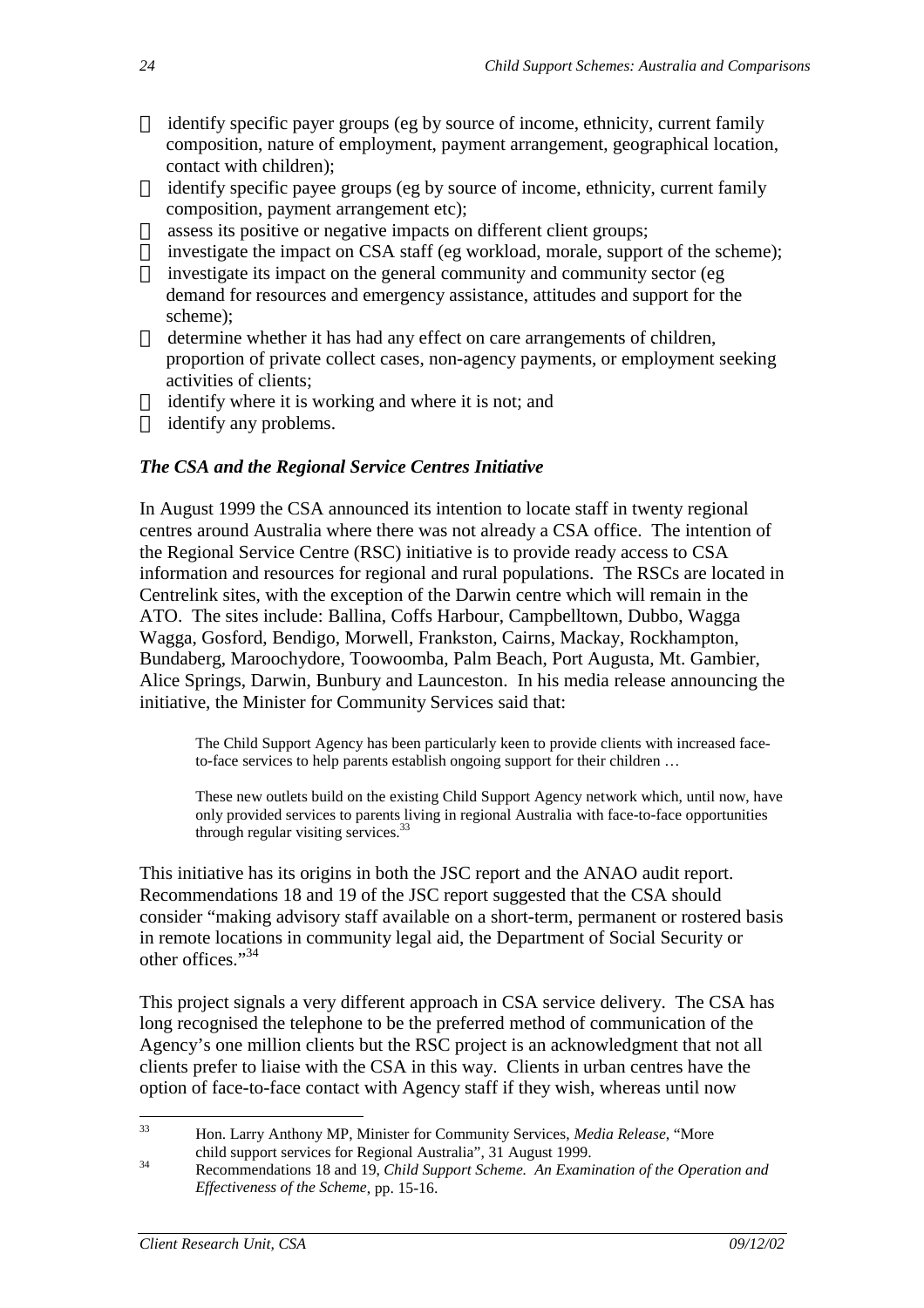clients in regional and rural Australia have had to travel vast distances to obtain the same services. This project provides for a more equitable distribution of CSA resources throughout Australia, resulting in greater access for thousands of CSA clients.

### *The Australia/New Zealand Agreement*

Prior to 1 July 2000, international child support arrangements were primarily designed to deal solely with court ordered maintenance requiring parents to proceed through the difficult and often costly process of court action.

The Australian and New Zealand Governments entered into an agreement to facilitate the collection of liabilities under administrative assessments of child support from 1 July 2000. This means that both the New Zealand Inland Revenue Child Support (NZ IRD) and the Child Support Agency (CSA) are now able to collect child support liabilities as assessed by the other authority.

The Agreement has put an end to conflicts over jurisdiction. It has provided for the location of parents and the recognition and enforcement of existing liabilities. The bilateral recognition of child support assessments provides parents with greater flexibility to have their changed financial circumstances recognised leading to a greater number of children, of these relationships, benefiting from the appropriate level of financial support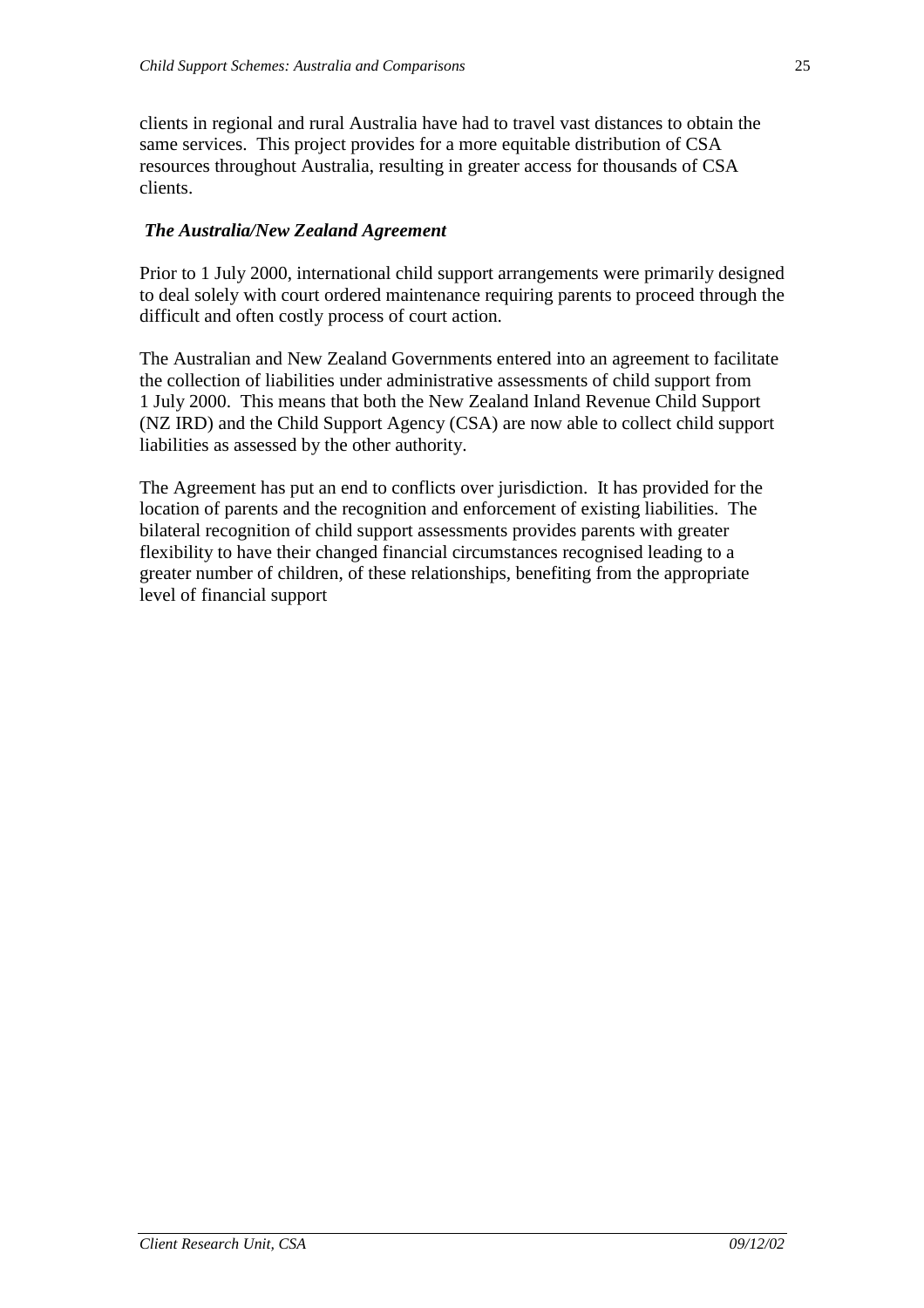# **Child Support Profiles for Selected Countries**

# **Australia**

### *Year Established*

The Australian Child Support Scheme was introduced in 1988 to "strike a fairer balance between public and private forms of support [for children] to alleviate the poverty of sole parent families."35

Stage 1 was introduced by the *Child Support (Registration and Collection) Act* 1988. This Act gave the Commissioner of Taxation the responsibility, as Child Support Registrar, for collecting child support payments in respect of court orders and courtregistered agreements. This collection is undertaken on application from the parent entitled to receive child support.

Stage 2 was introduced by the *Child Support (Assessment) Act* 1989. This Act established a further responsibility on the Child Support Registrar to administratively assess child support using a formula based on the income of both parents, and therefore their capacity to pay. Stage 2 applies only to parents who separated on or after 1 October 1989, or who have a child born on or after that date.

### *Agencies Involved in Child Support – their Functions*

Until October 1998 the Child Support Scheme was administered by the Child Support Agency in the ATO, the Department of Social Security and the Attorney-General's Department.

In October 1998, however, it was announced the CSA would be removed from the Australian Taxation Office and become part of the new Commonwealth Department of Family and Community Services (FaCS), which also incorporated DSS. As a result of these changes the Scheme partners are now the Department of Family and Community Services, incorporating the CSA, and the Attorney-General's Department.

The Child Support Agency administers the *Child Support (Registration and Collection) Act 1988* and the *Child Support (Assessment) Act 1989* on behalf of the Registrar.

The role of the CSA is to register cases, to assess child support payable (Stage 2 cases only) and collect payments where requested. The CSA also provides an information service for its clients on child support matters. These activities are undertaken in Branch Offices (currently 19) around Australia. The CSA also has a presence in 20 Centrelink offices in regional Australia as a result of the Regional Service Centres initiative.36

<sup>35</sup> Cabinet Sub-Committee on Maintenance, *Child Support: discussion paper on child* 

*maintenance* (1986), p. 14.<br>
"More child support services for Regional Australia", Media Release, Hon. Larry Anthony, Minister for Community Services, 31 August 1999.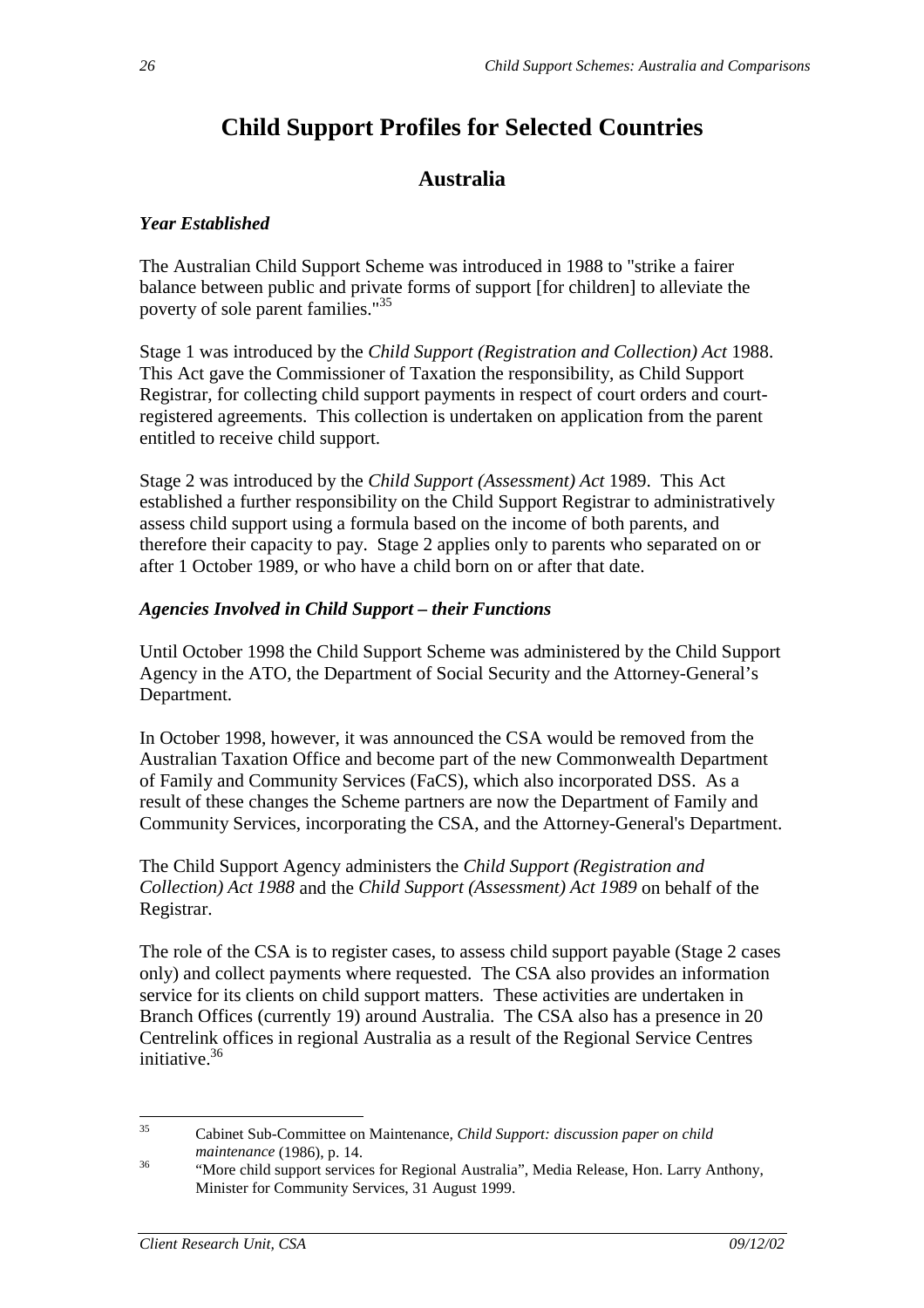The CSA has access to taxation information to enable efficient assessment and collection of child support.

The Commonwealth Department of Family and Community Services (FaCS) has a general responsibility to advise the government on matters relating to income support and social welfare policy, including child support. In addition to the CSA, there are two further roles in the administration of the Child Support Scheme:

- strategic policy development, analysis and research; and
- ensuring appropriate linkages between income support and child support.

In relation to the latter, Centrelink (the Commonwealth's social security delivery agency) undertakes the following:

- ensuring applicants for more than the minimum rate of Family Allowance take reasonable action to obtain child support; and
- adjusting family allowance payments to individuals in receipt of child support payments.

CSA and Centrelink are working together to enhance service delivery to mutual clients. Centrelink accepts child support applications, and from late December 1998 has transmitted these electronically to the CSA.

The Attorney-General's Department (AGD) has a general responsibility to advise the Government on matters relating to family law. The Department also provides:

- legal advice and representation for the Child Support Agency; and
- Legal Aid support to eligible parents under the Child Support Scheme.

#### *Method of Assessment*

Administrative assessment of a child support liability only occurs with Stage 2 cases. The Child Support formula is applied to the liable parent's taxable income (which, for CSA purposes, includes rental losses, exempt foreign employment income and employer provided Fringe Benefits):

- 1. *Less* an allowance for living expenses and for each natural or adopted dependent child living with the liable parent;
- 2. *Less* half the resident parent's excess income over average weekly earnings.

After making the above deductions, a percentage of the remaining income is paid as support. The percentage varies according to the number of children:

| Table 1.1: Child Support Percentages |    |     |     |     |           |  |  |  |
|--------------------------------------|----|-----|-----|-----|-----------|--|--|--|
| $N^{\circ}$ . of                     |    |     |     |     | 5 or more |  |  |  |
| Children                             |    |     |     |     |           |  |  |  |
| Child                                | 8% | 27% | 32% | 34% | 36%       |  |  |  |
| Support                              |    |     |     |     |           |  |  |  |

### **Table 1.1: Child Support Percentages**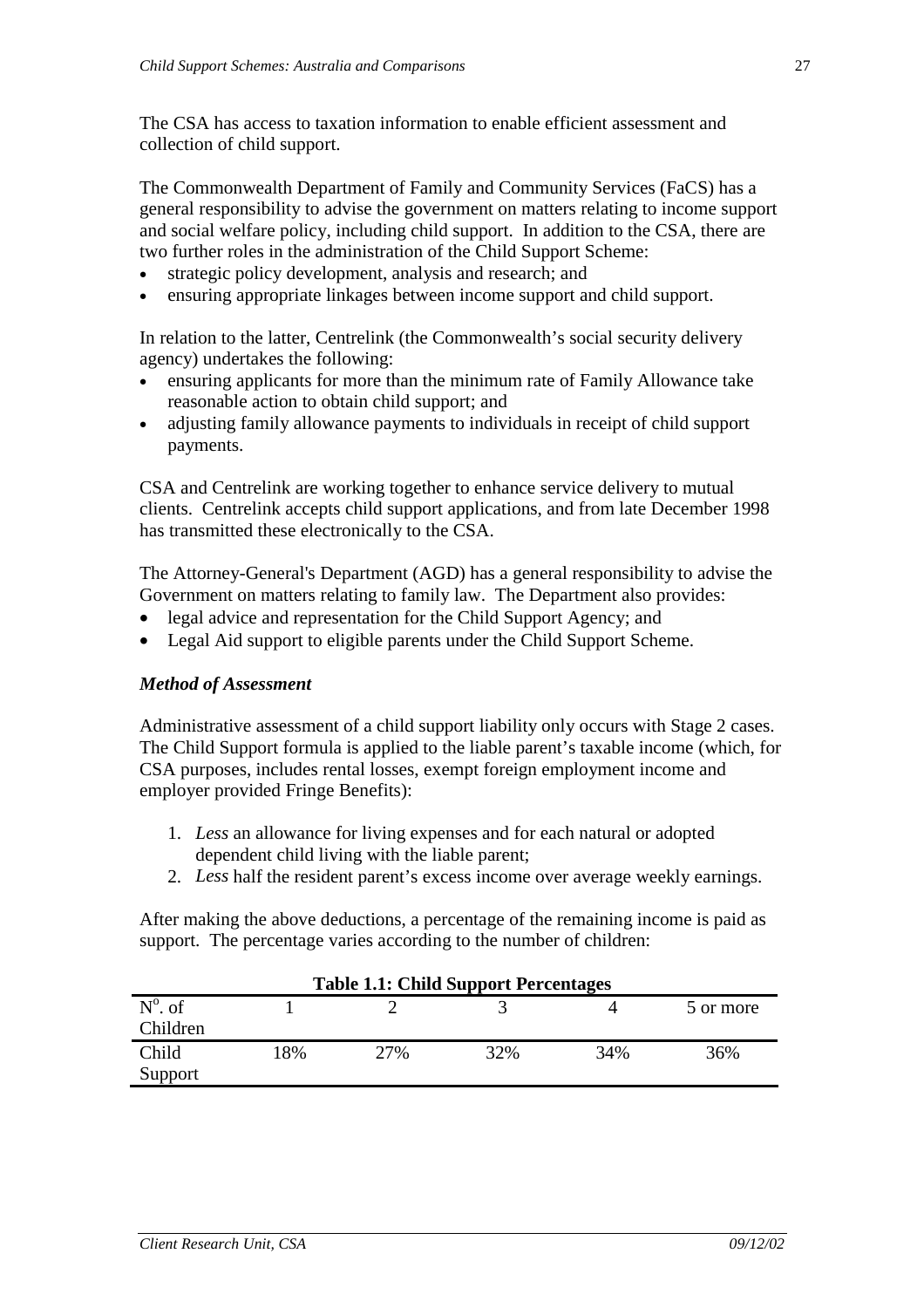The basic formula used to assess the annual rate of child support is:

$$
\left\{ (A - B) - \frac{C}{2} \right\} x D = E
$$

Where:

- A is the child support income amount (taxable income)
- B is the exempted income amount
- C is the amount of payee income above the disregarded income amount
- D is the child support percentage
- E is the amount payable by the payer

Taxable income used in the child support formula is the income shown on the payer's tax return for the last financial year. For child support purposes the maximum taxable income used in the formula in 1999-2000 was \$101,153.

During the course of 1999-2000 the Child Support uplift factor was progressively phased out as liabilities were reassessed using the last year of income rather than income based on the second last year.

A payer's exempt income is an allowance for living expenses and is deducted before the child support percentage is applied. It is 110 per cent of the single rate of social security pension. If the payer has care of other natural or adopted children, the exempt amount is increased to 220 per cent of the partnered pension rate plus an allowance for each child depending on their age (see Table 1.2).

|                                | Exempt Income Amount 1999-2000 |
|--------------------------------|--------------------------------|
| No natural or adopted children | \$10,219                       |
| Partnered rate \$7,542.50      | \$17,051                       |
| Allowance for child under 13   | \$1,958                        |
| Allowance for child 13-15      | \$2,733                        |
| Allowance for child 16-17      | \$3,875                        |

**Table 1.2: Exempt Income Amounts 1999-2000** 

Source: Relevant FaCS Pension Rates 1999-2000, *CCH Court Handbook*.

If a payee's child support income amount exceeds their disregarded income amount.<sup>37</sup> then the liable parent's adjusted income amount is reduced by 50 per cent of the payee's excess income for the period concerned (the annual rate of the child support amount cannot be reduced below 25 per cent of the rate that would have been payable if the payee had less than the disregarded income amount). The payee's disregarded income amount is that part of the payee's income below AWE.

If either parent's income has decreased by 15 per cent or more since the previous year of income, the assessment can be varied to reflect their current income.

<sup>&</sup>lt;sup>37</sup> The "disregarded income amount" recognises that the carer makes a significant contribution to the care of the children covered by the assessment. See Appendix 2 for more details.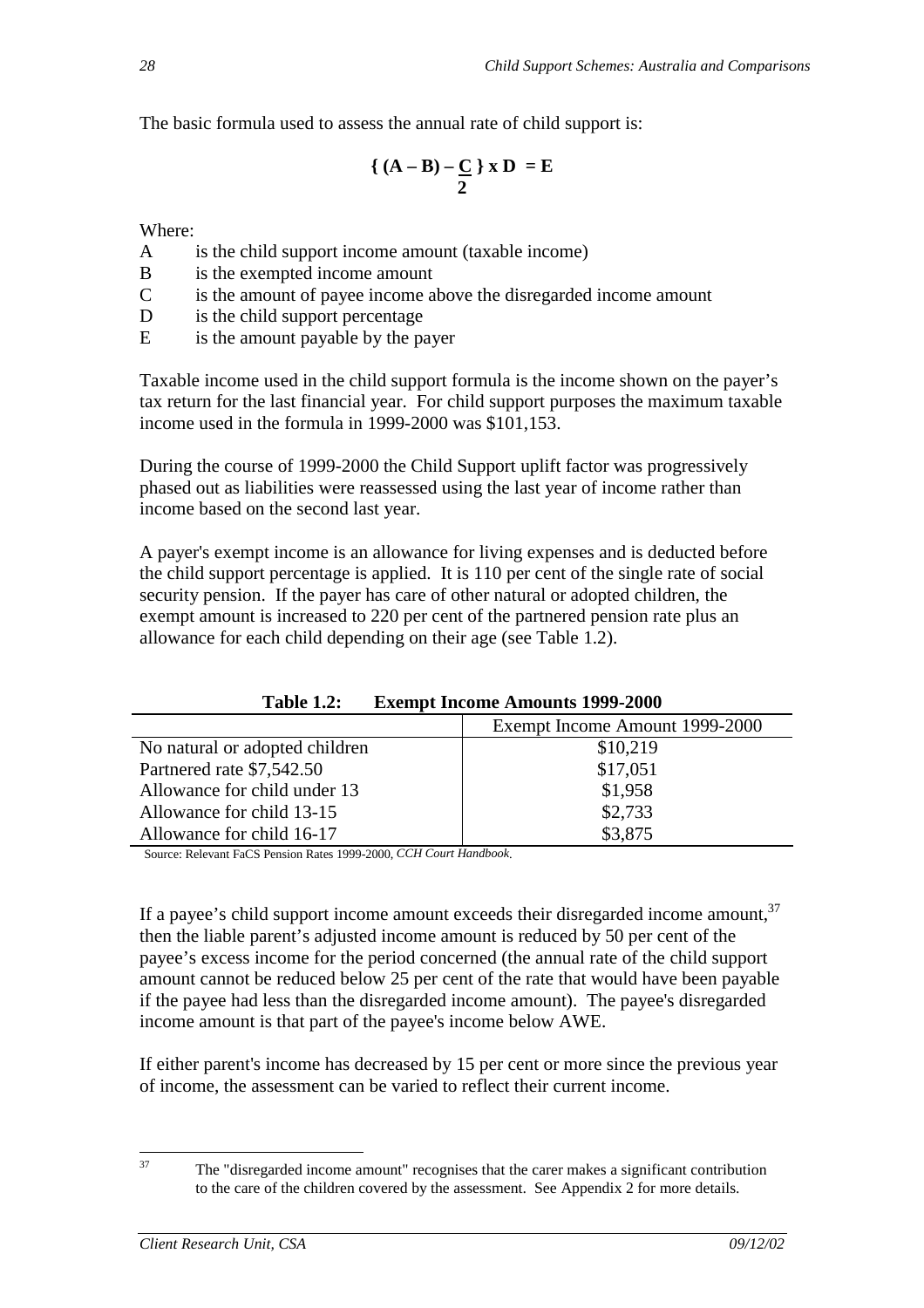### *Method of Collection/Payment*

There are two broad types of payment arrangements administered by the CSA: CSA collect and private collect. CSA collect refers to payments which are collected by the CSA and passed through to the resident parent. CSA collect payments can be collected through a variety of methods including:

- Australia Post offices where payers may pay their child support in person, or by mail through ATO Mailpay sites (automated processing sites for cheques);
- Employer Withholding, where a non-resident parent's employer withholds a set amount of wages at the request of the CSA to meet the employee's child support liability. Nearly 49 per cent of all CSA collect monies were collected in this way in 1999-2000; and
- tax refund intercepts (TRIPs). Just over 9 per cent of CSA collect monies were collected in this way in 1999-2000.

CSA collect payments accounted for 43.2 per cent of all child support transfers in 1999-2000.

Private collect refers to the payment of child support directly between the nonresident parent and the resident parent once the level of the liability has been determined by the CSA. If private collect arrangements fail the resident parent is entitled to apply to the CSA to collect the liability on their behalf. About 56.8 per cent of all child support is paid via this method.

### *Costs of Scheme*

In 1999-2000 the total cost of the Child Support Scheme was A\$209.0 million. This total includes the Child Support Agency budget of A\$198.2 million; A\$3.0 million spent by non-CSA FaCS in meeting its responsibilities under the Child Support Scheme, and; A\$7.8 million spent by the Attorney-General's Department to fulfil its responsibilities under the Scheme.

### *Number of Staff*

As at 30 June 2000 there were a total of 2,680 full-time equivalent (FTE) staff working for the Child Support Agency.

### *Fees Charged for Service Functions Undertaken by State and Private Organisations*

The CSA does not charge a fee for services provided.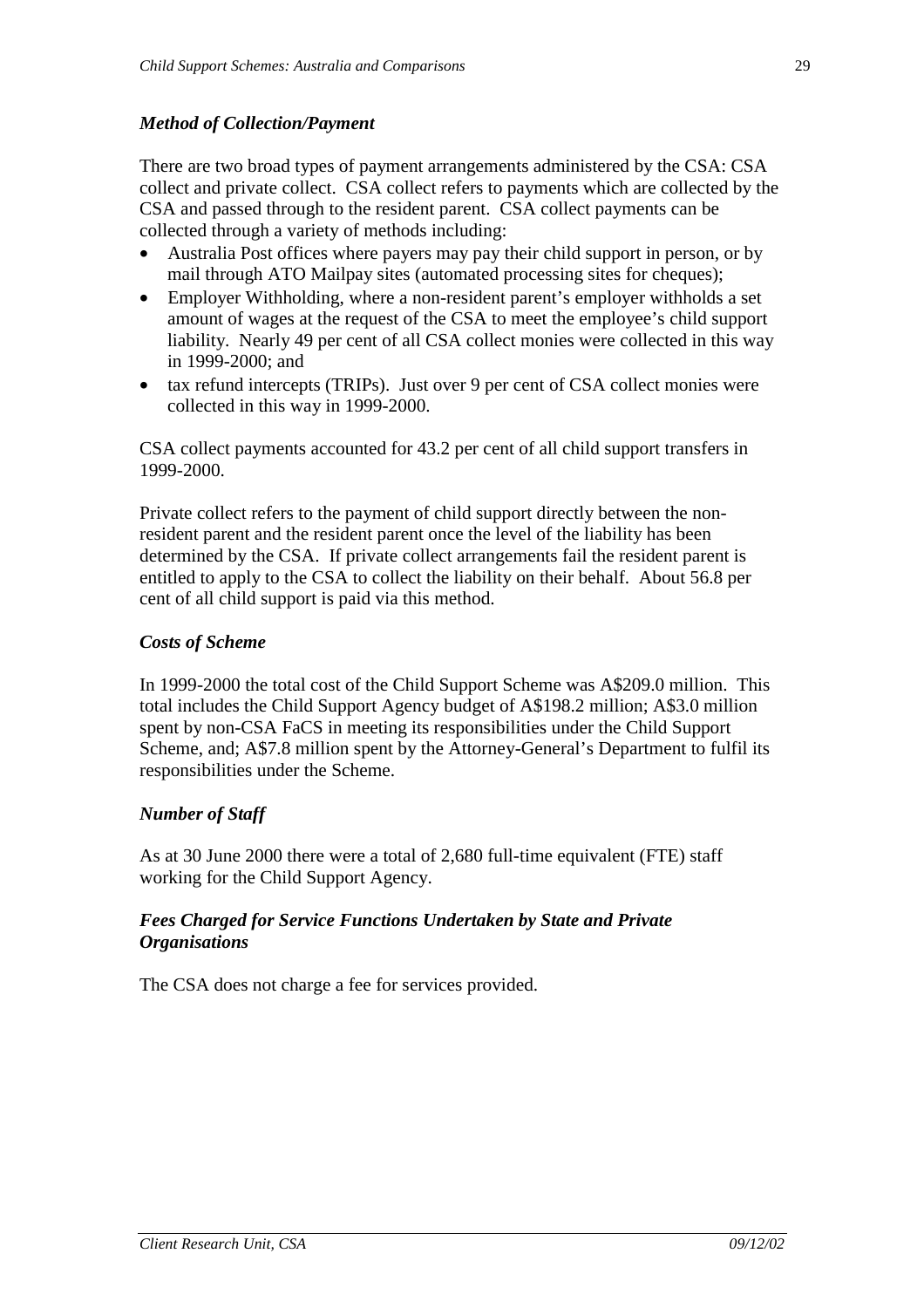# **Canada**

### *Year Established*

The federal role in child support is based on the following legislation:<sup>38</sup>

- The *Divorce Act* The Act sets out the manner in which child support should be assessed.
- The *Garnishment, Attachment and Pension Diversion Act 1983* (GAPDA) and the *Family Orders and Agreements Enforcement Assistance Act 1987* (FOAEAA) allows the Canadian government to gain access to funds that it pays to people with child support obligations.<sup>39</sup> FOAEAA also assists the provinces and territories in their enforcement efforts by providing for the tracing of federal databases to locate absent payers and to deny or suspend federal licences and passports for persistent defaulters.

### *Child Support Reforms*

In May 1997, amendments were made to the *Divorce Act,* the *Family Orders and Agreements Enforcement Assistance Act,* and the *Garnishment, Attachment and Pension Diversion Act.* 

Amendments to the *Divorce Act* included the introduction of regulations called the Federal Child Support Guidelines. The Guidelines consist of a set of rules and tables for calculating the amount of support that a paying parent should contribute toward his or her children.

Amendments to the *Family Orders and Agreements Enforcement Assistance Act* added Revenue Canada databases to the tracing service and created a new section for denying or suspending federal licences and passports. The amendment to the *Garnishment, Attachment and Pension Diversion Act* removed the requirement to notify the payer his/her wages/pension were in the process of being garnished.

### *Agencies Involved in Child Support – their Functions*

There is no federal agency involved in the assessment of child support. Some provinces and/or territories have child support centres where parents can receive help in the calculation of their child support amounts. The Federal Government has partially funded the implementation of these centres.

The Department of Justice has complete legislative responsibility for the *Divorce Act* and the Federal Child Support Guidelines. The Guidelines were developed in partnership with the provinces and territories. As of April 2000, twelve out of thirteen

<sup>38</sup> The provinces and territories have concurrent constitutional jurisdiction with the Federal Government in family law matters. Federal law applies to divorced or divorcing parties, and provincial law applies to all other parents including parents who never married and married parents who separate but are not seeking a divorce.

The provinces and territories have jurisdiction for the administration of justice, including the delivery of court-based and community services as well as the collection and enforcement of child support payments.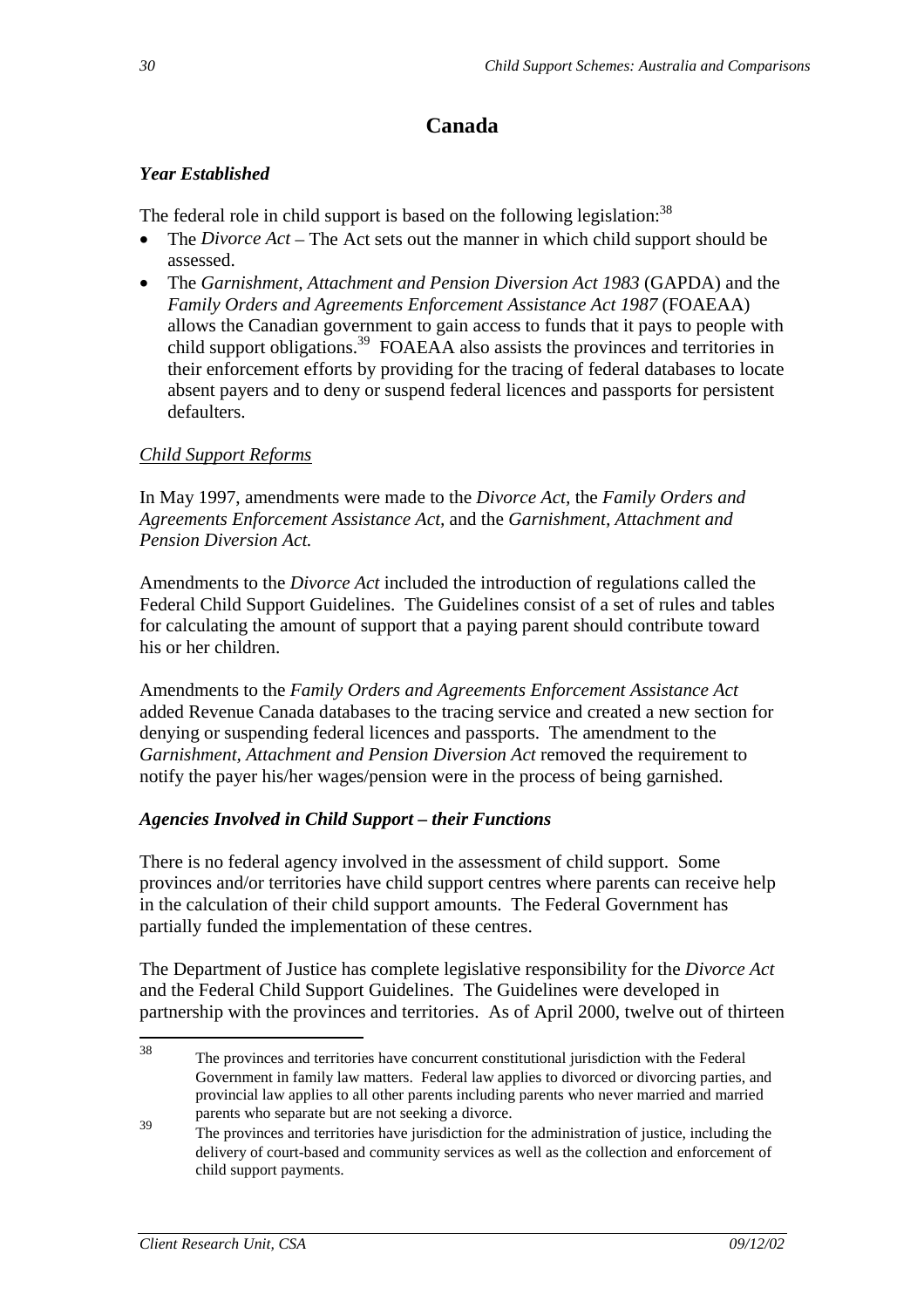Canadian jurisdictions had adopted child support guidelines under their own family law legislation.

The Department of Justice Canada has legislative and administrative responsibility with regard to the *Family Orders and Agreements Enforcement Assistance Act* and the *Garnishment, Attachment and Pension Diversion Act.*

The provinces and territories have legislative responsibility over their own family law legislation and child support guidelines. They are also responsible for the enforcement of child support through their Maintenance Enforcement Programs.

As part of the Child Support Initiative (1996-2001), the federal government provides funding to the provinces and territories to implement child support reforms. In its 29 February 2000 federal budget, the Canadian Government allocated \$29 million over a two year period to extend the financial assistance its provides to the provinces and territories for child-centred, family law-related initiatives.

### *Method of Assessment*

The Federal Child Support Guidelines set out the manner in which child support is to be calculated.

### *Formula*

The Guidelines consist of a set of rules and tables for calculating the amount of support that a paying parent should contribute to his or her children. The Guidelines are based on a revised fixed percentage formula based on the paying parent's income. The Guidelines take into account three main factors, namely:

- 1. Level of income of the support payer;
- 2. Number of children; and
- 3. Province or territory of residence of the support payer.
- The Guidelines are mandatory the court must apply the Guidelines when making a child support order. The courts must have regard to the Guidelines when reviewing out of court settlements.
- In cases where there are special provisions set out in writing that directly or indirectly benefit the child, the court must consider them before setting the child support amount. To ignore them could mean that application of the guideline amount may be inappropriate or unfair.
- The introduction of the Guidelines in 1997 did not automatically change existing child support arrangements but provided that variation of these orders or arrangements must be under the new Guidelines.

There are eight steps in the application of the Federal Guidelines:

• Step 1: **Do the Federal Guidelines apply to the case?** Federal Guidelines apply to divorce proceedings decided after 30 April 1997. If a parent already pays child support pursuant to an order made under the *Divorce Act* before 1 May 1997, and either parent applies to change the amount, the Guidelines will also apply. The Guidelines don't apply if the parents were never married, or have separated but do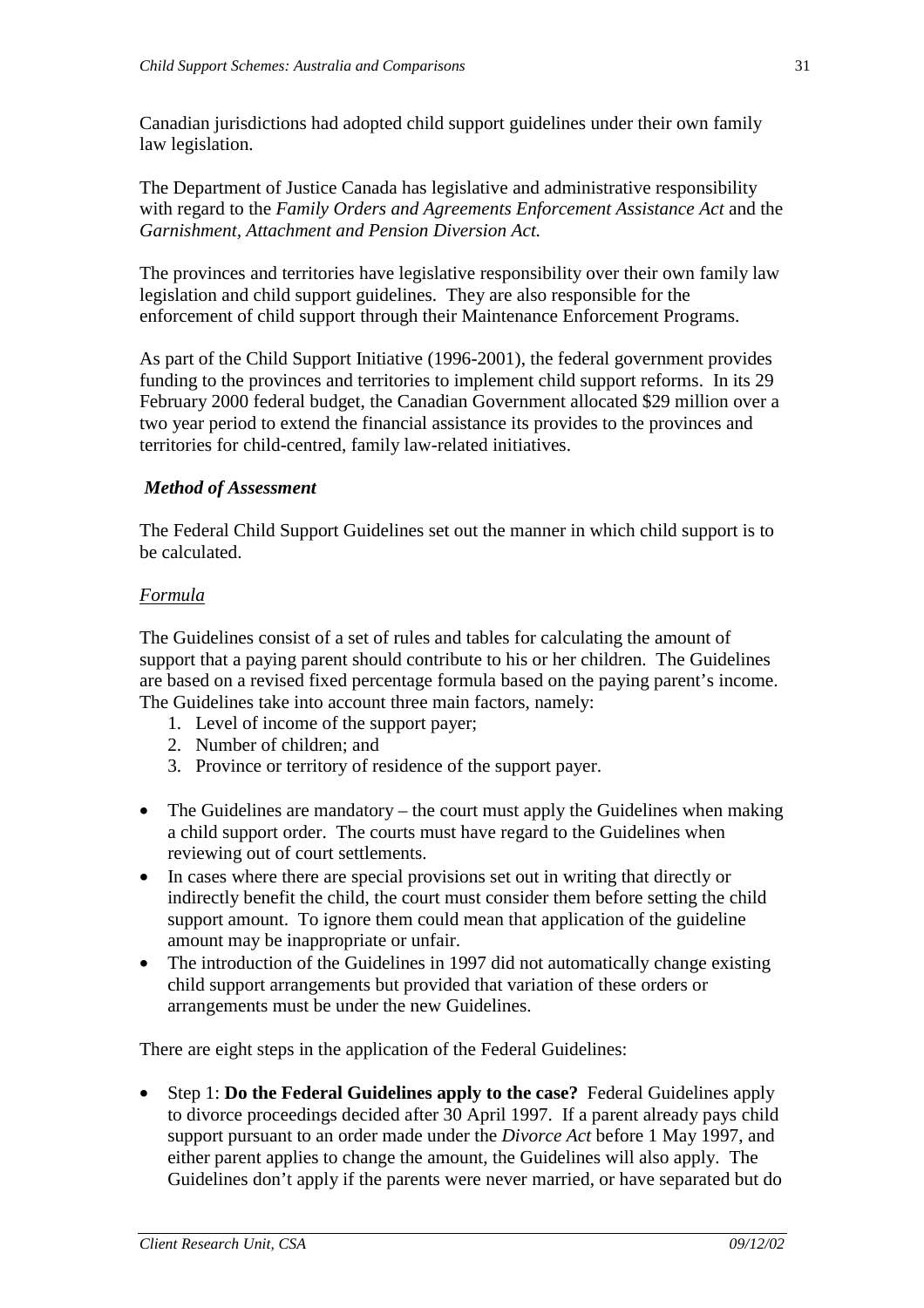not intend to divorce (however, where a province or territory has adopted guidelines, these would apply in these cases);

- Step 2: **Determine the number of children.** The number will include children under the age of majority (18 or 19 depending on the child's province of residence) for whom a spouse stands in the place of a parent (even if they are not his/her children); and a child who is over the age of majority and is still dependant on the parents owing to illness, disability or other cause (often interpreted by courts as reasonable post-secondary education);
- Step 3: **Determine the type of custody arrangement.**
	- Sole custody exists where the child resides primarily with one parent and spends less than 40 percent of the time with the other parent.
	- Split custody exists where each parent has sole custody of one or more children.
	- Shared custody exists where a parent exercises a right of access to, or has physical custody of, a child for not less than 40 per cent of the time over the course of the year.
- Step 4: **Choose the appropriate federal table.** There are federal child support tables for each province and territory to reflect slight differences in provincial and territorial tax rates. The province or territory of the paying parent will determine which table will be used. If that information is unknown, the recipient's province of residence will be used;
- Step 5: **Calculate the annual income.** This refers to income from all sources before taxes from all sources. In the majority of cases only the income of the paying parent is necessary;
- Step 6: **Determine the table amount.** Once the "number of children" and the "level of income" has been determined, find the relevant monthly amount on the appropriate provincial or territorial child support table;
- Step 7: **Special Expenses.** The amounts in the tables are a starting point. Special expenses, however, may arise in any case, including items such as child-care, health-related expenses or post-secondary education expenses. The parents can share the expense in proportion to their incomes or use some other method;
- Step 8: **Undue Hardship.** In some cases, the table amount can cause undue hardship to either parent or to the child. In these cases, either parent may seek an increase or decrease in the child support amount. The claiming parent must show that a circumstance, such as a second family or high access costs, is causing undue hardship and must also show that his or her household standard of living is lower than the other parent's household standard of living. The Comparison of Household Standards of Living Test is provided in the Guidelines as an optional test to compare household standards of living.

### *Method of Collection/Payment*

Federal collection and enforcement methods under *FOAEAA* for child support include:

- Tracing/locating address and employer information of missing payers in federal databanks;
- Interception of federal payments to a support payer, e.g. income tax refunds;
- A federal licence denial scheme for payers in persistent and/or large arrears including passports, and federal marine and aviation licences and certificates.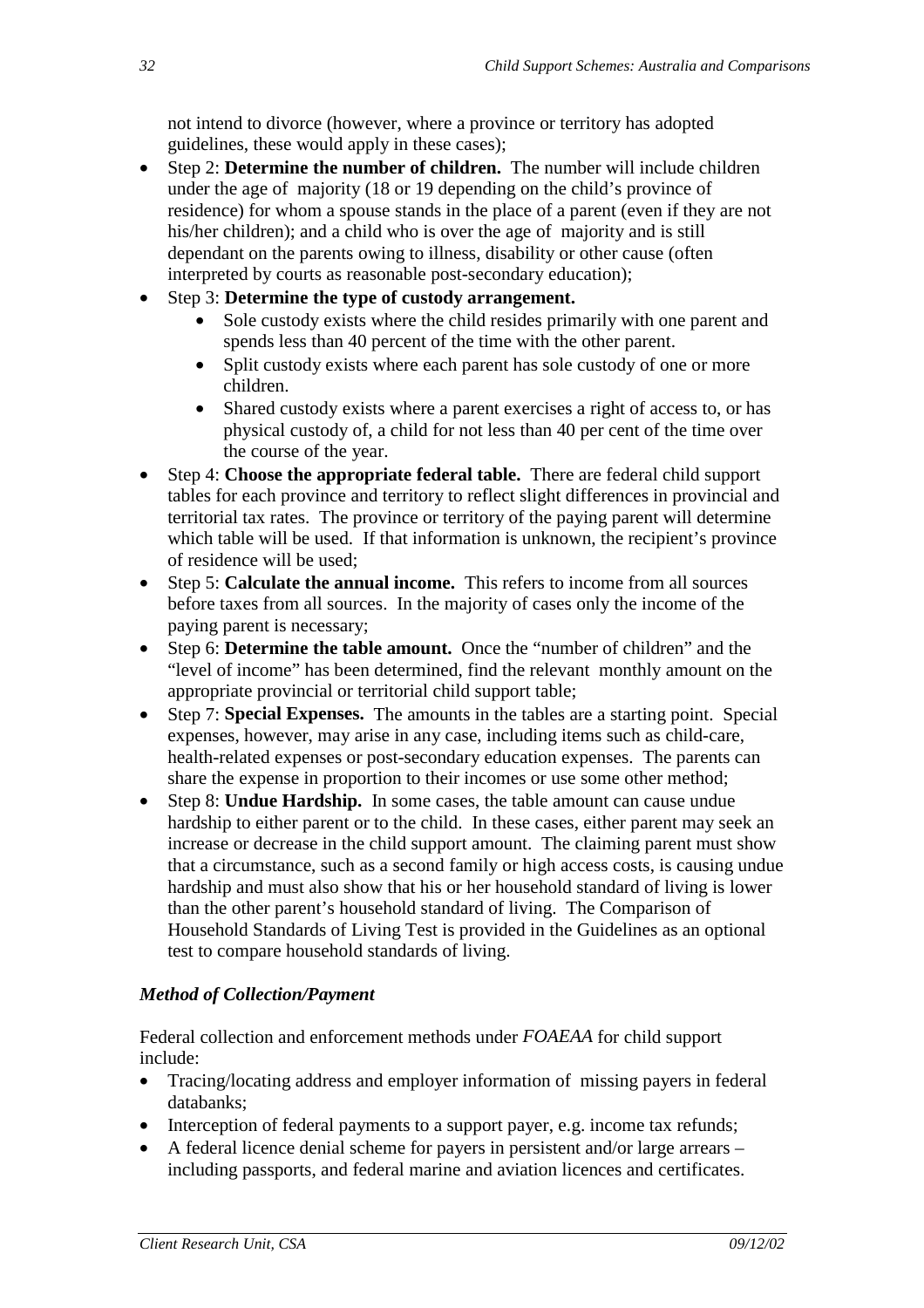Federal collection methods under *GAPDA* for child support include:

- Garnishment (legally seizing funds to pay debts) of salaries and remuneration of Crown employees and contractors for family support obligations;
- Diversion of pension benefits.

### *Methods of Disbursement/Transfer of Child Support*

Monies intercepted or garnisheed by the federal government are transferred to the provincial or territorial maintenance enforcement program for disbursement to the appropriate recipients.

### *Costs of Scheme*

The cost to administer the programs supporting the FOAEAA and GAPDA is approximately CDN\$1.4 million which includes salary, operational costs and computer systems support.

### *Number of Staff*

There are approximately 14 staff members supporting the operations. Contract staff and summer students are hired on occasion. There is a further 6 to 8 employees responsible for system support.

### *Fees Charged for Service Functions Undertaken by State and Private Organisations*

The garnishment process under the FOAEAA has an administrative fee of CDN\$38 per year, which is charged to payers who are subject to a garnishee summons. This fee is only charged after the support obligation is satisfied.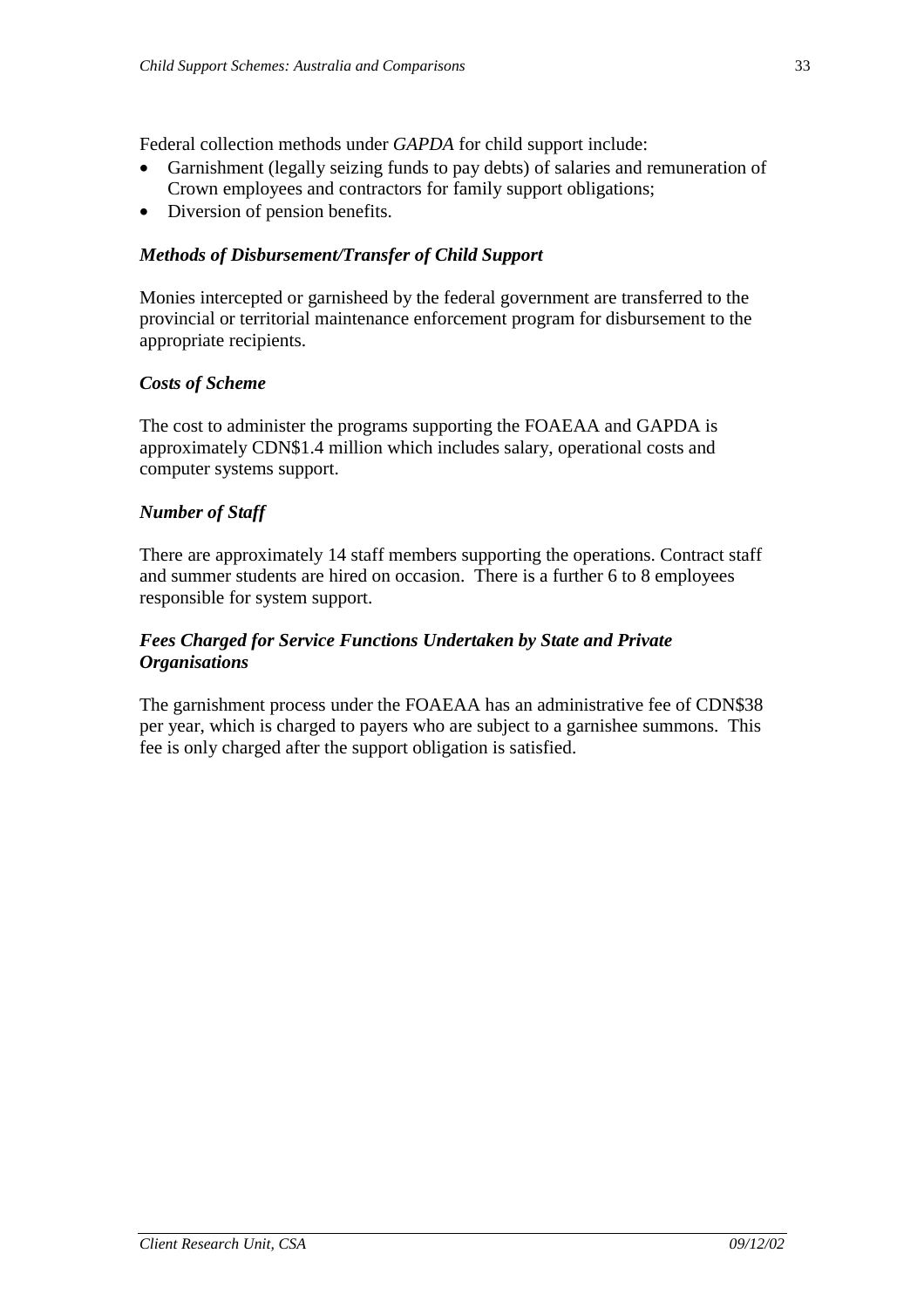## **Nova Scotia**

### *Year Established*

The Maintenance Enforcement Program, which is administratively based, was introduced in January of 1996. Prior to this, a court-based enforcement program was operated through the Family Courts. The governing legislation is the *Maintenance Enforcement Act.* 

### *Agencies Involved in Child Support – their functions*

The Department of Justice (NS) is responsible for the collection of child/spousal support through the Maintenance Enforcement Program. This program is administratively based and is responsible for the enrolment, collection and enforcement of support orders. Support orders issued by the court are automatically enrolled with the Maintenance Enforcement Program, however, there is both an "opt out" and a withdrawal provision should parties not wish to be enrolled in the program.

Nova Scotia, as of April 1999, has introduced a Unified Family Court and currently this Supreme Court (Family Division) sits in 3 areas of the province. The remaining areas have a Family Court (Provincial). The courts have the responsibility of setting support orders.

### *Method of Assessment*

Nova Scotia has adopted the Child Support Guideline method of assessment in which the level of income, number of children and the non-custodial parent's place of residence is considered. These guidelines are mandatory and include provisions for special or extraordinary expenses and undue hardship.

### *Methods of Collection/Payment*

The Maintenance Enforcement Program has the following collection powers:

- ability to trace and locate defaulting payers;
- garnishment of income sources including joint bank accounts, rental income, and wages;
- interception of federal funds such as income tax refunds and employment insurance benefits;
- reporting of defaulting payers to credit bureaux;
- collapsing of pensions;
- property liens;
- examinations of payers;
- revocation of motor vehicle privileges;
- seizure and sale of assets; and
- remitting the matter to court for a default hearing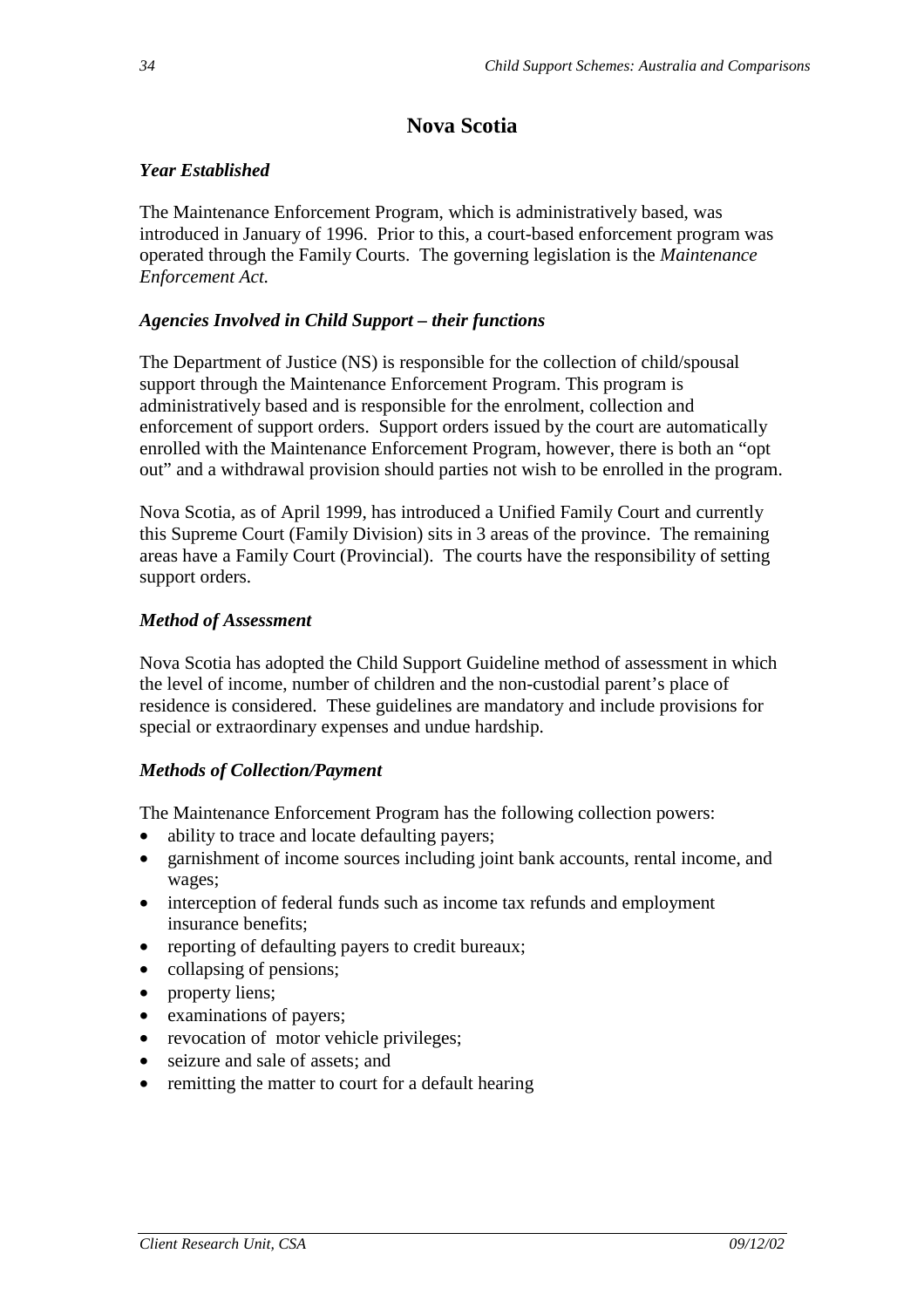### *Methods of Disbursement/Transfer of Child Support*

Support payments are received by the Maintenance Enforcement Program and forwarded to the maintenance recipient through ordinary mail. Direct deposit and preauthorised withdrawal are expected to be offered soon.

| Year  | Total     | Program | A\$         | Cost to | Caseload | <b>Staff</b>   | Cost       | Arrears |
|-------|-----------|---------|-------------|---------|----------|----------------|------------|---------|
|       | A\$m      | Costs   | Collected   | Collect |          | <b>Numbers</b> | A\$ per    | A\$m.   |
|       | Collected | A\$m.   | for each \$ | A\$1    |          | <b>FTEs</b>    | <b>FTE</b> |         |
|       |           |         | spent       |         |          |                |            |         |
| 98-99 | 38.6      | n/a     | n/a         | n/a     | 16,000   | 46             | n/a        | 12.6    |

#### *Collections and Costs of the Scheme*

Source: Canadian CSA.<br>Notes: All \$ amounts i

All \$ amounts in \$A, calculated at the exchange rate of 6 July 2000. Program Costs have not been included owing to a lack of comparability between the Canadian and other data provided in this publication.

### *Number of Staff*

The program has 46 staff consisting of the following:

22 Enforcement Officers; 9 Enforcement Assistants; 3 Payment Clerks; 2 Enrolment Clerks; 1 Registration Officer; I Financial Co-ordinator; 3 Administrative Support Clerks; 4 Regional Co-ordinators and 1 Director. There are 8 offices located throughout the province. The program is totally automated and offers a 24/7 Info-Line service.

#### *Fees Charged for Services*

The program charges the following fees CDN\$:

- \$75 for issuing a garnishment;
- \$25 for the issuance of an annual statement of account;
- \$35 for a non-sufficient fund cheque;
- \$50 for the issuance of a motor vehicle privilege revocation;
- \$50 for a payer examination;
- and \$45 to discharge a property lien.

Note: With the exception of the CDN\$75 garnishment fee, fees are collected only after all other amounts owing on the account have been collected.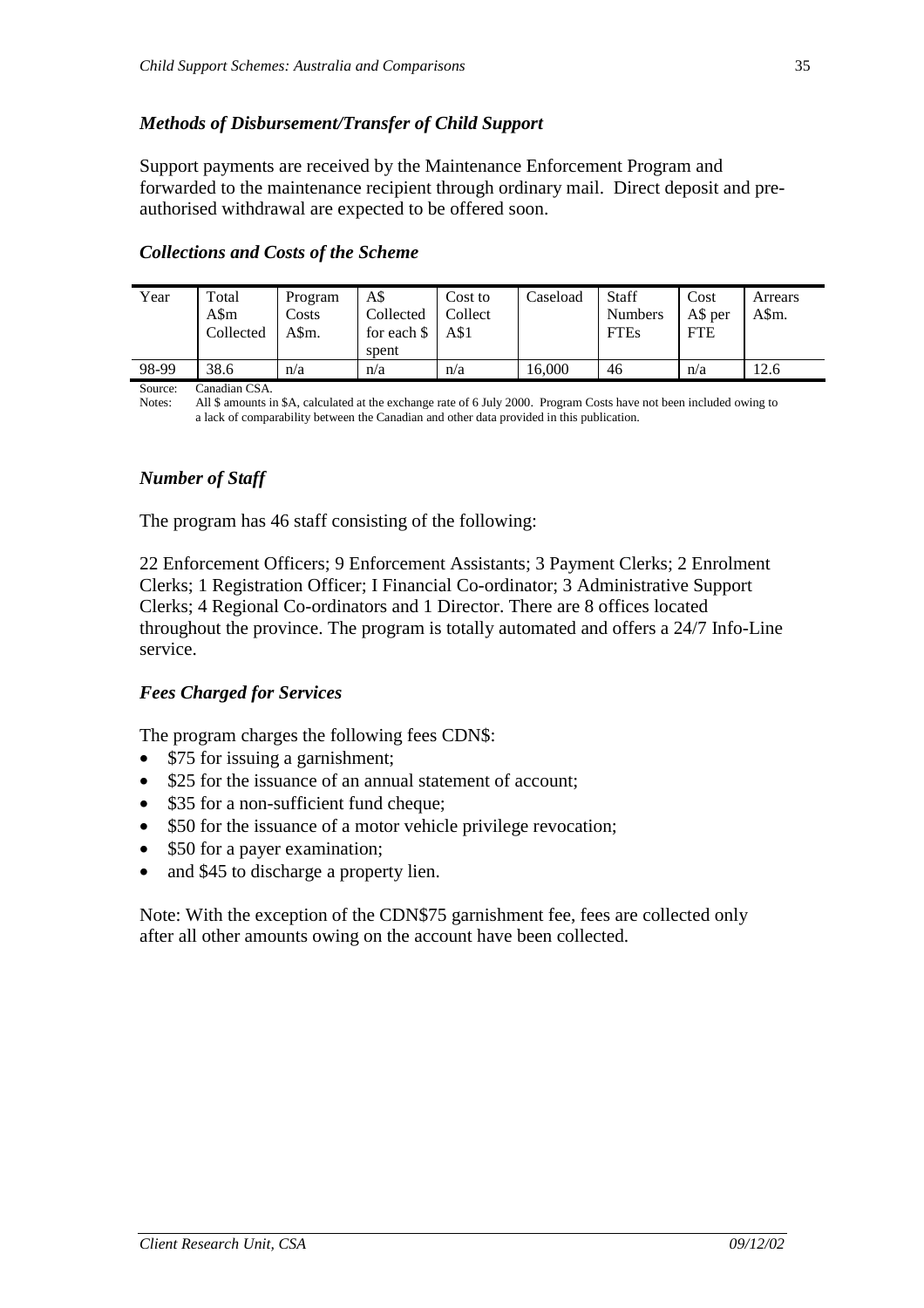# **Prince Edward Island**

### *Year Established*

The MEP was created under the *Maintenance Enforcement Act* in 1988. Prior to that enforcement was performed by the Registrar of the Family Division of the Supreme Court of Prince Edward Island, under the Department of Provincial Affairs and Attorney General. Maintenance Enforcement is governed by the *Maintenance Enforcement Act*, *R.S.P.E.I. 1988*. The latest amendments to the *Act* were in 1997.

### *Agencies Involved in Child Support – their functions*

- The operations of the Prince Edward Island Maintenance Enforcement Program involve intake/withdrawal procedures, tracing/investigation activities, monitoring of case and payment behaviour, payment processing and disbursement, and enforcement activities.
- The MEP has no formal relationship with other government agencies, per se. However, a Liaison Officer, an employee of the Department of Health and Social Services, is housed at the MEP in consideration of the significant number of Support Orders registered by that Department on behalf of social assistance recipients, and then demand for enforcement of those orders.
- The MEP operates out of a single location with offices housed within the Supreme Court of Prince Edward Island, in Charlottetown. The Director of Maintenance Enforcement attends relevant court hearings at courthouses in Charlottetown and Summerside. At present, the program operates with a total complement of four staff (not including the Liaison Officer from the Department of Health and Social Services).

### *Method of Assessment*

Prince Edward Island uses the modified version of the Federal Child Support Guidelines. The modification is in the table amounts where PEI increased the monthly amounts slightly for one and two children.

### *Methods of Collection/Enforcement*

The MEP sees enforcement as falling into two categories: "administrative enforcement" and "judicial enforcement". Since the Director is empowered with a range of enforcement strategies, it is when all administrative enforcement strategies have failed that the DME relies on judicial enforcement.

### **Administrative Enforcement**

- The Director may issue a payment order to the payer's employer, and may issue multiple payment orders as necessary (if this has not already been done);
- The Director may meet with a payer to work out a re-payment plan on arrears while placing an onus upon a payer to meet ordered obligations.
- An order may be registered against the land of a payer, and the Director may enforce a support obligation by sale of the property;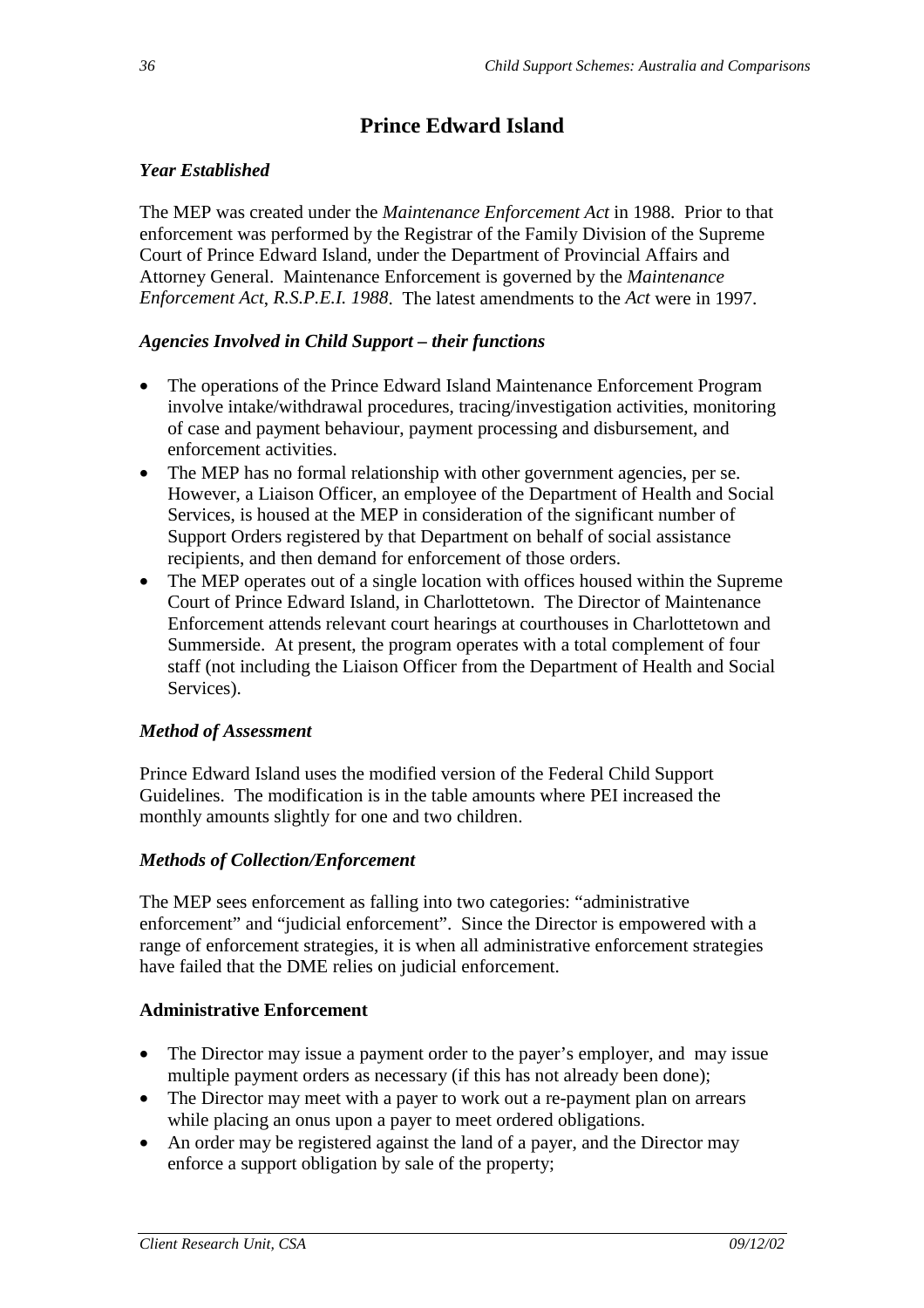- The Director may issue writs to seize bank accounts, vehicles, Registered Retirement Savings Plans and other assets;
- The Director may apply under Part II of the federal Family Orders Agreements and Enforcement Assistance for the interception of federal monies owed to the support payer and under Part III to suspend, revoke or deny a federal licence or passport held by a support payer who is in persistent arrears and may also apply under the *Garnishment Attachment and Pension Diversion Act* to attach the wages and remuneration of Crown employees and contractors.

#### **Court Enforcement**

Here it is useful to cite the specific provisions in PEI's *Maintenance Enforcement Act*. This legislation provides that:

 "Where a maintenance order that is filed in the Director's office is in default, the Director may prepare a statement of the arrears and the Director may, by notice served on the payer together with the statement of arrears, require the payer to file in the Director's office a financial statement in the form prescribed by the rules of Court and to appear before the Court to explain the default.

 The Court may, unless it is satisfied that there are no arrears or that the payer is unable for valid reasons to pay the arrears or to make subsequent payments under the order, order that the payer:

- a) Discharge the arrears by such periodic payments as the court considers just;
- b) Discharge the arrears in full by a specified date;
- c) Comply with the order to the extent of the payer's ability to pay, but an order under this clause does not affect the accruing of arrears;
- d) Provide security in such form as the court directs for the arrears and subsequent payment;
- e) Report periodically to the court, the Director or a person specified in the order;
- f) Provide to the court, the Director, or a person specified in the order particulars of any future change of address or employment as soon as they occur;
- g) Be imprisoned continuously or intermittently for not more than ninety days unless the arrears are sooner paid; or,
- h) Be imprisoned continuously or intermittently for not more than ninety days on default in any payment or requirement ordered.

When the Director issues notices of default an invitation is extended on the summons for the defaulter to meet with the Director to attempt to resolve the matter prior to the court hearing.

#### *Methods of Disbursement/Transfer of Child Support*

The MEP is primarily a "pay-to" system, but also allows payers to "pay-through" the program. The program accepts non-certified post-dated personal cheques, cash, bank drafts, money orders, and certified cheques. Most recently, the MEP has initiated an automatic deposit and withdrawal system.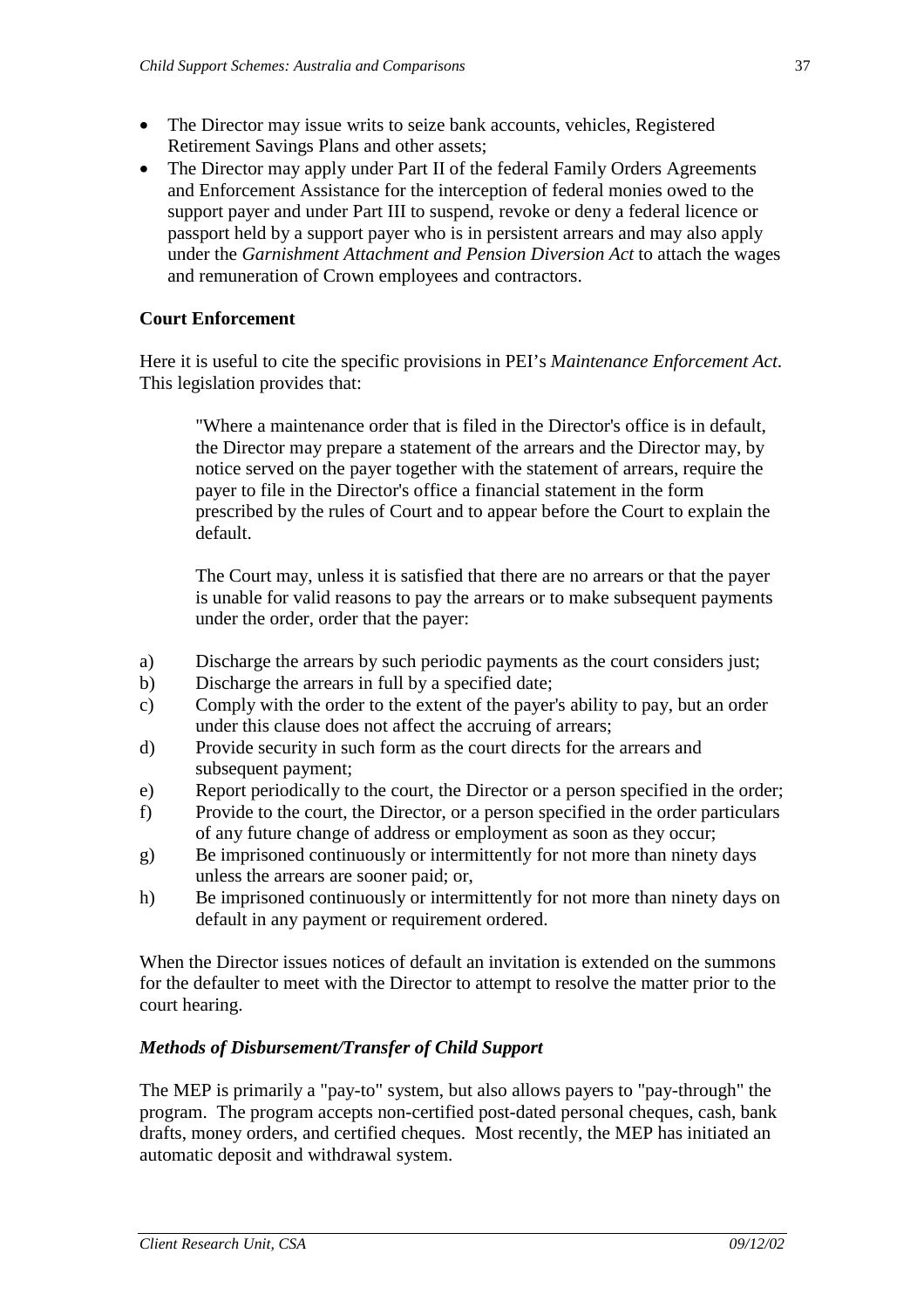| Year  | Total<br>A\$m<br>Collected | Program<br>Costs<br>A\$m. | A\$<br>Collected<br>for each \$<br>spent | Cost to<br>Collect<br>A\$1 | Caseload | Staff<br><b>Numbers</b><br><b>FTEs</b> | Cost<br>A\$ per<br><b>FTE</b> | Arrears<br>A\$m. |
|-------|----------------------------|---------------------------|------------------------------------------|----------------------------|----------|----------------------------------------|-------------------------------|------------------|
| 98-99 | \$4.54                     | n/a                       | n/a                                      | n/a                        | 2,500    |                                        | n/a                           | \$6.36           |

### *Collections and Costs of the Scheme*

Source: Canadian CSA.

Notes: All \$ amounts in \$A, calculated at the exchange rate of 6 July 2000. Program Costs have not been included owing to a lack of comparability between the Canadian and other data provided in this publication.

# *Number of Staff*

At present, the program operates with a total complement of four staff (not including the Liaison Officer from the Department of Health and Social Services).

- 1 full-time Director of Maintenance Enforcement;
- 1 full-time Senior Enforcement Officer;
- 1 full-time Enforcement Officer; and,
- 1 full-time Bookkeeper who also performs a variety of clerical duties and assists enforcement activities.

Legal representation is provided to the program by in-house counsel through the Department of Provincial Affairs.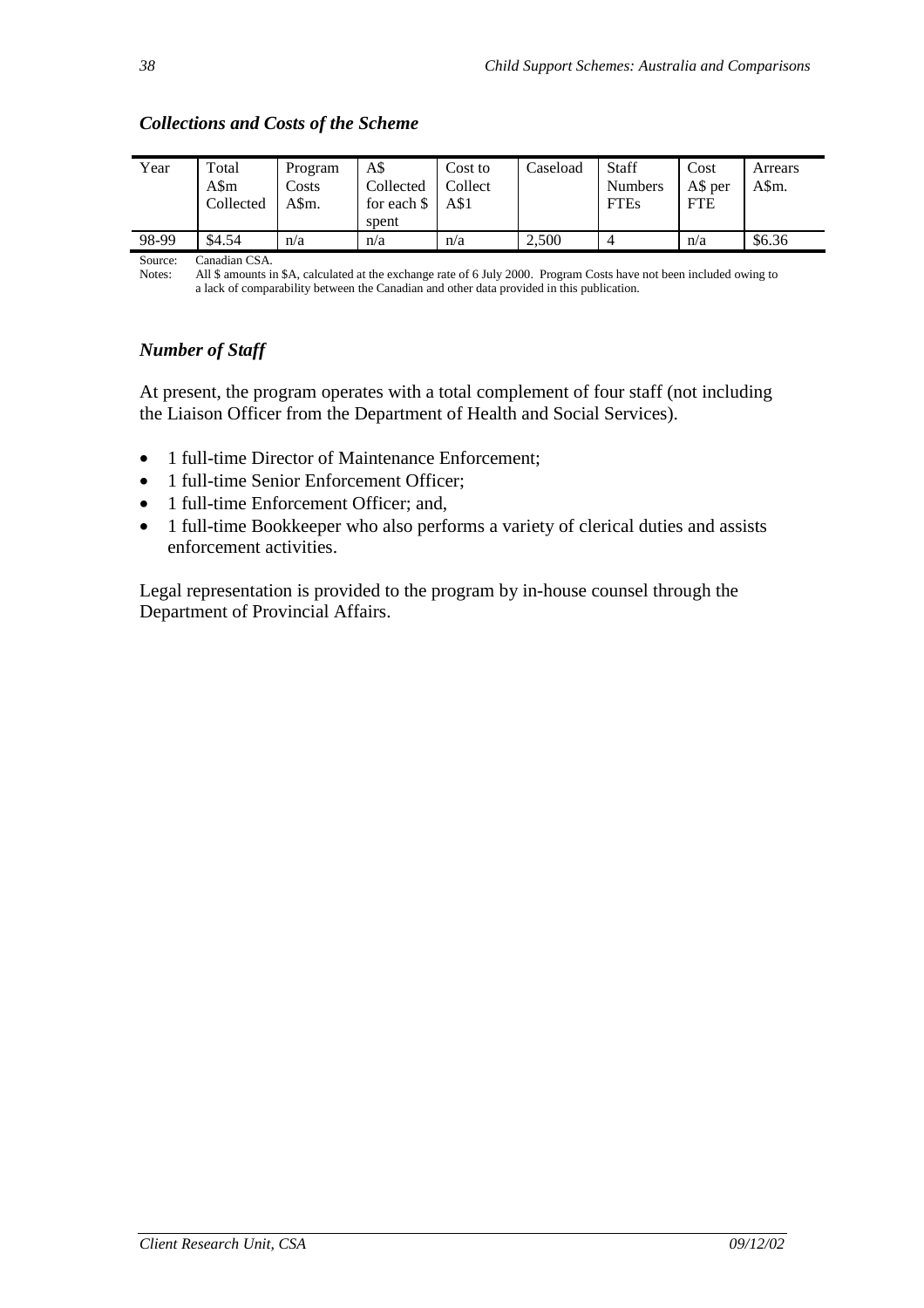# **Quèbec**

## *Year Established*

The Québec support-payment collection system was introduced on 16 May 1995 further to the passage of the *Act to Facilitate the Payment of Support*. This Act came into force in part on 1 December 1995, and has been fully in effect since 16 May 1996.

### *Support-payment collection*

The support-payment collection system is a comprehensive program, that is, it applies to all judgements rendered since 1 December 1995, under which support is awarded for the first time. Under this system, the Ministère du Revenu collects support from the person who must pay and transfers payment to the person who is entitled to it. However, to facilitate the payment of support, the Act provides for an exemption from the system, that is, support payments may be made without the intervention of the Ministère. In these cases, support payers must provide an advance payment to the Ministère of at least one month.

Moreover, at no time can the Ministère du Revenu intervene concerning the content of the judgement. This remains the sole prerogative of the Court. Thus, if one is paying support and their circumstances change so that the paying parent is no longer able to meet their obligations as stipulated in the judgement, it is not within the power of the Ministère du Revenu to modify the amount of support owed. In such circumstances, a new judgement must be obtained.

#### *Method of Assessment*

Quebec uses the Child Support Guidelines as a method of assessment but its model differs from that of the other provinces and territories. The model is based on an income shares method of assessing the amount of child support to be transferred from one spouse to the other. The model uses level of income to determine the proportion of child costs the non-custodial parent should pay. This amount may be modified if access time for the non-custodial parent is greater than 20 per cent. These guidelines are mandatory and include provisions for additional expenses and undue hardship.

#### *Methods of Collection/Payment*

For the fiscal year 1998-99, the support payments were collected by deduction at source in 53.6 per cent of cases and by payment order in 43.7 per cent.

#### *Collection of Support*

If the support was awarded with the approval of the Court, the steps (at no cost to the creditor) that will be followed are:

- 1. Entry in the record of support cases by the law courts (Ministère de la Justice) so that the Ministère du Revenu may then take over the case.
- 2. Judgement or order filed and documented by the Ministère du Revenu.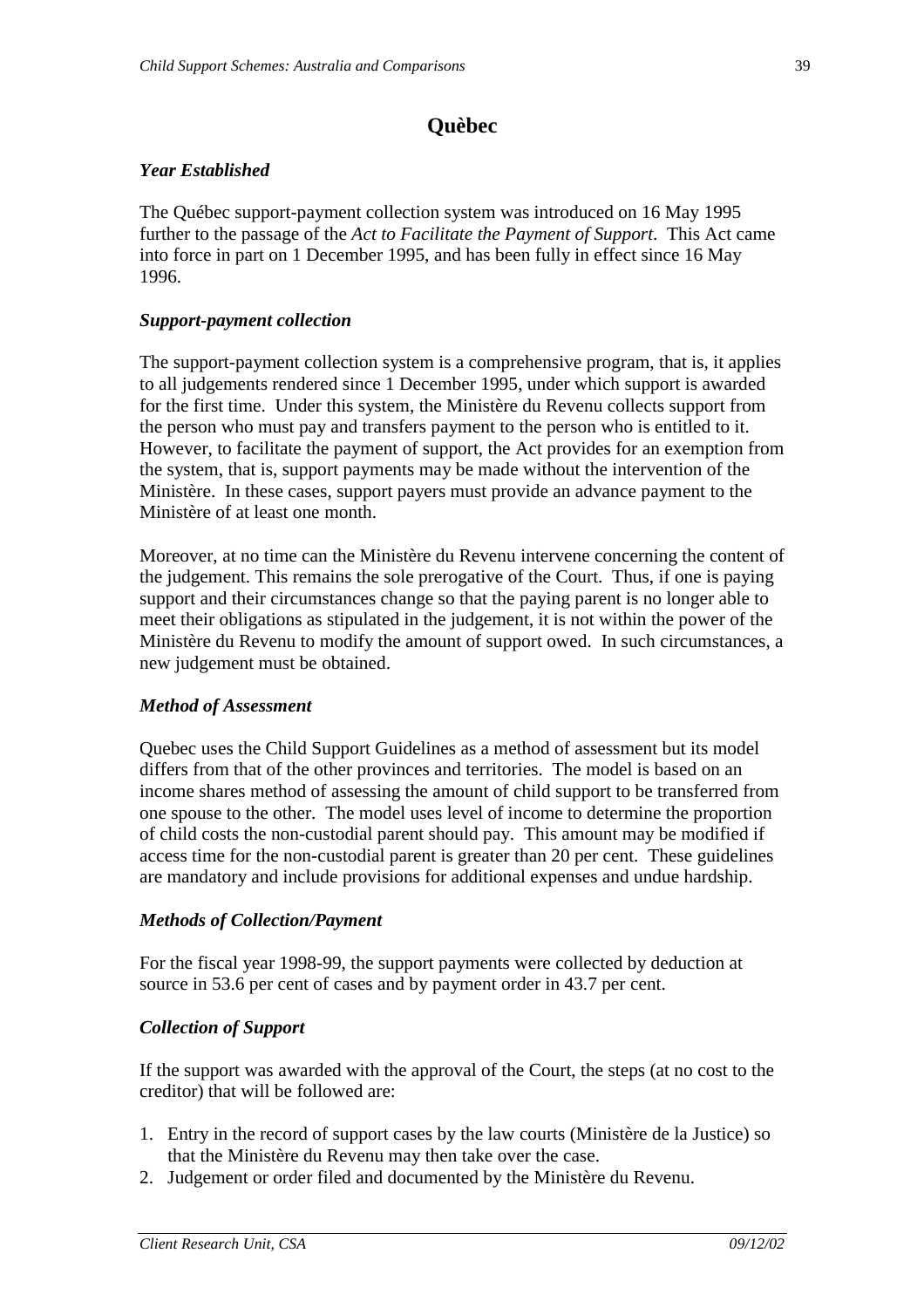- 3. Preparation of the case by the Ministère du Revenu.
- 4. Assignment of the file to an enforcement officer who will contact both parties.
- 5. Establishment of a collection agreement by the Ministère du Revenu.
	- if the debtor of support is a wage-earner or on salary, the enforcement officer sends a deduction notice to the employer so that the latter will deduct support payments directly from the debtor's wages or salary.
	- if the debtor of support is not a wage-earner or on salary, the enforcement officer sends this person a payment order so that he or she will remit the outstanding support payment, arrears and the security to guarantee payments.
- 6. Receipt of payments by the Ministère du Revenu.
- 7. Issuing of support-payment cheques to the recipient of support by the Ministère du Revenue. Payment to creditors of support by cheque or direct deposit to their bank account is carried out on the  $1<sup>st</sup>$  and  $16<sup>th</sup>$  of each month.

If the support payer does not make the support payments, the Ministère du Revenue notes the default (whether on its own initiative, by means of information received from a third party, or following a complaint lodged by the creditor of support) and undertakes procedures to recover the amounts owed. The first step in recovering delinquent support payments involves issuing a written notice from the Ministère urging the debtor to pay his debt within 10 days after receiving the notice. Before undertaking any collection procedures, the Ministère may enter into a written agreement with the support payer, establishing the terms and conditions of repaying the debt.

Furthermore, the Ministère may take judicial measures to foster the payment of support, for example, the seizure of movable or immovable property or the use of a tax refund owed as a means of paying support. The collecting agency for the Ministère du Revenu is the *Centre de perception fiscal*.

# *Number of Staff*

A total of 680 full time employees are working for the collection of support payments and are located in Québec City and Montréal.

| Year    | Total<br>A\$m<br>Collected | Program<br>Costs<br>A\$m. | A\$<br>Collected<br>for each \$<br>spent | Cost to<br>Collect<br>A\$1 | Caseload | <b>Staff</b><br><b>Numbers</b><br><b>FTEs</b> | Cost<br>A\$ per<br><b>FTE</b> | Arrears<br>A\$m. |
|---------|----------------------------|---------------------------|------------------------------------------|----------------------------|----------|-----------------------------------------------|-------------------------------|------------------|
| 98-99   | \$236.28                   | n/a                       | n/a                                      | n/a                        | 76.129   | 680                                           | n/a                           | \$255.71         |
| Source: | <sup>∼</sup> anadian CSA   |                           |                                          |                            |          |                                               |                               |                  |

#### *Collections and Costs of the Scheme*

Notes: All \$ amounts in \$A, calculated at the exchange rate of 6 July 2000. Program Costs have not been included owing to a lack of comparability between the Canadian and other data provided in this publication.

# *Fees Charged for Service*

No fees are charged to the creditor for the collection and payment of support.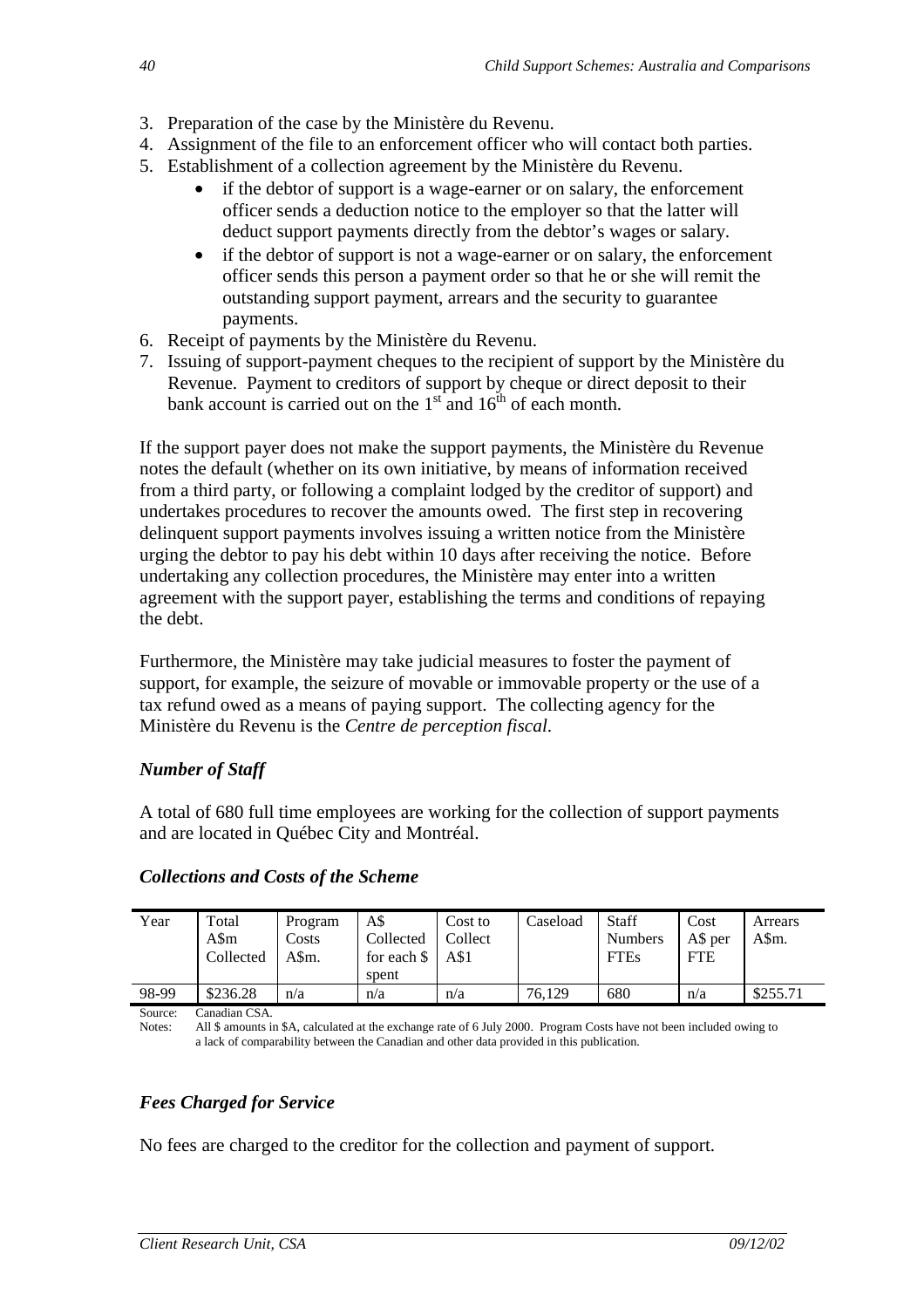However, under the *Act to Facilitate the Payment of Support*, the government may (in some cases, and on the conditions prescribed by regulation) charge fees for the collection of arrears in support payments owed by the debtor or for the collection of any amount payable by another person under the Act.

The following fees are subject to annual indexing and bear interest at the legal rate and are payable even if the support payments are cancelled:

- CDN\$70, if a person owes money to the Ministère under the Act and has not paid the amount owed within ten days of receipt of a payment order;
- CDN\$90, where a writ of seizure in execution is issued for the first time following a demand for payment ; and
- CDN\$35, where a bill of exchange (a cheque, for example) remitted to the Ministère is subsequently refused because of insufficient funds by the financial institution upon which it is drawn.

The fees may be collected for each file where a person is in default.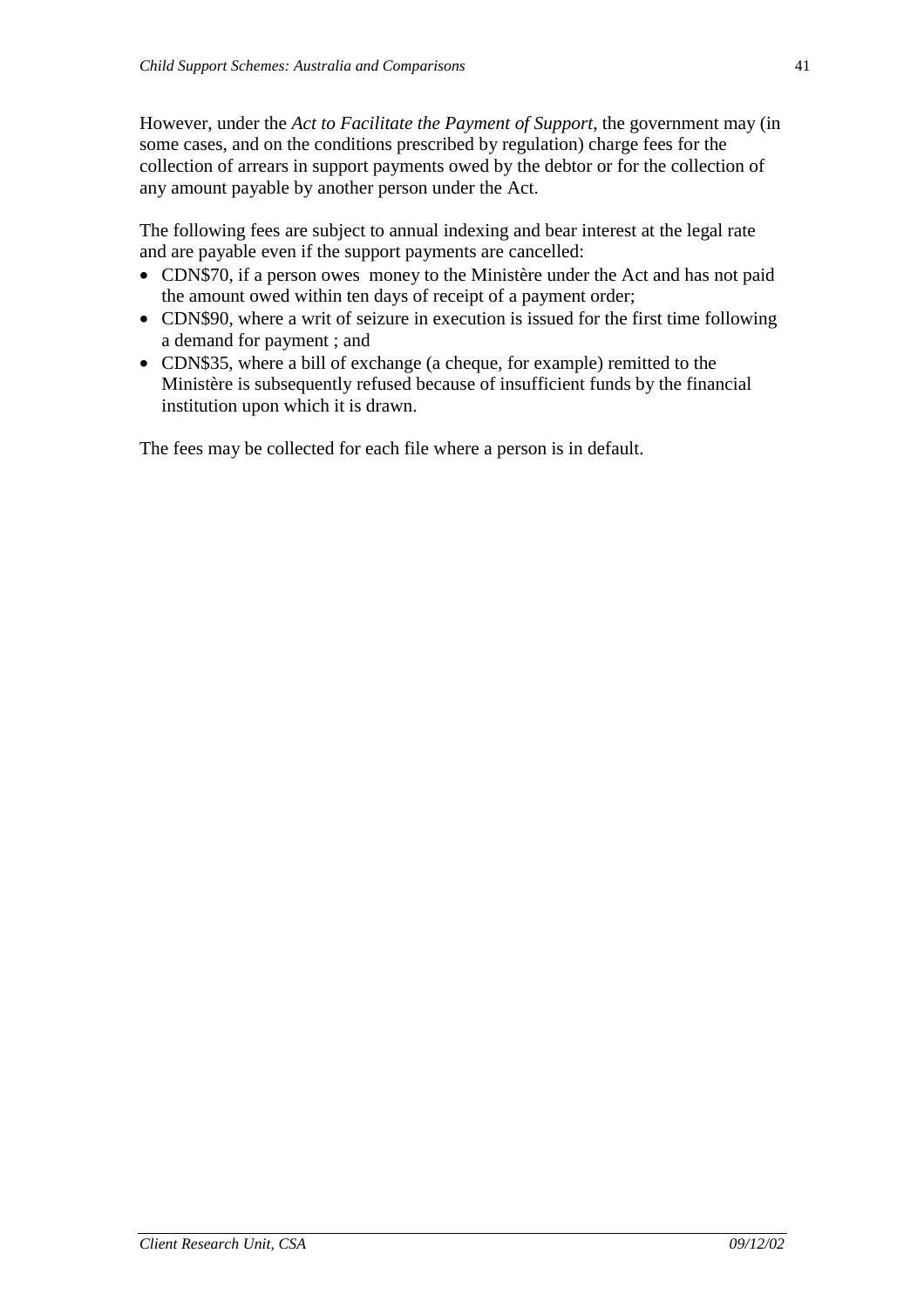# **Ontario**

## *Year Established*

"Support and Custody Orders Enforcement" Branch was established in 1987. It was replaced by the "Family Support Plan" in 1992, which was replaced by the "Family Responsibility Office" in 1997.

## *Agencies Involved in Child Support – their Functions*

Ontario Ministry of the Attorney General – Ministry responsible for enforcement of support orders registered with the Family Responsibility Office.

Ontario Ministry of Community and Social Services provides social assistance benefits to clients including persons who are not receiving child/spousal support. The Ministry, and its municipal delivery agents, provides the financial assistance to replace unpaid support and will recover the unpaid support from the defaulting payer via court proceedings and Family Responsibility Office's enforcement efforts. The Ministry and its delivery agents also assist in obtaining court orders for support of social assistance recipients.

# *Method of Assessment*

Ontario has adopted the Child Support Guideline method of assessment in which the level of income, number of children and the non-custodial parent's place of residence is considered. These guidelines are mandatory and include provisions for special or extraordinary expenses or undue hardship*.*

#### *Methods of Collection/Payment*

For cases registered with the program, payments are made directly to the Family Responsibility Office. The program encourages electronic methods of payment whenever possible. From the payer, payments can be made via tele-banking or preapproved payments, or by annual cheque. Deductions from the payer's income source can be made via the Internet or other electronic file transfers. Other sources of collection include diversion of income tax refunds and employment insurance payments; payer's inheritance and lottery winnings over CDN\$1000; garnishment of 50 per cent of a payer's joint bank account balance; and enforcement against assets through writs of seizure and sale.

# *Methods of Disbursement/Transfer of Child Support*

Payment is made electronically through Family Responsibility Office via direct deposit into the support recipient's bank account in 95 per cent of cases. In other cases, the program sends a cheque for the amount of support collected.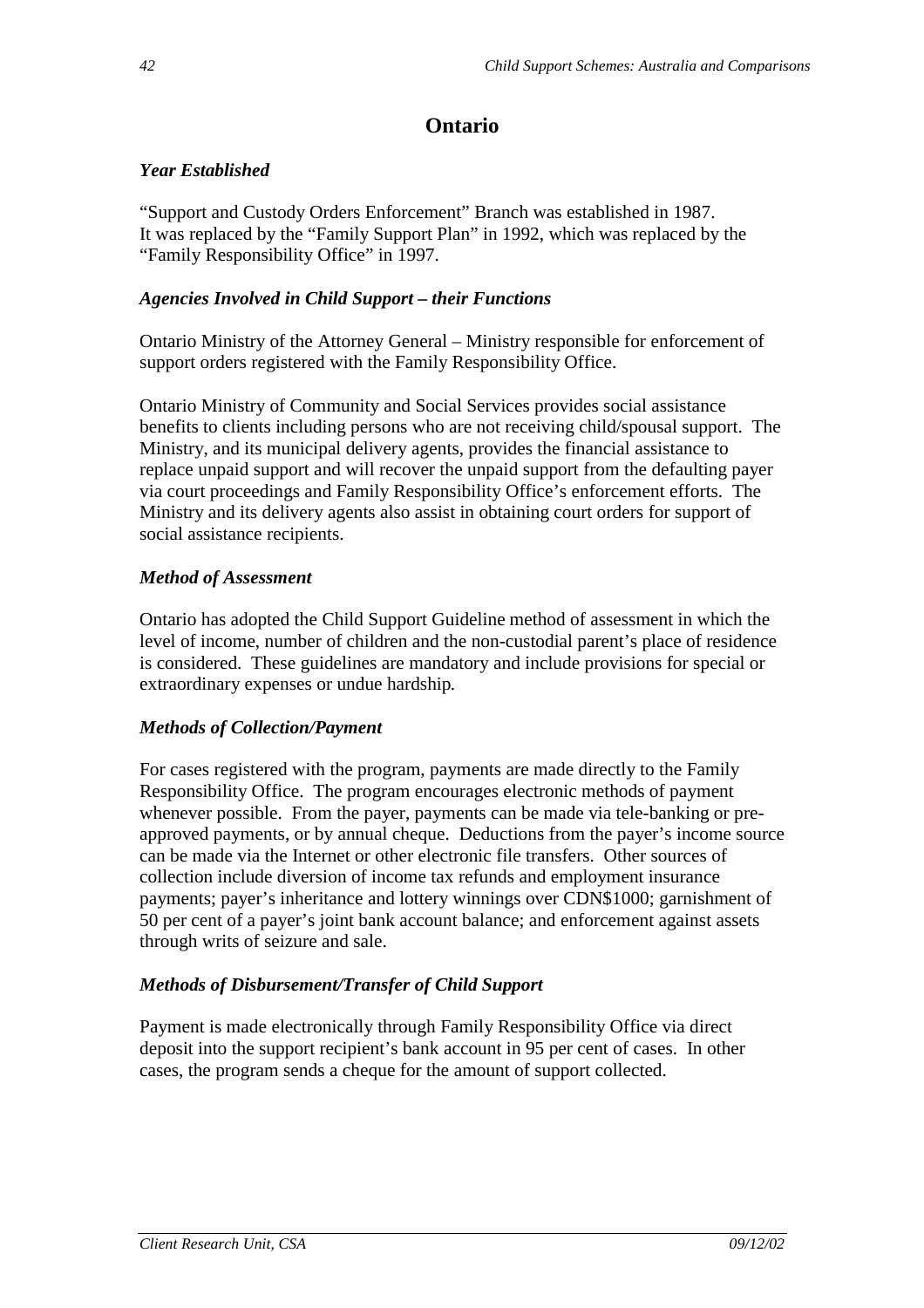#### *Collections and Costs of the Scheme*

| Year  | Total<br>A\$m<br>Collected | Program<br>Costs<br>A\$m. | A\$<br>Collected<br>for each \$<br>spent | Cost to<br>Collect<br>$A\$1$ | Caseload | Staff<br><b>Numbers</b><br><b>FTEs</b> | Cost<br>A\$ per<br><b>FTE</b> | Arrears<br>A\$m. |
|-------|----------------------------|---------------------------|------------------------------------------|------------------------------|----------|----------------------------------------|-------------------------------|------------------|
| 98-99 | \$569.92                   | n/a                       | n/a                                      | n/a                          | 1.323    | 370                                    | n/a                           | \$1,383.39       |

Source: Canadian CSA.

Notes: All \$ amounts in \$A, calculated at the exchange rate of 6 July 2000. Program Costs have not been included owing to a lack of comparability between the Canadian and other data provided in this publication.

#### *Number of Staff*

In addition to the 370 (full-time equivalent) permanent staff there are approximately 30 unclassified staff (temporary contracts).

#### *Fees Charged for Service*

There are no fees in place at this time. However, court costs can be assessed in favour of the Director where the program is a litigant in a court proceeding. The program levies a CDN\$35 charge for NSF cheques (i.e. cheques returned due to insufficient funds.)

The program has five new fees, which were implemented in April 2000. The fees are CDN\$:

- \$25 for each written case account summary
- \$35 for each post-dated cheque
- \$150 for Confirmation of Identity Letters for real estate transactions
- \$100 for adjustments made as a result of direct payment from payer to recipient
- \$400 for when aggressive enforcement measures is initiated in cases of persistent default.

#### *Functions Undertaken by State and Private Organizations*

For all cases registered, the program undertakes all enforcement measures required to collect support payments and redirect them to support recipients. Private support obligations entered into by the parties can be enforced privately. However, all court ordered support obligations must be enforced by the program, unless both parties opt out. In the past two years a pilot project was initiated involving three private collection agencies to assist with "trace and locate" activities on the hardest to collect cases. A second phase of this pilot is now underway using the private collection agencies to carry out more trace and locate activities on a larger selection of cases. All decisions and work with respect to enforcement action remains with the program.

The program uses the services of a large national bank to process and disburse support payments. Process servers are hired on a fee-for-service basis, and private sector lawyers are retained on a case-by-case basis to act for the program in jurisdictions across the province.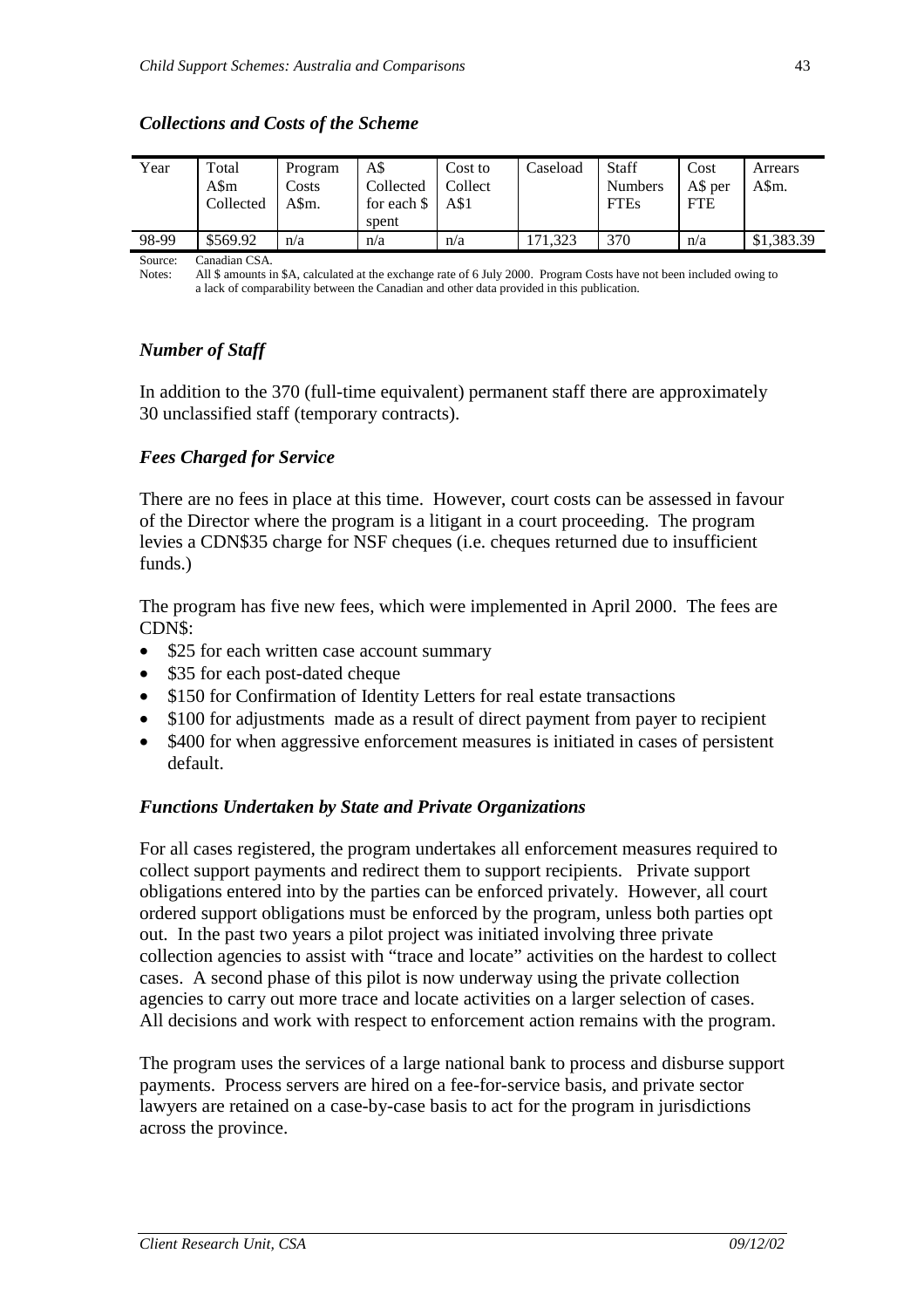# **British Columbia**

## *Year Established*

The Family Maintenance Enforcement Program (FMEP) began operating in 1988 with proclamation of the *Family Maintenance Enforcement Act*. Services became available province-wide in January of 1999.

### *Agencies involved in Child Support – their Functions*

The Family Justice Programs Division, also the office of the Director of Maintenance Enforcement, is responsible for the Family Maintenance Enforcement Program, Family Search Program, the Reciprocals Program, the Client Relations Program and the Debtor Assistance Program.

- The Family Maintenance Enforcement Program enrols, monitors and enforces maintenance orders and registered agreements.
- In cases crossing jurisdictional boundaries the Reciprocals Program has a statutory responsibility to designate courts within the province of B.C. and transmit documents to reciprocating states for the purposes of confirming, varying and enforcing maintenance orders and agreements.
- Family Search has authority to search for missing individuals to obtain vary and enforce maintenance, custody, access, and guardianship orders.
- The Debtor Assistance Program provides remedies to separating and divorcing families as well as individuals regarding money and creditor issues.
- Client Relations provides information and investigates complaints about the programs of Family Justice Programs Division.

#### *Other programs involved in child support*

- The courts establish orders and hear applications to change, cancel and enforce maintenance.
- Family Justice Services Division provides information, mediation, parenting education and other court related mediation services in relation to maintenance custody, access and guardianship issues.
- In relation to assigned cases in receipt of social assistance benefits the Family Maintenance Program obtains and varies orders and enrols final orders in the Program for enforcement.

# *Method of Assessment*

The courts determine the amount of support due using child support guidelines.

#### *Methods of Collection/Payment*

- Voluntary payment arrangement
- Notice of Attachment
- Federal interception of funds
- Registration in personal property registry
- Registration against land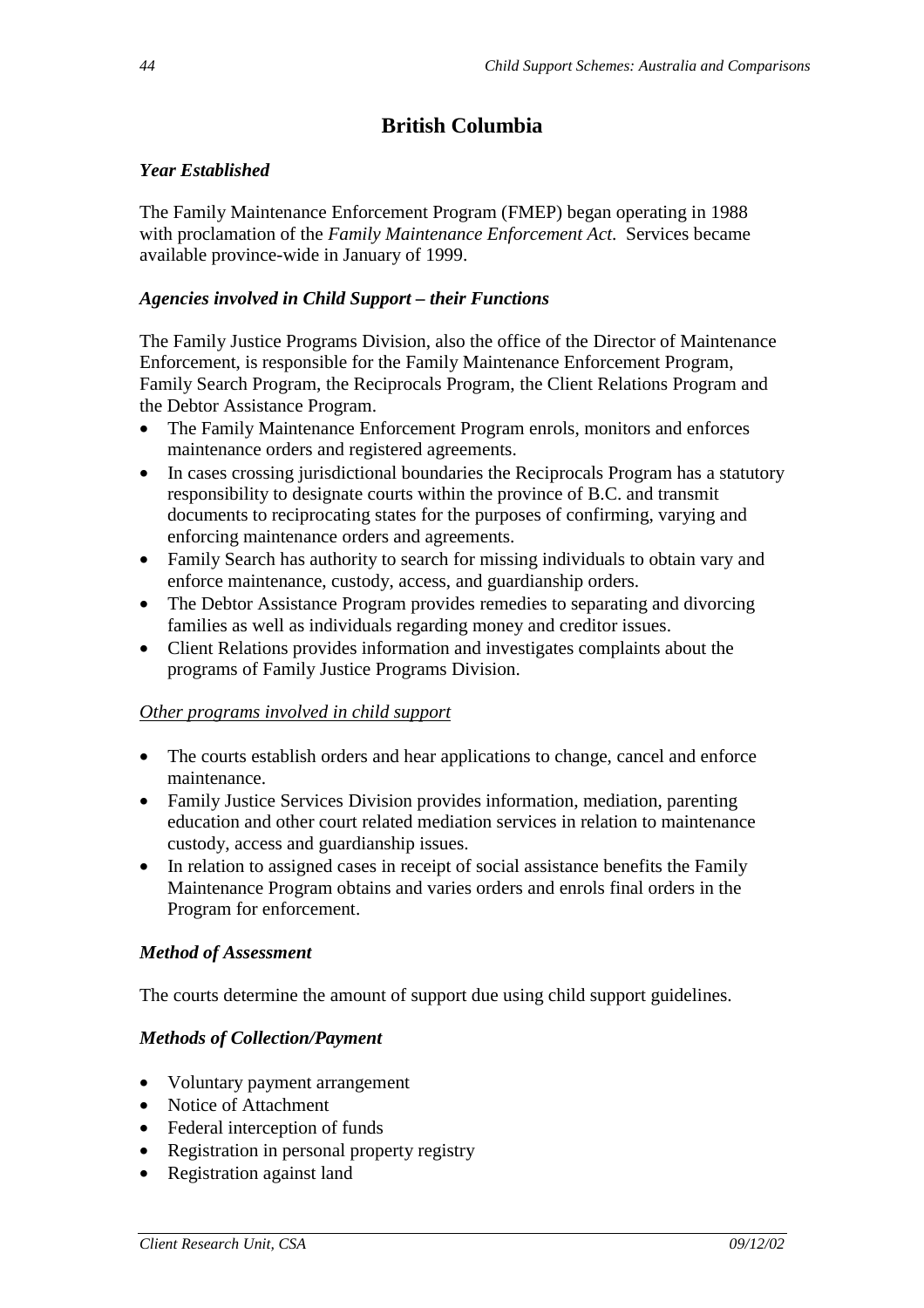- Registration with Credit Bureau
- Driver's Licence Withholding
- Federal Licence Denial
- Enforcement against Corporations
- Default Hearing
- Committal Hearing
- Warrant of Execution
- Payment conferencing

#### *Methods of Disbursement/Transfer of Child Support*

The Family Maintenance Enforcement Program is primarily a "pay through" system. In most cases the maintenance cheque is made payable to the recipient and mailed to FMEP, which records the payment and sends the cheque on to the recipient.

#### *Collections and Costs of the Scheme*

| Year  | Total<br>A\$m<br>Collected | Program<br>Costs<br>A\$m. | A\$<br>Collected<br>for each \$<br>spent | Cost to<br>Collect<br>A\$1 | Caseload | <b>Staff</b><br><b>Numbers</b><br><b>FTEs</b> | Cost<br>A\$ per<br><b>FTE</b> | Arrears<br>A\$m. |
|-------|----------------------------|---------------------------|------------------------------------------|----------------------------|----------|-----------------------------------------------|-------------------------------|------------------|
| 98-99 | \$118.37                   | n/a                       | n/a                                      | n/a                        | 35.497   | 218                                           | n/a                           | \$39.65          |
|       |                            |                           |                                          |                            |          |                                               |                               |                  |

Source: Canadian CSA.<br>Notes: All \$ amounts i All \$ amounts in \$A, calculated at the exchange rate of 6 July 2000. Program Costs have not been included owing to a lack of comparability between the Canadian and other data provided in this publication.

#### *Fees Charged for Service*

There are no fees to enrol in the Family Maintenance Enforcement Program but payers who default more than once in a calendar year are charged a default fee. The default fee is equivalent to one month's maintenance and is no less than CDN\$25 and no more than CDN\$400 and can only be charged once a year.

#### *Functions Undertaken by State and private Organizations*

The Director of Maintenance Enforcement contracts with the private sector for the operation of the Family Maintenance Enforcement Program (FMEP). The FMEP is responsible for calculating, receiving, recording and forwarding payments and taking enforcement action. The Director's authority to demand information and search confidential databases is not delegated to the private sector but remains with the public servants in the Family Search Program. The administrative duties of the Reciprocal Program also remain within the public service.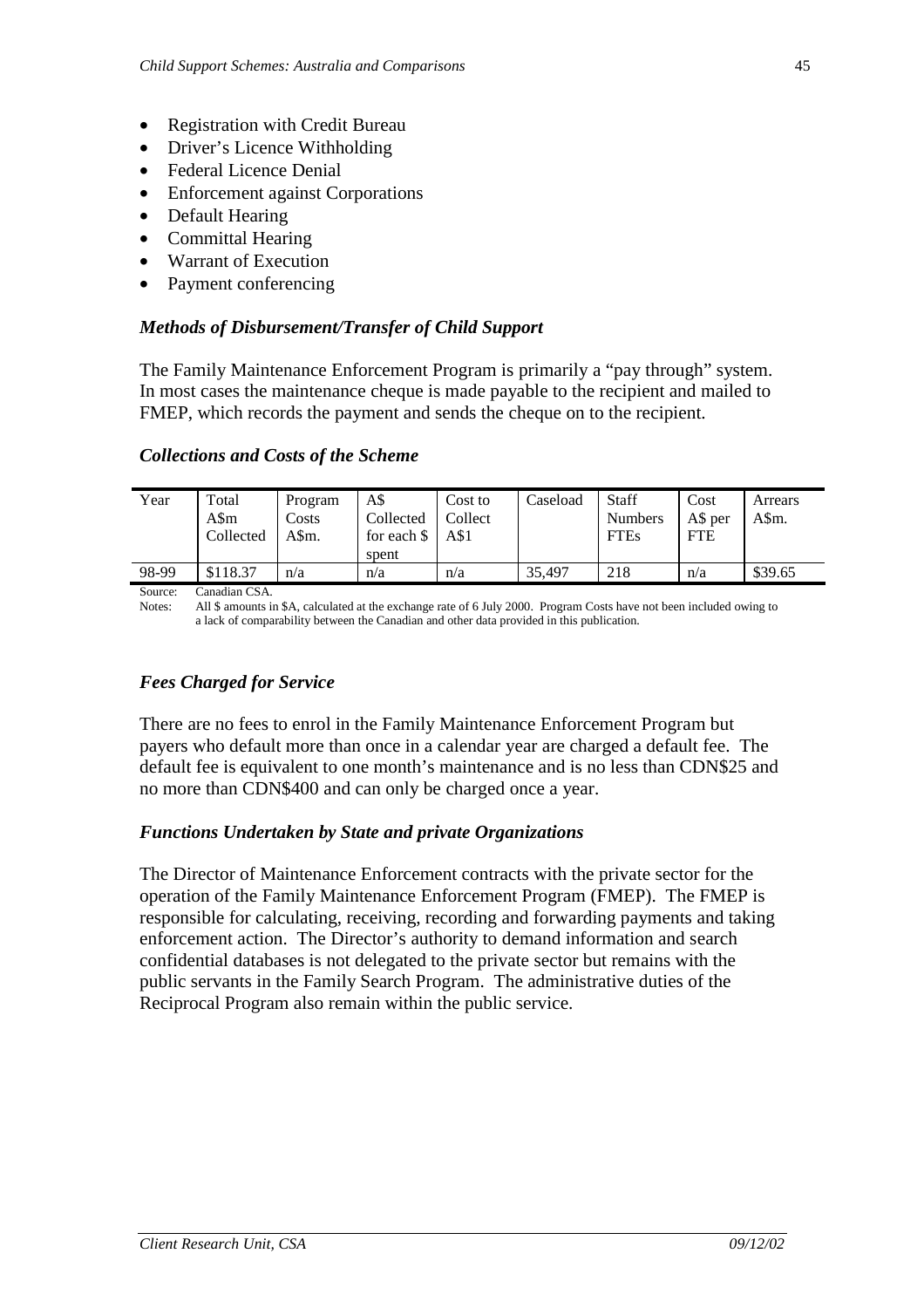# **New Zealand**

## *Year Child Support Scheme Established*

- From 1981 to 30 June 1992 non-custodial parents paid support via a formula based assessment under the Liable Parent Contribution Scheme (LPCS).
- The New Zealand *Child Support Bill (1991)* replaced all LPCS cases. After 1 July 1992 NZ introduced a child support formula largely based on the Australian system.

# *Agencies Involved in Child Support - their Functions*

- The Child Support Agency administers the *Child Support Act*. The CSA provides assessment, collection and enforcement services for compulsory or voluntary arrangements. The Agency is part of the Inland Revenue Department.
- CSA funding is part of the Revenue vote.
- The Courts may provide Departure Orders where the assessment is unfair. They can also enforce payments.

# *Methods of Assessment*

- The NZ system is based on the premise that liable parents have the first obligation to support their children before a reliance on state-paid benefits.
- Child support recipients receive income support in one of two ways:
	- 1. receive payments directly from the non-custodial parent without any social welfare assistance;
	- 2. receive funding from the Department of Social Welfare.
- Sole parents who are not in receipt of the Domestic Purposes Benefit may seek a maintenance order through the courts.
- If the sole parent applies for a social security payment they are excluded from making an application through the courts.
- The minimum annual liability in 1995-96 was NZ\$520. A total of 62 per cent of liable parents were assessed at this minimum level in 1995-96.
- The maximum level of liability is 2.5 times "average ordinary time weekly wage".
- There is an automatic annual reassessment of child support. The support order lasts until the child's  $19<sup>th</sup>$  birthday.
- If the sole parent is in receipt of welfare, the government retains all child support payments made by the non-resident parent. Any amounts paid that are over the assessment amount are sent to the custodial parent.
- The NZ Child Support Act is retrospective, cancelling all other administrative and court-based assessments (unlike the Australian legislation).
- Unlike Australia, the NZ assessment may include stepchildren.

Child support is calculated using the following three components:

• Step 1: establish the taxable income of the liable person from two years ago and increase by an inflation factor if there has been a significant variation in inflation. The liable parent may provide an estimate of current income if their current year income is 85 per cent or less than the income amount of two years ago.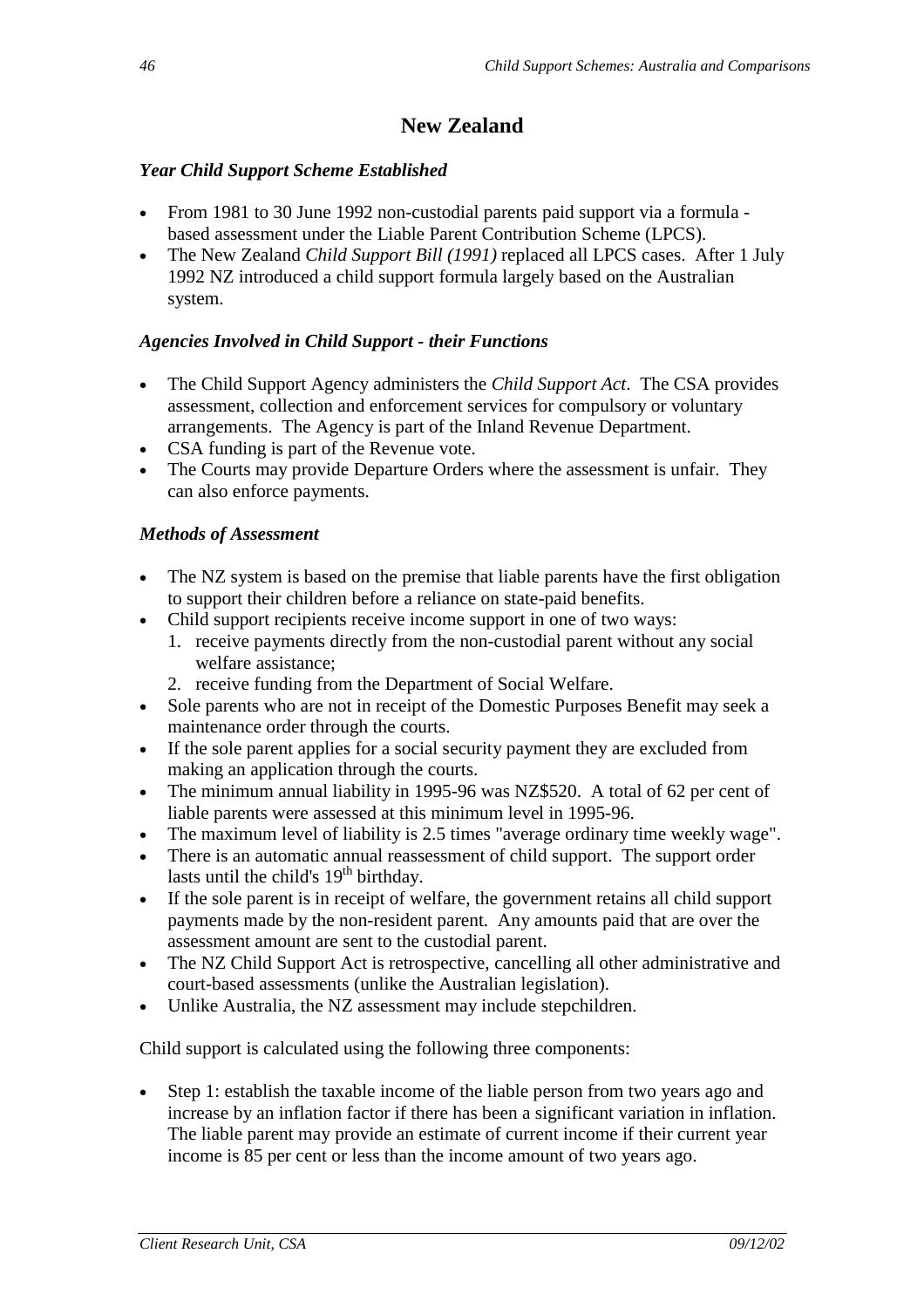- Step 2: deduct a living allowance (which is based on the Social Welfare Invalid Benefit rates) from the amount in Step 1.
- Step 3: multiply the resulting figure by one of the following percentage rates based on the number of children.
	- 1 child 18 per cent
	- 2 children 24 per cent
	- 3 children 27 per cent
	- 4 children 30 per cent

#### *Methods of Collection/Payment*

The CSA enforces all child support orders where the payee receives sole parent social security benefits, or where it has been asked to collect child support for a voluntary agreement. Where the custodial parent is already in receipt of a social security payment the CSA assumes responsibility for recovery of the child support payment from the non-custodial parent.

The CSA is authorised to collect payments through automatic wage withholding, debiting a bank account, or placing a charge on the assets of a self-employed person. It can also institute court-based recovery action.

#### *Methods of Disbursement*

Any child support amounts disbursed to payees in receipt of Social Security benefits are made to the payee's bank account on the 7th of the month following the payment made by the payer.

If the payee is not a Social Security beneficiary, he or she will receive the first payment about 10 weeks after applying for child support. Disbursement is monthly, being paid on the 7th day of the month after the funds were paid to the CSA. The amount is credited to a bank account nominated by the payee.

#### *Collections and Costs of the Scheme*

| Year  | Total     | Program | A\$         | Cost to      | Caseload | Staff          | Cost       | Arrears |
|-------|-----------|---------|-------------|--------------|----------|----------------|------------|---------|
|       | A\$m      | Costs   | Collected   | Collect      |          | <b>Numbers</b> | A\$ per    | A\$m.   |
|       | Collected | A\$m.   | for each \$ | A\$1         |          | <b>FTEs</b>    | <b>FTE</b> |         |
|       |           |         | spent       |              |          |                |            |         |
| 98-99 | 160.2     | 36.4    | 4.40        | $22.7$ cents | 132,500  | 475            | 76.57      | 259.1   |

Source: NZ CSA.

Notes: All \$ amounts in \$A, calculated at the exchange rate of 6 July 2000. Program costs include: personnel and operating costs, as well as all overheads.

#### *Government Outlays on Caring Parents and Children*

The primary sole parent benefit is the Domestic Purposes Benefit.

#### *Government Savings as a Result of the Scheme*

Not known for 1998-99. Of the NZ\$167.50m in child support payments collected in 1995-96, NZ\$118.37m was paid to the Crown to repay social security payments.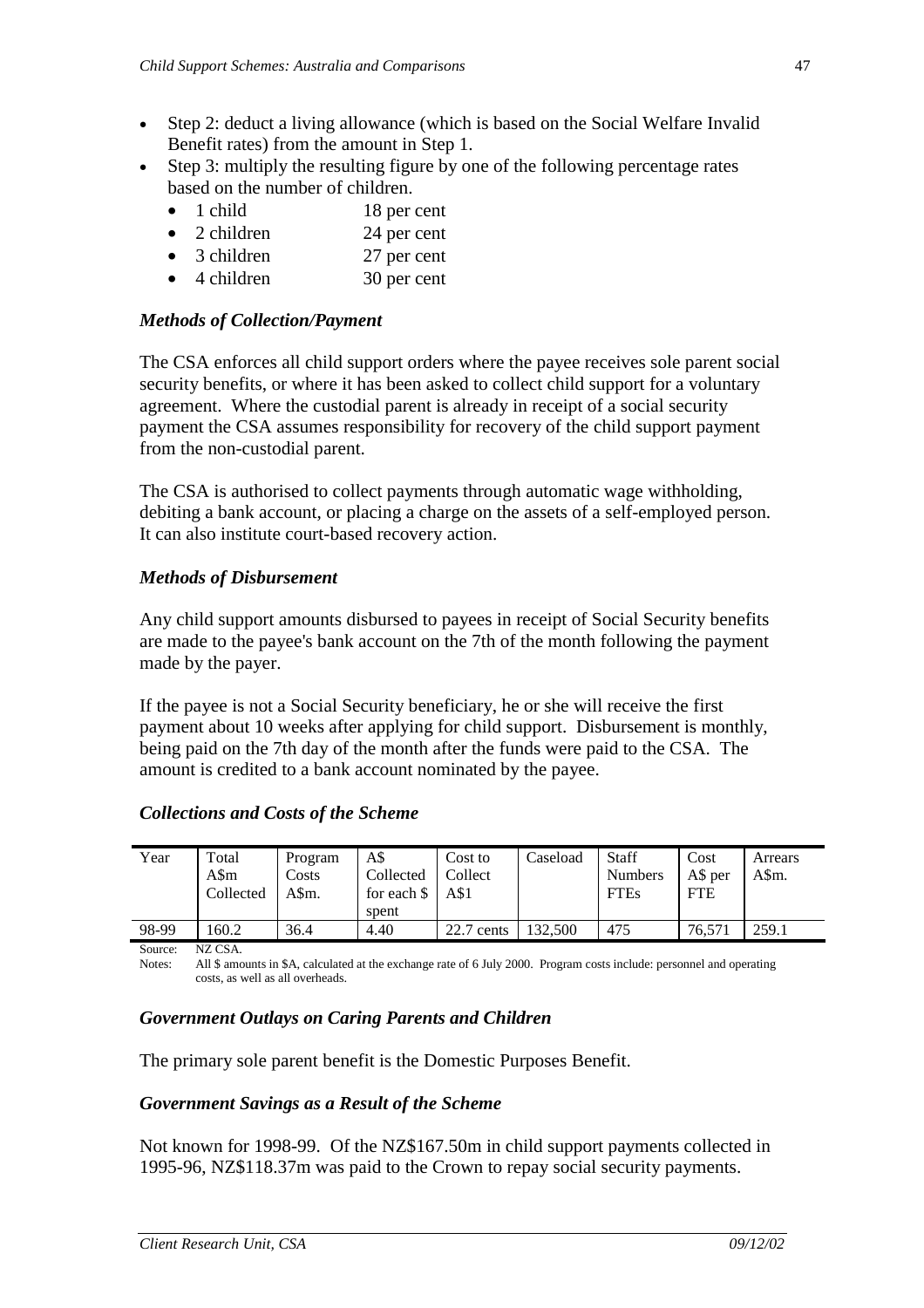# **United Kingdom**

# *Year Established*

- The *Child Support Act (1991)* and amendments under the Child Support Act (1995) establish the requirement for child support maintenance.
- The UK Child Support Agency (CSA) was established 5 April 1993.
- In mid-1998 the Government released a Green Paper for the reform of the current UK child support system. The subsequent White Paper was released in July 1999.

# *Agencies Involved in Child Support - their Functions*

- The CSA operates the child maintenance scheme, which applies to people living in England, Wales, Scotland and Northern Ireland. At present the CSA only handles cases where either parent is on DSS benefits.
- CSA is located within the Department of Social Security (DSS) and is funded from DSS.
- CSA works with the Benefits Agency to establish close links between Income Support and Child Support processes to establish entitlements and reduce fraudulent claims.
- CSA prepares, and where appropriate presents, appeals to be heard by the Independent Child Support Appeal Tribunal Service.
- Courts can vary child maintenance, revoke orders or deal with top-up maintenance applications. Gaining an assessment through the courts is not possible if the applicant is entitled to a CSA maintenance assessment.

# *Method of Assessment*

Either parent may apply for maintenance. In Scotland the affected child may also apply provided they are between the ages of 12 and 19 and a parent has not already applied on their behalf.

If a sole parent or absent partner is in receipt of Income Support, Family Credit, Disability Working Allowance or Income-Based Jobseeker's Allowance, then the caring parent must apply for a child maintenance assessment. This requirement does not mean that the absent parent cannot apply for child support assessment.

Child maintenance calculation is complex and is intended to take into account almost every set of financial circumstances.

Child maintenance calculation is formula-based:

- Step 1: work out the **basic maintenance requirements** for the children depends on number of children and their ages.
- Step 2: both parents work out their **net income**. Net income includes any earnings after tax and national insurance have been paid, and half of any superannuation or pension contributions.
- Step 3: Calculate both parents' basic weekly expenditure (ie. **exempt income**) using the schedule of allowances that are reviewed regularly. Subtract that from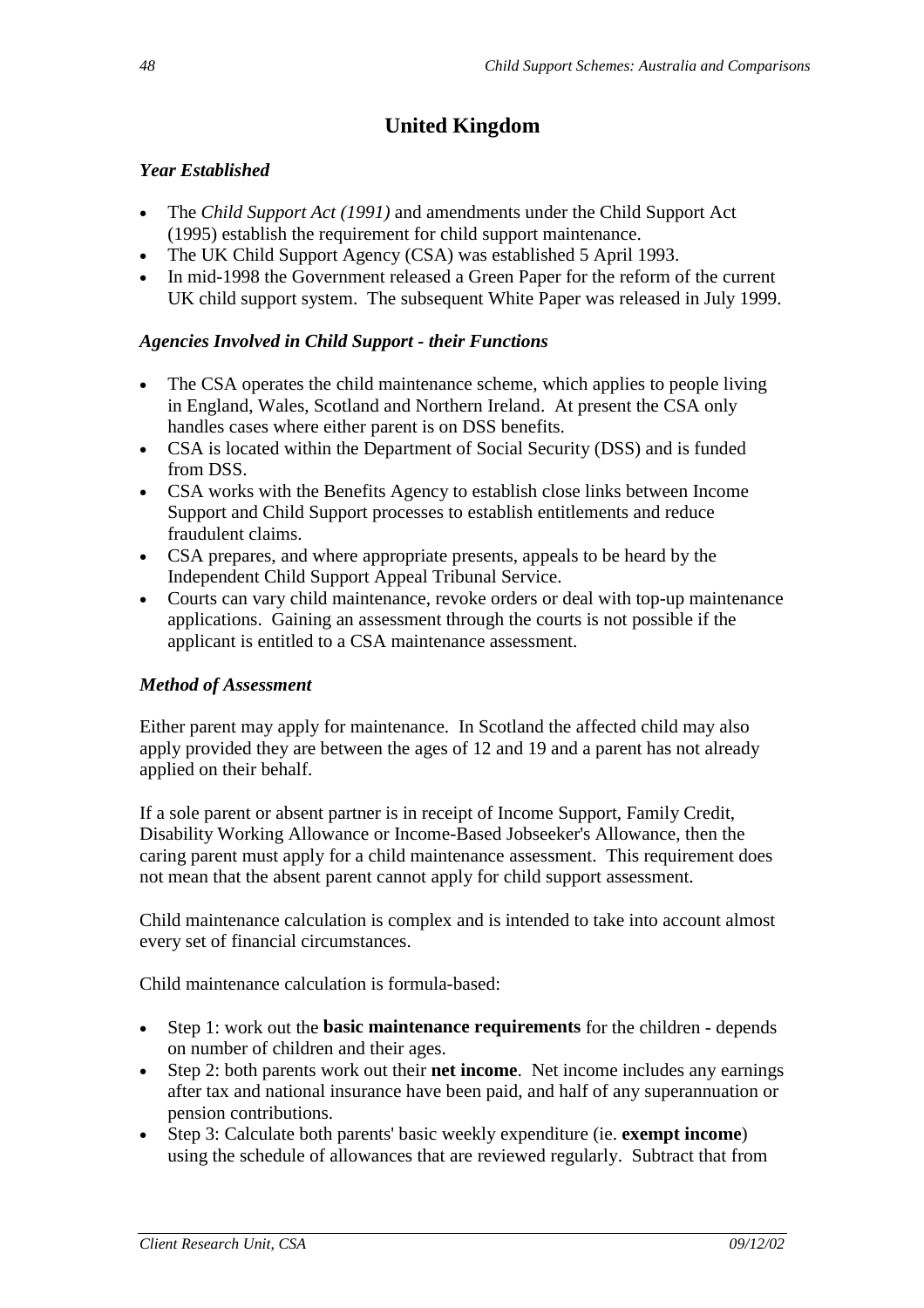the net income total calculated in Step 2. This amount is called assessable income and child maintenance is paid out of it.

• Step 4: work out how much **child maintenance** is paid out of the remaining income. An absent parent is expected to pay 50 pence per pound of their assessable income (calculated at Step 3) until the basic maintenance requirements of the children (calculated at Step 1) are met.

If the absent parent has assessable income left over after the basic maintenance has been met, they are asked to contribute at the rate of 15p/£1 for one child, 20p/£1 if there are two children and 25p/£1 if there are three or more children.

Other characteristics of UK child support scheme include:

- no absent parent will be required to pay more than 30 per cent of their net income under the current child support formula, or 33 per cent if they have an arrears amount owing.
- minimum amount was £4.80 per week as at February 1997.<sup>40</sup>
- children from other marriages/relationships are not included in the assessment.
- child maintenance is reviewed every 2 years. Maintenance ceases when the child reaches the age of 18 years or their "A" levels if they are still in full-time education.

#### *Methods of Collection/Payment*

Payment and enforcement options include:

- the preferred CSA payment option is for payments to be made directly between the two parties concerned;
- direct debit, transcash (Post Office), or paying through a bank to the CSA's account.
- deduction from earnings order to take payment and arrears from pay (similar to Australian EW). Employer must remit by 19th of the month following the month that the deduction from earnings was made;
- legal action to force self-employed parents to pay;

#### *Methods of Disbursement /Transfer of Child Support*

CSA prefers the absent parent to pay the caring parent directly.

Where payment is through the CSA, onward payment is through direct credit into a bank or building society account.

Disbursements are made weekly, monthly or at some other agreed interval.

<sup>40</sup> *A Guide to Child Support Maintenance*, Child Support Agency, United Kingdom, February 1997, p. 14.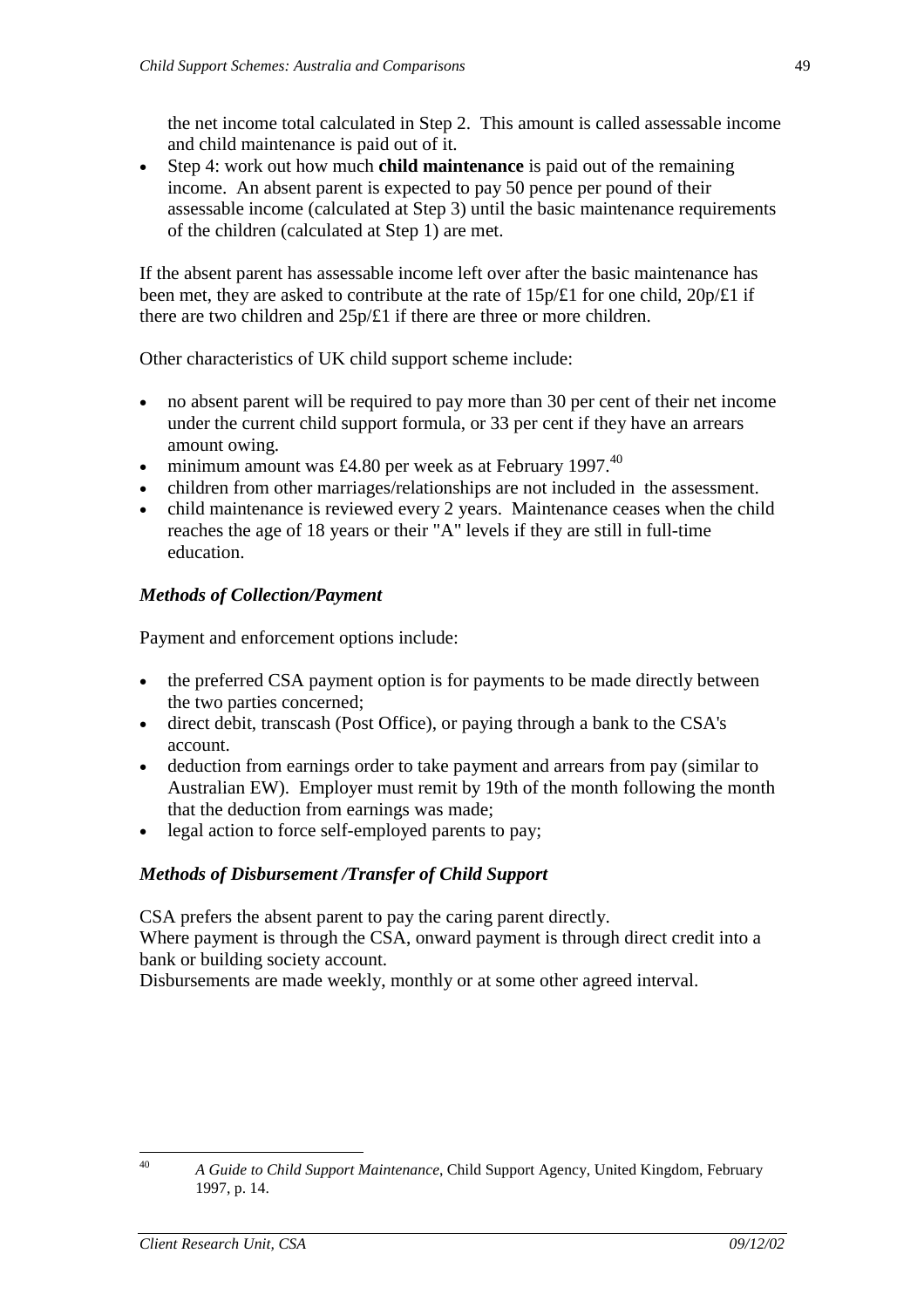| Year    | Total<br>A\$m<br>Collected | Program<br>Costs<br>A\$m | A\$<br>Collected<br>for each \$<br>spent | Cost of<br>Collecting<br>A\$1 | Caseload | <b>Staff</b><br><b>Numbers</b><br><b>FTEs</b> | Arrears<br>A\$<br>million |
|---------|----------------------------|--------------------------|------------------------------------------|-------------------------------|----------|-----------------------------------------------|---------------------------|
| 1998-99 | .,686.7                    | 589.3                    | 2.86                                     | $35.0$ cents                  | 923,960  | 9.299                                         | n/a                       |

## *Collections and Costs of the Scheme*

Source: UK CSA, July 2000.

All currency amounts in the table have been converted to Australian dollars using the exchange rate for 6 July 2000. The UK CSA results are not very impressive when compared to the Australian figures but this is the consequence of at least two factors.

- The UK child support assessment formula is extraordinarily complex, making compliance difficult, and diverting staff from the task of enforcement;
- The UK child support scheme is newer than the Australian scheme.

As noted earlier in the paper, the UK is currently addressing many of the formula and administrative shortcomings of that Scheme. Changes announced in the Child Support White Paper in July 1999 should significantly improve the performance of the UK CSA.

## *Fees Charged for Service Functions Undertaken by State and Private Organisations*

No fees for CSA services are being charged for the period between 18 April 1995 and 6 April 1997. Fees owed for the period before 18 April 1995 must still be paid. The reintroduction of fees has been flagged by the White Paper as a possibility at some stage in the future once CSA service levels have been improved. In this case, fees would only apply to cases where the resident parents is not in receipt of benefits.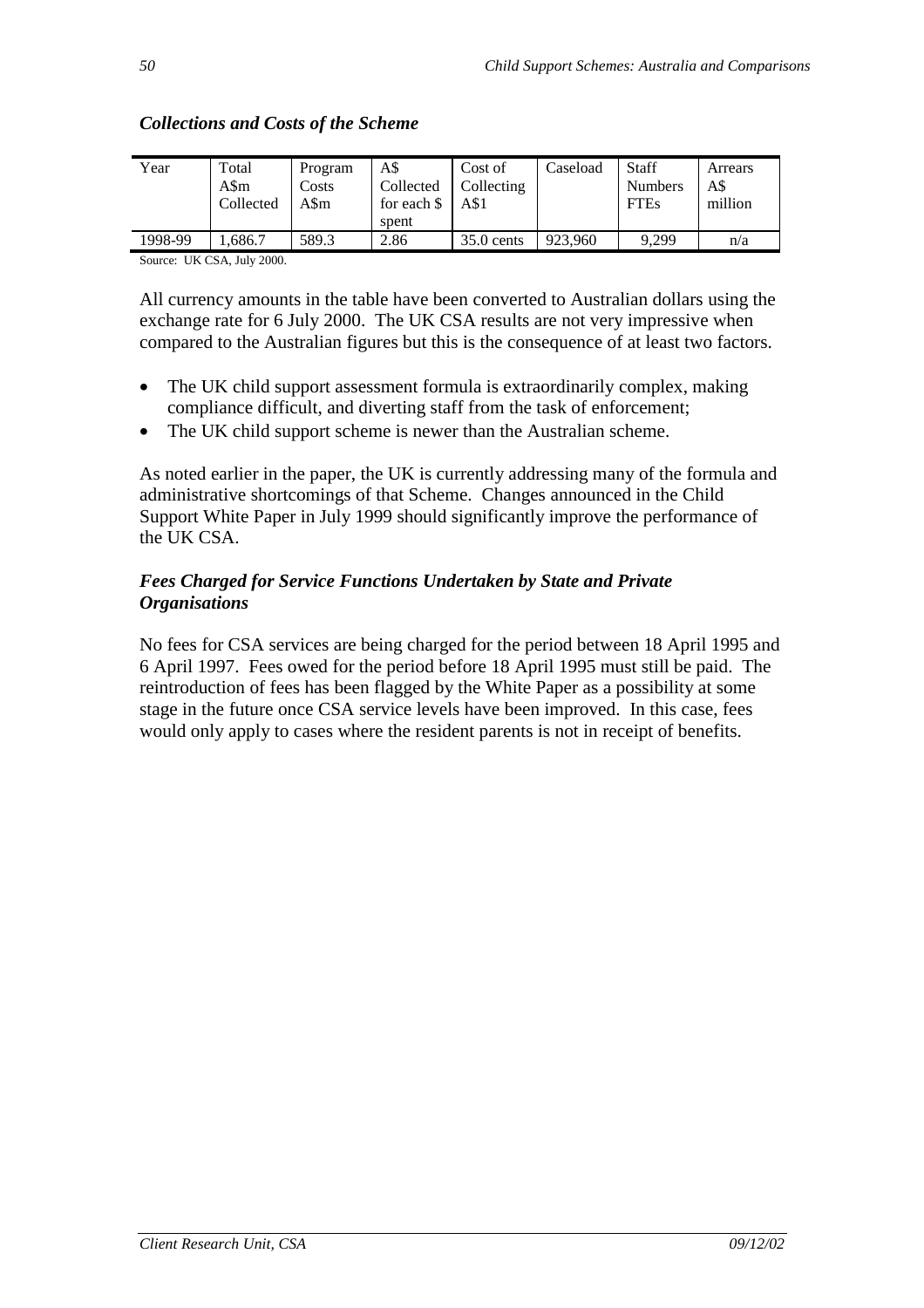# **United States**

## *Year Established*

US child support activity is governed by the *Social Security Act (1975)*. Arising from the Act are the following programs:

- The Child Support Enforcement (CSE) Program, established in 1975 through the *Social Security Act*;
- The Aid to Families with Dependant Children (AFDC) Program was first established in the 1930s but established in its current format in 1988 by the *Family Support Act (1988)*. AFDC was replaced 1 July 1997 with the Temporary Assistance to Needy Families (TANF); and

## *Agencies Involved in Child Support - their Functions*

- Office of Child Support Enforcement (OCSE) within Administration for Children and Families of the Department of Health and Human Services has Federal oversight of the CSE Program, working with state and local agencies.
- CSE Program provides four main services:
	- 1. locating absent parents;
	- 2. establishing paternity;
	- 3. establishing child support obligations;
	- 4. enforcing child support orders.
- Courts can also establish and enforce Child Support orders.
- Private companies are also utilised in the collection of Child Support liabilities in some states (notably Virginia and Arizona).

#### *Methods of Assessment*

US Federal rules establish mandatory eligibility requirements which all states must use in determining a family's eligibility for assistance.

- A family must have a dependant child under age 18,
- The child must be deprived of parental support or care on account of death, incapacity, unemployment or continued absence,
- The child must be a US citizen, or lawfully admitted for permanent residence.

Assessment can occur in two ways: through the courts, or an administrative hearing process.

Federal legislation passed in 1984 required the states to establish numeric guidelines (ie. a formula) for assessing child support liabilities. The legislation did not insist that a particular formula be used and as a result there are a number of methods in use among the states. They are:

The **Williams/Colorado Income Shares** method has four basic calculation steps:

- Step 1: the income of both parents is combined.
- Step 2: the percentage table is applied to determine the basic support amount for the child.
- Step 3: the support obligation is then divided between the parents in proportion to their incomes, and the non-custodian must pay their share to the carer.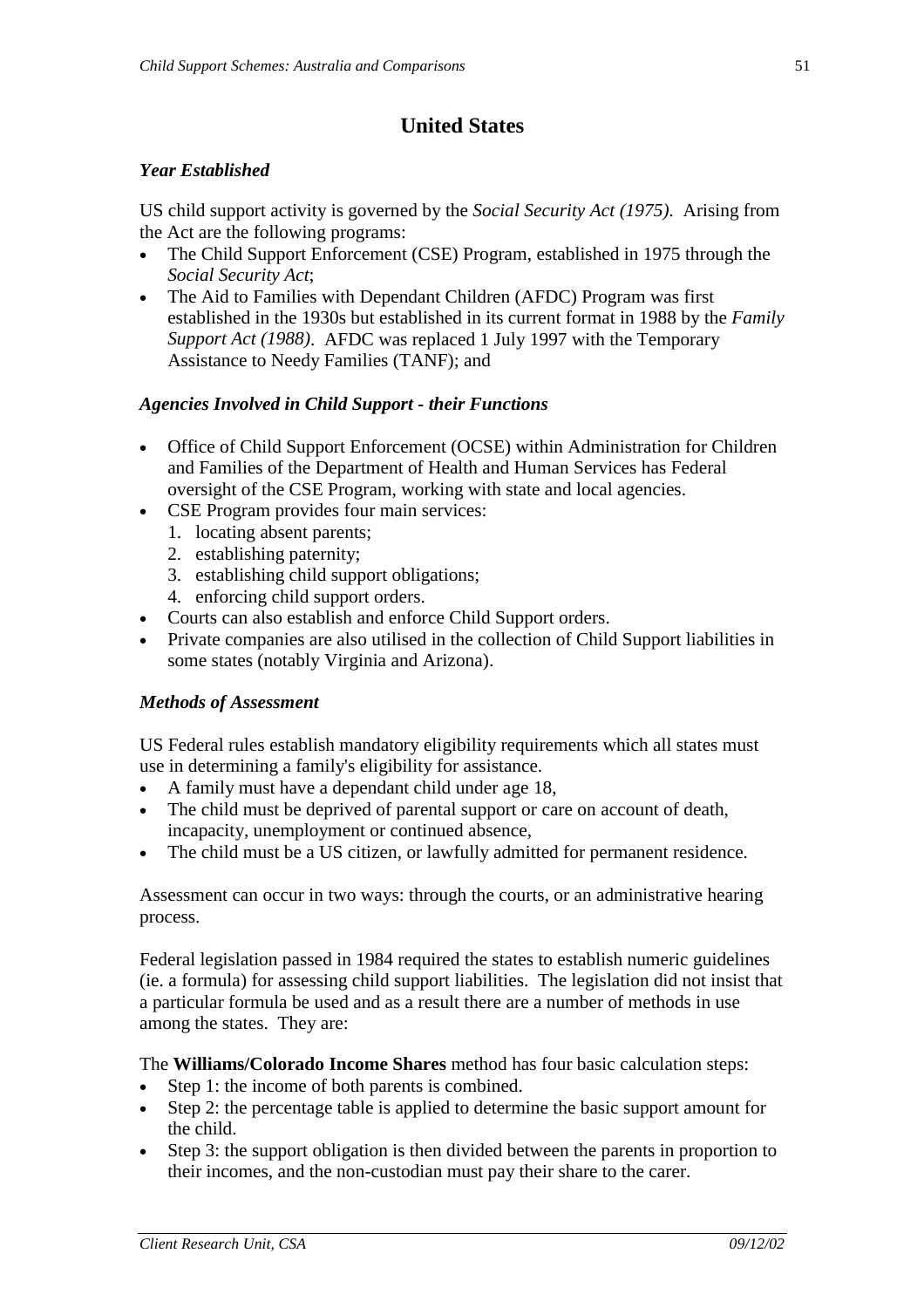• Step 4: child care and medical expenses are added to the obligation in similar proportions.

The **Garfinkel/Wisconsin Percentage of Income Standard** uses a fixed percentage of non-custodial parents gross income. The percentages are: 17 per cent for one child; 25 per cent for two children; 29 per cent for three children; 31 per cent for four children and 35 per cent for five or more children. This method equates most closely with the Australian formula.

The **Melson/Delaware Child Support Formula**, uses 3 calculation steps:

- Step 1: a prescribed support allowance is subtracted from each parent's income.
- Step 2: a primary support amount is calculated for each dependant child, which is a minimum amount calculated to maintain the child at a subsistence level. Child care and other expenses are added to the primary amount. The total amount is then apportioned between the parents based on their available net incomes.
- Step 3: a percentage of the remaining income (if any) is allocated as additional child support called the Standard of Living Allowance.

# *Methods of Collection/Payment*

Child support can be collected for payees who are either TANF and Non-TANF sponsored. Where a family is in receipt of TANF, the state retains any child support collected from the liable parent. Non-TANF families receive all of the child support money received.

Methods to collect or enforce collection of child support obligations include::

- wage withholding where money is held out of the pay cheque by the employer (which is similar to the Australian employer withholding (EW) collection method);
- voluntary payments to payee, the court or the collection agency;
- tax refund withholding (based on the same principle as the tax refund intercept process of the Australian CSA);
- liens can also be put on properties to prevent its sale/transfer until the owner's child support debt has been met;
- bonds paid to the court and the bond is then paid to the payee if the payer defaults;
- sale of property;
- interception of lottery winnings;
- a judge may order the payment of child support amounts or payer may be sent to prison.
- be reported to credit bureaus to prevent them borrowing money.
- have hunting and other licences revoked.

#### *Methods of Disbursement/Transfer of Child Support*

Each state CSE agency collects and disburses child support funds depending upon whether the payee is or is not in receipt of TANF payments.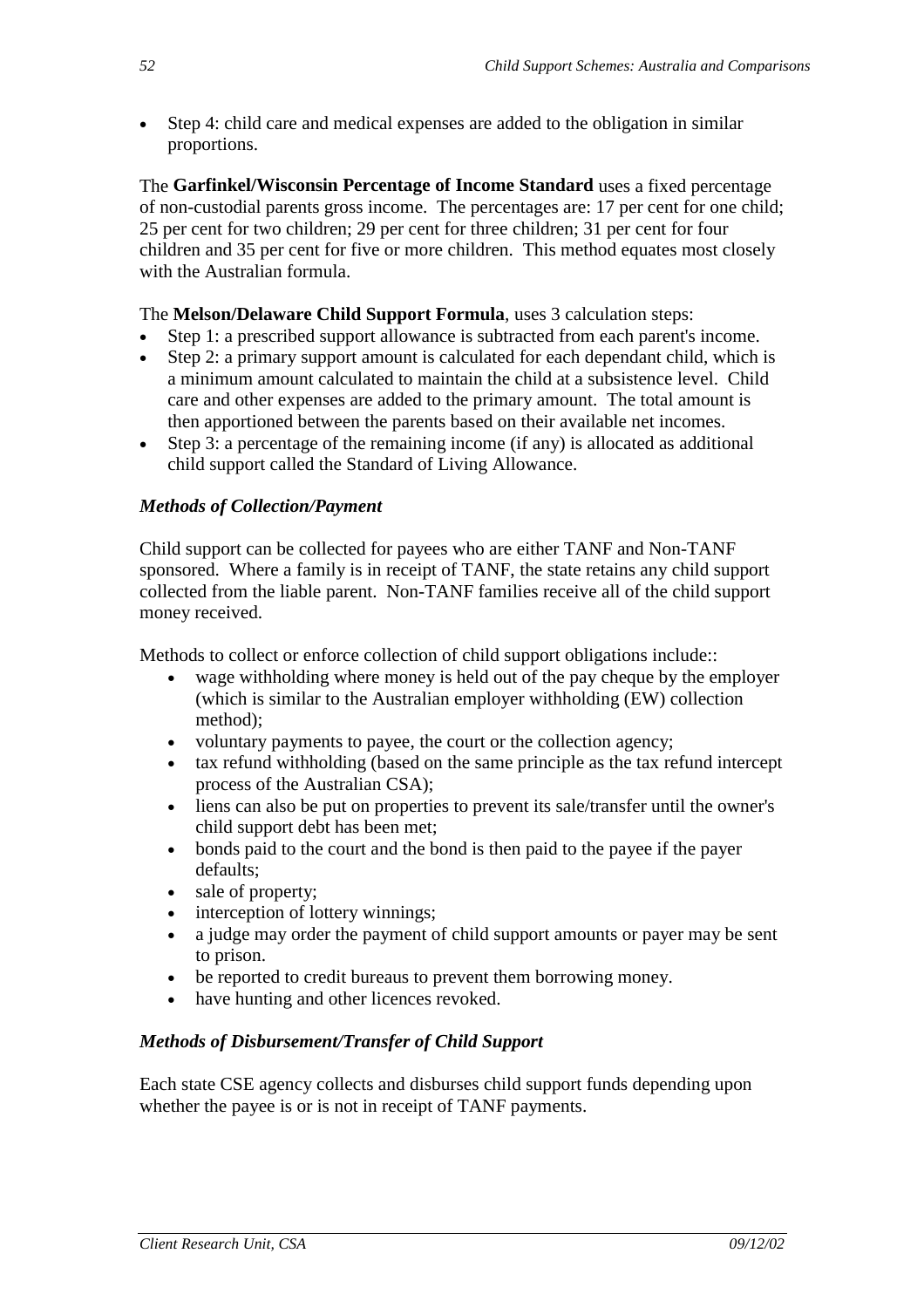#### *Collections and Costs of the Scheme*

| Year  | Total A\$m<br>Collected. | Program<br>Costs<br>A\$m. | A\$<br>Collected<br>for each \$<br>spent | Cost to<br>Collect<br>A\$1 | Caseload.  | <b>Staff</b><br><b>FTEs</b> | Cost A\$<br>per FTE | Arrears<br>A\$m. |
|-------|--------------------------|---------------------------|------------------------------------------|----------------------------|------------|-----------------------------|---------------------|------------------|
| 97-98 | \$24,342.9               | \$6,082.4                 | \$4.00                                   | 25 cents                   | 19.419.449 | 56.212                      | \$108,205           | n/a              |

Source: Data is obtained from *Child Support Enforcement: Twentieth-Third Annual Report to Congress*.

- CSE and TANF are operated at the state and local level but costs are shared between Federal and State governments.
- CSE costs are shared between Federal and State governments at the rate of 66 per cent and 34 per cent respectively. TANF funding varies from state to state.

#### *Fees Charged for Service*

There are two types of child support collection cases administered by the CSE: non-TANF and TANF:

- Clients not in receipt of TANF grants pay no more than US\$25 for the collection of child support by the state;
- Clients in receipt of TANF must pass collected child support on to the state to repay TANF grants.
- Some states charge for some CSE services such as parent location. Amount varies.

#### *Functions Undertaken by State and Private Organisations*

- Child support assessment is conducted by the child support agencies and courts;
- Enforcement and collection of payments is conducted by both public and private organisations, varying from state to state. In some states the private arrangements have been determined to be more cost-effective than public collection measures and in other instances the reverse has been true.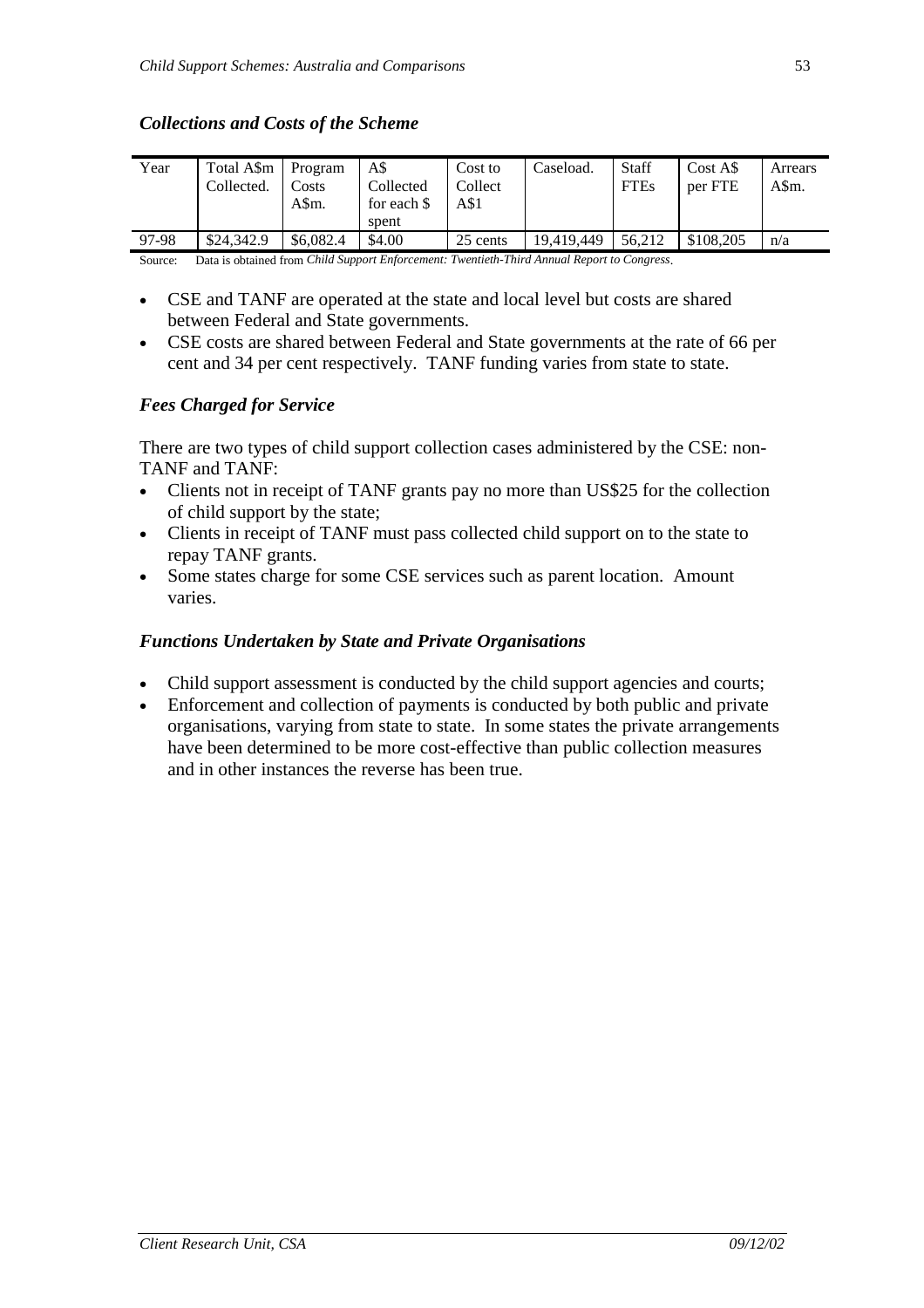# **Arizona**

## *Year Established*

The Federal *Social Security Act (1975)* gives force of law to the Child Support Enforcement (CSE) Program and the Temporary Assistance for Needy Families (TANF) Program. These programs cover the gamut of Arizona's child support collection, enforcement and disbursement activities.

### *Agencies Involved in Child Support - their Functions*

- The Division of Child Support Enforcement (DCSE) is located within the Arizona Department of Economic Security.
- The DCSE works cooperatively with other state and federal organisations, including the Arizona Motor Registry, the Arizona courts, as well as state and federal taxation departments.
- Arizona, like Virginia, has privatised a number of child support offices to determine the cost-effectiveness of privatising child support collection and enforcement activities.

## *Method of Assessment*

Arizona uses the Williams/Colorado Income Shares Formula. The shares are based on a pre-determined schedule adopted by the Arizona State Supreme Court, or proportionate shares of adjusted gross income using a pre-determined schedule adopted by the State Supreme Court.

#### *Methods of Collection/Payment*

Child support can be collected for payees who are either TANF and Non-TANF sponsored. Where a payee is in receipt of TANF, the state retains any child support collected from the liable parent. Non-TANF families receive all of the child support money received.

Methods to collect or enforce collection of child support obligations include:

- wage withholding where money is withheld from the pay cheque by the employer;
- voluntary payments to payee, the court or the collection agency;
- State Income Tax Refund Intercept;
- Administrative liens can also be put on properties to prevent their sale/transfer until the owner's child support debt has been met (new state legislation);
- Bonds can also be imposed by the courts and the bond is then paid to the payee if the payer defaults;
- Sale of property;
- Interception of lottery winnings;
- Suspension of driver's license (new state legislation);
- A judge may order the payment of child support amounts or else the payer may be held in contempt of court and sent to prison.
- Reporting to credit bureaus to prevent them borrowing money;
- Revocation of hunting and other licences.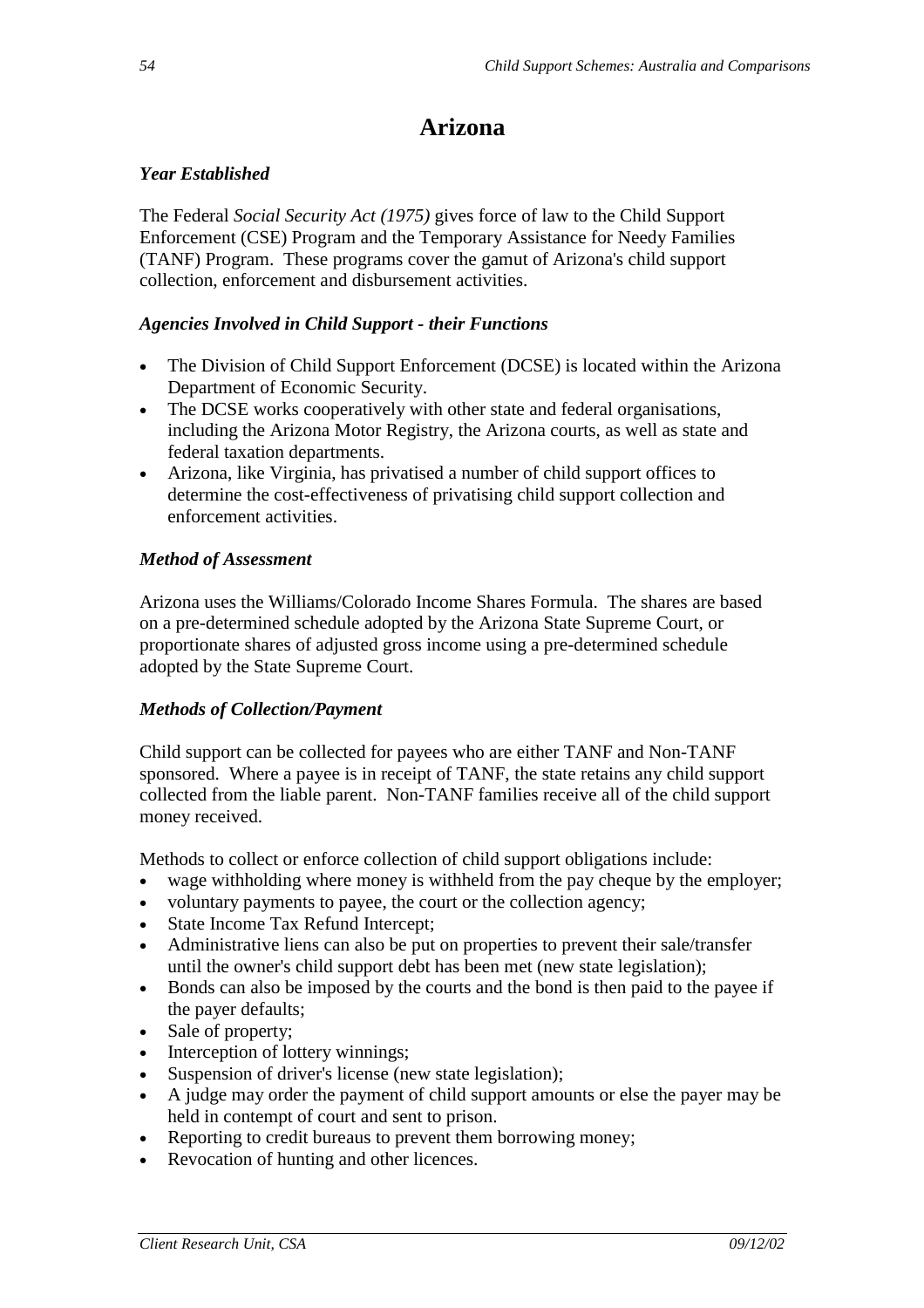### *Methods of Disbursement/Transfer of Child Support*

Information not yet available.

#### *Collections and Costs of the Scheme*

| Year  | Total A\$m<br>Collected                                                                     | Program<br>Costs<br>A\$m. | A\$<br>Collected<br>for each \$<br>spent | Cost of<br>collecting<br>A\$1 | Caseload | <b>Staff</b><br><b>Numbers</b><br>FTE <sub>s</sub> . | Arrears |  |  |
|-------|---------------------------------------------------------------------------------------------|---------------------------|------------------------------------------|-------------------------------|----------|------------------------------------------------------|---------|--|--|
| 97-98 | \$244.91                                                                                    | \$91.94                   | 2.66                                     | $37.6$ cents                  | 328,944  | 967                                                  | n/a     |  |  |
| Note: | Data is obtained from Child Support Enforcement: Twentieth-Third Annual Report to Congress. |                           |                                          |                               |          |                                                      |         |  |  |

## *Fees Charged for Service*

There are two types of child support collection cases administered by the CSE: TANF and non-TANF. Clients in receipt of TANF funds must assign child support payments made by the liable parent, to the State. Failure to assign the money results in the loss of welfare payments under the TANF Program.

Those clients which are not in receipt of TANF grants pay no more than US\$25 as an application for services fee for the collection of child support.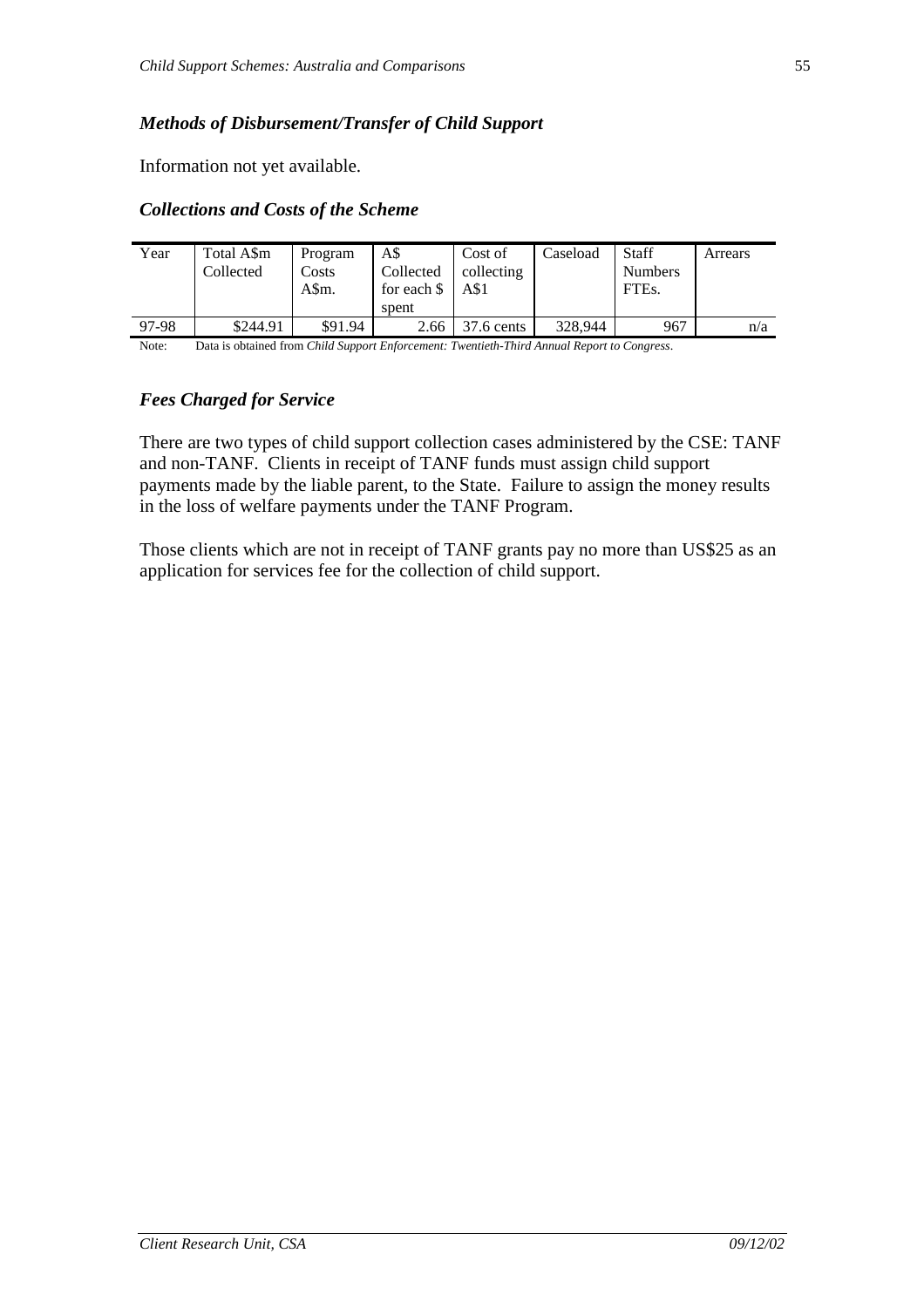# **California**

## *Year Established*

The Federal *Social Security Act (1975)* gives force of law to the Office of Child Support Enforcement (OCSE). In turn the OCSE monitors and supports the activities of California's Family Support Division (FSD).

## *Agencies Involved in Child Support - their Functions*

- The FSD is located in the District Attorney's office and administers the CSE Program. CSE helps parents to provide financial support and health insurance for their children. FSD branches are located in every county of California.
- FSD uses the courts to establish court-based orders for payment of child support.
- Private law firms are also used to provide legal support for child support applicants.

## *Method of Assessment*

US Federal rules establish mandatory eligibility requirements which all states must use in determining a family's eligibility for assistance.

California's assessment method is based broadly on the Williams/Colorado Income Shares Method:

- Child support orders may be established at the request of either parent;
- If no support order exists at the time that the applying parent makes the request for child support, the FSD will apply to the court for a support order.
- Level of liability is determined based on both parents' income, the amount of time that each parent spends with the child and the financial needs of the child.
- FSD and the court will follow the child support guidelines established by state law in Family Code Section 4055 - provides a standard formula for calculating child support, although the court may change the amount under specific circumstances.
- FSD may also request the court to order non-custodial parents to provide health insurance for their children.
- Review of assessment is not automatic.

# *Methods of Collection/Payment*

Methods to collect or enforce collection of child support obligations in California include:

- 1. Wage withholding where money is held out of the pay cheque by the employer;
- 2. Voluntary payments to payee, the court or the collection agency;
- 3. State Income Tax Refund Intercept which based on the same principle as the Australian CSA's Tax Refund Intercept Procedure (TRIPs) process;
- 4. Administrative Liens can also be put on properties to prevent its sale/transfer until the owner's child support debt has been met (new state legislation);
- 5. Bonds paid to the court and the bond is then paid to the payee if the payer defaults;
- 6. Forced sale of property;
- 7. Interception of lottery winnings;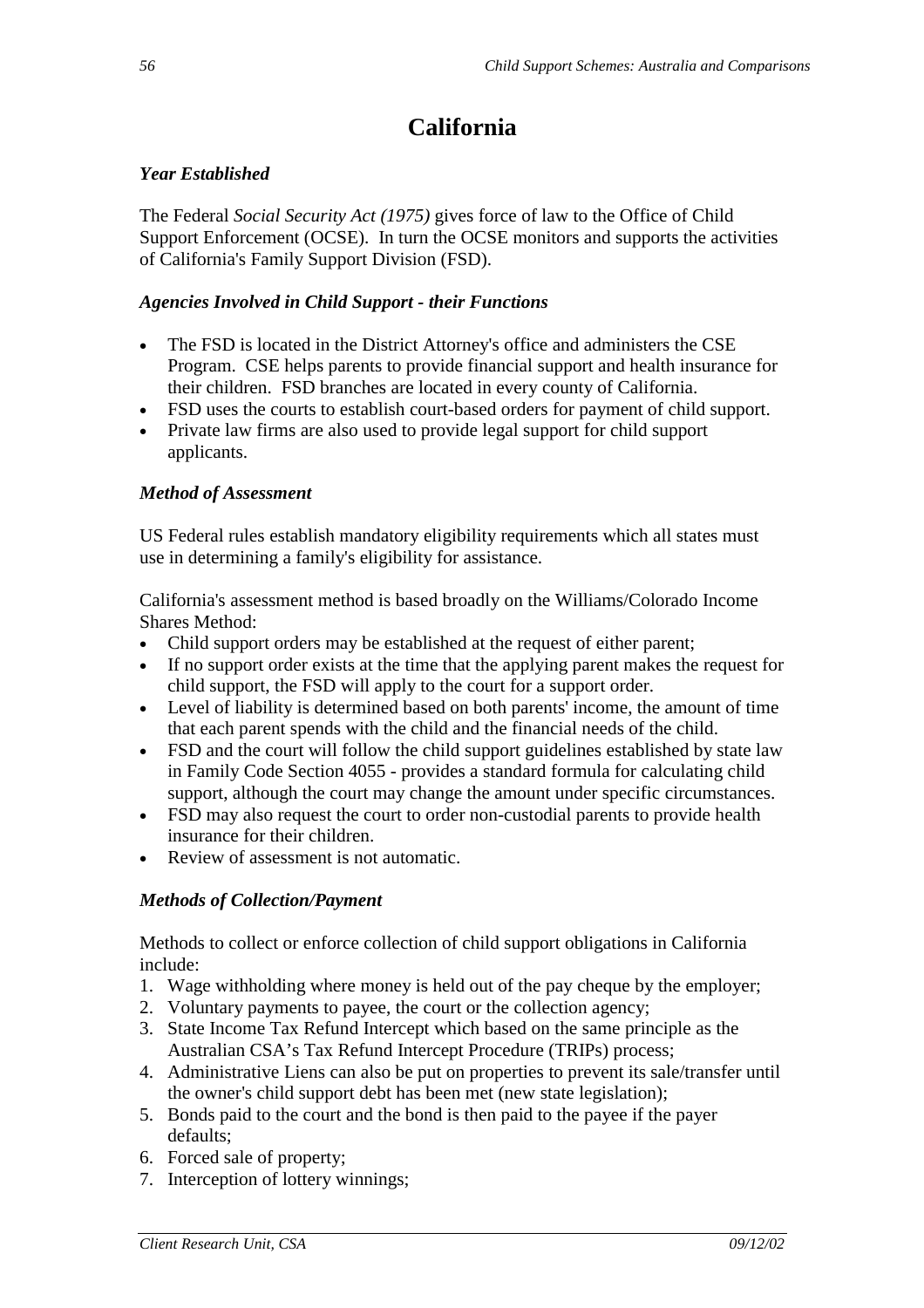- 8. Suspension of driver's license (new state legislation);
- 9. Interception of some forms of disability payments;
- 10. A judge may order the payment of child support amounts, and if the order is ignored the payer may be held in contempt of court and sent to prison.
- 11. Reporting to credit bureaus to prevent the liable parent borrowing money.

#### *Methods of Disbursement/Transfer of Child Support*

The FSD collects and disburses child support funds. Collected funds are transmitted electronically to payee-nominated accounts in California. Most funds paid intrastate must be paid within 15 calendar days of collection. Funds collected on behalf of other states/agencies must also be transmitted within 15 calendar days of collection.

#### *Collections and Costs of the Scheme*

| Year  | Total A\$m<br>Collected | Program<br>Costs A\$m. | A\$<br>Collected<br>for each<br>AS spent. | Cost of<br>Collecting<br>\$A1 | Caseload  | <b>Staff</b><br><b>Numbers</b><br>FTE <sub>s</sub> . | Arrears<br>A\$ |
|-------|-------------------------|------------------------|-------------------------------------------|-------------------------------|-----------|------------------------------------------------------|----------------|
| 97-98 | \$2,328.38              | \$874.43               | \$2.66                                    | 37.6 cents                    | 2.092.732 | 8.122                                                | n/a            |

Source: *Twenty-Third Annual Report to Congress*.

#### *Number of Staff*

Numbers of staff are expressed as full-time equivalents (FTEs). Totals include state and county staff. State staff include personnel in the State Office of Child Support and the Statewide Automated Child Support Branch but do not include administrative staff such as staff involved in data processing, statistical and legal services. It is not clear who employs these people, nor is it certain how much the FTE number would be increased by the inclusion of these people.

#### *Fees Charged for Service*

There is no application fee or charge for child support services in California.

Clients in receipt of TANF funds must assign collected child support to the State. Failure to assign the money will result in the loss of welfare payments under the TANF Program.

#### *Functions Undertaken by State and Private Organisations*

The FSD Provides the following services:

- establishing paternity;
- locating a parent to establish paternity and/or child support and enforcing payment of support;
- establishing, modifying and enforcing a court order to pay child support;
- collecting and distributing child and spousal payments;
- establishing and enforcing medical support (including dental and vision care) and family support orders.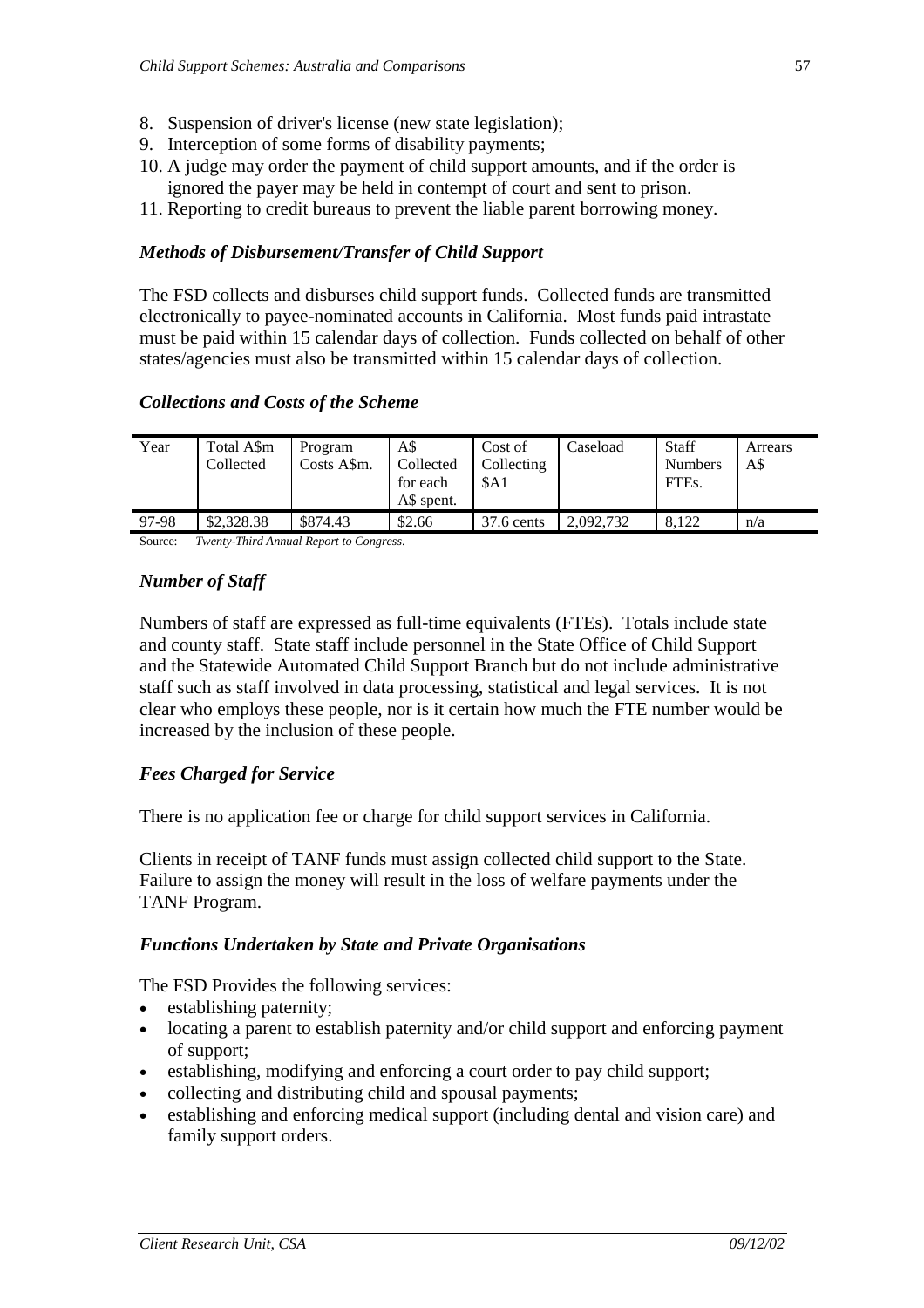The FSD does not provide assessment for welfare, nor does it legally represent either parent or the children.

Private attorneys and legal clinics can also prepare a child support application but these are more expensive options.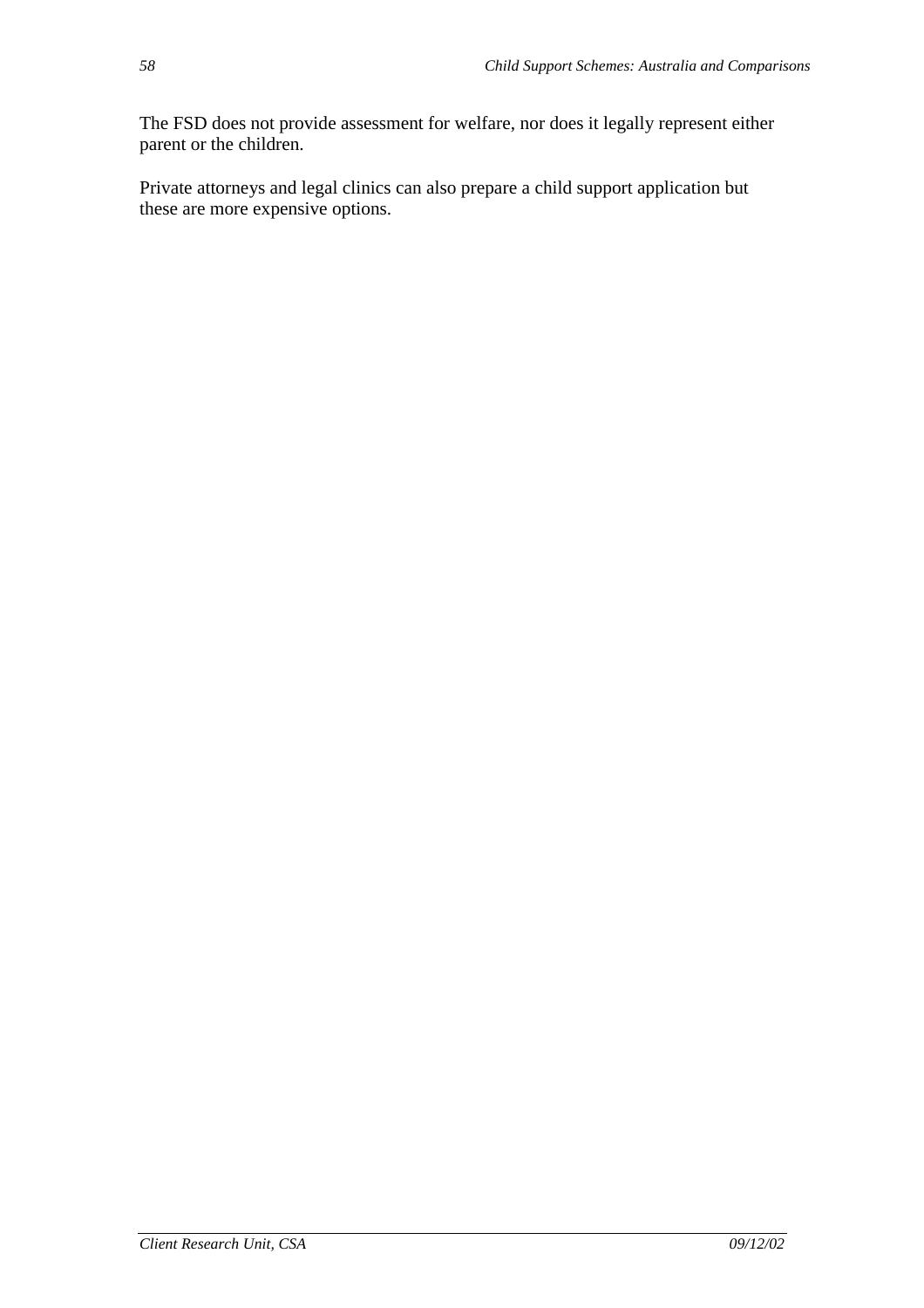# **Connecticut**

### *Year Established*

- As with all other US states, Connecticut child support activities are governed by the Federal *Social Security Act (1975)*.
- Connecticut Bureau of Child Support Enforcement (BCSE) was specifically created by Section 17-578 of the Connecticut General Statutes.

### *Agencies Involved in Child Support - their Functions*

BCSE is located within the Department of Social Services. Its responsibilities cover the coordination of all child support services, including:

- taking all applications,
- locating absent parents,
- establishing paternity,
- establishing support orders and some enforcement activities.

The BCSE is assisted in its work by the Support Enforcement Division (SED) of the Judicial Branch. The SED is responsible for enforcing and changing child support orders and auditing accounts.

The Attorney-General's Office provides legal assistance to the state where a child support case is heard in the courts. BCSE is also assisted by the Department of Labor and the Department of Children and Families in data matching activities.

#### *Method of Assessment*

Connecticut uses the Williams/Colorado Income Shares method. Both parents' income is considered in determining the level of child support.

The BCSE can establish a child support agreement by either negotiating an agreement with the parents through an administrative process, or by referring the case to the Office of the Attorney General for establishment by court action.

#### *Methods of Collection/Payment*

Collection and payment methods available to the BCSE include:

- federal and State income tax refund withholding if a parent owes more than US\$150 (TANF case) or US\$500 (if a non-TANF case);
- liens upon real or personal property;
- credit reporting;
- lottery offset;
- wage withholding;
- the interception of a portion of unemployment payments;
- the interception of workers' compensation payments;
- IRS full collection is a last resort option to collect arrears liabilities of more than US\$750;
- contempt citation where a court order has been ignored.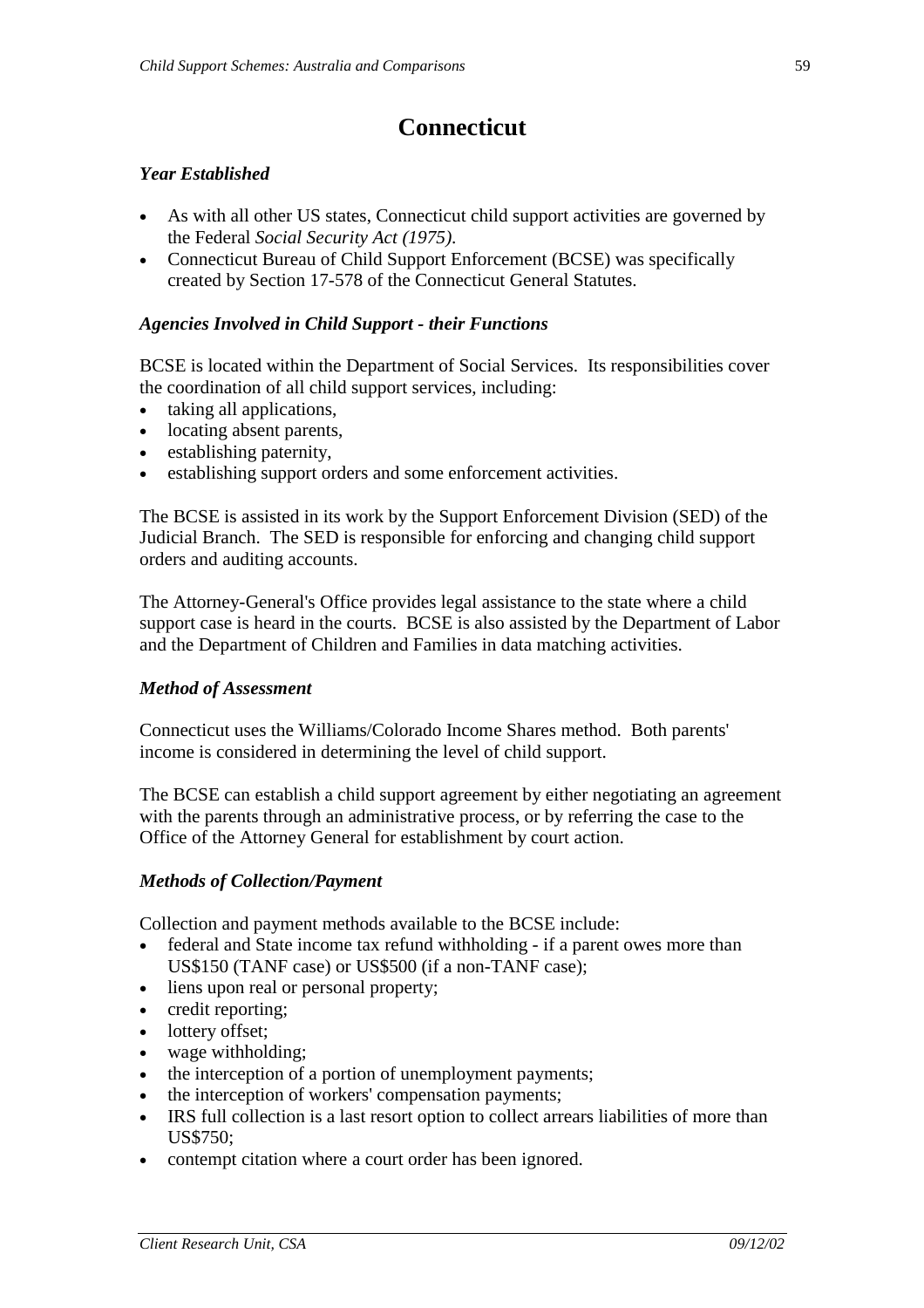# *Methods of Disbursement /Transfer of Child Support*

Child support collections in Connecticut are processed by the Child Support Processing Unit within Shawmut Bank. The Bank receives all child support payments and enters them into its computer system. Monthly liability statements are mailed to paying parents, with the exception of payers who have payments deducted from their pay.

Disbursement of funds occurs in a number of ways, depending upon the status of the payee. Firstly, if the payee has never received TANF, the child support payment is mailed to the parent within 2 or 3 days of the money being received by the BCSE. Secondly, if the payee is an TANF recipient, child support amounts are distributed differently and usually affect the amount of the TANF payment. Where a payee is a TANF recipient, disbursement usually occurs in the second month after the funds were received by the BCSE. Thirdly, if the payee used to receive TANF the payee will receive all child support payments up to the amount of the current support order. Any extra money collected is used to reduce the amount of TANF and child support arrears owed. If that extra amount collected in a month is not sufficient to cover the arrears owed to both the family and the state then the extra amount collected is divided equally between the family and the state. $41$ 

# *Collections and Costs of the Scheme*

| Year<br>Collected | Total A\$m<br>Program<br>Costs<br>A\$m. | A\$<br>Collected<br>for each<br>\$1 spent | Cost to<br>Collect<br>A\$1 | Caseload | <b>Staff</b><br><b>Numbers</b><br>FTE <sub>s</sub> . | Arrears |
|-------------------|-----------------------------------------|-------------------------------------------|----------------------------|----------|------------------------------------------------------|---------|
| 97-98<br>\$261.92 | \$81.19                                 | \$3.23                                    | 31 cents                   | 253,977  | 570                                                  | n/a     |

Source: *Twenty-Third Annual Report to Congress.* 

## *Fees Charged for Service Functions Undertaken by State and Private Organisations*

Full Social Security Services are free for recipients of TANF, Medicaid and Foster Care Assistance provided that there is an absent parent to be pursued for support. Full services are also available to any individual upon payment of a US\$25 application fee. The application fee is waived where the family's net income is less than the TANF Basic Need Standard.

The location of absent parents service is provided upon payment of US\$10 plus an additional US\$4 if the absent parent's social security number is not known.

There is also a US\$15 fee for each parent's name sent to the Internal Revenue Service (IRS) for tax refund intercept.

A fee of US\$122.50 is charged if the payee requests that the IRS collect arrears support of US\$750 or more. This fee is non-refundable.

<sup>41</sup> *Child Support: A Guide to Services in Connecticut*, Connecticut Department of Social Services, January 1995, pp. 7-8.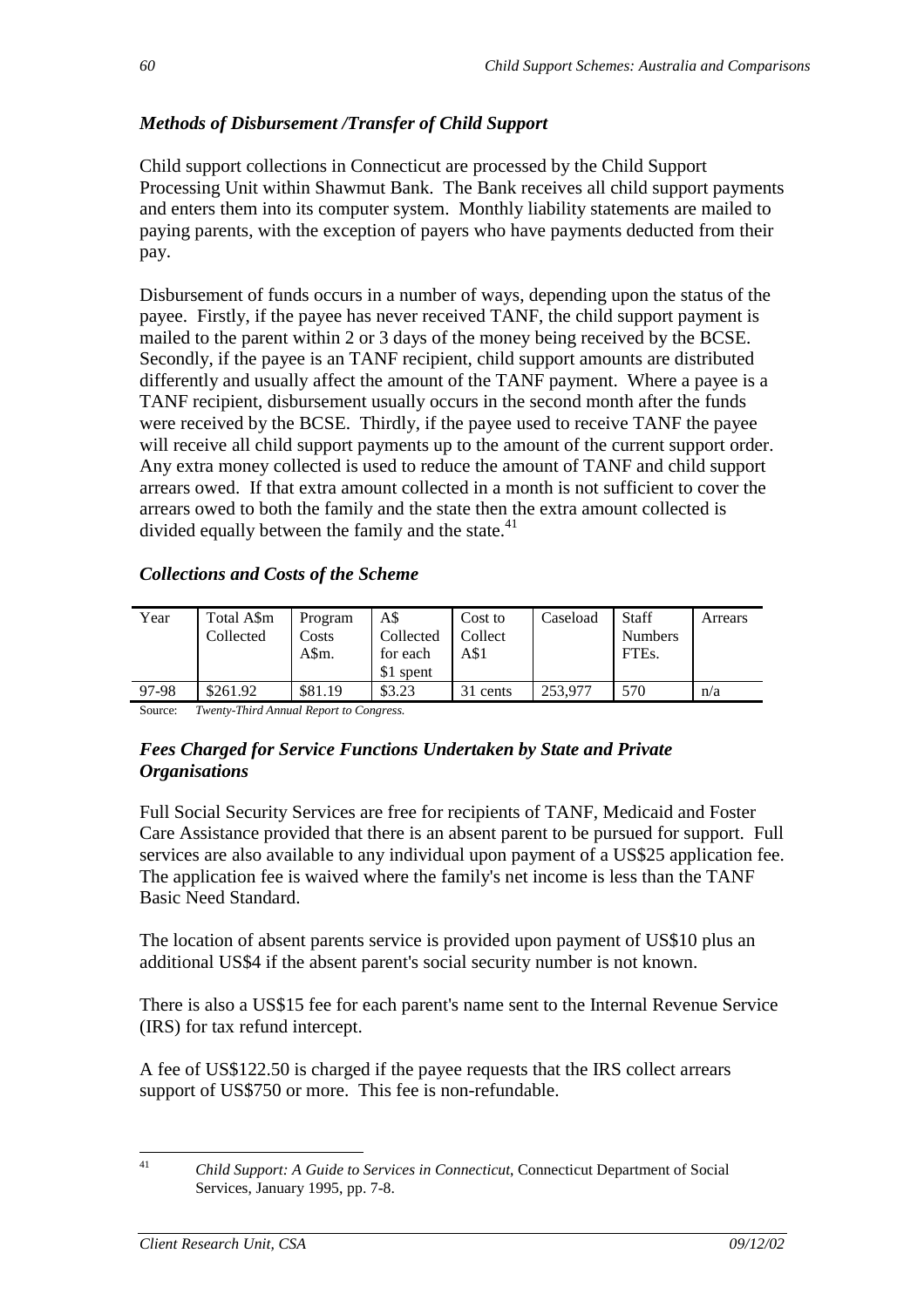# **Delaware**

### *Year Established*

- The Federal *Social Security Act (1975)* gives force of law to the Office of Child Support Enforcement (OCSE). In turn the OCSE monitors and supports the activities of Delaware's Division of Child Support Enforcement (DCSE).
- Delaware is a leader in the implementation of child support arrangements in the US. When the *Family Support Act (1988)* was introduced nationally Delaware already had several child support provisions in place.
- The DCSE was created in 1985 out of an earlier child support bureau.

## *Agencies Involved in Child Support - their Functions*

- The Delaware Division of Child Support Enforcement (DCSE) operates within the Delaware Department of Health and Social Services.
- The DCSE also works cooperatively with the Delaware Family Court and the Department of Justice, Federal Parent Locater Service, the Delaware Division of Motor Vehicles and the Delaware Department of Labor.
- The DCSE helps custodial parents have Child Support orders established in the Delaware Family Court.
- Court-appointed mediators are also used in some instances to negotiate a mutually-agreed child support amount. This prevents a backlog of cases that must go to court for order establishment.

#### *Method of Assessment*

- Delaware uses the Melson/Delaware formula.
- Either parent may request a child support order.
- The Melson Formula is used to set the level of support unless it is determined that the results would not be in the best interests of the children, or would be inequitable to the parties involved.
- The Delaware Child Support Order Modification Project was introduced in 1990 to design cost-effective means of reviewing and modifying child support orders. This was intended to replace the cumbersome and infrequent modification procedures for order modification which existed previously.

#### *Methods of Collection/Payment*

- Methods to collect or enforce collection of child support obligations include
	- 1. wage withholding (the most common method);
	- 2. direct payment;
	- 3. intercept of Federal and State income tax refunds;
	- 4. intercept of Unemployment Insurance Compensation;
	- 5. suspension of driver's and recreational license to enforce collection from delinquent payers.
	- 6. credit reporting.
	- 7. lottery offset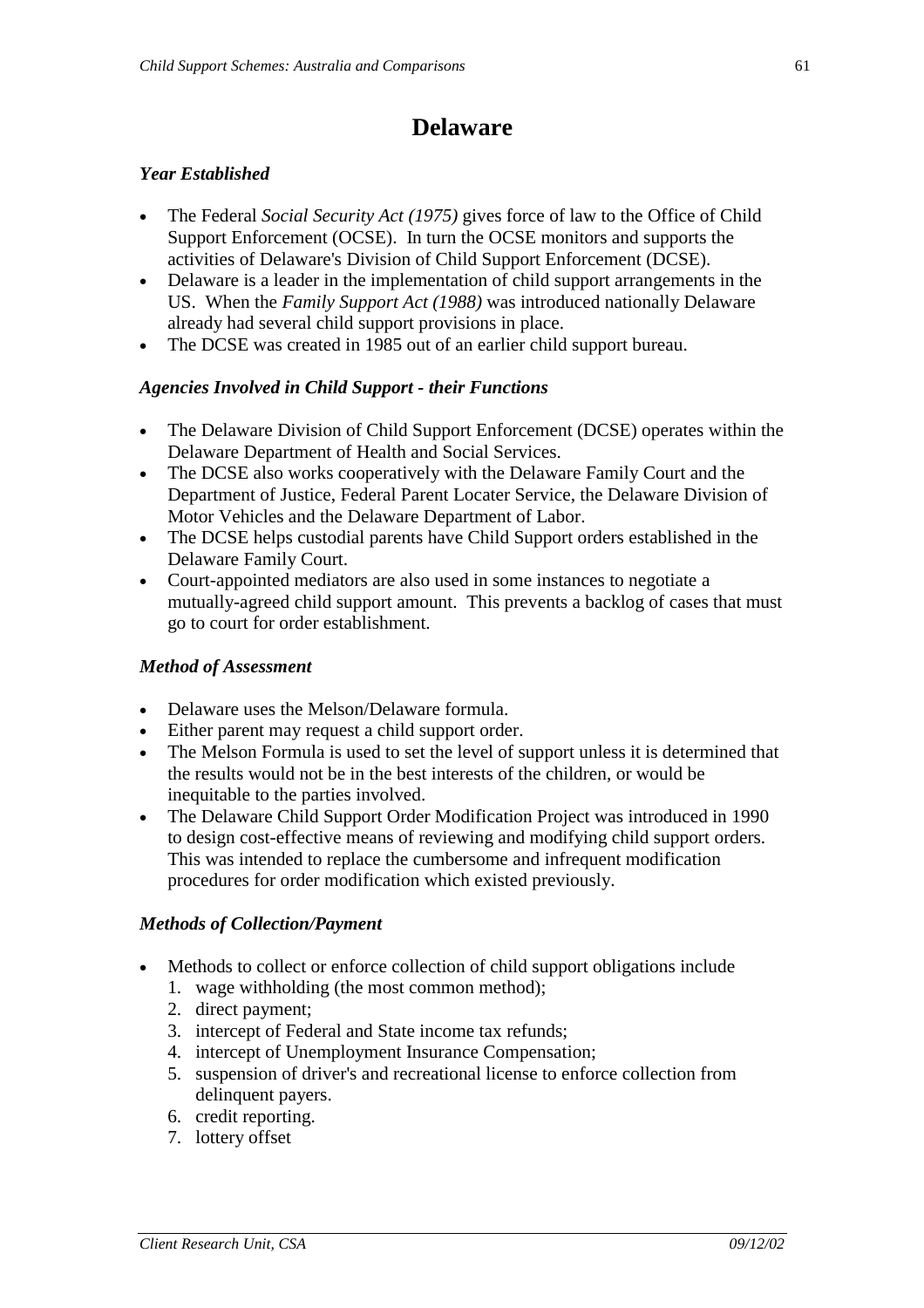# *Methods of Disbursement/Transfer of Child Support*

The Delaware Automated Child Support Enforcement System (DACSES) records and processes child support payments daily. Cheques for eligible support recipients are generated overnight and are ready to be distributed the next day.

## *Collections and Costs of the Scheme*

| Year    | Total<br>A\$m<br>Collected | Program<br>Costs<br>A\$m- | A\$<br>Collected<br>for each $\$<br>spent | Cost of<br>Collecting<br>A\$1 | Caseload | <b>Staff</b><br><b>Numbers</b><br><b>FTEs</b> | Arrears<br>A\$<br>million |
|---------|----------------------------|---------------------------|-------------------------------------------|-------------------------------|----------|-----------------------------------------------|---------------------------|
| 1997-98 | \$71.27                    | \$27.98                   | \$2.55                                    | $39.2$ cents                  | 60.634   | 184                                           | n/a                       |

Note: All data is obtained from the US publication *Child Support Enforcement Twenty-Third Annual Report to Congress*.

#### *Fees Charged for Service*

- DCSE services are available to all persons in the state of Delaware.
- Individuals who file an application and have never been on TANF must pay an up-front application fee of US\$25.00.
- DCSE services are automatically available to individuals on TANF when they apply for the assistance grant. Where the state collects child support amounts on behalf of the TANF recipient, that child support goes to the state as reimbursement for welfare costs.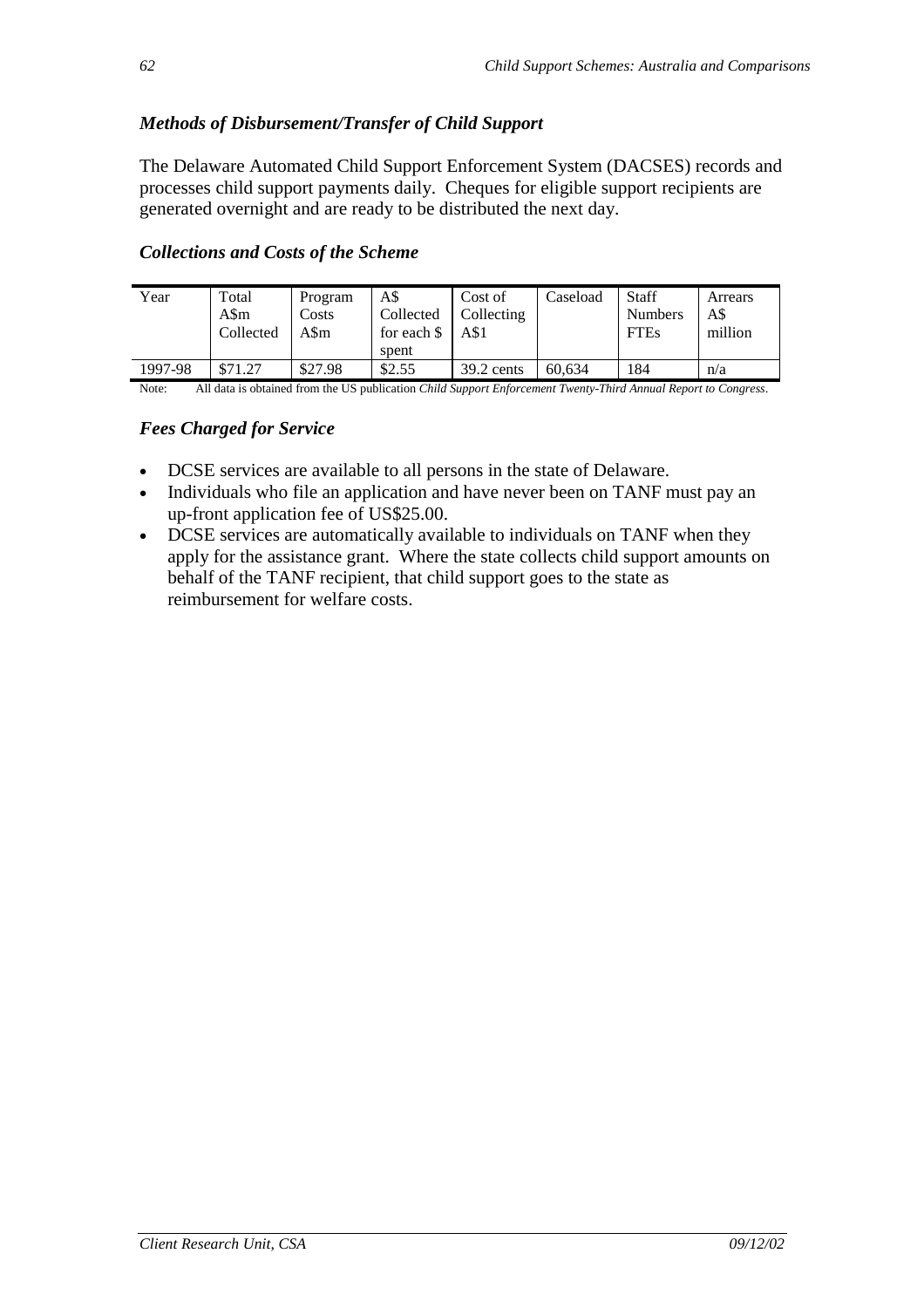# **Illinois**

#### *Year Established*

The Federal *Social Security Act (1975)* gives force of law to the Child Support Enforcement (CSE) Program and the Temporary Assistance to Needy Families (TANF) program. These programs cover the gamut of Illinois' child support collection, enforcement and disbursement activities.

### *Agencies Involved in Child Support - their Functions*

- The Illinois Division of Child Support Enforcement (DCSE) is located in the Illinois Department of Public Assistance (IDPA) and provides paternity establishment, enforcement and collection services for the support of child support orders.
- Private collection agencies were first used in the collection of child support in December 1994. By March 1996 Illinois was using ten collection agencies to gather child support arrears amounts. Private agencies are paid 12 cents on every dollar collected.
- DCSE uses courts to collect and enforce child support arrears.
- DCSE also works with numerous state and federal organisations to collect and enforce child support liabilities.

#### *Method of Assessment*

Illinois uses a variant of the Williams/Colorado Income Shares method. The applicant determines both the number of people in the family unit, and the family's gross monthly income. Income excludes child support payments, earned income of a child and income received from government benefits such as Social Security and Veterans benefits.

#### *Methods of Collection/Payment*

Methods to collect or enforce collection of child support obligations include:

- 1. income withholding;
- 2. unemployment insurance benefits intercept;
- 3. federal income tax refund offsets;
- 4. state income tax refunds and other state payments;
- 5. department of state revenue interception (extra tax on earnings);
- 6. professional license revocations refusing to renew professional licenses if child support liability is more than 30 days late;
- 7. court remedies judgment liens and asset seizures;
- 8. reporting to credit bureaus to stop further borrowing;
- 9. collection agencies;
- 10. driver's license revocations
- 11. liens upon real estate and other property to prevent sale;
- 12. new hire reporting for new job starts;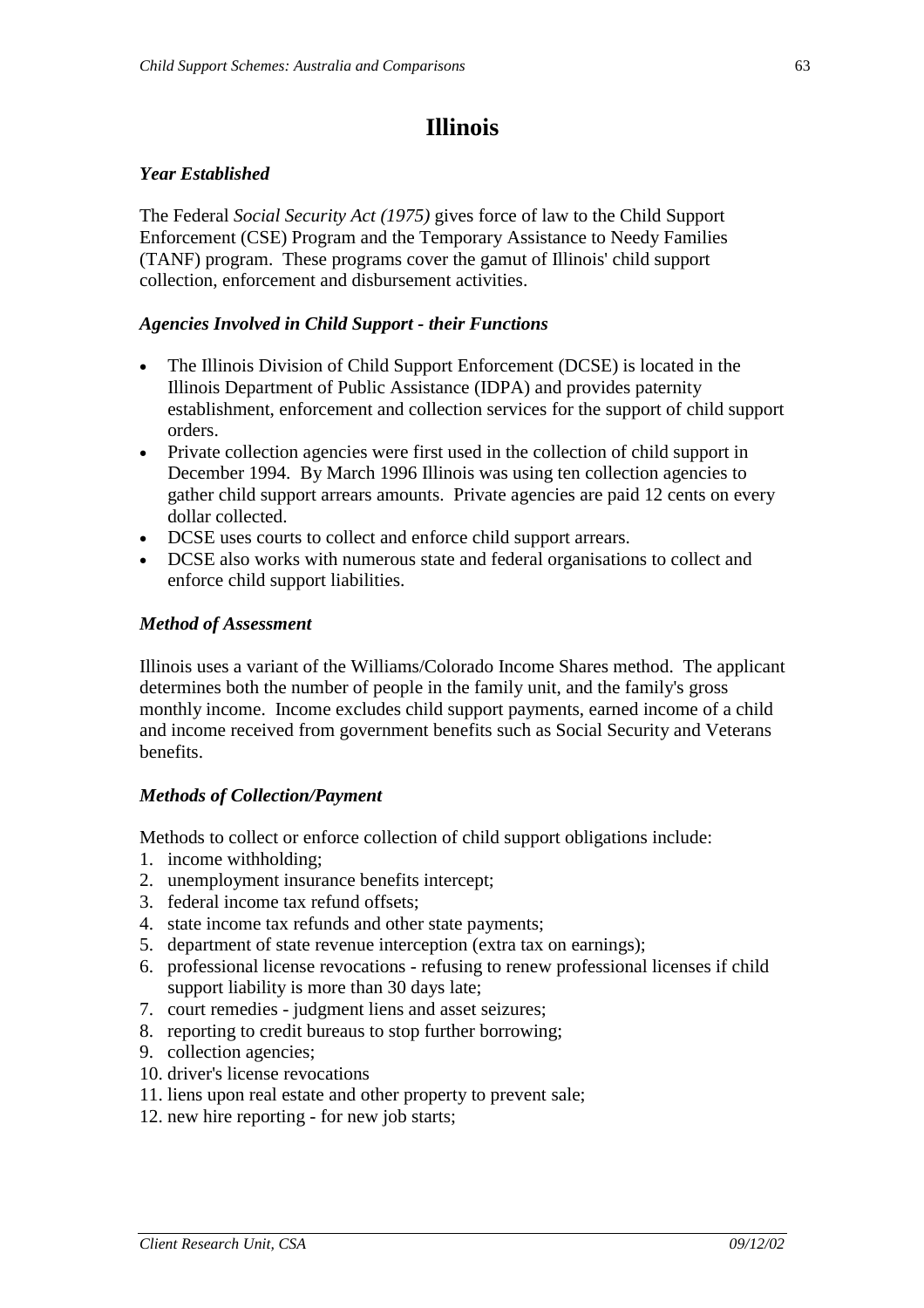## *Methods of Disbursement/Transfer of Child Support*

Information not yet available.

#### *Collections and Costs of the Scheme*

| Year    | Total<br>A\$m<br>Collected | Program<br>Costs<br>A\$m | A\$<br>Collected<br>for each \$<br>spent | Cost of<br>Collecting<br>A\$1 | Caseload | <b>Staff</b><br><b>Numbers</b><br><b>FTEs</b> | Arrears<br>A\$<br>million |
|---------|----------------------------|--------------------------|------------------------------------------|-------------------------------|----------|-----------------------------------------------|---------------------------|
| 1997-98 | \$509.40                   | \$203.43                 | \$2.50                                   | 40 cents                      | 746,331  | 1.665                                         | n/a                       |

Note: All data is obtained from the US publication *Child Support Enforcement Twenty-Third Annual Report to Congress*.

#### *Proportion of Annual Liabilities Collected*

Information not yet available.

## *Fees Charged for Service*

For recipients of TANF grants there is an application fee of either US\$0, US\$15 or US\$25 depending upon applicant's income for the family unit. It will be \$0 if the applicant's income is equal to or below the Standard of Need. The fee will be \$15 if the applicant's income is above the Standard of Need but less than or equal to 133 per cent of the Federal Poverty Guidelines. The fee will be \$25 if the applicant's income is above 133 per cent of the Federal Poverty Guidelines. The fee is payable prior to the receipt of Child Support Enforcement Services, and is sent to the Bureau of Fiscal Operations and made payable to IDPA.

The Non-TANF application fee is determined by consulting a chart. The applicant compares their family size and monthly income and determines if the fee is \$0, \$15 or \$25. Size of the family includes all children related by blood or marriage, or who are adopted.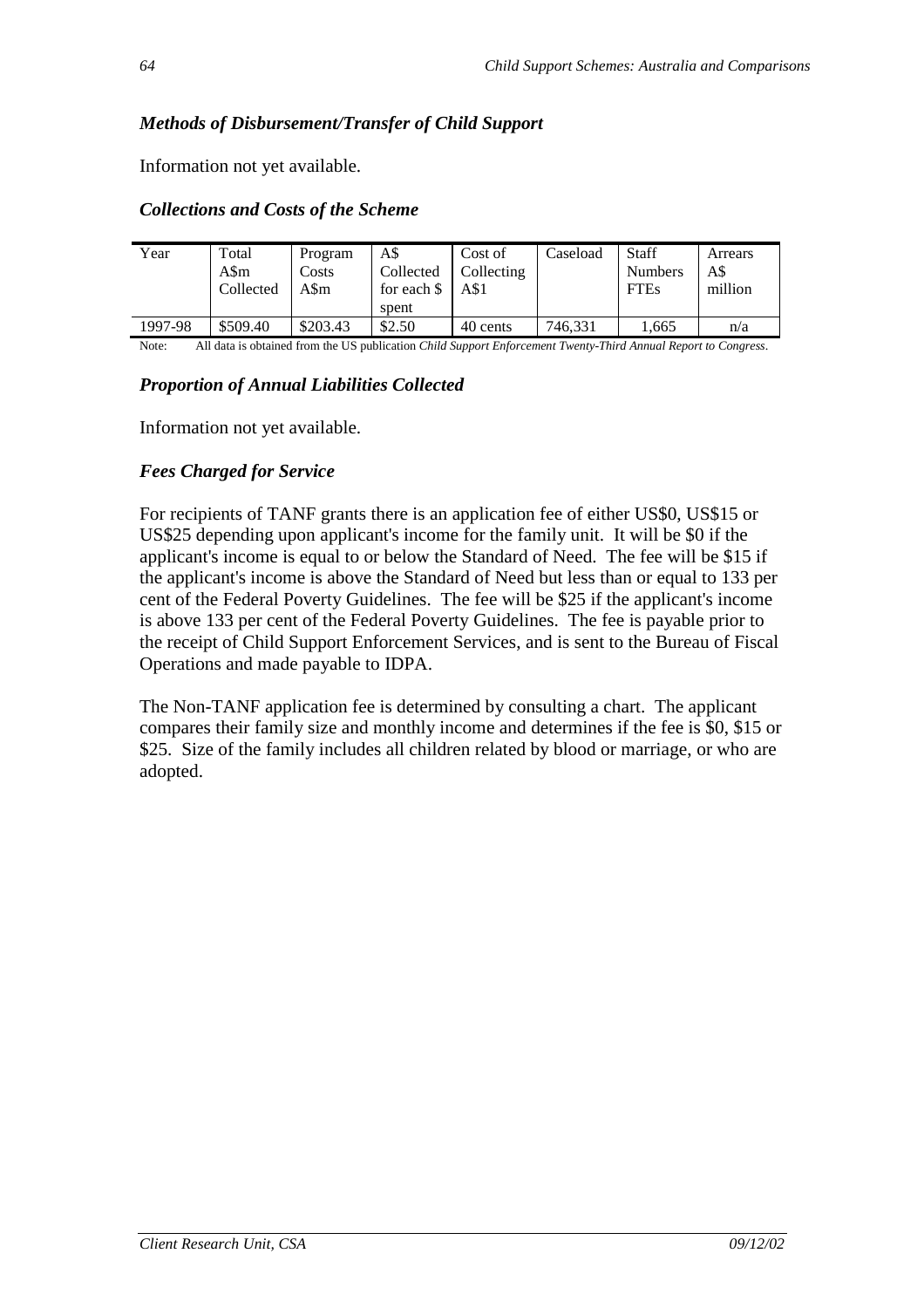# **Kentucky**

#### *Year Established*

The Federal *Social Security Act (1975)* gives force of law to the Child Support Enforcement (CSE) Program, and Kentucky's own child support activities.

Before June 1984 all child support operations were centralised in one office in Frankfort. By June 1984 ten regional offices were established. In June 1989 a further ten regional offices were opened.

#### *Agencies Involved in Child Support - their Function*

Division of Child Support Enforcement (DCSE), located in Cabinet for Families and Children (CFC), has responsibility for the administration of child support enforcement in Kentucky.

DCSE works with local law enforcement officials to assist in child support activities. These officials represent the DCSE in court when necessary. DCSE also work with Department of Social Insurance and Social Welfare.

#### *Methods of Assessment*

Kentucky uses the Melson/Delaware Child Support Formula.

The contracting official usually takes action to establish paternity. Once this is done, the support obligation is determined by the Kentucky Support Guideline.

TANF applicants can apply for either full TANF support or Medical Assistance Only. Referral to the Division of Child Support Enforcement (DCSE) is based on financial need and/or deprivation of parental support ie. desertion or divorce.

#### *Methods of Collection/Payment*

Child support can be collected for payees who are either TANF and Non-TANF sponsored. Where a family is in receipt of TANF, the state retains any child support collected from the liable parent. Non-TANF families receive all of the child support money received.

Methods to collect or enforce collection of child support obligations include:

- wage withholding where money is held out of the pay cheque by the employer (same as Australian EW);
- voluntary payments to payee, the court or the collection agency;
- state income tax refund intercept (based on the same principle as our TRIPs process);
- administrative liens can also be put on properties to prevent its sale/transfer until the owner's child support debt has been met (new state legislation);
- bonds paid to the court and the bond is then paid to the payee if the payer defaults;
- sale of property;
- interception of lottery winnings;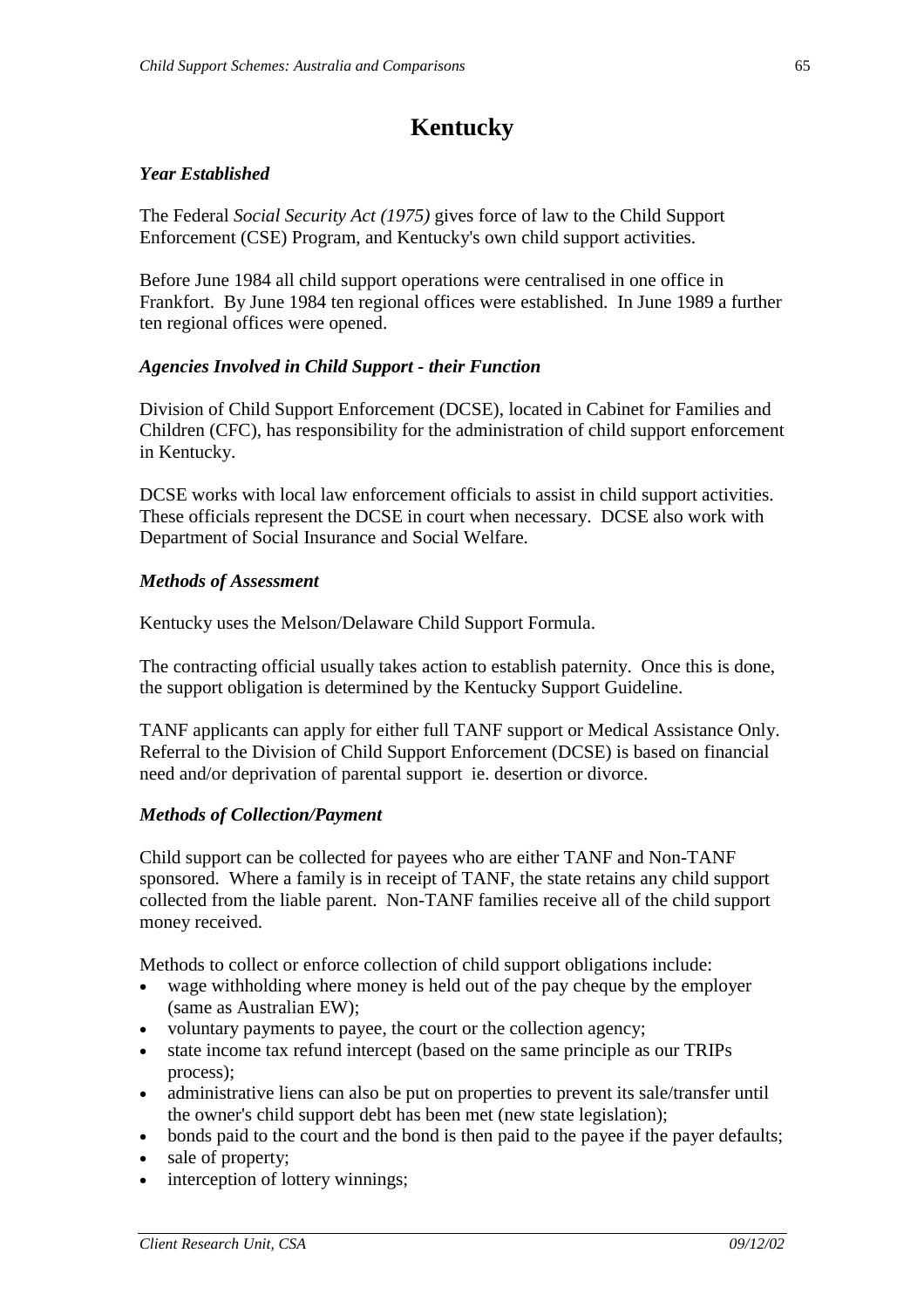- suspension of driver's license (new state legislation);
- a judge may order the payment of child support amounts. If the amounts are not paid the liable parent may be held in contempt of court and sent to prison.

If the payer is seriously in arrears they can be reported to credit bureaus to prevent them borrowing money, or their hunting and other licences may be revoked in order to compel them to meet their obligation.

# *Methods of Disbursement/Transfer of Child Support*

Child support is disbursed electronically to a bank account nominated by the payee, or a money order is sent to the payee's mailing address.

Disbursement of funds for a TANF family must occur within 15 calendar days of the end of the month in which DCSE received the child support payment. Non-TANF families must receive payment within 15 calendar days of the first receipt of the funds by the DCSE.

| Year    | Total<br>A\$m<br>Collected | Program<br>Costs<br>A\$m | A\$<br>Collected<br>for each $\$<br>spent | Cost of<br>Collecting<br>A\$1 | Caseload | Staff<br><b>Numbers</b><br><b>FTEs</b> | Arrears<br>A\$<br>million |
|---------|----------------------------|--------------------------|-------------------------------------------|-------------------------------|----------|----------------------------------------|---------------------------|
| 1997-98 | \$314.81                   | \$80.79                  | \$3.90                                    | $25.6$ cents                  | 314,518  | 891                                    | n/a                       |

#### *Collections and Costs of the Scheme*

Note: All data is obtained from the US publication *Child Support Enforcement Twenty-Third Annual Report to Congress*.

#### *Fees Charged for Service*

There are two types of child support collection cases administered by the DCSE: TANF and non-TANF. Clients in receipt of TANF funds must assign any collected child support to the State. Failure to assign the money results in the loss of welfare payments under the TANF Program. TANF recipients do not pay any fees for the collection/enforcement of child support liabilities.

A fee, based on the applicant's income, is charged non-TANF client as an application for service. The fee ranges from US\$5 to US\$25. The fee is only charged once, even if the client is involved in multiple cases.

#### *Functions Undertaken by State and Private Organisations*

Contracted staff (ie. from private industry) or child support office staff consider applications for TANF or Medical Assistance (MA) only, and if the application meets the criteria, the application is passed on to the DCSE for processing.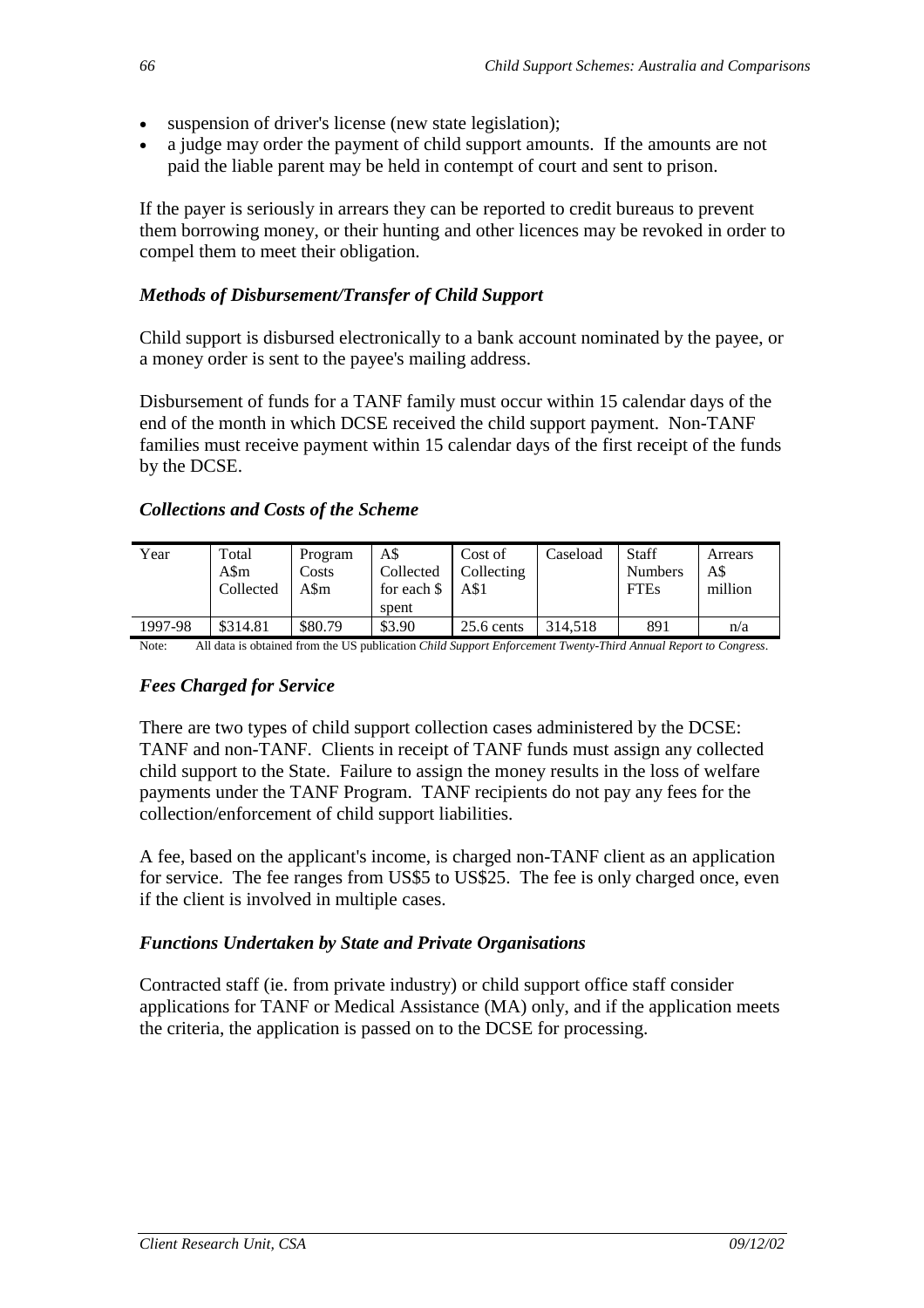# **Louisiana**

## *Year Established*

- The Federal *Social Security Act (1975)* gives force of law to the Child Support Enforcement (CSE) Program and the Temporary Aid to Needy Families (TANF) Program. These programs cover the gamut of Louisiana's child support collection, enforcement and disbursement activities.
- Louisiana's Support Enforcement Services was established as a result of the *Federal Social Security Act (1975).*

## *Agencies Involved in Child Support - their Functions*

- The Louisiana Support Enforcement Services is located within the Office of Family Support which is itself placed within the Department of Social Services.
- The SES has twelve regional offices and another forty offices located within the office of the District Attorney which provide either full or partial services.
- SES works collaboratively with the Federal IRS and Louisiana Department of Revenue.
- SES interfaces with most of the other state agencies in Louisiana. Louisiana has a Hearing Officer Program which allows the SES agency to bring cases before the courts faster.

#### *Method of Assessment*

No information available.

#### *Methods of Collection/Payment*

Methods to collect or enforce collection of child support obligations include:

- 1. wage withholding where money is held out of the pay cheque by the employer (the same as Australian EW);
- 2. voluntary payments to payee, the court or the collection agency;
- 3. state income tax refund intercept (based on the same principle as the Australian TRIPs process);
- 4. administrative liens can also be put on properties to prevent its sale/transfer until the owner's child support debt has been met (new state legislation);
- 5. bonds paid to the court and the bond is then paid to the payee if the payer defaults;
- 6. forced sale of property;
- 7. interception of lottery winnings;
- 8. suspension of driver's license;
- 9. interception of some forms of disability payments;
- 10. a judge may order the payment of child support amounts or else the payer may be held in contempt of court and sent to prison.

#### *Methods of Disbursement /Transfer of Child Support*

Child support funds are collected and distributed via the Louisiana Automated Support Enforcement System (LASES). Each of the regional offices and the two fulltime District Attorneys' offices post the child support payments to LASES five days a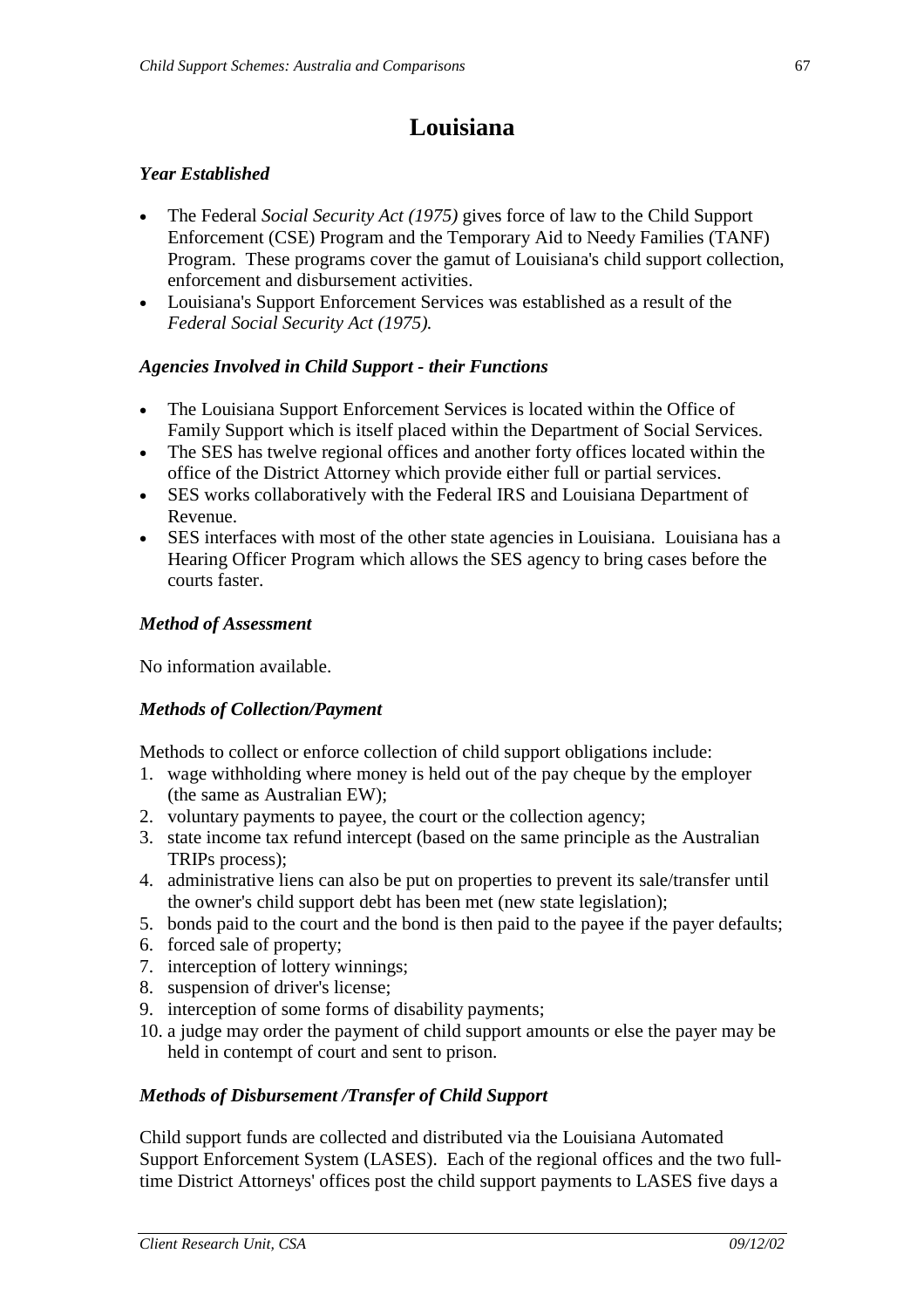week. Cheques are then cut and mailed to the custodial parents by the LASES system Monday through Friday.

| Year                                                                                                                    | Total<br>A\$m<br>Collected | Program<br>Costs<br>A\$m | A\$<br>Collected<br>for each $\$<br>spent | Cost of<br>Collecting<br>A\$1 | Caseload | <b>Staff</b><br><b>Numbers</b><br><b>FTEs</b> | Arrears<br>A\$<br>million |
|-------------------------------------------------------------------------------------------------------------------------|----------------------------|--------------------------|-------------------------------------------|-------------------------------|----------|-----------------------------------------------|---------------------------|
| 1997-98                                                                                                                 | \$289.37                   | \$71.82                  | \$4.03                                    | $24.8$ cents                  | 332.741  | 895                                           | n/a                       |
| All data is obtained from the US publication Child Support Enforcement Twenty-Third Annual Report to Congress.<br>Note: |                            |                          |                                           |                               |          |                                               |                           |

#### *Collections and Costs of the Scheme*

#### *Fees Charged for Service*

In non-TANF cases the custodial parent is charged a US\$25.00 application fee. Fees charged to the state by the IRS and Louisiana Department of Revenue are usually deducted from the payment sent to the custodial parent.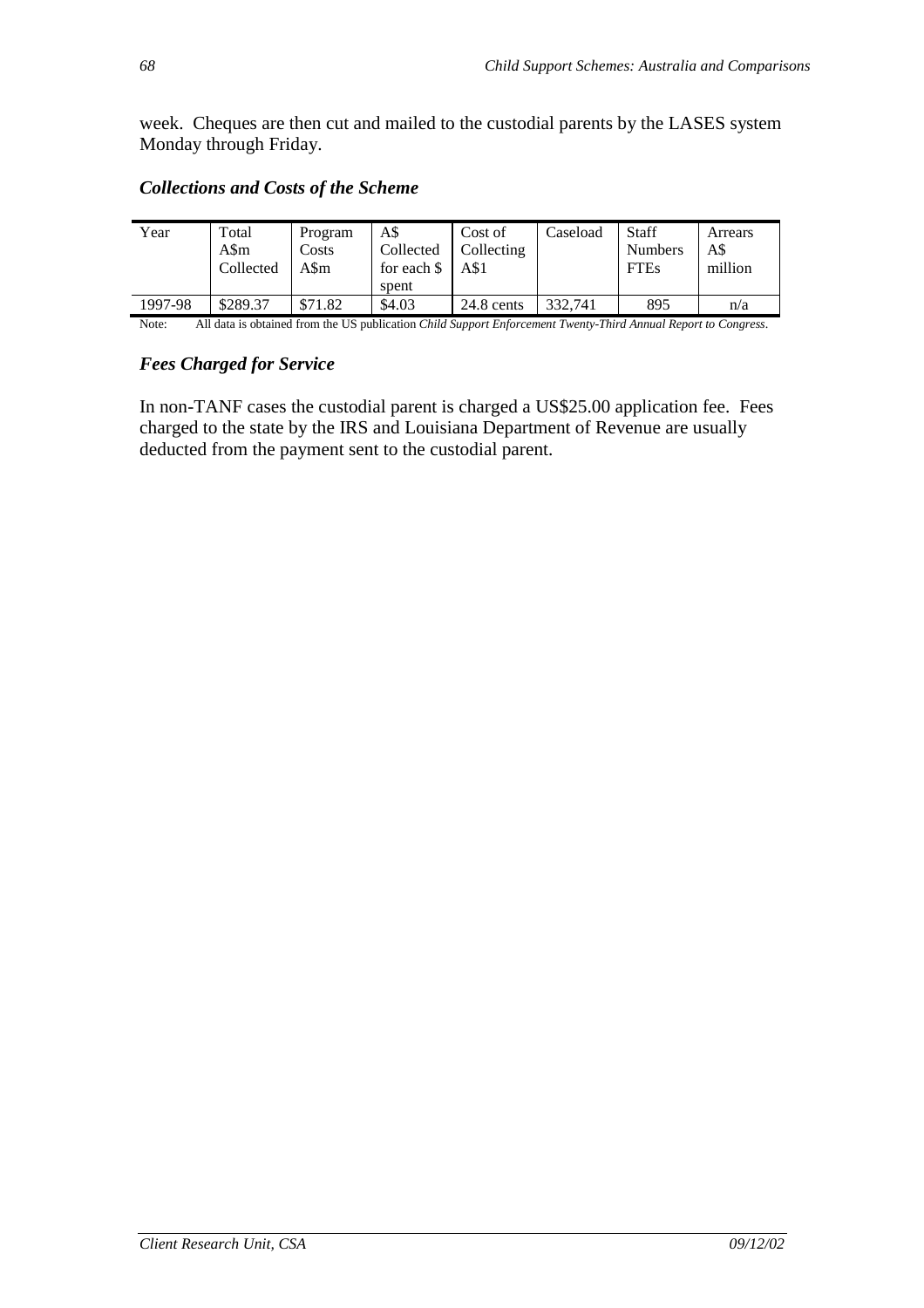# **Maryland**

### *Year Established*

The *Federal Social Security Act (1975)* gives force of law to the Office of Child Support Enforcement (OCSE). In turn the OCSE monitors and supports the activities of Maryland's Child Support Enforcement Administration (CSEA).

#### *Agencies Involved in Child Support - their Functions*

- The CSEA is located within the Maryland Department of Human Resources.
- CSEA provides the following services:
	- locating non-custodial parents
	- establishing paternity
	- establishing and enforcing child support orders
	- establishing and enforcing medical support orders
	- collecting and distributing child support payments
	- reviewing and adjusting child support obligations periodically
- The CSEA works in cooperation with numerous federal and state departments and organisations to establish, collect and enforce child support orders. Organisations include Maryland Family Courts, federal and state taxation departments, Maryland Department of the Treasury, Maryland Motor Vehicle Administration, Maryland Department of Labor, Licensing and Regulation.
- Currently the CSEA represents the custodial parent but under new legislation the CSEA may be the complainant in a child support proceeding. This will overcome perceived conflicts of interest that CSEA attorneys sometimes have, especially. with the non-custodial parent. Both parents will need to obtain private legal representation - for which it would appear they will have to pay.
- Privatisation pilot was to commence in two child support offices by 1 November 1996. At this stage there are no details as to how that pilot is proceeding.

#### *Method of Assessment*

Williams/Colorado Income Shares Formula.

#### *Methods of Collection/Payment*

Methods to collect or enforce collection of child support obligations include:

- income withholding:
- license suspensions;
- state new hire directory;
- federal tax refund offset program;
- state tax refund intercept program;
- unemployment insurance benefit intercept program.
- reporting to credit bureaus
- contempt of court actions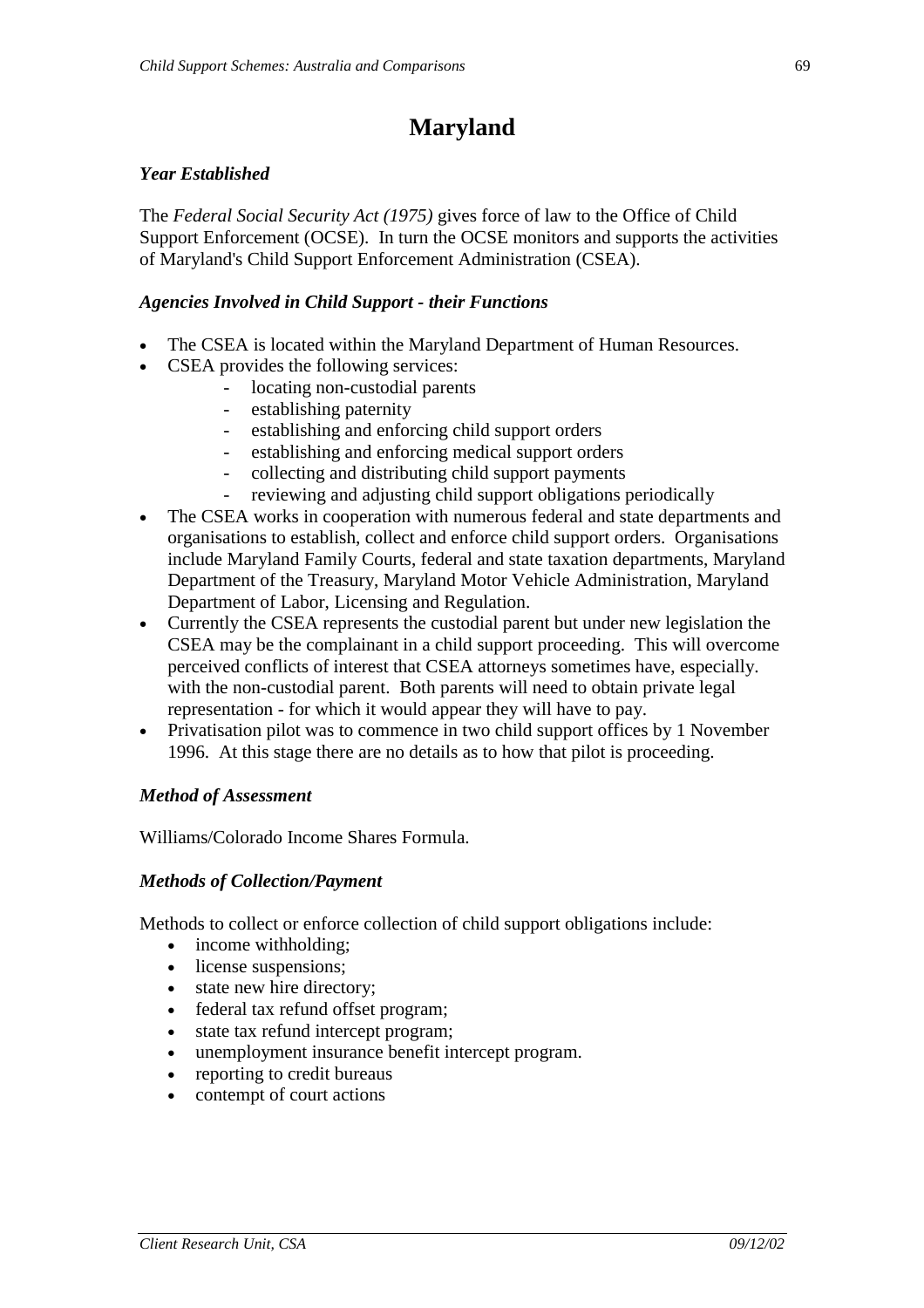# *Methods of Disbursement/Transfer of Child Support*

- Maryland has centralised cheque processing for the disbursement of child support payments. Payments are managed through the Child Support Enforcement System (CSES).
- In 1996 the Centralised Bank Processing System processed 1.4 million cheques.
- Cheques are printed by the Comptroller of the Treasury's Office from the mainframe and requires 2 to 2.5 hours per day for the entire state.
- Central Disbursement Unit monitors: issued cheques; "Automated Clearing House transfers"; reconciliations; and the coordination of all interface activities between the CSEA, Maryland State Treasurer's Office, Comptroller of the Treasury, First Union Bank and local child support offices.

## *Collections and Costs of the Scheme*

| Year    | Total<br>A\$m<br>Collected | Program<br>Costs<br>A\$m | A\$<br>Collected<br>for each \$<br>spent | Cost of<br>Collecting<br>A\$1 | Caseload | Staff<br><b>Numbers</b><br><b>FTEs</b> | Arrears<br>A\$<br>million |
|---------|----------------------------|--------------------------|------------------------------------------|-------------------------------|----------|----------------------------------------|---------------------------|
| 1997-98 | \$605.86                   | \$140.65                 | \$4.31                                   | 23.2 cents                    | 320,357  | 919                                    | n/a                       |

Note: All data is obtained from the US publication *Child Support Enforcement Twenty-Third Annual Report to Congress*.

## *Fees Charged for Service*

Child Support services are available to all Maryland parents. Parents not receiving TANF must apply for services and pay a one-time US\$25 fee. Families receiving TANF must cooperate with child support efforts to continue receiving benefits.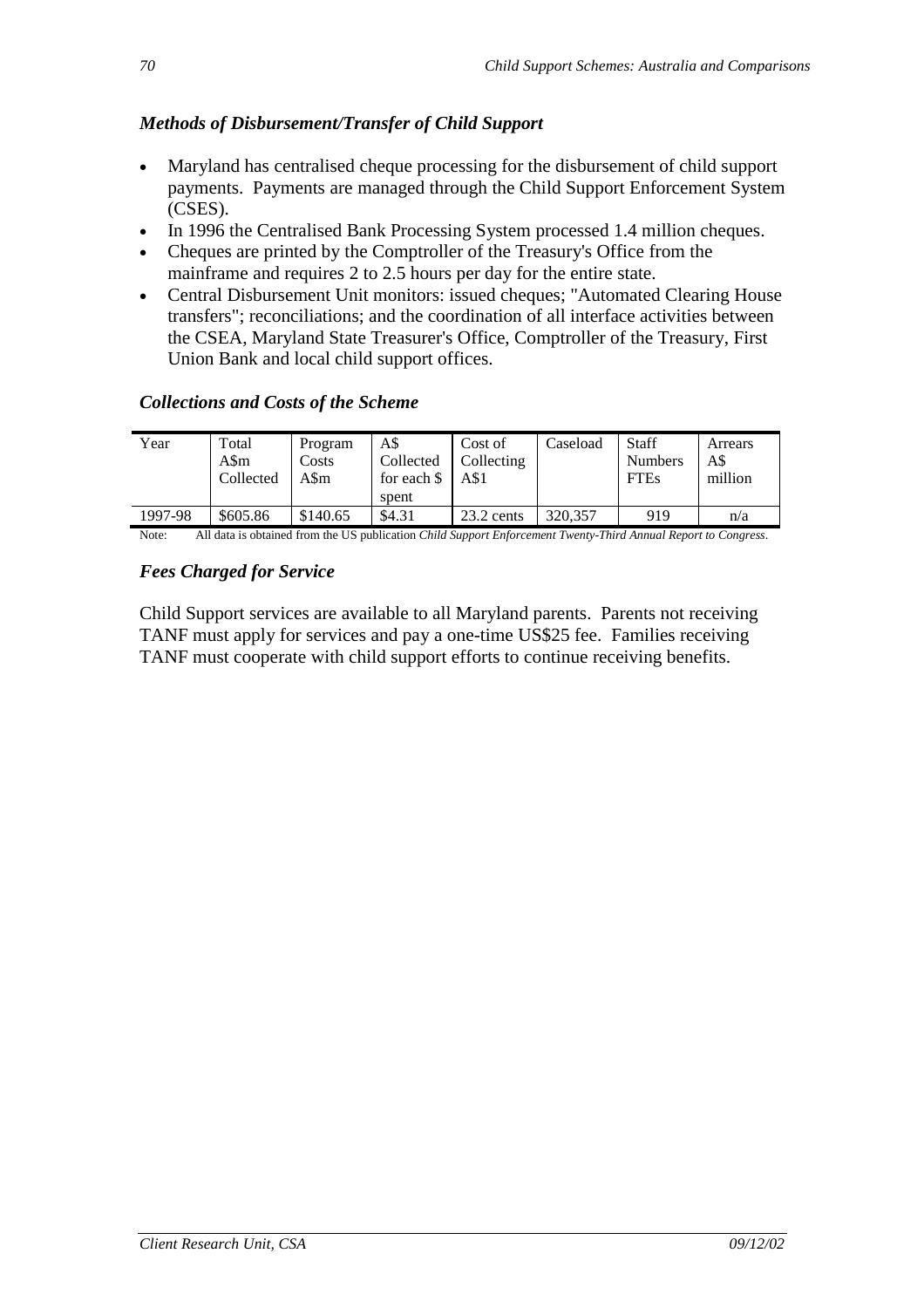# **Massachusetts**

#### *Year Established*

- The Federal *Social Security Act (1975)* gives force of law to the Child Support Enforcement (CSE) Program and the Temporary Assistance to Needy Families (TANF) Program. (See US Country briefing for greater detail).
- The *Massachusetts Child Support Enforcement Amendments (1984) Act* gave rise to the Child Support Commission in 1985. The Commission looked at the ways of improving the state's child support enforcement program.

#### *Agencies Involved in Child Support - their Functions*

- The Child Support Enforcement Division is located within the Massachusetts Department of Revenue (transferred from Department of Public Welfare in early 1990s).
- The Department of Revenue processes, enforces and in conjunction with private collection agencies, collects child support amounts.
- CSED also collaborates with state and federal organisations and banks for collection and enforcement activities.

#### *Method of Assessment*

US Federal rules establish mandatory eligibility requirements which all states must use in determining a family's eligibility for assistance. A family must have a dependant child under age 18, who is deprived of parental support or care on account of death, incapacity, unemployment or continued absence. The child must also be a citizen of the US, or lawfully admitted for permanent residence.

The Massachusetts assessment model is not known at this stage.

Health care coverage under "Medicaid" is an integral part of every child support order.

#### *Methods of Collection/Payment*

The following is a list of the most successful enforcement/collection remedies - all of which have been implemented since 1992:

- wage levy:
- federal tax refund intercept;
- state tax refund intercept;
- notice of child support lien amount owed and payable is a lien in favour of the custodial parent or the state of Massachusetts;
- administrative transfer of income assignment data matching between child support data and new hire and wage information provided by employers;
- reporting new hires all employers must report newly-hired personnel;
- income withholding increase by 25 per cent for non-custodial parents with child support arrears of more than US\$500 until all arrears are paid;
- bank account matching to locate absent parents, and to establish, enforce and modify child support orders.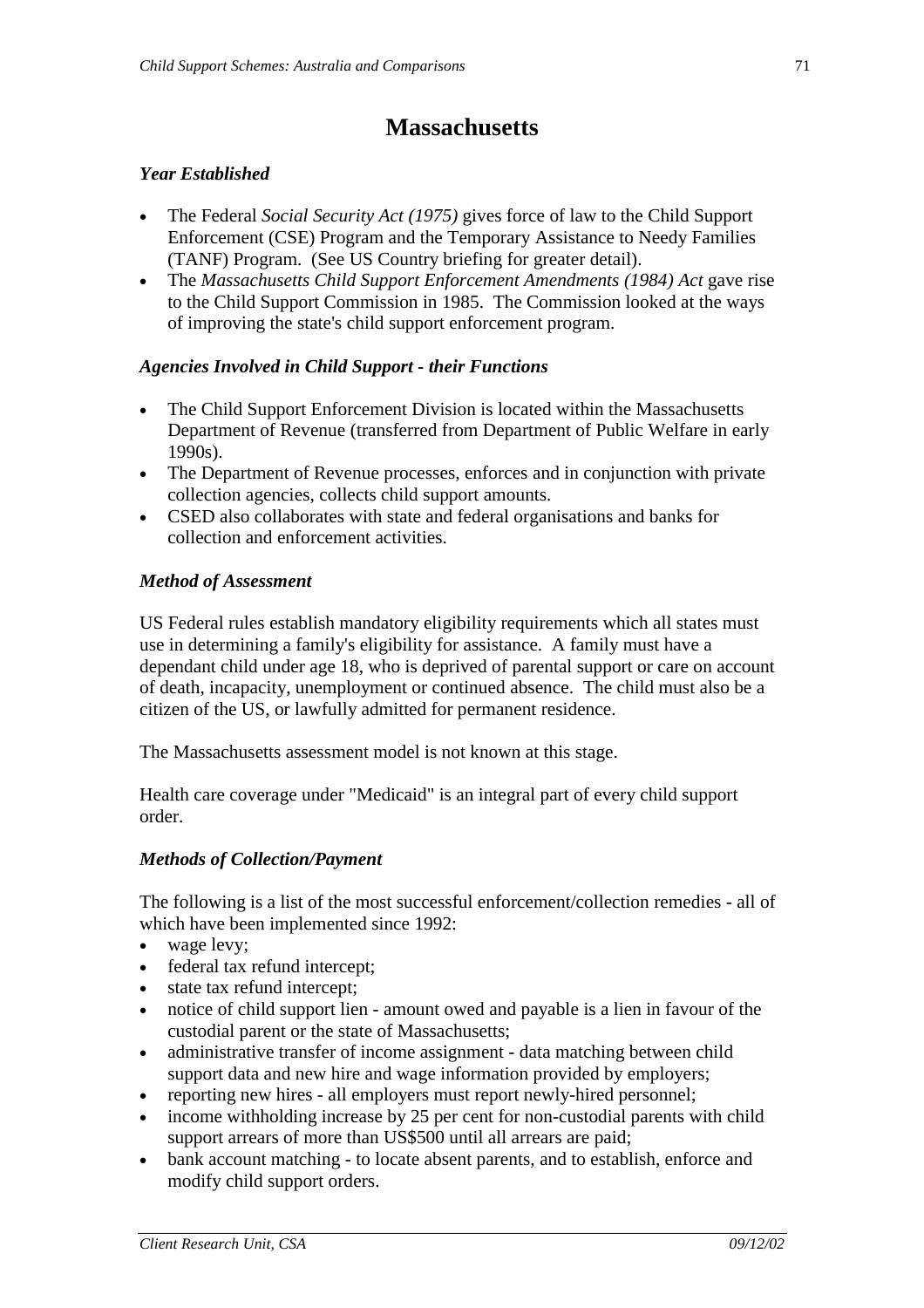- unemployment compensation matching withhold unemployment payment amounts to meet child support obligations;
- deductions from workers' compensation withhold workers' compensation amounts to meet child support obligations;
- lottery matching withhold child support amounts from lottery winnings of US\$600 or more;
- private collection agencies:
- a 10 Most Wanted List;
- reporting to credit bureaus;
- asset seizure, especially of luxury and income assets;
- license revocation;
- criminal prosecution for wilful non-support;

With the exception of the "10 Most Wanted list", "Credit Reporting", Luxury Car Seizure" and "License Revocation", all of the above options are entirely automated.

# *Methods of Disbursement /Transfer of Child Support*

After the CSED receives a payment amount it may take at least another 7 days for a cheque to be drawn in favour of the payee and mailed out to them. No further details are currently available.

# *Collections and Costs of the Scheme*

| Year    | Total<br>A\$m<br>Collected | Program<br>Costs<br>A\$m | A\$<br>Collected<br>for each \$<br>spent | Cost of<br>Collecting<br>A\$1 | Caseload | Staff<br><b>Numbers</b><br><b>FTEs</b> | Arrears<br>A\$<br>million |
|---------|----------------------------|--------------------------|------------------------------------------|-------------------------------|----------|----------------------------------------|---------------------------|
| 1997-98 | \$466.00                   | \$101.71                 | \$4.58                                   | $21.8$ cents                  | 239,446  | 828                                    | n/a                       |

Note: All data is obtained from the US publication *Child Support Enforcement Twenty-Third Annual Report to Congress*.

# *Fees Charged for Service*

Information not yet available.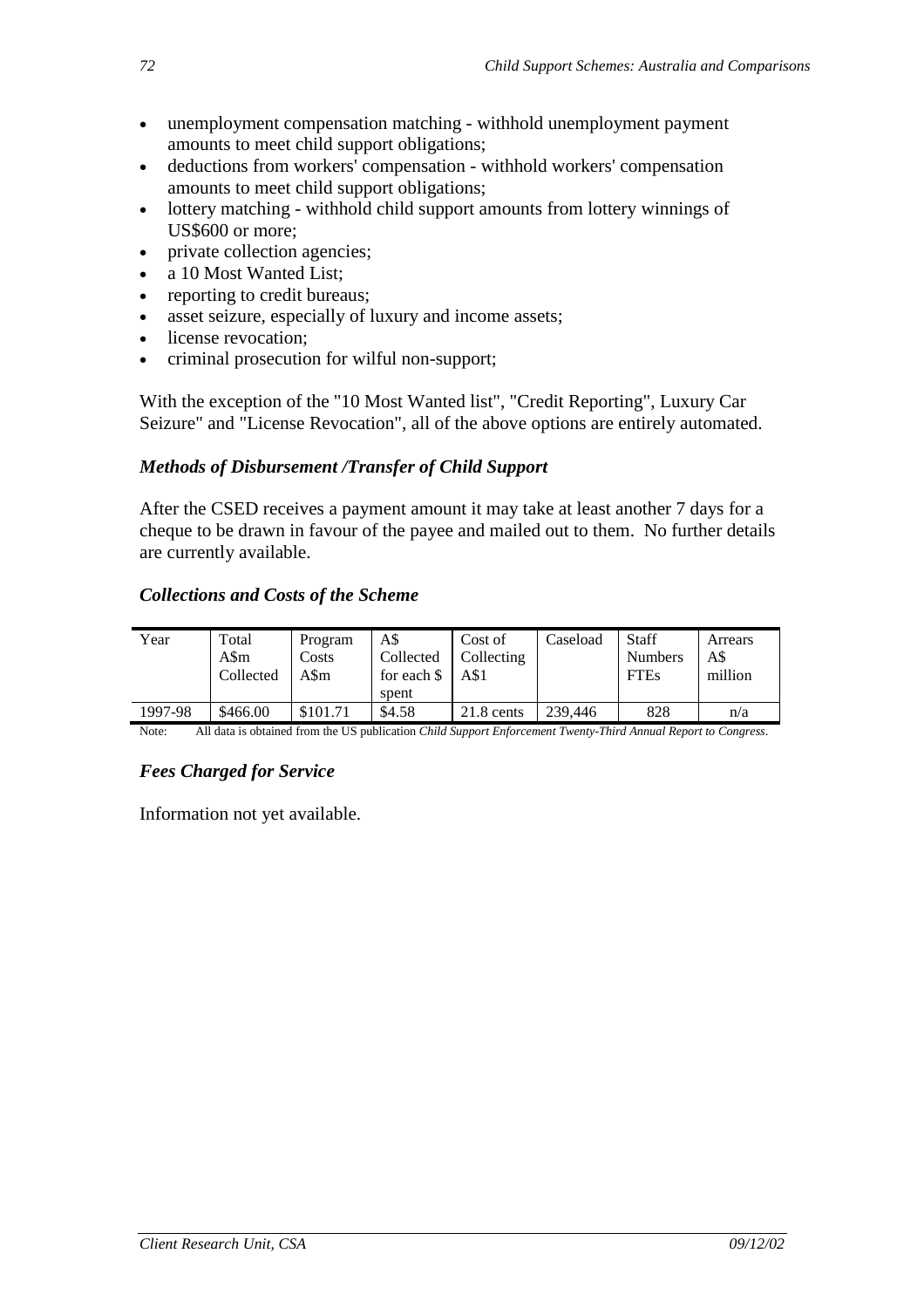# **New Jersey**

#### *Year Established*

The Federal *Social Security Act (1975)* gives force of law to the Office of Child Support Enforcement (OCSE). In turn the OCSE monitors and supports the activities of New Jersey's Office of Child Support and Paternity Programs.

#### *Agencies Involved in Child Support - their Functions*

- In New Jersey the Child Support program is state supervised and county administered.
- The Office of Child Support and Paternity Programs has a cooperative agreement with the Administrative Office of the Courts for collection and enforcement of child support orders.
- County welfare agencies are responsible for the provision of location services, assisting in the establishment of paternity and obtaining a court order for child support.
- County Family Court Intake Units register petitions and motions filed for nonsupport and schedule court hearings to establish and enforce child support orders.
- County probation divisions are responsible for the enforcement and collection of child support orders.

#### *Method of Assessment*

Not known at this stage.

#### *Methods of Collection/Payment*

The Office of Child Support and Paternity Programs and the Administrative Office of the Courts both collect child support amounts.

Funds in New Jersey are collected or paid via the following methods:

- income withholding (effective from 1 October 1990);
- Internal Revenue Service Intercept;
- unemployment insurance benefits intercept:
- New Jersey state employees payroll;
- credit reporting: reporting names to credit agencies where a payer is delinquent.
- warrants program: implemented with assistance of county sheriff's department;
- seizure of assets: by using IRS information to determine liquid assets of payer;
- lottery intercepts for windfalls greater than US\$2,500 (effective July 1992);
- intercept of awards from moneys received from civil suits;

#### *Methods of Disbursement /Transfer of Child Support*

Information not yet available.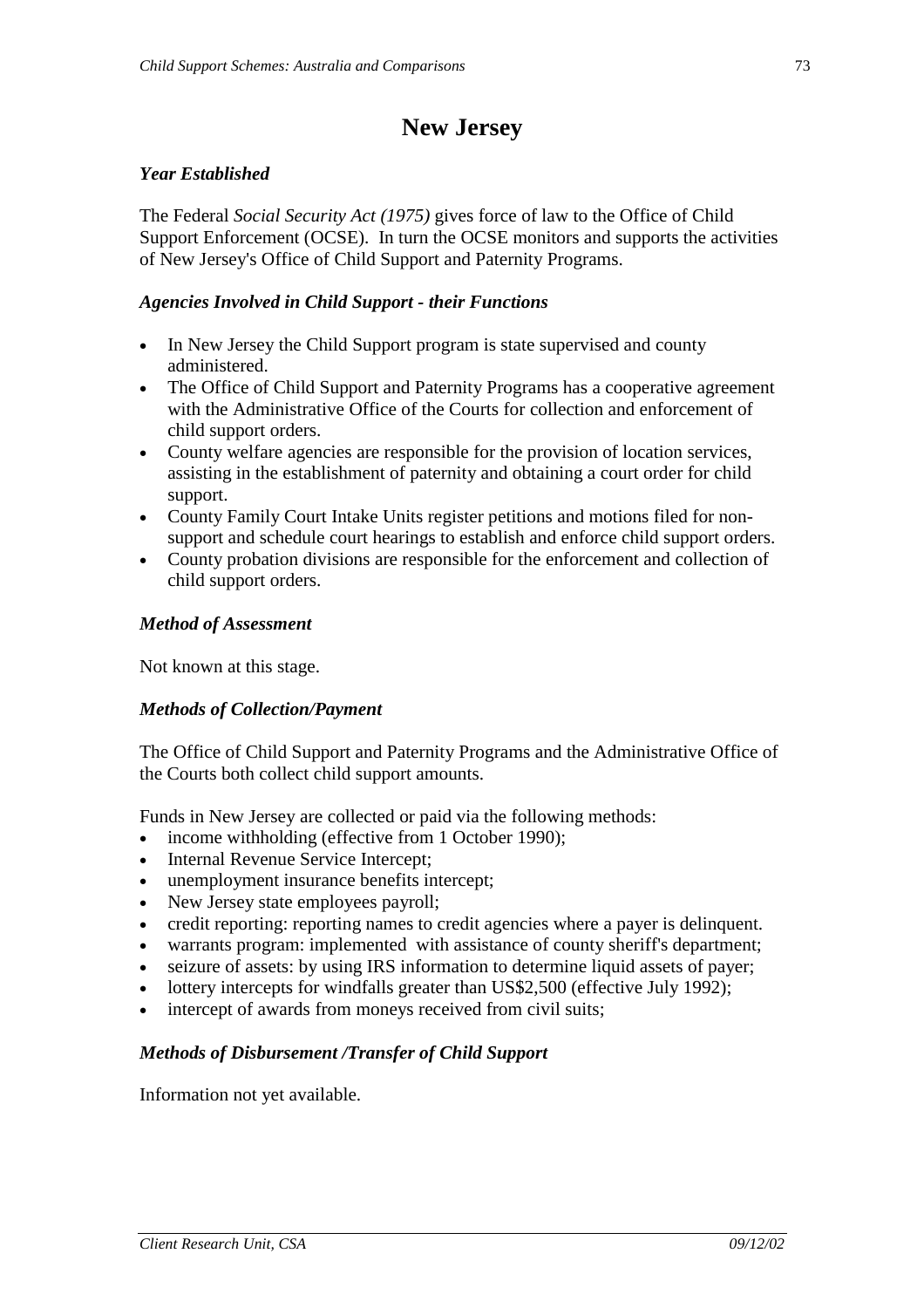| Year    | Total<br>A\$m<br>Collected | Program<br>Costs<br>A\$m | A\$<br>Collected<br>for each \$<br>spent | Cost of<br>Collecting<br>A\$1 | Caseload | Staff<br><b>Numbers</b><br><b>FTEs</b> | Arrears<br>A\$<br>million |
|---------|----------------------------|--------------------------|------------------------------------------|-------------------------------|----------|----------------------------------------|---------------------------|
| 1997-98 | \$987.28                   | \$212.57                 | \$4.64                                   | $21.6$ cents                  | 482.752  | 2.162                                  | n/a                       |

#### *Collections and Costs of the Scheme*

Note: All data is obtained from the US publication *Child Support Enforcement Twenty-Third Annual Report to Congress*.

#### *Fees Charged for Service*

Information not yet available.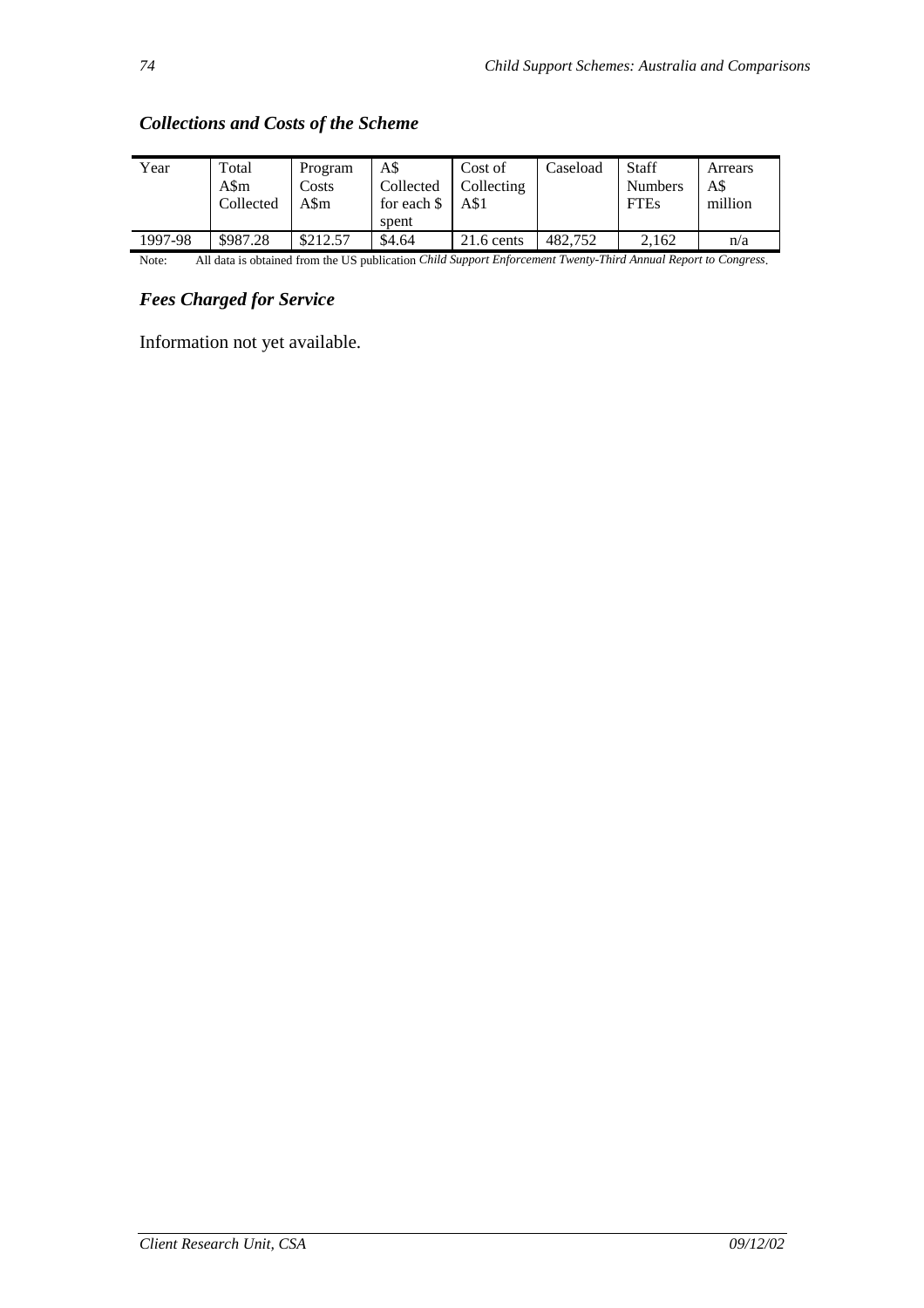# **Virginia**

#### *Year Established*

The Federal *Social Security Act (1975)* gives force of law to the Office of Child Support Enforcement (OCSE). In turn the OCSE monitors and supports the activities of Virginia's Division of Child Support Enforcement.

#### *Agencies Involved in Child Support - their Functions*

The Division of Child Support Enforcement (DCSE) has oversight of child support activities in Virginia. DCSE is located within the state Department of Social Services.

Virginia is one of fifteen US states to have full-service privatisation of selected local child support enforcement services. In May 1994 Lockheed Martin IMS was awarded a contract to open and operate the Hampton and Chesapeake offices for the DCSE.

#### *Method of Assessment*

- Virginia uses a variation of the Williams Colorado Income Shares Model.
- The DCSE can establish a child support order by either negotiating an agreement through an administrative process or through court-based action.

#### *Methods of Collection/Payment*

Methods to collect or enforce collection of child support obligations include:

- IRS full collection for arrears amounts greater than US\$750;
- federal and state income tax refund withholding if a parent owes more than US\$150 (if a TANF case) or US\$500 (if a non-TANF case);
- liens upon real or personal property;
- credit reporting;
- lottery offset;
- wage withholding;
- unemployment payments;
- workers' compensation payments;
- contempt citation where a payer has failed to pay a court ordered liability.

#### *Methods of Disbursement /Transfer of Child Support*

No information available.

#### *Collections and Costs of the Scheme*

| Year    | Total<br>A\$m<br>Collected | Program<br>Costs<br>A\$m | A\$<br>Collected<br>for each \$<br>spent | Cost of<br>Collecting<br>A\$1 | Caseload | <b>Staff</b><br><b>Numbers</b><br><b>FTEs</b> | Arrears<br>A\$<br>million |
|---------|----------------------------|--------------------------|------------------------------------------|-------------------------------|----------|-----------------------------------------------|---------------------------|
| 1997-98 | \$469.76                   | \$103.64                 | \$4.53                                   | $22.1$ cents                  | 414.861  | 835                                           | n/a                       |

Note: All data is obtained from the US publication *Child Support Enforcement Twenty-Third Annual Report to Congress*.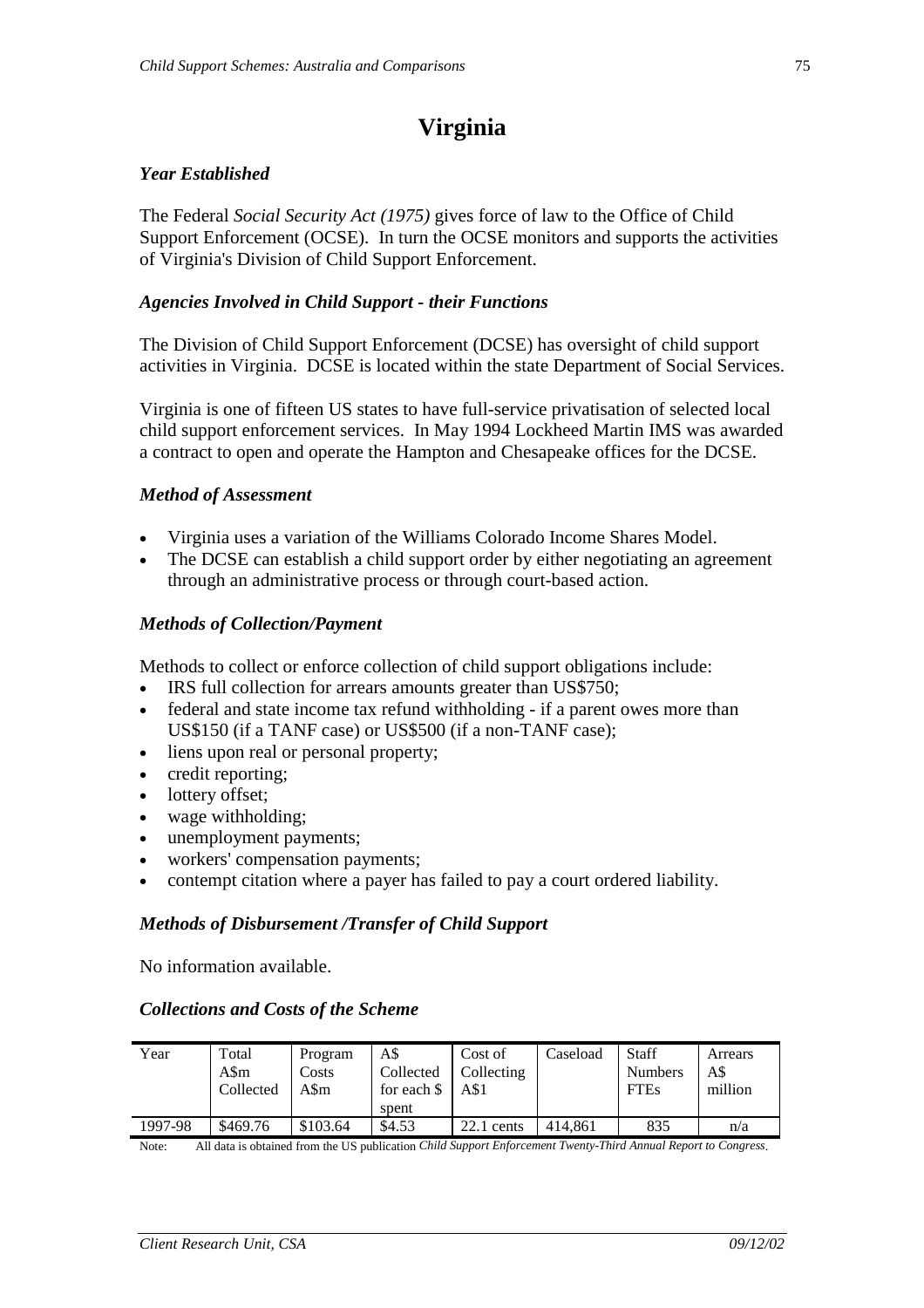# **Washington State**

#### *Year Established*

The Federal *Social Security Act (1975)* gives force of law to the Child Support Enforcement (CSE) Program and the Temporary Aid to Needy Families (TANF) Program. These programs cover the gamut of child support collection, enforcement and disbursement activities in Washington State.

#### *Method of Assessment*

Washington State uses the Williams/Colorado Income Shares method.

#### *Methods of Collection/Payment*

Methods to collect or enforce collection of child support obligations include:

- wage withholding where money is held out of the pay cheque by the employer;
- voluntary payments to payee, the court or the collection agency;
- state income tax refund intercept (based on the same principle as the Australian CSA's TRIPs process);
- administrative liens can also be put on properties to prevent its sale/transfer until the owner's child support debt has been met (new state legislation);
- forced sale of property;
- interception of lottery winnings;
- interception of some forms of disability payments;
- reporting to credit bureaus to prevent them borrowing money.

#### *Methods of Disbursement /Transfer of Child Support*

Methods of disbursement/transfer of child support amounts include:

- transfer to the state to repay public assistance funds;
- either cheques or electronic funds transfers are used to transfer child support funds to the payee.

#### *Collections and Costs of the Scheme*

| Year    | Total<br>A\$m<br>Collected | Program<br>Costs<br>A\$m | A\$<br>Collected<br>for each $\$<br>spent | Cost of<br>Collecting<br>A\$1 | Caseload | Staff<br><b>Numbers</b><br><b>FTEs</b> | Arrears<br>A\$<br>million |
|---------|----------------------------|--------------------------|-------------------------------------------|-------------------------------|----------|----------------------------------------|---------------------------|
| 1997-98 | \$804.94                   | \$215.18                 | \$3.74                                    | $26.7$ cents                  | 404.163  | .791                                   | n/a                       |

Note: All data is obtained from the US publication *Child Support Enforcement Twenty-Third Annual Report to Congress*.

#### *Fees Charged for Service*

Washington State charges no fees for services.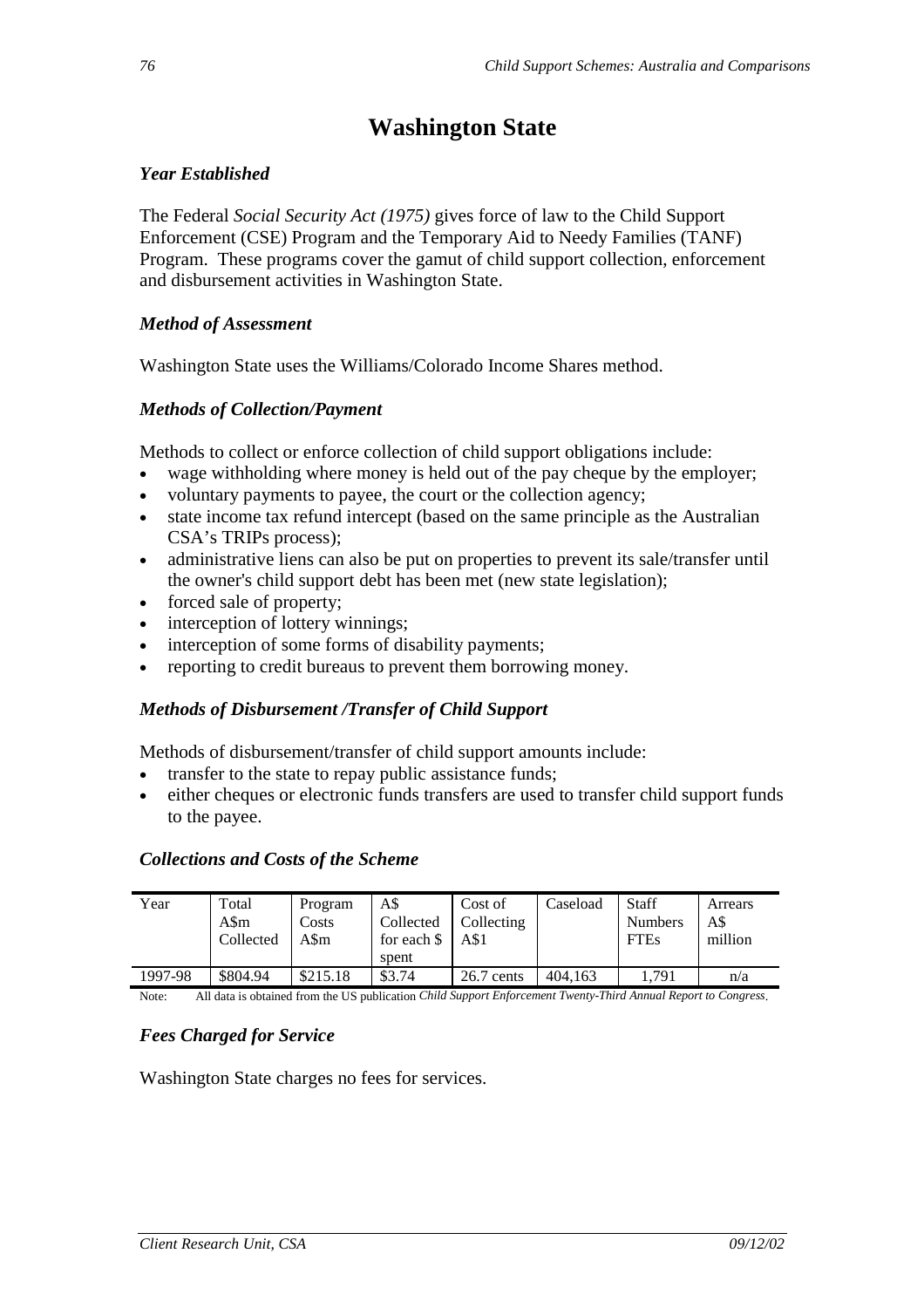## **Wisconsin**

#### *Year Established*

The Federal *Social Security Act (1975)* gives force of law to the Child Support Enforcement (CSE) Program and the Temporary Aid to Needy Families (TANF) Program. These programs cover the gamut of child support collection, enforcement and disbursement activities in Wisconsin.

The Wisconsin Bureau of Child Support is located in the Economic Support Division of the Department of Workforce Development.

#### *Method of Assessment*

Wisconsin uses the Garfinkel/Wisconsin Percentage of Income Standard method.

#### *Methods of Collection/Payment*

Methods to collect or enforce collection of child support obligations include:

- wage withholding where money is held out of the pay cheque by the employer;
- voluntary payments to payee, the court or the collection agency;
- federal and state income tax refund intercept (based on the same principle as the Australian CSA's TRIPs process);
- unemployment benefit interception.

#### *Methods of Disbursement /Transfer of Child Support*

Methods of disbursement/transfer of child support amounts include:

- transfer to the state to repay public assistance funds;
- either cheques or electronic funds transfers are used to transfer child support funds to the payee.

#### *Collections and Costs of the Scheme*

| Year    | Total<br>A\$m<br>Collected | Program<br>Costs<br>A\$m | A\$<br>Collected<br>for each \$<br>spent | Cost of<br>Collecting<br>A\$1 | Caseload | Staff<br><b>Numbers</b><br><b>FTEs</b> | Arrears<br>A\$<br>million |
|---------|----------------------------|--------------------------|------------------------------------------|-------------------------------|----------|----------------------------------------|---------------------------|
| 1997-98 | \$847.09                   | \$154.27                 | \$5.49                                   | 18.2 cents                    | 475.363  | 1.023                                  | n/a                       |

Note: All data is obtained from the US publication *Child Support Enforcement Twenty-Third Annual Report toCongress*.

#### *Fees Charged for Service*

Information not yet available.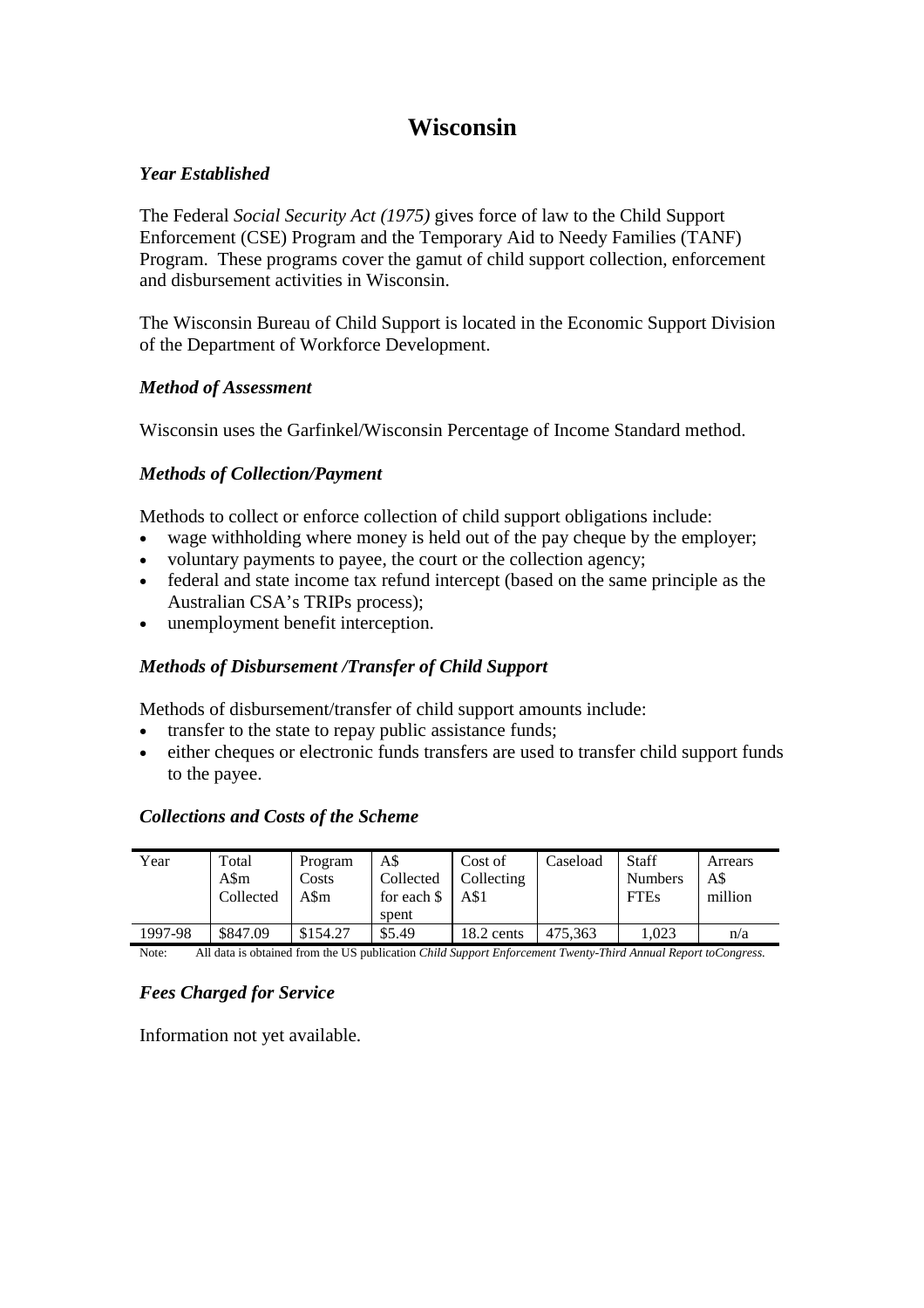Where a resident parent is in receipt of Temporary Assistance for Needy Where a resident parent is in receipt of Temporary Assistance for Needy Parents support their children Minimal government support amounts collected are repaid to the Parents support their children according to their capacity to according to their capacity to meeting their responsibilities amounts collected are repaid to the Minimal government support for sole parent families – the meeting their responsibilities collection arrangements like those collection arrangements like those above TANF payments are passed above TANF payments are passed pay.<br>Children receive the support Children receive the support needy families under TANF The US states do not have private for sole parent families – the needy families under TANF different formulae, or through the different formulae, or through the The US states do not have private in place in Australia and the UK. but support is available for but support is available for n place in Australia and the UK. government. Amounts over and government. Amounts over and Families (TANF), child support Families (TANF), child support Formula-based administrative Formula-based administrative assessment using a number of assessment using a number of emphasis is on parents emphasis is on parents and other assistance. and other assistance. Characteristics Nustralia Australia Canada New Zealand New Zealand New Zealand Ditted Kingdom (new) New Munited States **Inited States** due to them. due to them. courts. •••making sure the new system is support will pass through to resident making sure the new system is support will pass through to resident security payments. Under the new parent where they have cooperated parent where they have cooperated wider welfare reforms, p.vii. This wider *welfare* reforms, p.vii. This security payments. Under the new rebuilding confidence in the rebuilding confidence in the Child support changes are part of Child support changes are part of paid to the Crown to repay social paid to the Crown to repay social arrangements wherever there are Most child support payments are Most child support payments are *Responsibilities* – the title of the good payment habits. Minimise good payment habits. Minimise Responsibilities - the title of the arrangements wherever there are *Children's Rights and Parents'*  Children's Rights and Parents' government Agency intrusion. Jnited Kingdom (new) Formula-based administrative Formula-based administrative government Agency intrusion. scheme up to £10 pw of child scheme up to £10 pw of child white paper stresses the new is the response of the British is the response of the British white paper stresses the new Encourage private payment child support system. putting children first; • putting children first; child support system. Encourage private payment fair and simple; fair and simple; Three principles: Three principles: "welfare state". 'welfare state''. assessment. assessment. contract. contract. •**Appendix 1: Child Support Comparison Matrix**  Appendix 1: Child Support Comparison Matrix ••and parents have an obligation care- givers of children are not 71% of total collections were repaid 71% of total collections were repaid and parents have an obligation State has interest in ensuring<br>care-givers of children are not Majority of child support payments irrespective of whether or not Majority of child support payments irrespective of whether or not financial support for children and families and if necessary to provide support according to provide support according financial support for children and families and if necessary State has interest in ensuring also has a role through a fair support (including financial also has a role through a fair support) from their parents, to their capacity to provide, State has a responsibility to State has a responsibility to ensure an adequate level of ensure an adequate level of to supplement the financial ensuring parents meet their ensuring parents meet their limiting dependency on the No Private Collect arrangements<br>exist with the NZ CSA. No Private Collect arrangements social security payments (almost support (including financial support) from their parents, to their capacity to provide, to supplement the financial limiting dependency on the social security payments (almost left without income. State left without income. State financial support, thereby children have the right to children have the right to financial support, thereby are paid to the Crown to repay they are living with their are paid to the Crown to repay they are living with their Formula-based administrative support that parents can Formula-based administrative support that parents can child support system in child support system in assessment. Must be simple, assessment. Must be simple, obligations to provide obligations to provide to the Crown in 1995-96). to the Crown in 1995-96). exist with the NZ CSA. lexible and efficient. flexible and efficient. provide; and provide; and children; State. •••• Reduce conflict and tension between Reduce conflict and tension between parents by making the calculation of parents by making the calculation of process by giving courts and parents process by giving courts and parents Use of Child Support Guidelines. Tables Use of Child Support Guidelines. Tables Establish a fair standard of support Improve the efficiency of the legal assistance, support payments are used to separation they continue to benefit Improve the efficiency of the  $\log_{10}$ assistance, support payments are used to Establish a fair standard of support vary across all provinces and territories. separation they continue to benefit vary across all provinces and territories. children. Where the payee is on social guidance in settling the levels of children. Where the payee is on social guidance in settling the levels of from the means of both parents; from the means of both parents; parents and children who are in parents and children who are in Parents may opt out of the provincial for children ensuring that after for children ensuring that after Parents may opt out of the provincial Ensure consistent treatment of Ensure consistent treatment of territorial maintenance enforcement territorial maintenance enforcement Transfer" scheme where all money "Transfer" scheme where all money child support more objective; child support more objective; collected goes to the payee and the collected goes to the payee and the encouraging settlement; and encouraging settlement; and child support amounts and child support amounts and programs if they both consent. programs if they both consent. similar circumstances. similar circumstances. repay those benefits. repay those benefits. ••••supporting their children according supporting their children according work incentives for both parents to work incentives for both parents to Encourage Private Collect arrangements wherever there are good payment habits. Minimise government Agency intrusion. adequate support is available to all Encourage Private Collect arrangements wherever there are good payment habits. Minimise government Agency intrusion. adequate support is available to all Commonwealth involvement and Commonwealth involvement and participate in the labour force are participate in the labour force are minimum necessary for ensuring minimum necessary for ensuring assessment. Must be simple, flexible assessment. Must be simple, flexible intrusive to personal privacy and are intrusive to personal privacy and are "Transfer" scheme where all money "Transfer" scheme where all money collected goes to the payee and the collected goes to the payee and the children not living with both children not living with both expenditure is limited to the expenditure is limited to the the overall arrangements are nonthe overall arrangements are non-45% of parents collect privately. parents share in the cost of parents share in the cost of 45% of parents collect privately. children's needs are met; children's needs are met; Formula-based administrative Formula-based administrative simple, flexible and efficient. simple, flexible and efficient. Australia not impaired; and not impaired; and to their capacity; to their capacity; parents; and efficient. and efficient. children. children. ••••Characteristics *Philosophy*  Philosophy *Scheme* 

in locating the non-resident parent.

in locating the non-resident parent.

through to the resident parent.

through to the resident parent.

*78 Child Support Schemes: Australia and Comparisons*  Child Support Schemes: Australia and Comparisons

78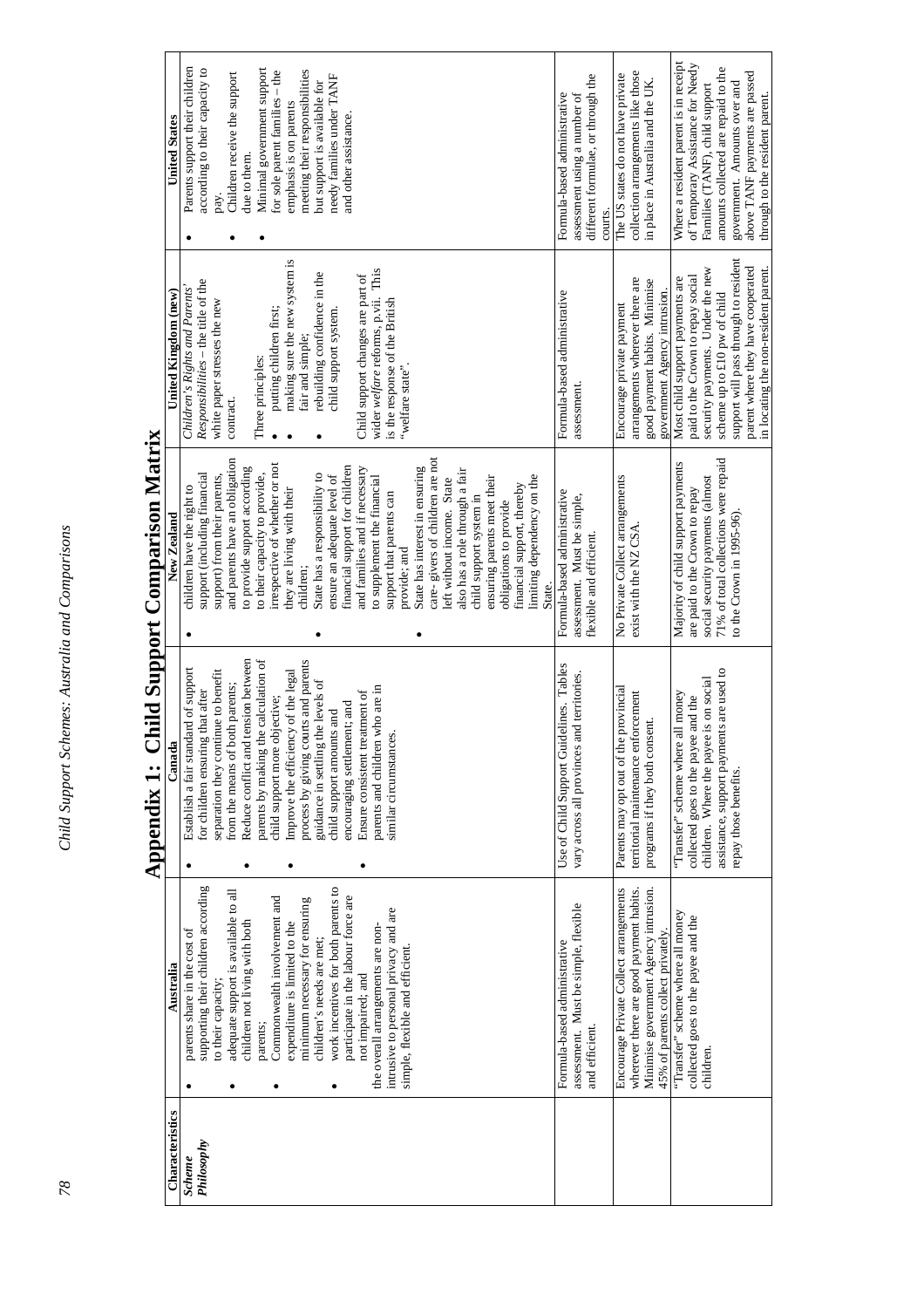| <b>United States</b> | Of the three formulae in use in the<br>US, only the Garfinkel/Wisconsin<br><b>Child Support Percentages</b><br>35% - five or more children.<br>formula uses percentages:<br>31% - four children; and<br>29% - three children<br>25% - two children;<br>17% - one child;                                                                                                                     | the living amount is set for the NRP<br>Under Williams/Colorado formula<br>Under Garfinkel/Wisconsin model<br>Non-Resident's Income<br>The Non-Resident Parent's income<br>Under Melson/Delaware model a<br>is treated differently, according to<br>and the child support percentages<br>amount for NRP - it is taken into<br>combined. There is no set living<br>account in the percentage tables.<br>are applied to income above the<br>prescribed support payment is<br>subtracted from each parent's<br>the formula used by the state.<br>income of NRP and RP is<br>income (ie. NRP and RP)<br>living amount. | Under Williams/Colorado formula<br>Under Garfinkel/Wisconsin model<br>income of both parents considered.<br>income of both parents combined.<br>Under Melson/Delaware model<br>Resident Parent's Income<br>RP income is ignored. |
|----------------------|---------------------------------------------------------------------------------------------------------------------------------------------------------------------------------------------------------------------------------------------------------------------------------------------------------------------------------------------------------------------------------------------|--------------------------------------------------------------------------------------------------------------------------------------------------------------------------------------------------------------------------------------------------------------------------------------------------------------------------------------------------------------------------------------------------------------------------------------------------------------------------------------------------------------------------------------------------------------------------------------------------------------------|----------------------------------------------------------------------------------------------------------------------------------------------------------------------------------------------------------------------------------|
| United Kingdom (new) | £200 pw will pay on a sliding scale<br>eligible payers earning £100 pw or<br>set out in a table. Payers earning<br>Payers earning between £100 and<br>25% for 3 or more children<br>percentages apply to net income:<br>£200 pw or more the following<br>Minimum liability of £5 pw for<br>20% for 2 children; and<br><b>Child Support Percentages</b><br>$15\%$ for 1 child; $^1$<br>less. | support percentages. "These [child<br>There is no separate living amount<br>which is exempt from the child<br>resident parents with sufficient<br>support] rates will leave non-<br>income to meet their other<br>Non Resident's Income<br>responsibilities," p.10.                                                                                                                                                                                                                                                                                                                                                | Resident Parent's income is<br>Resident Parent's Income<br>ignored                                                                                                                                                               |
| New Zealand          | Minimum liability of NZ\$10 pw for<br>30% for 4 or more children.<br>all eligible payers, regardless of<br>Child Support % safter living<br>allowance has been deducted:<br>27% for 3 children; and<br><b>Child Support Percentages</b><br>24% for 2 children;<br>18% for 1 child;<br>income.                                                                                               | A Living Allowance (equivalent to<br>single, no children - \$11,372;<br>Resident Parent's taxable income.<br>rates) is deducted from the Non-<br>three dependent children -<br>four dependent children -<br>Social Welfare Invalid Benefit<br>two dependent children -<br>Those rates in 1998-99 were:<br>one dependent child -<br>married, no children<br>Non Resident's Income<br>\$15,538;<br>\$24,527;<br>\$22,115;<br>\$26,938;<br>\$29,350.                                                                                                                                                                  | Resident Parent's income is not<br>Resident Parent's Income<br>considered.                                                                                                                                                       |
| Canada               | No percentages are used. Amounts vary<br>ng parent resides.<br>parent, the number of children and the<br>according to the income of the paying<br><b>Child Support Percentages</b><br>province in which payir                                                                                                                                                                               | sources before tax.<br>find the monthly amount which applies to<br>The amount varies between the provinces<br>applied to the relevant provincial table to<br>The income of the paying parent is then<br>Non Resident's Income<br>This is income from all<br>the payer's income.<br>and territories                                                                                                                                                                                                                                                                                                                 | in determining the<br>Resident Parent's Income<br>Not usually considered<br>liability.                                                                                                                                           |
| Australia            | Child Support %s after exempt income:<br>eligible payers, regardless of income.<br>Minimum liability of A\$5 pw for all<br>36% for 5 or more children.<br>34% for 4 children; and<br><b>Child Support Percentages</b><br>32% for 3 children;<br>27% for 2 children;<br>18% for 1 child;                                                                                                     | Amounts vary depending upon whether<br>have children by the new relationship<br>they are living alone, or whether they<br>living amount set aside for the payer.<br>Exempt Income Amount $(EIA) = a$<br>(Increases when children reach set<br>for no relevant dependants<br>with relevant dependants<br>Non Resident's Income<br>In 1999-2000, EIA:<br>\$19,009.<br>\$10,219;<br>ages).                                                                                                                                                                                                                            | Disregarded amount not considered but<br>income exceeding this is considered in<br>disregarded income amounts was<br>the liability. In 1999-2000 the<br>Resident Parent's Income<br>\$31,351                                     |
| Characteristics      | Characteristics<br>Formula                                                                                                                                                                                                                                                                                                                                                                  |                                                                                                                                                                                                                                                                                                                                                                                                                                                                                                                                                                                                                    |                                                                                                                                                                                                                                  |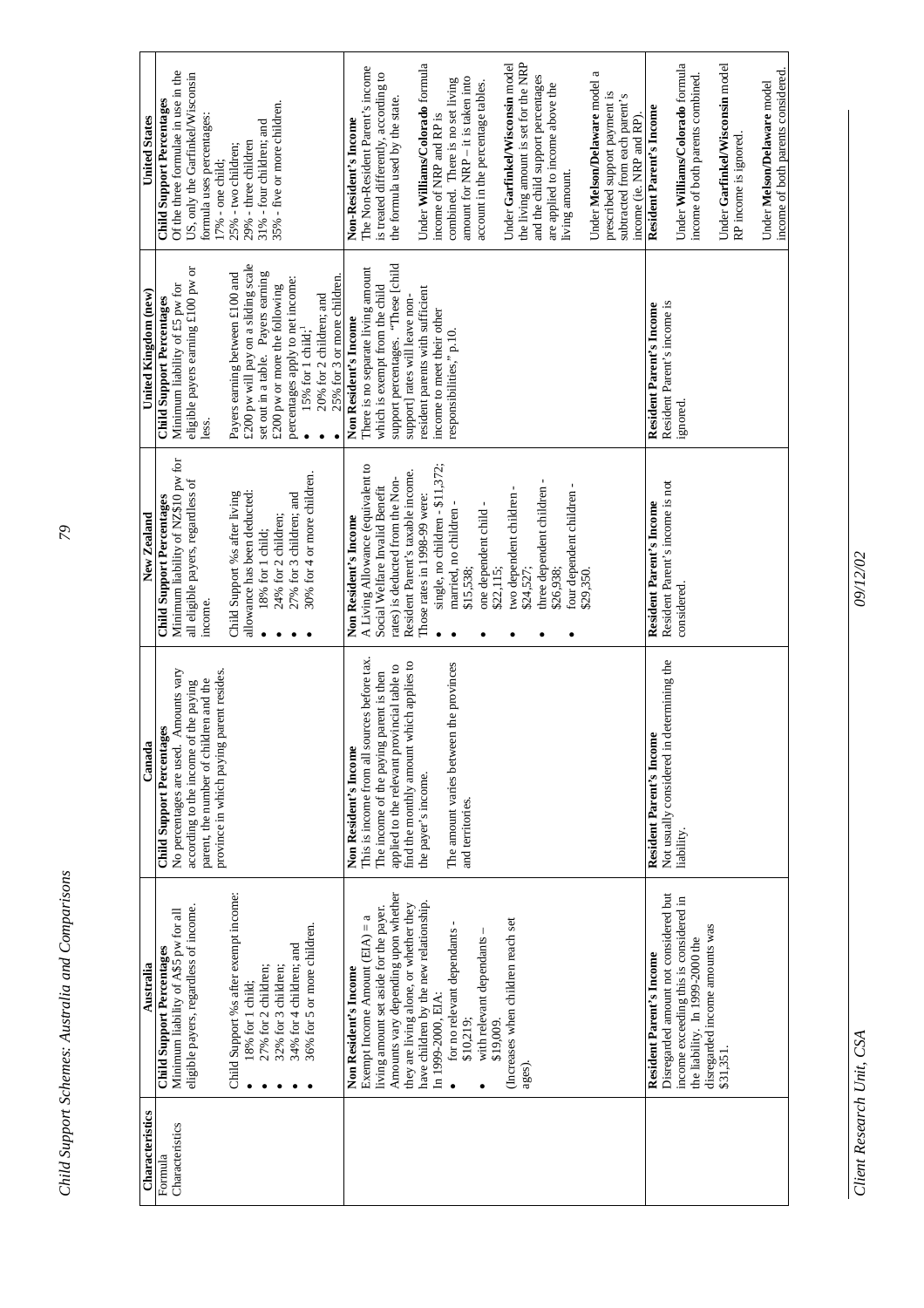| Characteristics | Australia                               | Canada                                    | New Zealand                                    | United Kingdom (new)                 | <b>United States</b>            |
|-----------------|-----------------------------------------|-------------------------------------------|------------------------------------------------|--------------------------------------|---------------------------------|
|                 |                                         |                                           |                                                |                                      |                                 |
|                 | Definition of Income                    | Definition of Income                      | <b>Definition of Income</b>                    | Definition of Income                 | <b>Definition of Income</b>     |
|                 | Liability calculated on taxable (gross) | Liability calculated on taxable (gross)   | Liability calculated on taxable                | Liability calculated on net income,  | Under Williams/Colorado model   |
|                 | income which is defined as earnings     | income which is defined as earnings from  | (gross) income which is defined as             | defined as "the amount after tax and | gross income is used.           |
|                 | before tax with some specific           | all sources before tax with some specific | earnings before tax with some                  | National Insurance has been          |                                 |
|                 | deductions.                             | deductions.                               | specific deductions. Overtime                  | deducted", p.69.                     | Under Garfinkel/Wisconsin model |
|                 | Overtime earnings are included in       |                                           | included.                                      |                                      | net income is used              |
|                 | taxable income.                         |                                           |                                                | Regular overtime earnings will be    |                                 |
|                 | Child support capped at 2.5 times       |                                           | Child Support income capped at                 | included but where the earnings are  | Under Melson/Delaware model net |
|                 | AWE-\$101,153.                          |                                           | "twice the yearly equivalent of the            | "truly irregular" they will not be   | income is used                  |
|                 |                                         |                                           |                                                |                                      |                                 |
|                 | 25% of liability may be paid as         |                                           | relevant weekly earnings amount                | included in the net income for child |                                 |
|                 | non-agency payments (NAPs).             |                                           | for the lagged year [ie. taxable               | support, p.69. No child support      |                                 |
|                 |                                         |                                           | income of two years before the year            | cap.                                 |                                 |
|                 |                                         |                                           | in which the child support                     |                                      |                                 |
|                 |                                         |                                           | assessment is made]."                          | Some NAP-type payments will be       |                                 |
|                 |                                         |                                           |                                                | allowed (see last point below).      |                                 |
|                 |                                         |                                           | NZ CSA has no NAPs                             |                                      |                                 |
|                 |                                         |                                           | arrangements.                                  |                                      |                                 |
|                 | <b>Changes to Assessment</b>            | Changes to Assessment                     | Changes to Assessment                          | Deductions                           | <b>Deductions</b>               |
|                 |                                         |                                           |                                                |                                      |                                 |
|                 | May occur as a result of one or more of | Special expenses such as child care,      | May occur as a result of one or                | Include exceptional expenses for:    | No information yet available.   |
|                 | nine grounds for departure. Include     | health-related expenses or post-          | more of ten grounds for departure              | keeping in contact with the          |                                 |
|                 | exceptional expenses for:               | secondary education expenses and/or       | from assessment.                               | children:                            |                                 |
|                 | contact with children where the         | extraordinary expenses.                   | High costs to enable the                       | supporting a severely disabled       |                                 |
|                 |                                         |                                           |                                                |                                      |                                 |
|                 | cost of contact exceeds 5% of the       | May occur as a result of undue            | applicant to have access to                    | child in the second family;          |                                 |
|                 | child support liability; and            | hardship, where a second family or        | child(ren) where the cost of                   | paying-off debts incurred for        |                                 |
|                 | supporting another person where         | and a lower<br>high access costs,         | contact exceeds 5% of the                      | the child's benefits when the        |                                 |
|                 | there is a legal duty eg. supporting    | household standard of living than the     | child support liability; and                   | parents were living together;        |                                 |
|                 | a severely disabled child in the        | other parent's household standard of      | supporting another person                      | ð                                    |                                 |
|                 | second family.                          | living.                                   | where there is a legal duty eg.                |                                      |                                 |
|                 |                                         |                                           |                                                | paying to maintain the child         |                                 |
|                 |                                         |                                           | supporting a severely disabled                 | while the child is away at           |                                 |
|                 |                                         |                                           | child in 2nd family.                           | school (does not include             |                                 |
|                 |                                         |                                           |                                                | tuition fees).                       |                                 |
|                 | Penalties                               | Penalties                                 | Penalties                                      | Penalties                            | Penalties                       |
|                 | Set to ATO penalty rates (18%-          | No information yet available.             | Late payment penalties are set at              | Late Payment Penalty (LPP) up to     | No information yet available.   |
|                 | 24% on the amount due and               |                                           | 10% of the payment where that                  | 25% of maintenance due.              |                                 |
|                 | payable).                               |                                           | payment has not been received by               |                                      |                                 |
|                 | Penalty of a fine or prison for false   |                                           | the $20^{\text{th}}$ of the following month. A | Penalties of up to £1,000 for false  |                                 |
|                 | and misleading information. CSA         |                                           | further 2% incremental penalty on              | information or for non-cooperation.  |                                 |
|                 | has wide discretion to remit            |                                           | the balance outstanding every                  |                                      |                                 |
|                 | penalties.                              |                                           | month. Very limited discretion to              |                                      |                                 |
|                 |                                         |                                           | remit penalties.                               |                                      |                                 |

Child Support Schemes: Australia and Comparisons *80 Child Support Schemes: Australia and Comparisons*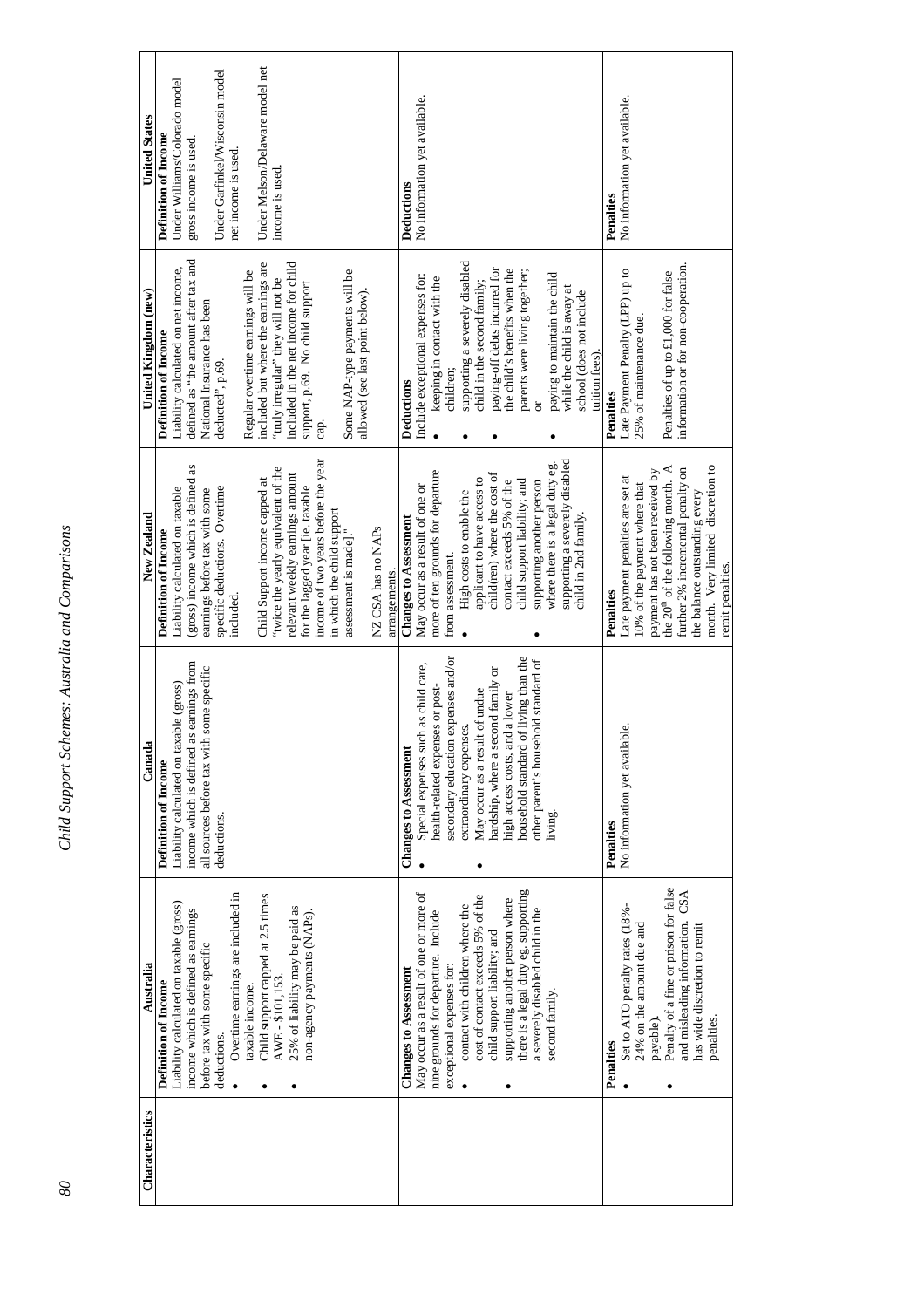| Characteristics | Australia                                                                                                                                                                                            | Canada                                                                                                                                                                                                         | New Zealand                                                                                                                                                                            | United Kingdom (new)                                                                                                                                                                  | <b>United States</b>                                             |
|-----------------|------------------------------------------------------------------------------------------------------------------------------------------------------------------------------------------------------|----------------------------------------------------------------------------------------------------------------------------------------------------------------------------------------------------------------|----------------------------------------------------------------------------------------------------------------------------------------------------------------------------------------|---------------------------------------------------------------------------------------------------------------------------------------------------------------------------------------|------------------------------------------------------------------|
|                 | with them, each parent's liability will be<br>calculated and difference only payable.<br>children from the relationship living<br>Care Arrangements & Liabilities<br>Where each parent has 1 or more | 1 or more children<br>each parent's liability will be calculated<br>from the relationship living with them,<br>and difference only payable. Shared<br>Care Arrangements & Liabilities<br>Where each parent has | for 40% or more of the nights of the<br>Where the paying parent has a child<br>Care Arrangements & Liabilities<br>year, shared care is settled and any<br>assessment of liability will | more children from the relationship,<br>Care Arrangements & Liabilities<br>Where both parents each have 1 or<br>calculated and the difference only<br>each parent's liability will be | Care Arrangements & Liabilities<br>No information yet available. |
|                 | Reduce liability where parents share<br>care between 30-70%.                                                                                                                                         | custody exists where parents have custody<br>on at least a 60-40 percentage basis.                                                                                                                             | recognise that.                                                                                                                                                                        | will be payable.                                                                                                                                                                      |                                                                  |
|                 |                                                                                                                                                                                                      |                                                                                                                                                                                                                |                                                                                                                                                                                        | Reduce the child support liability by<br>$1/7^{\text{th}}$ for each night of the week that<br>the child spends with the NRP.                                                          |                                                                  |
|                 |                                                                                                                                                                                                      |                                                                                                                                                                                                                |                                                                                                                                                                                        | Where the NRP is on benefits and<br>the child spends at least one night<br>pw with the NRP, the NRP's                                                                                 |                                                                  |
|                 | <b>Second Families</b>                                                                                                                                                                               | <b>Second Families</b>                                                                                                                                                                                         | <b>Second Families</b>                                                                                                                                                                 | liability will be nil.<br><b>Second Families</b>                                                                                                                                      | <b>Second Families</b>                                           |
|                 | Payer's exempt income is increased                                                                                                                                                                   | Allowance is made for second families                                                                                                                                                                          | Payer's Living Allowance is                                                                                                                                                            | A proportion of NRP's income is                                                                                                                                                       | No information yet available.                                    |
|                 | where there is a natural or adopted child.                                                                                                                                                           | under Step 8 "Undue Hardship" of the                                                                                                                                                                           | increased where there is a natural or                                                                                                                                                  | deducted for each child in the                                                                                                                                                        |                                                                  |
|                 | The income for determining family                                                                                                                                                                    | Canadian formula.                                                                                                                                                                                              | adopted child.                                                                                                                                                                         | payer's second family (including                                                                                                                                                      |                                                                  |
|                 | allowance and child care assistance                                                                                                                                                                  |                                                                                                                                                                                                                |                                                                                                                                                                                        | step children). The c.s. percentages                                                                                                                                                  |                                                                  |
|                 | entitlements is reduced by 50% of child                                                                                                                                                              |                                                                                                                                                                                                                | Allowance is made for the second                                                                                                                                                       | are then applied to the remaining                                                                                                                                                     |                                                                  |
|                 | support paid.                                                                                                                                                                                        |                                                                                                                                                                                                                | family through an increased Living<br>Allowance where there is "a causal                                                                                                               | income for support of children in<br>the first family.                                                                                                                                |                                                                  |
|                 | Step child in a second family may be                                                                                                                                                                 |                                                                                                                                                                                                                | connection between the duty to                                                                                                                                                         |                                                                                                                                                                                       |                                                                  |
|                 | included when calculating the payer's                                                                                                                                                                |                                                                                                                                                                                                                | provide for others and the                                                                                                                                                             | The scheme will slightly favour the                                                                                                                                                   |                                                                  |
|                 | liability to the first family if a court                                                                                                                                                             |                                                                                                                                                                                                                | significant reduction in the ability to                                                                                                                                                | children of first families.                                                                                                                                                           |                                                                  |
|                 | order states they must be included                                                                                                                                                                   |                                                                                                                                                                                                                | provide financial support."                                                                                                                                                            |                                                                                                                                                                                       |                                                                  |
| Administrative  | Location                                                                                                                                                                                             | Location                                                                                                                                                                                                       | Location                                                                                                                                                                               | Location                                                                                                                                                                              | Location                                                         |
| Characteristics | CSA located in Department of Family                                                                                                                                                                  | There is no federal agency involved in the                                                                                                                                                                     | CSA is located in New Zealand's                                                                                                                                                        | CSA located in Dept of Social                                                                                                                                                         | At the federal level child support                               |
|                 | and Community Services and has a                                                                                                                                                                     | assessment of child support but the                                                                                                                                                                            | Inland Revenue. Prior to 1992 child                                                                                                                                                    | Security and has a close working                                                                                                                                                      | the Office of Child Support                                      |
|                 | close working relationship with both                                                                                                                                                                 | Department of Justice has legislative                                                                                                                                                                          | support responsibilities were                                                                                                                                                          | relationship with the Benefits                                                                                                                                                        | Enforcement (OCSE) is located in                                 |
|                 | Centrelink and ATO. Computer system                                                                                                                                                                  | responsibility for the Divorce Act and the                                                                                                                                                                     | located in the Department of Social                                                                                                                                                    | Agency.                                                                                                                                                                               | the Department of Health and                                     |
|                 | is part of ATO system. Linked to                                                                                                                                                                     | Federal Child Support Guidelines. At the                                                                                                                                                                       | Welfare.                                                                                                                                                                               |                                                                                                                                                                                       | Human Services.                                                  |
|                 | government's family policy.                                                                                                                                                                          | location varies (see separate entries in this<br>provincial/territorial level, child support                                                                                                                   |                                                                                                                                                                                        | Family Policy - "which integrates<br>Linked to government's Active                                                                                                                    | At the state level, child support                                |
|                 |                                                                                                                                                                                                      | paper).                                                                                                                                                                                                        |                                                                                                                                                                                        | all activities that affect the family".                                                                                                                                               | location varies from state to state.                             |
|                 |                                                                                                                                                                                                      |                                                                                                                                                                                                                |                                                                                                                                                                                        |                                                                                                                                                                                       | In some states, like Florida, child                              |
|                 |                                                                                                                                                                                                      |                                                                                                                                                                                                                |                                                                                                                                                                                        |                                                                                                                                                                                       | support is located in taxation                                   |
|                 |                                                                                                                                                                                                      |                                                                                                                                                                                                                |                                                                                                                                                                                        |                                                                                                                                                                                       | portfolio but in others it is located                            |
|                 |                                                                                                                                                                                                      |                                                                                                                                                                                                                |                                                                                                                                                                                        |                                                                                                                                                                                       | in the social security organisation.                             |
|                 |                                                                                                                                                                                                      |                                                                                                                                                                                                                |                                                                                                                                                                                        |                                                                                                                                                                                       | In some states, some child support                               |
|                 |                                                                                                                                                                                                      |                                                                                                                                                                                                                |                                                                                                                                                                                        |                                                                                                                                                                                       | functions are also located in the<br>District Attorney's office. |

*Child Support Schemes: Australia and Comparisons 81*  Child Support Schemes: Australia and Comparisons

09/12/02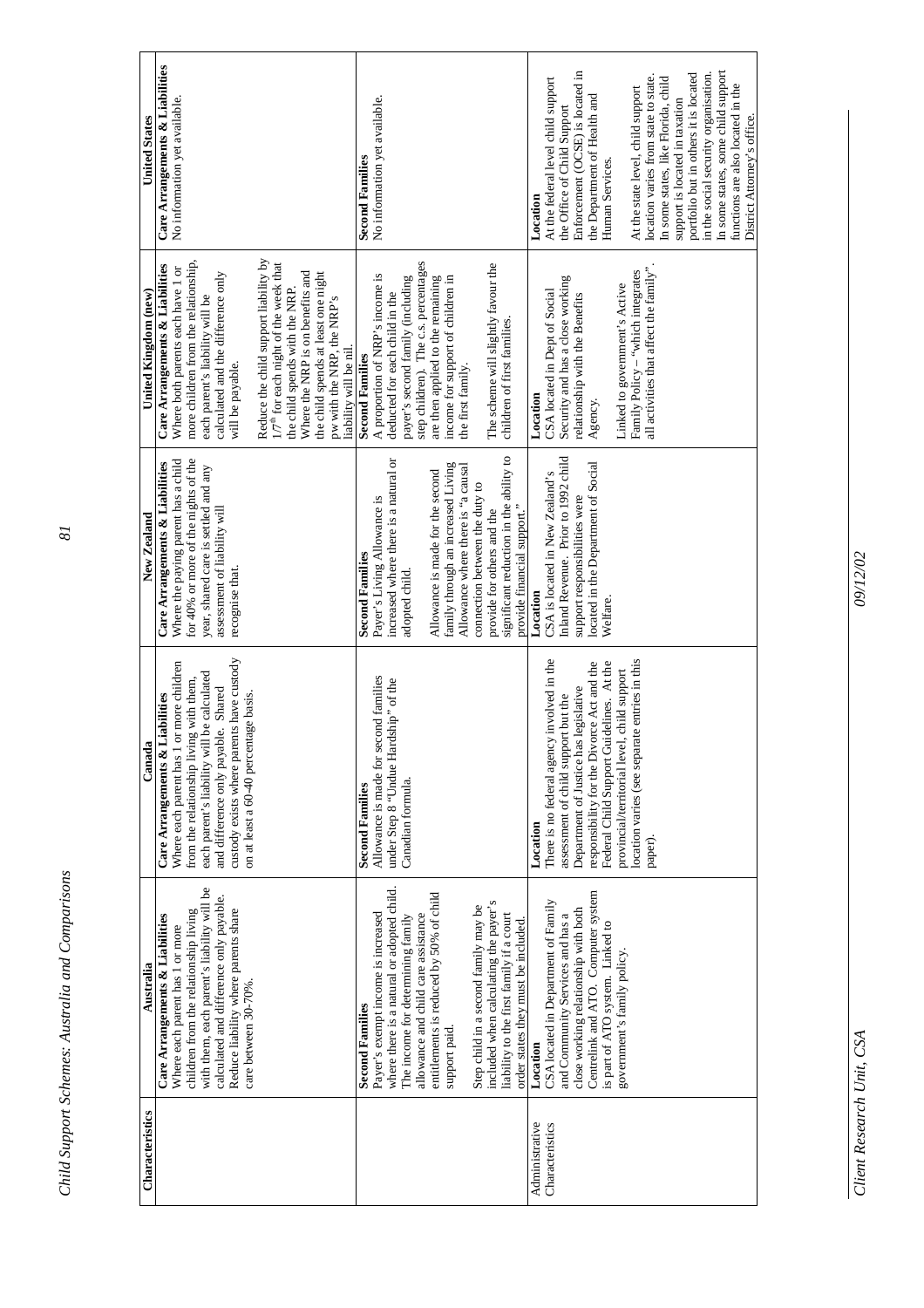| Characteristics | Australia                                | 눸<br>$C$ anad                     | New Zealand                                        | United Kingdom (new)                       | <b>United States</b>                  |
|-----------------|------------------------------------------|-----------------------------------|----------------------------------------------------|--------------------------------------------|---------------------------------------|
|                 | Assessment                               | Assessment                        | Assessment                                         | Assessment                                 | Assessment                            |
|                 | Approximately every twelve months but    | No Information yet available.     | Automatic annual reassessment of                   | Every two years but before then if         | Varies from state to state and is not |
|                 | up to 15 months in some cases            |                                   | child support. The support order                   | there has been a major change in           | just dependent on the formula used.   |
|                 | Assessment can be sooner where an        |                                   | lasts until the child's 19 <sup>th</sup> birthday. | either parent's circumstances, p.21.       |                                       |
|                 | estimate is given. The variation in the  |                                   | Assessments can be sooner where                    | Reassess in the interim only where         |                                       |
|                 | payer's income must be by 15% or         |                                   | an estimate is given. The liable                   | income varies by more than 5%. A           |                                       |
|                 | more. Assessments varied by:             |                                   | parent's income must be more than                  | 1 month "dispute period" after the         |                                       |
|                 |                                          |                                   | 15% lower than the "lagged                         | liability has been confirmed in            |                                       |
|                 | CSA staff;                               |                                   |                                                    |                                            |                                       |
|                 | courts in some circumstances.            |                                   | income".                                           | writing to both parents.                   |                                       |
|                 |                                          |                                   |                                                    |                                            |                                       |
|                 |                                          |                                   | Assessments varied by:                             | Assessments varied by:                     |                                       |
|                 |                                          |                                   | CSA staff (administrative                          | case workers in simple cases;<br>$\bullet$ |                                       |
|                 |                                          |                                   | review);                                           | <b>Rure</b>                                |                                       |
|                 |                                          |                                   |                                                    |                                            |                                       |
|                 |                                          |                                   | courts in some circumstances<br>(departure order)  | tribunal in more complex<br>circumstances  |                                       |
|                 | Average Liability (1997-98)              | <b>Average Liability</b>          | Average Liability (1997-98)                        | <b>Average Liability</b>                   | Average Liability                     |
|                 |                                          |                                   |                                                    |                                            |                                       |
|                 | Stage 1 (court order) = $A$53.62$        | No information yet available.     | NZ\$34 pw. NZ CSA pointed out                      | Average liability under new scheme         | No information yet available.         |
|                 | Stage 2 (assessment) = $A$93.03$         |                                   | this was lower than the Australian                 | estimated to be £30.50 (c. A\$76.00)       |                                       |
|                 |                                          |                                   | figures because it includes many                   |                                            |                                       |
|                 |                                          |                                   | minimum liabilities (ie. NZ\$520).                 |                                            |                                       |
|                 | CSA clients must take action to obtain   | lable.<br>No information yet avai | Resident Parents must ensure that                  | CSA clients must take RMA to               | Parents in receipt of TANF (social    |
|                 | child support if they are on income      |                                   | Liable Parents do not minimise their               | obtain child support if they are on        | security assistance) must take action |
|                 | support benefits through Centrelink (ie. |                                   | child support liability as the                     | income support benefits through            | to obtain maintenance from the        |
|                 |                                          |                                   |                                                    |                                            | NRP.                                  |
|                 | there is a social security and           |                                   | Domestic Purposes Benefit may be                   | DSS (i.e. there is a social security       |                                       |
|                 | maintenance nexus). Exemptions may       |                                   | withdrawn at short notice, leaving                 | and maintenance nexus). The £10            |                                       |
|                 | be granted for a number of reasons       |                                   | the Resident Parent financially                    | premium will provide resident              |                                       |
|                 | including domestic violence.             |                                   | disadvantaged where such                           | parents with a greater incentive to        |                                       |
|                 |                                          |                                   | minimisation has occurred                          | do this.                                   |                                       |
|                 | Family payment is reduced where child    |                                   |                                                    |                                            |                                       |
|                 | support is received (threshold of        |                                   |                                                    | Child support paid to a parent will        |                                       |
|                 | \$951.60 per annum in 1998-99).          |                                   |                                                    | not affect entitlement to the new          |                                       |
|                 |                                          |                                   |                                                    | Working Families' Tax Credits              |                                       |
|                 |                                          |                                   |                                                    | (WFTC), as it does with the current        |                                       |
|                 |                                          |                                   |                                                    | Family Credit where only the first         |                                       |
|                 |                                          |                                   |                                                    | £15 was ignored. WFTC parents              |                                       |
|                 |                                          |                                   |                                                    |                                            |                                       |
|                 |                                          |                                   |                                                    | will no longer be obliged to apply         |                                       |
|                 |                                          |                                   |                                                    | for child support.                         |                                       |
|                 |                                          |                                   |                                                    | Must be "good cause" for not               |                                       |
|                 |                                          |                                   |                                                    | pursuing child support eg. risk to         |                                       |
|                 |                                          |                                   |                                                    | resident parent.                           |                                       |

Child Support Schemes: Australia and Comparisons *82 Child Support Schemes: Australia and Comparisons*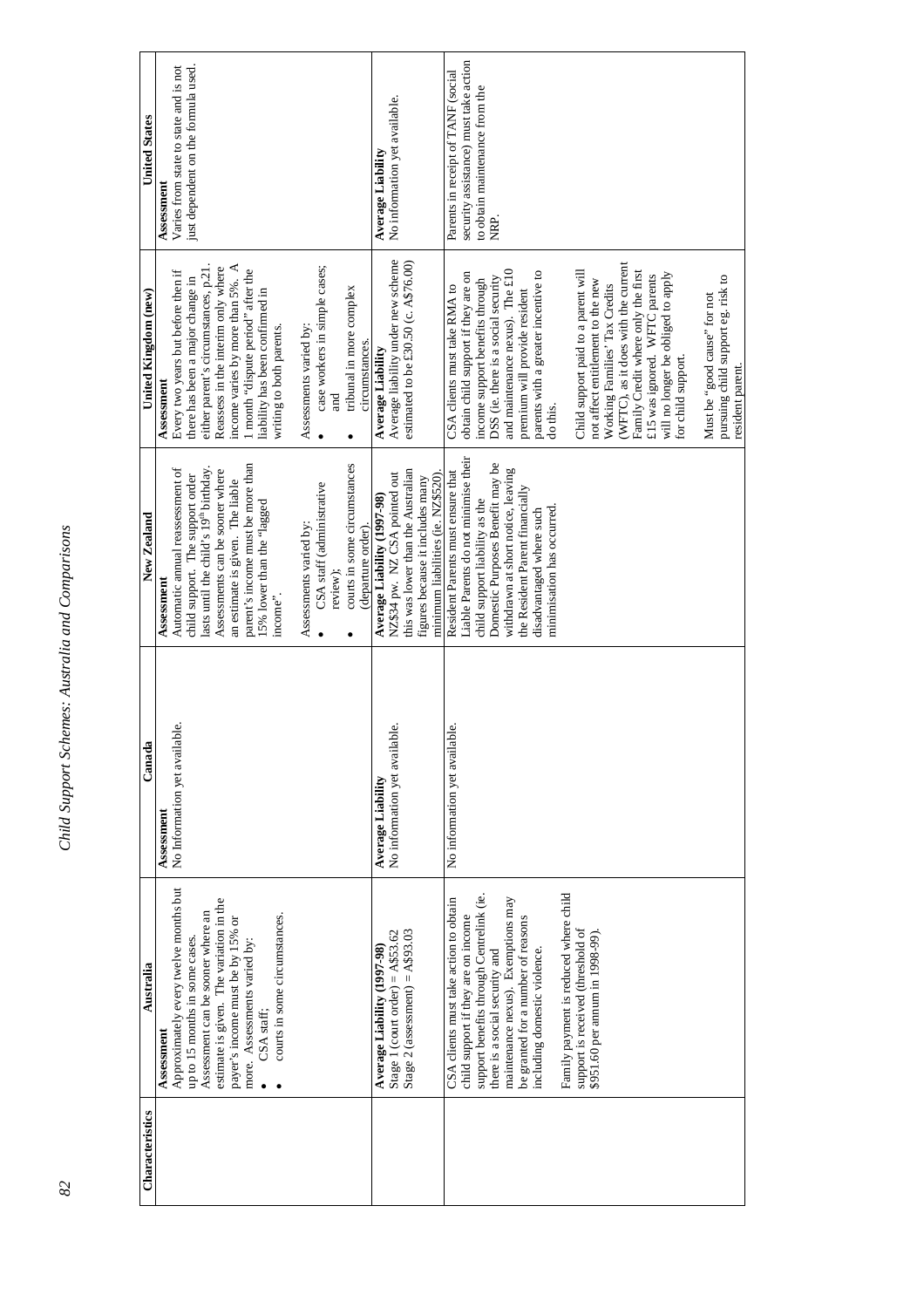| Characteristics | Australia                                                                                                                                                                                                                                                                                                               | Canada                                                                                                                                                                                                                                                                                                                                                                                                                                                                                                                     | New Zealand                                                                                                                                                                                                                                                                                                                                                                              | United Kingdom (new)                                                                                                                                                                                                             | <b>United States</b>                                                                                                                                                                                                                                                            |
|-----------------|-------------------------------------------------------------------------------------------------------------------------------------------------------------------------------------------------------------------------------------------------------------------------------------------------------------------------|----------------------------------------------------------------------------------------------------------------------------------------------------------------------------------------------------------------------------------------------------------------------------------------------------------------------------------------------------------------------------------------------------------------------------------------------------------------------------------------------------------------------------|------------------------------------------------------------------------------------------------------------------------------------------------------------------------------------------------------------------------------------------------------------------------------------------------------------------------------------------------------------------------------------------|----------------------------------------------------------------------------------------------------------------------------------------------------------------------------------------------------------------------------------|---------------------------------------------------------------------------------------------------------------------------------------------------------------------------------------------------------------------------------------------------------------------------------|
|                 | they are in receipt of income support the<br>child support liability or else risk losing<br>payment between themselves as either<br>private collect or CSA collect. Where<br>payee must be in receipt of 100% of<br>All parents free to arrange means of<br>part or all income support payment.<br>Payment Arrangements | payment also to be made with notification<br>to the enforcement office. If the payee is<br>arrangements are either "pay through" or<br>receiving social assistance benefits, their<br>Parents may opt<br>"pay to" the enforcement office. Direct<br>with the local<br>In most provinces and territories, all<br>support orders from the courts are<br>registered with the maintenance<br>out if both consent. Payment<br>Payment Arrangements<br>order must be registered<br>enforcement programs.<br>enforcement program. | transferred through the CSA in total<br>CSA or make private arrangements<br>security payments already received<br>to the Resident Parent when he/she<br>Money paid to the CSA is either<br>Parents may pay liability to NZ<br>which totally exclude the CSA.<br>by the Resident Parents, or is<br>paid to the Crown for social<br>is not in receipt of benefits.<br>Payment Arrangements | payment between themselves if they<br>Parents are free to arrange means of<br>are not on income support.<br>Payment Arrangements                                                                                                 | Where they are in receipt of income<br>child support organisation to repay<br>support, payments must go to the<br>payment arrangements if they are<br>not in receipt of income support.<br>Parents are free to make private<br>Payment Arrangements<br>TANF and other benefits. |
|                 | liabilities have been paid. When private<br>October 2000, 86.8% of CSA collect<br>From the start of the Scheme until<br>collect liabilities are included the<br>compliance rate is 92.8%.<br><b>Compliance Rate</b>                                                                                                     | national survey to collect this information<br>programs. The first public release of data<br>Statistics Canada is implementing a<br>from all maintenance enforcement<br>is scheduled for March 2001.<br>Compliance Rate                                                                                                                                                                                                                                                                                                    | The compliance rate was reported<br><b>Compliance Rate</b><br>as 83% in 1998.                                                                                                                                                                                                                                                                                                            | No information yet available.<br><b>Compliance Rate</b>                                                                                                                                                                          | No information yet available.<br>Compliance rate                                                                                                                                                                                                                                |
|                 | Garnishment of funds from bank<br>accounts and other amounts paid<br>Tax Refund Intercepts Program;<br>Deductions from social security<br>Employer Withholding;<br>Payments are collected by:<br>to the payer.<br>payments.                                                                                             | collected are directed to the provincial and<br>Interception of federal payments to a<br>At the federal level, the following monies<br>maintenance enforcement programs.<br>public servant's pension or former<br>Garnishment of salaries of Crown<br>Diversion of pension benefits of<br>territorial programs for disbursement:<br>The provincial and territorial<br>employees and contractors;<br>public servant's pension.<br>Payments are collected by:<br>parent;                                                     | and superannuation payouts or<br>debts owing from third parties<br>(esp. in bank accounts, trusts<br>Garnishment of other funds<br>Deductions from social<br>Payments are collected by:<br>Income Tax Refund<br>security payments.<br>Automatic Wage<br>Withholding;<br>Interception;<br>to the payer.                                                                                   | deductions from benefits; or<br>Payments are collected by:<br>standing order.<br>direct debit:<br>EW:                                                                                                                            | direct debit from bank (some<br>unemployment intercept;<br>forced sale of property.<br>Payments are collected by:<br>interception of lottery<br>wage withholding;<br>winnings;<br>states);                                                                                      |
|                 | Stage 1 and Stage 2 cases operate<br>retrospectively cover court cases.<br>concurrently. Scheme did not                                                                                                                                                                                                                 | Pre-1 May 1997 cases coexist with orders<br>or agreements made under the new Child<br>Support Guidelines.                                                                                                                                                                                                                                                                                                                                                                                                                  | The New Zealand Child Support<br>Scheme was retrospective. Old<br>cases determined by the courts<br>could not operate alongside<br>administrative assessments.                                                                                                                                                                                                                           | Will not have pre-reform cases with<br>liability determined under the new<br>scheme. Old cases with different<br>liabilities to be phased in over 5<br>years to the new child support<br>cases assessed under the new<br>scheme. | All cases are covered by the same<br>rules within a given jurisdiction.                                                                                                                                                                                                         |
|                 | No fees for service.                                                                                                                                                                                                                                                                                                    | the advice of a lawyer when establishing a<br>rged to payer for<br>Parents are strongly encouraged to seek<br>child support amount. No fees for<br>assessment but fees chai<br>garnishment of money.                                                                                                                                                                                                                                                                                                                       | No fees for service.                                                                                                                                                                                                                                                                                                                                                                     | security benefits will be required to<br>stage but when service standards<br>No fees for CSA service at this<br>improve clients not on social<br>pay.                                                                            | depend upon whether the client is in<br>Fees vary from state to state and<br>receipt of TANF or not.                                                                                                                                                                            |

Child Support Schemes: Australia and Comparisons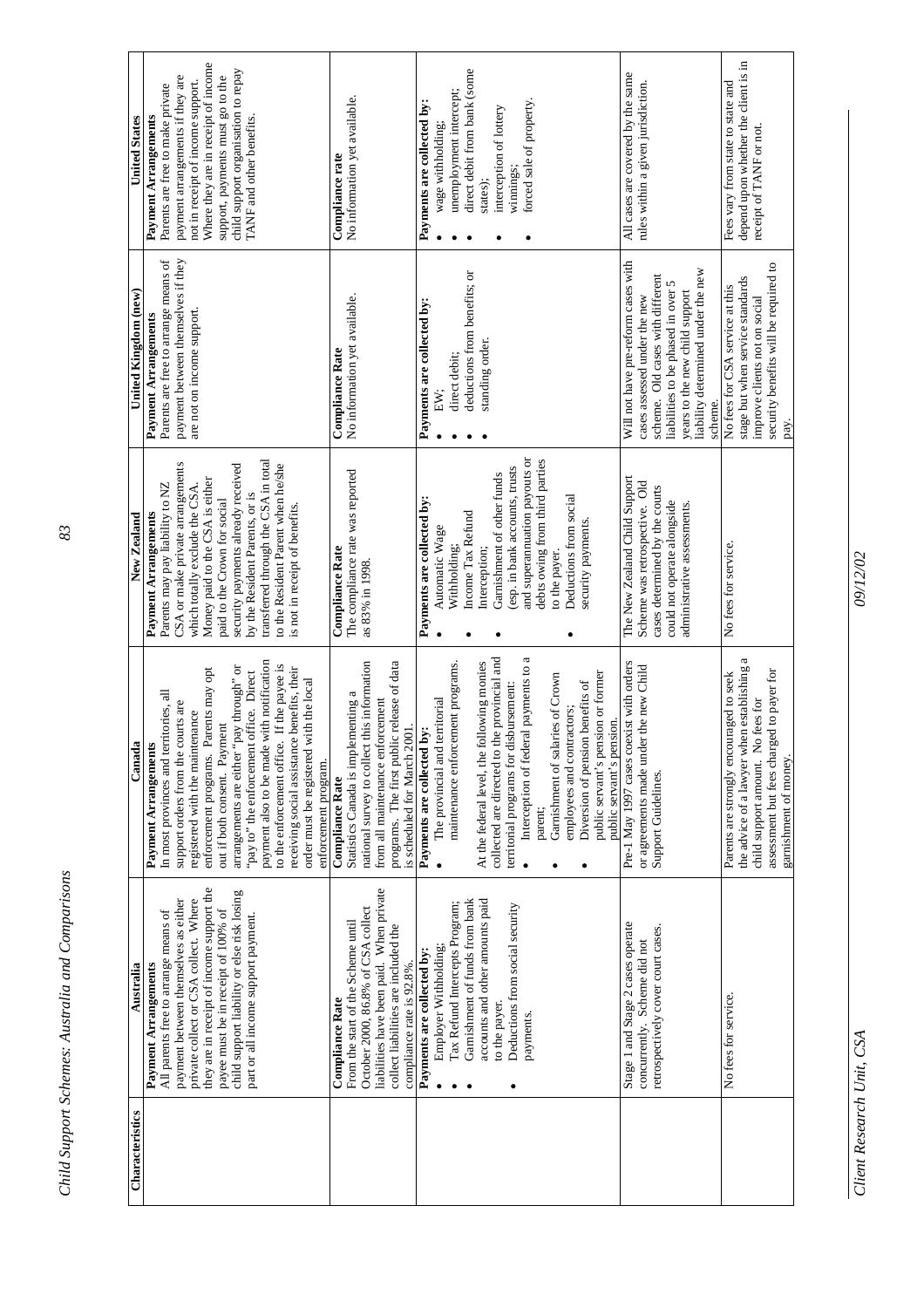| Characteristics | Australia                                 | $_{\rm Canad}$                          | New Zealand                           | United Kingdom (new)                 | <b>United States</b>                   |
|-----------------|-------------------------------------------|-----------------------------------------|---------------------------------------|--------------------------------------|----------------------------------------|
|                 | Court orders                              | Court Orders                            | Court orders                          | Court orders                         | Court orders                           |
|                 | Only apply to cases where a child was     | Under the Guidelines parents must apply | Apart from formula assessment,        | Will be possible for parents to have | Parents may have their child           |
|                 | born before 1 October 1989 and the        | to the courts where:                    | liabilities may also be made by       | their child support arrangements     | support assessment undertaken by       |
|                 | parents separated before that date, or    | the parents have divorced and a child   | voluntary agreement between the       | written down and converted to a      | the courts and that liability can then |
|                 | where child support is being sought for a | support order is a part of the divorce; | parties and court order either in     | court order. Also parents with court | be collected by the relevant child     |
|                 | child who has turned 18 years. The        |                                         | New Zealand or overseas.              | orders will be able to apply for CSA | support jurisdiction upon              |
|                 | CSA can register and collect court cases. | where parents wish to change a child    |                                       | collection of liability.             | application for that to happen.        |
|                 |                                           | support order under the Divorce Act.    | Application for court order must be   |                                      |                                        |
|                 |                                           |                                         | made where it was made on or after    |                                      |                                        |
|                 |                                           |                                         | 1 July 1992. No application is        |                                      |                                        |
|                 |                                           |                                         | necessary for orders to be registered |                                      |                                        |
|                 |                                           |                                         | or confirmed before that time.        |                                      |                                        |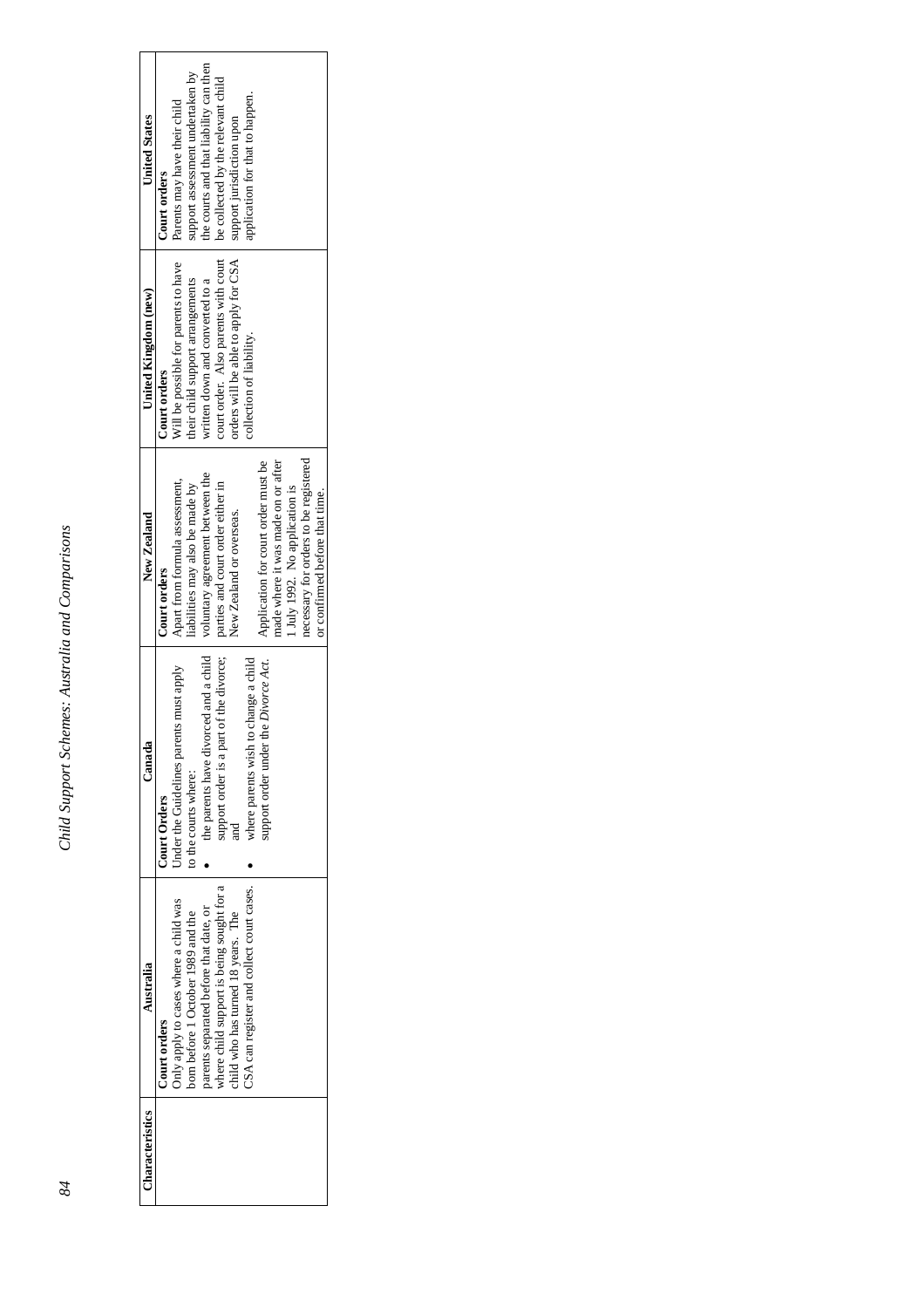### **Appendix 2: Child Support Scenarios**

At the 1999 Heads of Agencies Meeting, an agreement was made to develop a number of child support scenarios. These scenarios were to be representative of the different sets of circumstances of child support payers and payees in Australia, Canada, New Zealand, the United Kingdom and the United States. The answers to the scenarios provided by each jurisdiction were intended to demonstrate the similarities and differences between each child support system. The answers also take into account the wider social security context that would apply to the parents in each scenario.

The answers below should be read in conjunction with the information provided in this publication for each child support jurisdiction.

#### **Scenario 1**

The parents have four children aged 4, 6, 7 and 10. The mother has custody of all children. The mother earns \$46,922 (\$40,000 Canadian) gross yearly. The father earns \$82,113 (\$70,000 Canadian) gross yearly.

There are gross day care costs of \$1173 (\$1,000 Canadian) monthly for the youngest child and school uniform expenses of \$500 yearly for the three oldest children, all of which are currently paid by the mother.

#### **Scenario 2**

The parents have three children, aged 4, 7 and 8. The mother has custody of the children. Both parents receive social assistance. (Use typical amounts for social assistance income.)

#### **Scenario 3**

The parents have two children, aged 15 and 16. The parties share custody (physical and legal) of the children on an equal basis. The mother has gross employment income of \$23,461 (\$20,000 Canadian) yearly. The father's gross income from employment is \$58,652 (\$50,000 Canadian) yearly.

#### **Scenario 4**

The parents have two children, aged 10 and 12. The mother has custody of the children. The mother earns \$23,461 (\$20,000 Canadian) gross yearly from employment and has a new spouse who earns \$35,191 (\$30.000 Canadian) gross yearly from employment. The father receives \$58,652 (\$50,000 Canadian) yearly from a source of income that is exempt from tax.

The father has high access costs of \$3519 (\$3,000 Canadian) yearly. The father is also remarried and has two children, aged 1 and 3 with his new spouse. His new spouse has no income. The father is applying to reduce his child support amount under the "undue hardship" provision of the Federal Child Support Guidelines. (departure from the basic table amount)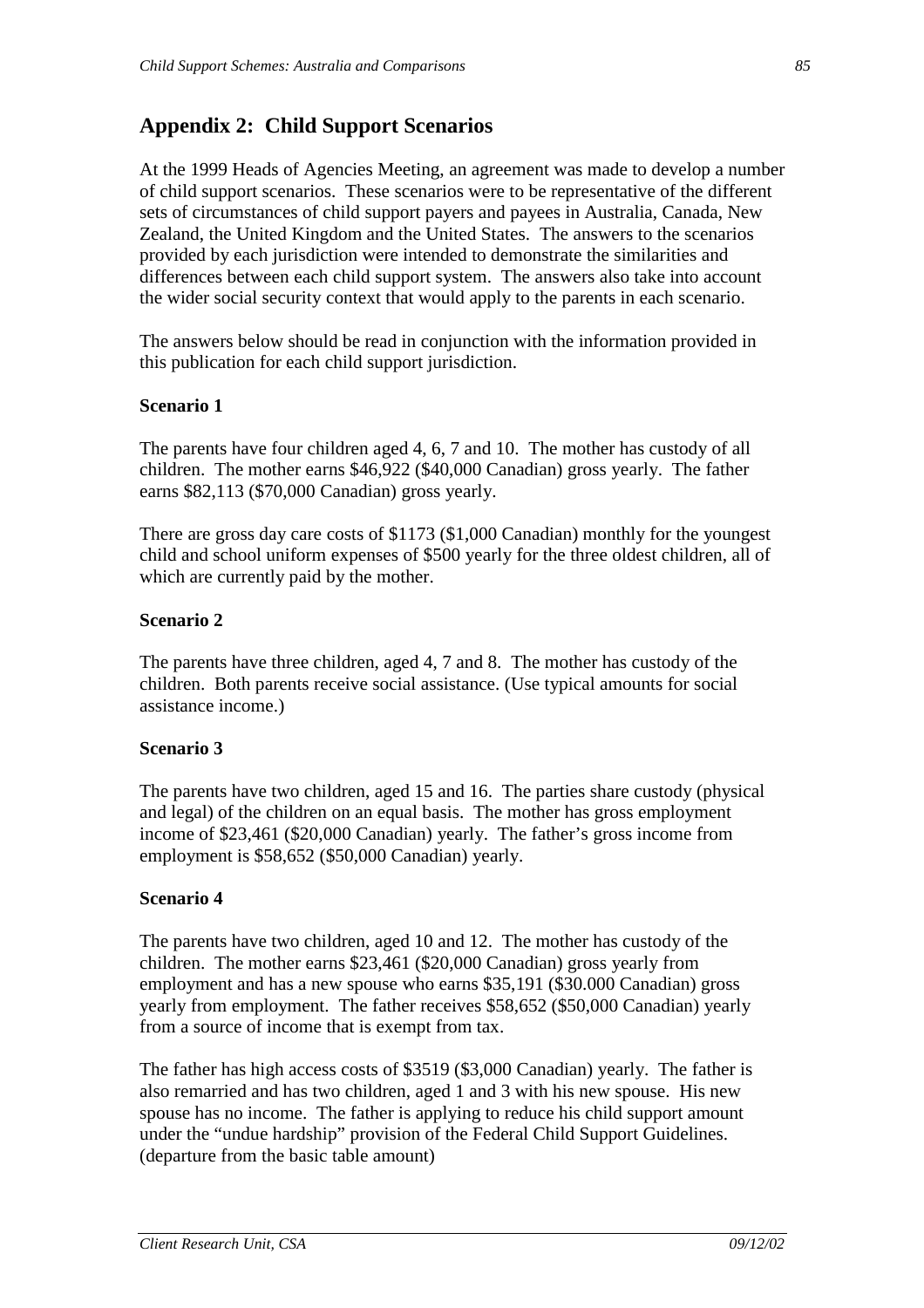#### **Scenario 5**

The parents have three children, aged 3, 6 and 9. The father has custody of the oldest and the mother has custody of the remaining two children. The father earns \$93,844 (\$80,000 Canadian) gross yearly and the mother earns \$70,383 (\$60,000 Canadian) gross yearly.

The oldest child is involved in sporting activities at a cost of \$2,346 (\$2,000 Canadian) yearly.

#### **Scenario 6**

The parents have two children aged 8 and 13. The mother has sole custody of both children and earns \$15,250 (\$13,000 Canadian) gross income. The father has \$41,057 (\$35,000 Canadian) gross income.

#### **Scenario 7**

The parents have one child, aged 3. The mother has sole custody of the child and receives social assistance. The father visits with the child some weekends and earns \$30,499 (\$26,000 Canadian) gross income.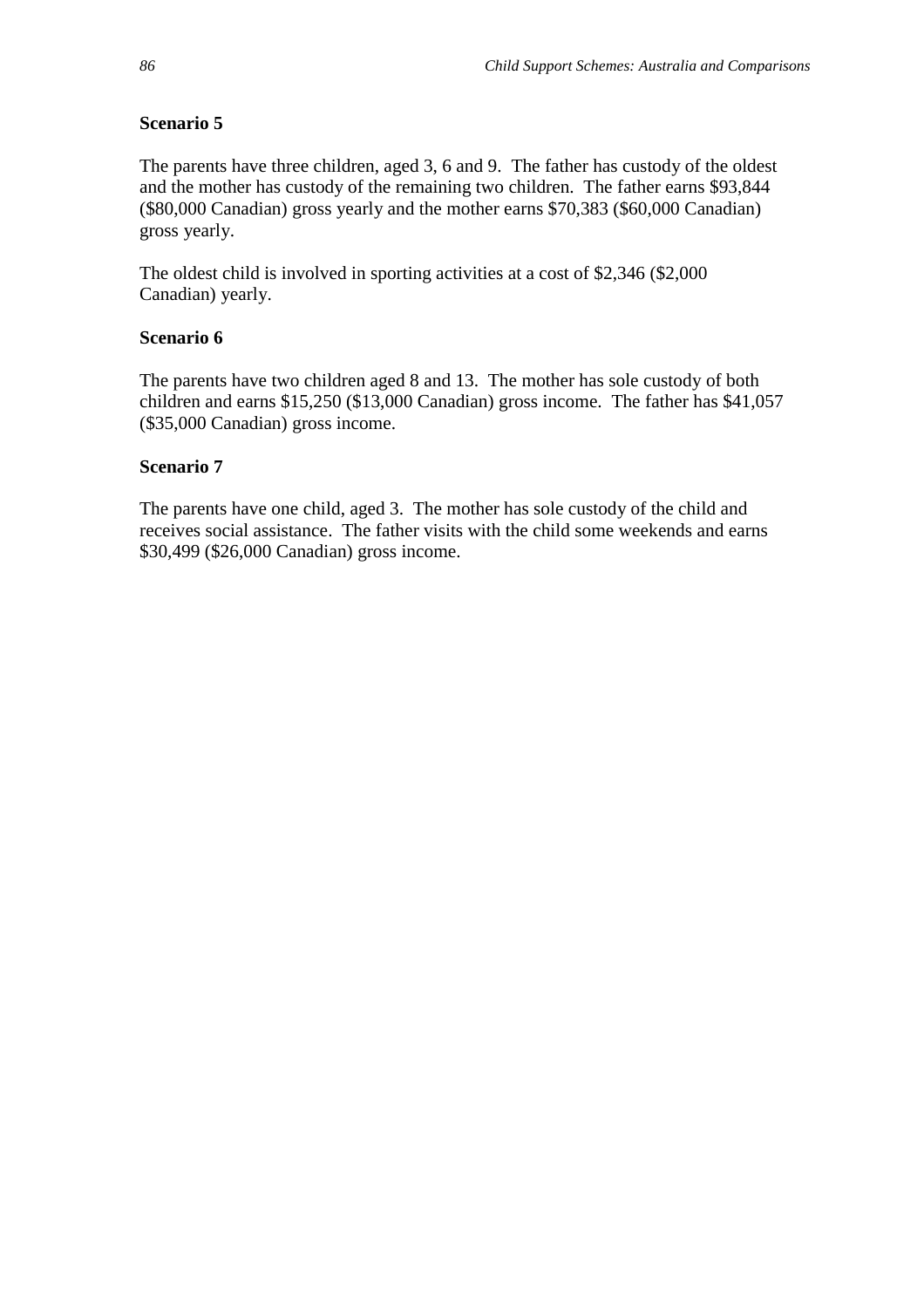# Appendix 3: Responses to the Comparative Child Support Scenarios<br>Scenario 1 (all currency amounts are Australian dollars  $A\$ ) **Appendix 3: Responses to the Comparative Child Support Scenarios**

*Scenario 1 (all currency amounts are Australian dollars A\$)*

|                                              |                               |                                       | <b>CHILD SUPPORT COMPONENT</b> | S                              | Gov't                           |                                                                       |                |                 |                                                                                                                                                                                                                                                                                                                                                                                          |
|----------------------------------------------|-------------------------------|---------------------------------------|--------------------------------|--------------------------------|---------------------------------|-----------------------------------------------------------------------|----------------|-----------------|------------------------------------------------------------------------------------------------------------------------------------------------------------------------------------------------------------------------------------------------------------------------------------------------------------------------------------------------------------------------------------------|
| <b>COUNTRY</b>                               | <b>Total Child</b><br>Support | <b>Expenses</b><br>Payable<br>Special | Other                          | <b>Basic Amount</b><br>Payable | <b>Transfers to</b><br>Families |                                                                       |                | <b>COMMENTS</b> |                                                                                                                                                                                                                                                                                                                                                                                          |
| Canada                                       | \$23,696                      | \$3,648                               | $\stackrel{\triangle}{\geq}$   | \$20,048                       | \$8,221                         | An equivalent-to-spouse tax deduction is allowed for the first child. |                |                 | After tax deductions, benefits and subsidies, the real cost of the \$14,000 spend on Child Care is \$5,148.                                                                                                                                                                                                                                                                              |
| Present<br>scheme<br>ÜК                      | \$14,932                      | $\stackrel{\triangle}{\geq}$          | $N\mathbf{A}$                  | 932<br>\$14,                   | $\stackrel{\triangle}{\geq}$    |                                                                       |                |                 | There are no provisions for day care costs or school uniform expenses so these amounts have been ignored in the calculation.                                                                                                                                                                                                                                                             |
| CSR<br>Ж                                     | \$12,392                      | $\mathbb{N}^{\mathbb{A}}$             | $\sum_{i=1}^{n}$               | 392<br>\$12,                   | $\mathbb{N}^{\mathbb{A}}$       |                                                                       |                |                 |                                                                                                                                                                                                                                                                                                                                                                                          |
| Wisconsin %<br>of Gross<br>Income<br>USA     | \$24,979                      | $\mathbf{N}\mathbf{A}$                | N/A                            | 979<br>\$24;                   | $\stackrel{\triangle}{\approx}$ | childcare costs (though not the uniform costs).                       |                |                 | For four children where one parent has full custody take 31% of Father's gross income of \$81,665 for a total of \$24,979 per<br>year. Note: While this guideline does not explicitly take into consideration the child care expenses or uniform costs, the<br>resulting order is only \$172.64 less than the Massachusetts guideline award amount that does take into consideration the |
| Massachusetts<br><b>Income Shares</b><br>USA | \$27,015                      | $\stackrel{\triangle}{\geq}$          | $\stackrel{\triangle}{\geq}$   | \$27,015                       | $\stackrel{\triangle}{\approx}$ |                                                                       |                |                 | Note that Massachusetts does take into consideration the high annual cost of childcare in its guideline.                                                                                                                                                                                                                                                                                 |
|                                              |                               |                                       |                                |                                |                                 |                                                                       | Payee per year | Payer per year  |                                                                                                                                                                                                                                                                                                                                                                                          |
|                                              |                               |                                       |                                |                                |                                 | Private income                                                        | \$46,666       | \$81,665        | 1 This is the total amount to which resident parent may<br>be entitled. Where the contact parent has care for more<br>reduced proportionately for the resident parent and<br>than 10 per cent of the nights in the year, FTB is                                                                                                                                                          |
|                                              |                               |                                       |                                |                                |                                 | Family Tax Benefit 1                                                  | \$6,709        | \$0.00          | 2 Based on full time child care. If child only in care<br>during school hours, CCB would reduce to \$1,515.<br>contact parent may also have an entitlement.                                                                                                                                                                                                                              |
| Australia                                    | \$21,767                      | $\stackrel{\triangle}{\geq}$          | $\stackrel{\triangle}{\geq}$   | \$21,767                       | 9,004.00                        | Child Care Benefit 2                                                  | \$2,295        | \$0.00          | Please also note that it is unlikely that child care costs<br>would reach the level indicated, unless the mother<br>employed a private nanny, which is pretty rare in                                                                                                                                                                                                                    |
|                                              |                               |                                       |                                |                                |                                 | Child support                                                         | \$21,767       | $-$21,767$      | Australia. Average full time child care costs in a formal<br>centre are \$172 per week, with the most expensive<br>centres around \$230 per week. Family Day Care-                                                                                                                                                                                                                       |
|                                              |                               |                                       |                                |                                |                                 | Tax (inc Medicare levy) 3                                             | -\$10,926      | $-$26,793$      | 3 Assumes gross income is taxable income and that no<br>children in her or his own home - costs substantially<br>where a registered carer looks after a number of<br>less.                                                                                                                                                                                                               |
|                                              |                               |                                       |                                |                                |                                 | Available income                                                      | \$66,766       | \$33,553        | allowable tax rebates or deductions claimed.                                                                                                                                                                                                                                                                                                                                             |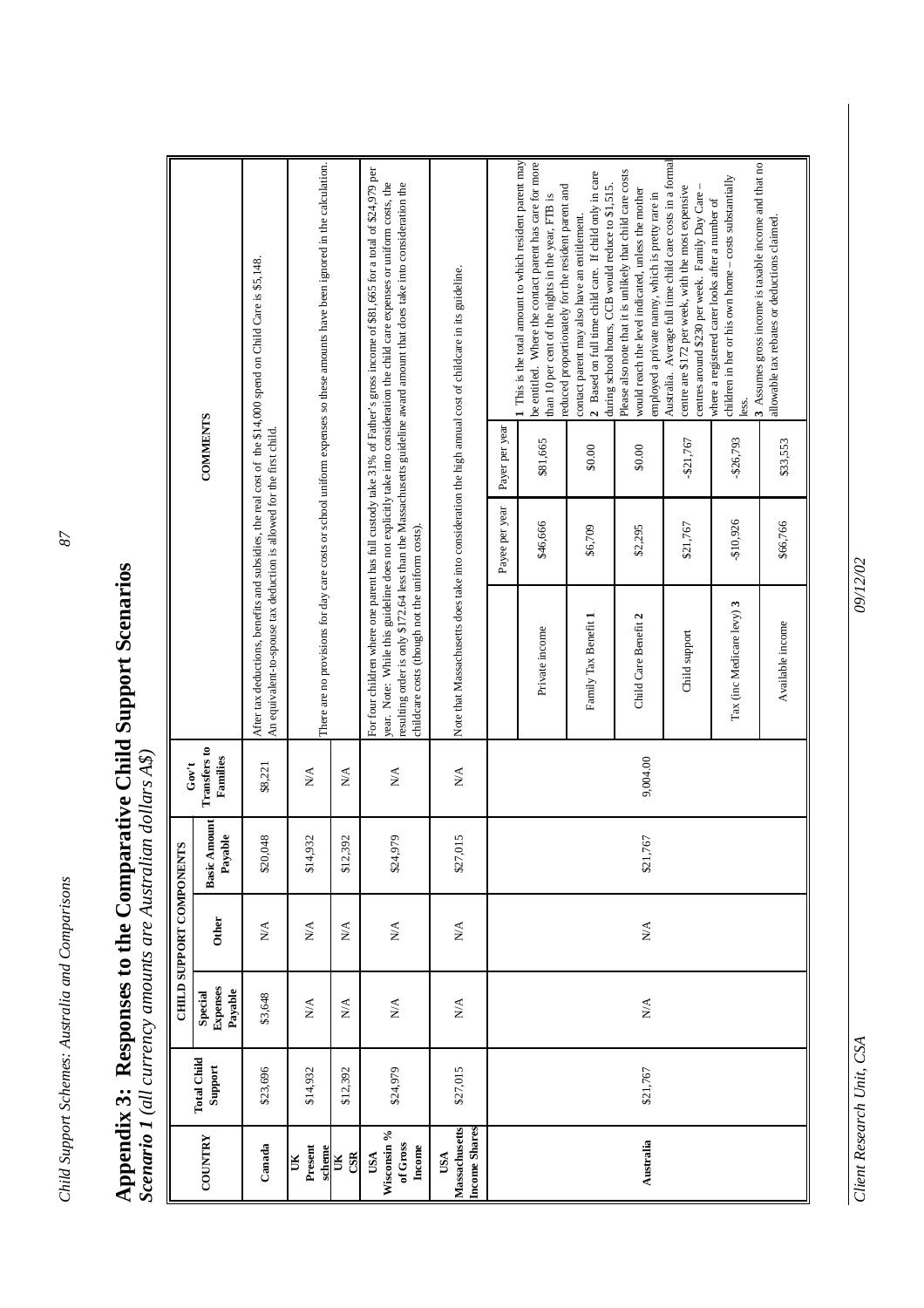| $\sim$ 1.2 $\sim$ 1.2 $\sim$ 1.2 $\sim$ 1.2 $\sim$ 1.2 $\sim$ 1.2 $\sim$ 1.2 $\sim$ 1.2 $\sim$ 1.2 $\sim$ 1.2 $\sim$ 1.2 $\sim$ 1.2 $\sim$ 1.2 $\sim$ 1.2 $\sim$ 1.2 $\sim$ 1.2 $\sim$ 1.2 $\sim$ 1.2 $\sim$ 1.2 $\sim$ 1.2 $\sim$ 1.2 $\sim$ 1.2 $\sim$ 1.2 $\sim$ 1.2 $\sim$ |
|--------------------------------------------------------------------------------------------------------------------------------------------------------------------------------------------------------------------------------------------------------------------------------|
| V ulludlutta va dan van dinationalistic lic                                                                                                                                                                                                                                    |
|                                                                                                                                                                                                                                                                                |
|                                                                                                                                                                                                                                                                                |
|                                                                                                                                                                                                                                                                                |
|                                                                                                                                                                                                                                                                                |
|                                                                                                                                                                                                                                                                                |
| ĭ                                                                                                                                                                                                                                                                              |

|                                            | Total                             |                                      | <b>CHILD SUPPORT</b>         |                                 |                            |                                                                    |                            |                                                                                                                                                                                                                                                                                                                                                                                                                                                                                                                                                                             |                                                                                                                                                                                                                                                                                                                                                                                                                                                                                                                                                                                                                                                                                                                                                                                                                                                                                                                                                                                                                                                                                                                                                                                                                                                          |
|--------------------------------------------|-----------------------------------|--------------------------------------|------------------------------|---------------------------------|----------------------------|--------------------------------------------------------------------|----------------------------|-----------------------------------------------------------------------------------------------------------------------------------------------------------------------------------------------------------------------------------------------------------------------------------------------------------------------------------------------------------------------------------------------------------------------------------------------------------------------------------------------------------------------------------------------------------------------------|----------------------------------------------------------------------------------------------------------------------------------------------------------------------------------------------------------------------------------------------------------------------------------------------------------------------------------------------------------------------------------------------------------------------------------------------------------------------------------------------------------------------------------------------------------------------------------------------------------------------------------------------------------------------------------------------------------------------------------------------------------------------------------------------------------------------------------------------------------------------------------------------------------------------------------------------------------------------------------------------------------------------------------------------------------------------------------------------------------------------------------------------------------------------------------------------------------------------------------------------------------|
|                                            |                                   |                                      | <b>COMPONENTS</b>            |                                 | Gov'                       |                                                                    |                            |                                                                                                                                                                                                                                                                                                                                                                                                                                                                                                                                                                             |                                                                                                                                                                                                                                                                                                                                                                                                                                                                                                                                                                                                                                                                                                                                                                                                                                                                                                                                                                                                                                                                                                                                                                                                                                                          |
| COUNTRY                                    | Support<br>Child                  | Expenses<br>Special                  | Other                        | Amount<br>Basic                 | to Families<br>Transfers   |                                                                    |                            | <b>COMMENTS</b>                                                                                                                                                                                                                                                                                                                                                                                                                                                                                                                                                             |                                                                                                                                                                                                                                                                                                                                                                                                                                                                                                                                                                                                                                                                                                                                                                                                                                                                                                                                                                                                                                                                                                                                                                                                                                                          |
| Canada                                     | \$0.00                            | Payable<br>$\mathop{\rm N}\nolimits$ | $\mathbf{N}/\mathbf{A}$      | Payable<br>\$0.00               | $\mathcal{L}$<br>\$5,87    | Social Assistance clients do not pay Child Support.<br>Assistance. |                            | See below for details on Child Support and other benefits for custodial parents on Social                                                                                                                                                                                                                                                                                                                                                                                                                                                                                   |                                                                                                                                                                                                                                                                                                                                                                                                                                                                                                                                                                                                                                                                                                                                                                                                                                                                                                                                                                                                                                                                                                                                                                                                                                                          |
| Present<br>scheme                          | \$0.00                            | $\stackrel{\triangle}{\geq}$         | $\stackrel{\triangle}{\geq}$ | \$0.00                          | $\sum_{i=1}^{n}$           |                                                                    |                            | Their income will be made up to the prescribed level by payments of Income Support. Under the current scheme a person is not liable to pay                                                                                                                                                                                                                                                                                                                                                                                                                                  | There are various benefits a person could be receiving. For the purpose of this exercise we have assumed that both parents are in receipt of Income<br>Support. In order to qualify for Income Support a person must be unemployed or a lone parent and their income must fall below a prescribed level.                                                                                                                                                                                                                                                                                                                                                                                                                                                                                                                                                                                                                                                                                                                                                                                                                                                                                                                                                 |
| CSR<br>UK                                  | \$681                             | $\sum_{i=1}^{n}$                     | $\mathbb{N}\mathbb{A}$       | \$681                           | $\sum_{i=1}^{n}$           | subject to certain exemptions.                                     |                            | maintenance if they are in receipt of Income Support but a deduction can be made from their benefit in respect of a contribution to maintenance.<br>Under the new scheme the proposal is that a person in receipt of Income Support will be liable to pay £5.00 per week in respect of maintenance                                                                                                                                                                                                                                                                          |                                                                                                                                                                                                                                                                                                                                                                                                                                                                                                                                                                                                                                                                                                                                                                                                                                                                                                                                                                                                                                                                                                                                                                                                                                                          |
| % of Gross<br>Wisconsin<br>Income<br>USA   | $\frac{\triangleleft}{\triangle}$ | $\mathbb{N}\mathbb{A}$               | $\mathbb{N}\mathbb{A}$       | $\stackrel{\triangle}{\approx}$ | $\mathbb{N}^{\mathcal{A}}$ | pay a different amount.                                            |                            | the same needy family unit as the custodial parent and children and to give him "assistance" as well. (We don't suspect taht this is going on very<br>1) the NCP could be receiving assistance as the member of another needy family with children. In this case, we assume taht two FANF benefits<br>In Wisconsin, families of for can receive at least \$1,073 per mount in TANF assistance. The mother would also be eligible to receive medical,<br>there are two situations in which a noncustodial parent could also receive public assistance other than SSI or WTW. | much; the more likely scenario is that the NCP would be recieving work-related services rather than cash assistance.) In this situation, the State could<br>would be sent to each parent, based on two separate comutations. 2) Under TANF, States would have the flexibility to consider the NCP a member of<br>record that the case should be subject to deviation from the guidelines: 1) the obligor's income might be imputed, or 2) the order might be set at some<br>housing, and childcare subsidies. While the mother receives assistance she would assign her rights to any current child support collected to the State.<br>assuming he is unemployed, the child support order would be likely to be set in one of two ways after the judge or agency indicated in writing on the<br>minimum level to be adjusted when the obligor begins earning an income. Under the Temporary Assistance for Needy Families program in the U.S.<br>If the father were employed, the standard percentage of income child support order in Wisconsin would be 29% of his gross income. Because I am<br>pay the second parent the differential amount that would be paid by adding another adult to the original unit, but the State would have discretion to |
| Mass'tts<br>Income<br><b>Shares</b><br>USA | \$1,026                           | $\sum_{i=1}^{n}$                     | $\sum_{i=1}^{n}$             | \$1,026                         | ΧÁ                         | until the obligor is able to pay more.                             |                            | In Mass., a custodial parent with three minor children living with her could expect to receive at least \$1,113 per month in TANF assistance. The                                                                                                                                                                                                                                                                                                                                                                                                                           | whose income is less than \$214 per week. In those cases, the judge may temporarily order the obligor to make minimum payments of \$85 per month<br>Massachusetts State child support guidelines specify that they are intended to ensure a minimum subsistence level for those non-custodial parents                                                                                                                                                                                                                                                                                                                                                                                                                                                                                                                                                                                                                                                                                                                                                                                                                                                                                                                                                    |
|                                            |                                   |                                      |                              |                                 |                            | Private income                                                     | Payee per year<br>\$10,059 | Payer per year<br>\$8,967                                                                                                                                                                                                                                                                                                                                                                                                                                                                                                                                                   | entitled. Where the contact parent has care for more than 10 per<br>1 This is the total amount to which resident parent may be                                                                                                                                                                                                                                                                                                                                                                                                                                                                                                                                                                                                                                                                                                                                                                                                                                                                                                                                                                                                                                                                                                                           |
|                                            |                                   |                                      |                              |                                 |                            | Family Tax Benefit1                                                | \$11,691                   | between the parents.<br>\$0.00                                                                                                                                                                                                                                                                                                                                                                                                                                                                                                                                              | cent of the nights in the year, FTB is divided proportionately                                                                                                                                                                                                                                                                                                                                                                                                                                                                                                                                                                                                                                                                                                                                                                                                                                                                                                                                                                                                                                                                                                                                                                                           |
| Australia                                  | \$260                             | $\sum_{i=1}^{n}$                     | N/A                          | \$260                           | \$14,530                   | Rent Assistance2                                                   | \$2,839                    | \$2,148                                                                                                                                                                                                                                                                                                                                                                                                                                                                                                                                                                     | 2 Available only where renting privately (ie home not owned or<br>being purchased or rented from a State/Territory housing                                                                                                                                                                                                                                                                                                                                                                                                                                                                                                                                                                                                                                                                                                                                                                                                                                                                                                                                                                                                                                                                                                                               |
|                                            |                                   |                                      |                              |                                 |                            | Child support                                                      | \$260                      | $-$260$                                                                                                                                                                                                                                                                                                                                                                                                                                                                                                                                                                     | authority). Amount is maximum allowed, but is calculated on the                                                                                                                                                                                                                                                                                                                                                                                                                                                                                                                                                                                                                                                                                                                                                                                                                                                                                                                                                                                                                                                                                                                                                                                          |
|                                            |                                   |                                      |                              |                                 |                            | Tax (inc Medicare levy)3                                           | \$0.00                     | amount of rent actually paid.<br>\$0.00                                                                                                                                                                                                                                                                                                                                                                                                                                                                                                                                     | 3 Assumes gross income is taxable income and that no allowable                                                                                                                                                                                                                                                                                                                                                                                                                                                                                                                                                                                                                                                                                                                                                                                                                                                                                                                                                                                                                                                                                                                                                                                           |
|                                            |                                   |                                      |                              |                                 |                            | Available income                                                   | \$24,849                   | tax rebates or deductions claimed.<br>\$10,855                                                                                                                                                                                                                                                                                                                                                                                                                                                                                                                              |                                                                                                                                                                                                                                                                                                                                                                                                                                                                                                                                                                                                                                                                                                                                                                                                                                                                                                                                                                                                                                                                                                                                                                                                                                                          |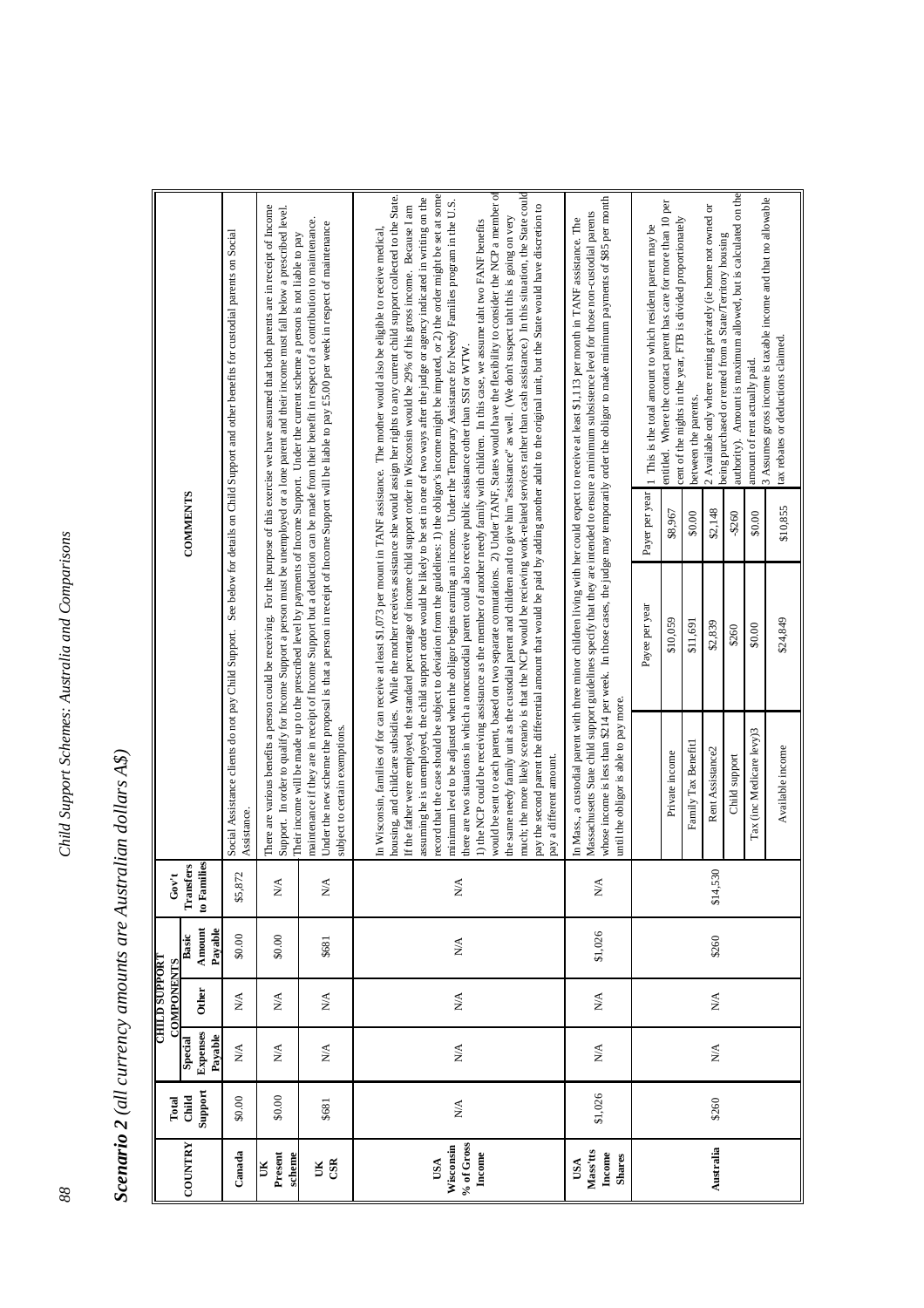| conario 3 (all currency amounts are Australian dollars |
|--------------------------------------------------------|
| .<br>3                                                 |
|                                                        |
|                                                        |
|                                                        |
|                                                        |
|                                                        |
| Ì                                                      |

|                                                         |                               |                                 | CHILD SUPPORT COMPONENTS        |                                        | Gov't                           |                                                                                                                                                                                                                                                                                                                                                                                                                                                                                                                                                                                                                                                                                                                                                                                                    |                 |                |                                                                                                            |
|---------------------------------------------------------|-------------------------------|---------------------------------|---------------------------------|----------------------------------------|---------------------------------|----------------------------------------------------------------------------------------------------------------------------------------------------------------------------------------------------------------------------------------------------------------------------------------------------------------------------------------------------------------------------------------------------------------------------------------------------------------------------------------------------------------------------------------------------------------------------------------------------------------------------------------------------------------------------------------------------------------------------------------------------------------------------------------------------|-----------------|----------------|------------------------------------------------------------------------------------------------------------|
| COUNTRY                                                 | <b>Total Child</b><br>Support | Expenses<br>Payable<br>Special  | Other                           | <b>Basic Amount</b><br>Payable         | to Families<br><b>Transfers</b> |                                                                                                                                                                                                                                                                                                                                                                                                                                                                                                                                                                                                                                                                                                                                                                                                    | <b>COMMENTS</b> |                |                                                                                                            |
| Canada                                                  | \$5,586                       | $\mathbf{N}/\mathbf{A}$         | $\stackrel{\triangle}{\approx}$ | Mother<br>\$4,158<br>\$9,744<br>Father | \$6,748                         | table amounts as well as the increased costs of the arrangement and the means and needs of each parent<br>The current position on shared custody cases allows for judicial discretion, taking into account the two<br>net of table amounts). Another method, used in courts, augments the net table amounts by up to 50%.<br>and the children. One way of calculating the Child Support amount is the solution used here (simple<br>The lower income parent applies for the equivalent-to-spouse tax deduction and the benefits from<br>Simple Net solution: (father's table amount minus mother's table amount)<br>government transfers to families.<br>$$9,744-$4,158 = $5,586$                                                                                                                  |                 |                |                                                                                                            |
| Present<br>scheme<br>Ĕ                                  | \$7,634                       | $\stackrel{\triangle}{\approx}$ | $\stackrel{\triangle}{\geq}$    | \$7,634                                | $\stackrel{\triangle}{\geq}$    | equally the Child Support Agency will decide who is eligible to receive maintenance on the basis of                                                                                                                                                                                                                                                                                                                                                                                                                                                                                                                                                                                                                                                                                                |                 |                | In the UK child benefit is payable to all households with a child. In a case where both parties share care |
| $\mathbb{S}$<br>ě                                       | \$2,655                       | $_{\rm N/A}$                    | $N\!$                           | \$2,655                                | N/A                             | who receives Child Benefit. In this case we have assumed that the mother receives Child Benefit.                                                                                                                                                                                                                                                                                                                                                                                                                                                                                                                                                                                                                                                                                                   |                 |                |                                                                                                            |
| Wisconsin %<br>of Gross<br>Income<br>USA                | \$2,850                       | $\stackrel{\triangle}{\approx}$ | $\stackrel{\triangle}{\approx}$ | \$2,850                                | $\mathbf{N}\mathbf{A}$          | support using the basic percentage formula, there are two children so take 25% of each parent's income<br>2) Next, determine what percentage of time the children spend with each parent, in this case, it is 50%<br>Note: Here it is interesting to note that either parent could become the obligor depending upon who<br>1) For shared custody situations the first step in the Wisconsin formula is to calculate each parent's<br>4) Subtract the lesser amount due from the greater amount due, either parent may be the payer.<br>3) Multiply the support order by an amount specified for the 50% time, or 33.40%<br>$$4,749 - $1,899 = $2,850$ that the Dad must pay.<br>Father \$14,388<br>= Mother \$1,899 Father \$4,749<br>earns a greater income.<br>$=$ Mother \$5.755<br>with each. |                 |                |                                                                                                            |
| Massachusetts<br><b>Income Shares</b><br>Formula<br>USA | NA.                           | $\frac{\lambda}{\lambda}$       | N/A                             | N/A                                    | $\sum_{i=1}^{n}$                | The Massachusetts guideline specifically states that it does not apply in instances where shared or split<br>physical custody is involved. In these instances, the judge would indicate that such a circumstance<br>constitutes a deviation from the guidelines, and would calculate their own order.                                                                                                                                                                                                                                                                                                                                                                                                                                                                                              |                 |                |                                                                                                            |
|                                                         |                               |                                 |                                 |                                        |                                 |                                                                                                                                                                                                                                                                                                                                                                                                                                                                                                                                                                                                                                                                                                                                                                                                    | Payee per year  | Payer per year | 1 Entitlement is income tested                                                                             |
|                                                         |                               |                                 |                                 |                                        |                                 | Private income                                                                                                                                                                                                                                                                                                                                                                                                                                                                                                                                                                                                                                                                                                                                                                                     | \$23,461        | \$58,652       | parents in respect of the 15 year<br>and shared proportionately for                                        |
| Australia                                               | \$6,344                       | $\frac{\lambda}{\lambda}$       | $\mathbb{N}\mathbb{A}$          | \$6,344                                | \$1,745                         | Family Tax Benefit1                                                                                                                                                                                                                                                                                                                                                                                                                                                                                                                                                                                                                                                                                                                                                                                | \$1,745         | \$1,394        | old child. The 16 year old child<br>would also be entitled to Youth                                        |
|                                                         |                               |                                 |                                 |                                        |                                 | Child support                                                                                                                                                                                                                                                                                                                                                                                                                                                                                                                                                                                                                                                                                                                                                                                      | \$6,344         | -\$6,344       | 2 Assumes gross income is<br>Allowance of \$2,955.                                                         |
|                                                         |                               |                                 |                                 |                                        |                                 | Tax (inc Medicare levy)3                                                                                                                                                                                                                                                                                                                                                                                                                                                                                                                                                                                                                                                                                                                                                                           | \$3,652         | \$15,599       | taxable income and that no<br>allowable tax rebates or                                                     |
|                                                         |                               |                                 |                                 |                                        |                                 | Available income                                                                                                                                                                                                                                                                                                                                                                                                                                                                                                                                                                                                                                                                                                                                                                                   | \$27,898        | \$38,102       | deductions claimed.                                                                                        |

*Client Research Unit, CSA*  $9/12/02$ Client Research Unit, CSA

09/12/02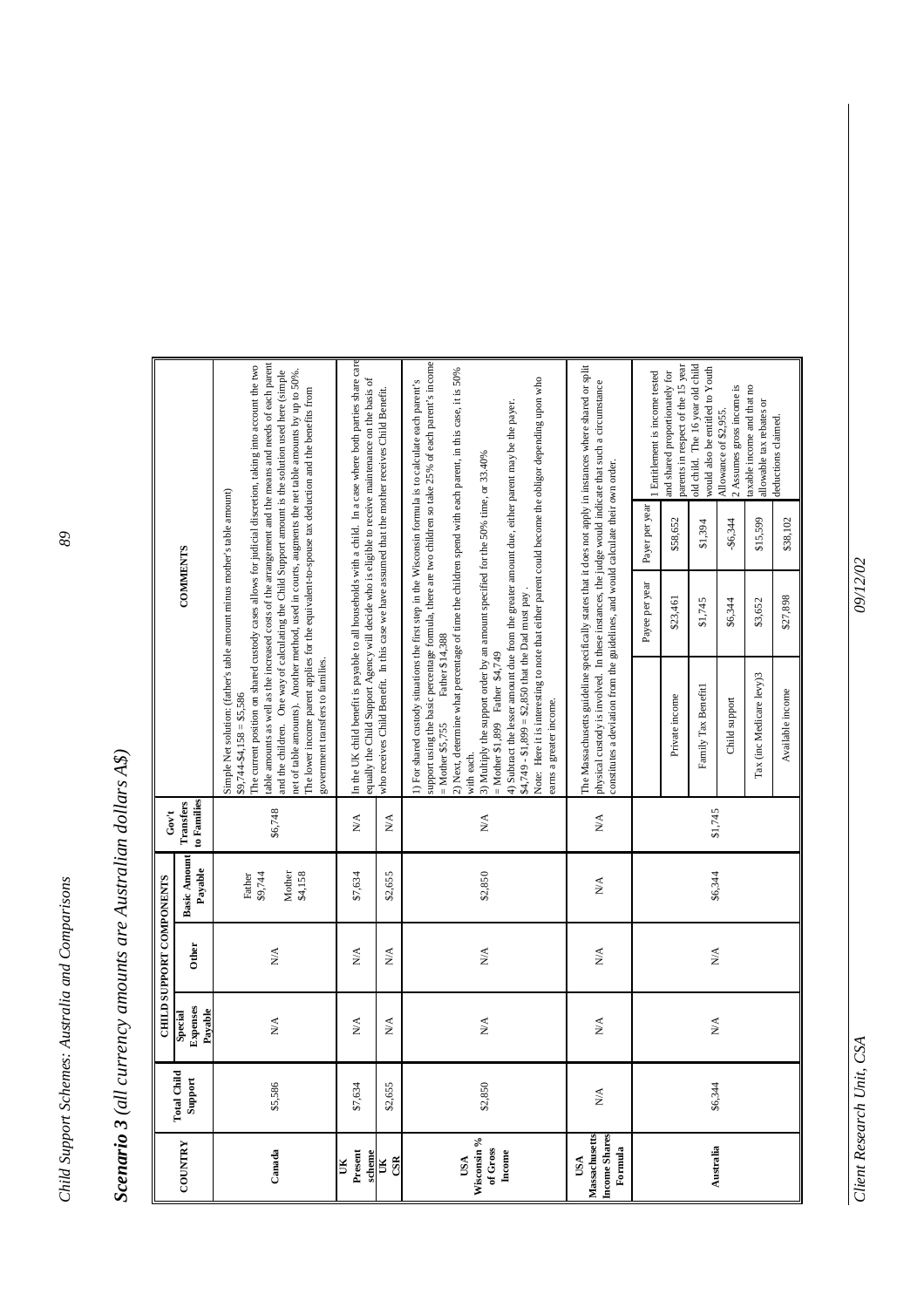| ś                     |
|-----------------------|
|                       |
|                       |
| こそうごつづつ なうこうえききこう クミク |
|                       |
|                       |
|                       |
|                       |
|                       |
|                       |
|                       |
|                       |
|                       |
|                       |
| ر<br>?                |
|                       |
|                       |
|                       |
|                       |
|                       |
|                       |
|                       |
|                       |
|                       |
|                       |
|                       |
|                       |
|                       |
|                       |
|                       |
|                       |
|                       |
| שווע ו עש             |
|                       |
|                       |
|                       |
|                       |
|                       |
|                       |
|                       |
|                       |
|                       |
|                       |
|                       |
|                       |
|                       |
|                       |
|                       |
| しゅうしょう アルフィン<br>Ì     |

|                                                      |                                                                                                   |                                                | CHILD SUPPORT COMPONENTS                                                                                                      |                                   | Gov't                           |                                                                                               |                |                   |                                                                                                                                                                                                                                                                                                                                                 |
|------------------------------------------------------|---------------------------------------------------------------------------------------------------|------------------------------------------------|-------------------------------------------------------------------------------------------------------------------------------|-----------------------------------|---------------------------------|-----------------------------------------------------------------------------------------------|----------------|-------------------|-------------------------------------------------------------------------------------------------------------------------------------------------------------------------------------------------------------------------------------------------------------------------------------------------------------------------------------------------|
| <b>COUNTRY</b>                                       | <b>Total Child</b><br>Support                                                                     | <b>Expenses</b><br>Payable<br>Special          | Other                                                                                                                         | <b>Amount</b><br>Payable<br>Basic | to Families<br><b>Transfers</b> |                                                                                               |                |                   | <b>COMMENTS</b>                                                                                                                                                                                                                                                                                                                                 |
| Canada                                               | applying any<br>account high<br>access costs)<br>reduction to<br>take into<br>\$13,174<br>(before | $\stackrel{\triangle}{\approx}$                | $household =$<br>$\vert\vert$<br>Standard of<br>Living Test<br>household<br>Mother's<br>(Ratios):<br>Father's<br>1.59<br>2.55 | \$13,174                          | \$6,930                         | paid.                                                                                         |                |                   | RESULT: Father succeeds in Undue Hardship claim. Judicial discretion may be exercised to reduce the normal Child Support amount to be                                                                                                                                                                                                           |
| Present<br>scheme<br>š                               | \$10,979                                                                                          | $\mathbb{N}\mathbb{A}$                         | $\mathbf{N}/\mathbf{A}$                                                                                                       | \$10,979                          | $\stackrel{\triangle}{\approx}$ | Housing costs have therefore been taken as 25% of his gross income.                           |                |                   | We have not deducted UK tax and National Insurance contributions from the fathers income since it is stated that the income is exempt from tax.                                                                                                                                                                                                 |
| CSR<br>ă                                             | \$9,124                                                                                           | ₹∕x                                            | ₹∕x                                                                                                                           | 124<br>\$9,                       | $\lessapprox$                   | The father has qualified for a departure from the assessment due to his high contact costs.   |                |                   |                                                                                                                                                                                                                                                                                                                                                 |
| Percentage<br>Wisconsin<br>of Gross<br>Income<br>USA | \$14,389                                                                                          | $\mathbb{N}\mathbb{A}$                         | $\mathbb{N}^{\mathbb{A}}$                                                                                                     | \$14,389                          | $\stackrel{\triangle}{\geq}$    | \$14,389 per year or \$1,198 per month.                                                       |                |                   | $\left\vert {}\right\vert$<br>Wisconsin calculates the order using the two child percentage figure of 25% without considering the new spouse's income. 25% x \$57,555                                                                                                                                                                           |
| USA Mass.<br>Income<br><b>Shares</b>                 | N/A                                                                                               | $\stackrel{\scriptstyle <}{\phantom{}_{\sim}}$ | $\stackrel{\scriptstyle <}{\phantom{}_{\sim}}$                                                                                | $\mathbf{N} \mathbf{A}$           | $\stackrel{\triangle}{\approx}$ | family. So, in this case, the decisionmaker might reduce the father's support order slightly. |                |                   | Applying the Massachusetts guidelines results in a \$1,371 monthly amount of child support. These guidelines do not address the new spouse of<br>the mother in its calculations, but do allow the decisionmaker to consider both the high visitation costs, and the fact of the father's subsequent                                             |
|                                                      |                                                                                                   |                                                |                                                                                                                               |                                   |                                 |                                                                                               | Payee per year | Payer per<br>year | the children residing with them. As the paying parent has care of the child suppor<br>I The amount given is the total amount to which each parent would be entitled for<br>children for more than 10 per cent of the nights in the year, FTB may be reduced                                                                                     |
|                                                      |                                                                                                   |                                                |                                                                                                                               |                                   |                                 | Private income                                                                                | \$23,461       | \$58,652          | supplementary income may be included, he may not be entitled to the full amount<br>entitlement in respect of those children. In addition, the payer's entitlement to<br>proportionately for the resident parent and the paying parent may also have an<br>FTB is calculated on the basis of a nil taxable income. As some forms of<br>ndicated. |
|                                                      |                                                                                                   |                                                |                                                                                                                               |                                   |                                 | Family Tax Benefitl                                                                           | \$7,851        | \$4,552           | or rented from a State/Territory housing authority). Amount is maximum allowed<br>2 Available only where renting privately (ie home not owned or being purchased                                                                                                                                                                                |
| Australia                                            | \$260                                                                                             | $\stackrel{\triangle}{\approx}$                | $\mathbb{N}^{\mathbb{A}}$                                                                                                     | \$260                             | \$10,363                        | Rent Assistance2                                                                              | \$2,512        | \$0.00            | but is calculated on the amount of rent actually paid.                                                                                                                                                                                                                                                                                          |
|                                                      |                                                                                                   |                                                |                                                                                                                               |                                   |                                 | Child support                                                                                 | \$260          | $-$260$           | minimum child support amount. However, the payee in this case may apply for<br>3 Child support is assessed on taxable income (including some supplementary<br>amounts), so that it is likely that the payer would only be assessed for the                                                                                                      |
|                                                      |                                                                                                   |                                                |                                                                                                                               |                                   |                                 | Tax (inc Medicare levy)3                                                                      | $-$3,652$      | \$0.00            | reflect his true financial position. If she was successful and child support was<br>change of assessment for the reason that the payer's taxable income does not<br>calculated on his income of \$58 652, the child support assessment would be                                                                                                 |
|                                                      |                                                                                                   |                                                |                                                                                                                               |                                   |                                 | Available income                                                                              | \$30,431       | \$62,943          | increased to \$10 022, and the payee's FTB would be reduced to \$1 949 and she<br>may lose entitlement to Rent Assistance.                                                                                                                                                                                                                      |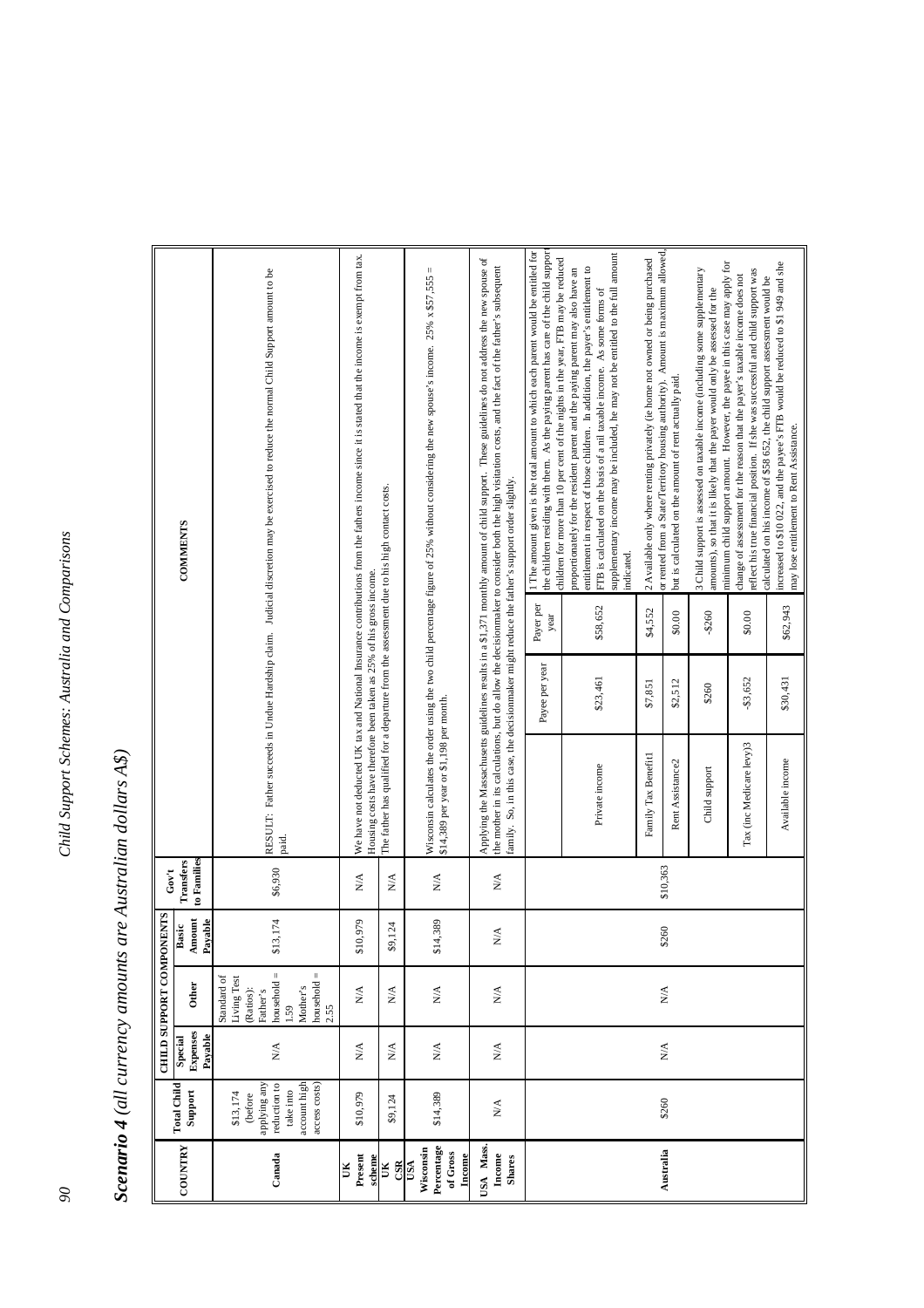| ļ                                                       |
|---------------------------------------------------------|
| call outproduced and alternative increased in the light |
|                                                         |
|                                                         |
|                                                         |
|                                                         |
| l                                                       |
|                                                         |
| Č                                                       |

|                                                          |                                                                                |                                       | CHILD SUPPORT COMPONENTS             |                                                                                             | Gov't                           |                                                                                                                                                                |                |                 |                                                                                                                                                                                                                                                                                                                                                                                                                                                                                                                                         |
|----------------------------------------------------------|--------------------------------------------------------------------------------|---------------------------------------|--------------------------------------|---------------------------------------------------------------------------------------------|---------------------------------|----------------------------------------------------------------------------------------------------------------------------------------------------------------|----------------|-----------------|-----------------------------------------------------------------------------------------------------------------------------------------------------------------------------------------------------------------------------------------------------------------------------------------------------------------------------------------------------------------------------------------------------------------------------------------------------------------------------------------------------------------------------------------|
| <b>COUNTRY</b>                                           | <b>Total Child</b><br>Support                                                  | <b>Expenses</b><br>Payable<br>Special | Other                                | <b>Basic Amount</b><br>Payable                                                              | to Families<br>Transfers        |                                                                                                                                                                |                | <b>COMMENTS</b> |                                                                                                                                                                                                                                                                                                                                                                                                                                                                                                                                         |
| Canada                                                   | between table<br>(difference<br>amounts)<br>$= $6,370$<br>\$7,364<br>$-$ \$994 | Contributes<br>Mother<br>\$994        | $\stackrel{\triangle}{\approx}$      | Table Amounts Father<br>Mother: \$7,014<br>\$14,378                                         | \$1,388                         |                                                                                                                                                                |                |                 | In split custody arrangements, each household is treated as though a separate sole custody case. For income tax purposes, each<br>parent is a single parent and each will have the benefit of related tax deductions, including the equivalent-to-spouse deduction.                                                                                                                                                                                                                                                                     |
| scheme<br>Present<br>š                                   | Mother pays<br>Father pays<br>\$6,870<br>\$10,167                              | $\mathbf{N} \mathbf{A}$               | $\mathbf{N} \mathbf{A}$              | (part 2 mother with 2<br>\$6,870 (part 1 father<br>with 1 QC) \$10,167<br>QC <sub>S</sub> ) | $\mathbf{N} \mathbf{A}$         |                                                                                                                                                                |                |                 | There are no provisions for costs associated with sporting activities. This figure has therefore been ignored.                                                                                                                                                                                                                                                                                                                                                                                                                          |
| <b>GSR</b><br>UK                                         | Mother pays<br>Father pays<br>\$6,400<br>\$9,532                               | $\stackrel{\triangle}{\approx}$       | $\stackrel{\triangle}{\geq}$         | (part 2 mother with 2<br>\$6,400 (part 1 father<br>with 1 QC) \$9,532<br>QC <sub>S</sub> )  | $\stackrel{\triangle}{\approx}$ |                                                                                                                                                                |                |                 |                                                                                                                                                                                                                                                                                                                                                                                                                                                                                                                                         |
| Percentage of<br><b>Gross Income</b><br>Wisconsin<br>USA | \$11,282                                                                       | $\stackrel{\triangle}{\approx}$       | $\mathbf{N}/\mathbf{A}$              | \$11,282                                                                                    | $\stackrel{\triangle}{\approx}$ | 2) Apply the percentage of income rate for one child for the mother, $17\% \times $69,065 = $11,740$<br>placement of one or more but not all of the children). |                |                 | Wisconsin percentage of income for a "split custody payer" (defined as a payer who has 2 or more children and who has physical<br>3) Subtract the smaller child support obligation from the larger to determine the reduced amount of child support owed by the<br>parent with the larger child support obligation. =\$11,282 divided by 12 = \$940 the father must pay the mother per month.<br>1) Apply the percentage of income rate for two children for the father, $25\% \times $92,087 = $23,022$                                |
| Massachusetts<br>Income Shares<br>Formula<br>USA         | $_{\rm N/A}$                                                                   | $\stackrel{\triangle}{\geq}$          | $\stackrel{\blacktriangle}{\approx}$ | ΝÁ                                                                                          | $\stackrel{\triangle}{\geq}$    | have substantial discretion in creating a child support award.                                                                                                 |                |                 | judge has discretion to award additional amounts of child support. Because both situations apply in this scenario, the judge would<br>combined gross incomes exceed \$170,937, or where the gross income of the noncustodial parent exceeds \$128,203. In the latter<br>situation, the court should consider the support award at the \$128,203/8170,937 level as a minimum presumptive level, and the<br>As noted above under scenario #3 the Massachusetts guidelines do not apply in shared custody situations, or when the parties' |
|                                                          |                                                                                |                                       |                                      |                                                                                             |                                 |                                                                                                                                                                | Payee per year | Payer per year  | 1 This is the total amount to which resident parent may be                                                                                                                                                                                                                                                                                                                                                                                                                                                                              |
|                                                          |                                                                                |                                       |                                      |                                                                                             |                                 | Private income                                                                                                                                                 | \$70,383       | \$93,844        | cent of the nights in the year, FTB is reduced proportionately for<br>entitled. Where the contact parent has care for more than 10 per                                                                                                                                                                                                                                                                                                                                                                                                  |
|                                                          |                                                                                | $\stackrel{\blacktriangle}{\approx}$  | $\mathbb{N}\mathbb{A}$               |                                                                                             |                                 | Family Tax Benefit1                                                                                                                                            | \$4,552        | \$1,814         | the resident parent and contact parent may also have an<br>entitlement.                                                                                                                                                                                                                                                                                                                                                                                                                                                                 |
| Australia                                                | \$11,276                                                                       |                                       |                                      | \$11,276                                                                                    | \$4,552                         | Child support                                                                                                                                                  | \$11,276       | \$11,276        | consideration of the costs of the sporting activities, provided that<br>2 The father may apply for a reduction in child support in<br>both parents had agreed that the child participate in those                                                                                                                                                                                                                                                                                                                                       |
|                                                          |                                                                                |                                       |                                      |                                                                                             |                                 | Tax (inc Medicare levy)3                                                                                                                                       | -\$21,162      | \$32,422        | 3 Assumes gross income is taxable income and that no allowable<br>activities.                                                                                                                                                                                                                                                                                                                                                                                                                                                           |
|                                                          |                                                                                |                                       |                                      |                                                                                             |                                 | Available income                                                                                                                                               | \$65,048       | \$51,958        | tax rebates or deductions claimed.                                                                                                                                                                                                                                                                                                                                                                                                                                                                                                      |

*Client Research Unit, CSA*  $9/12/02$ Client Research Unit, CSA

09/12/02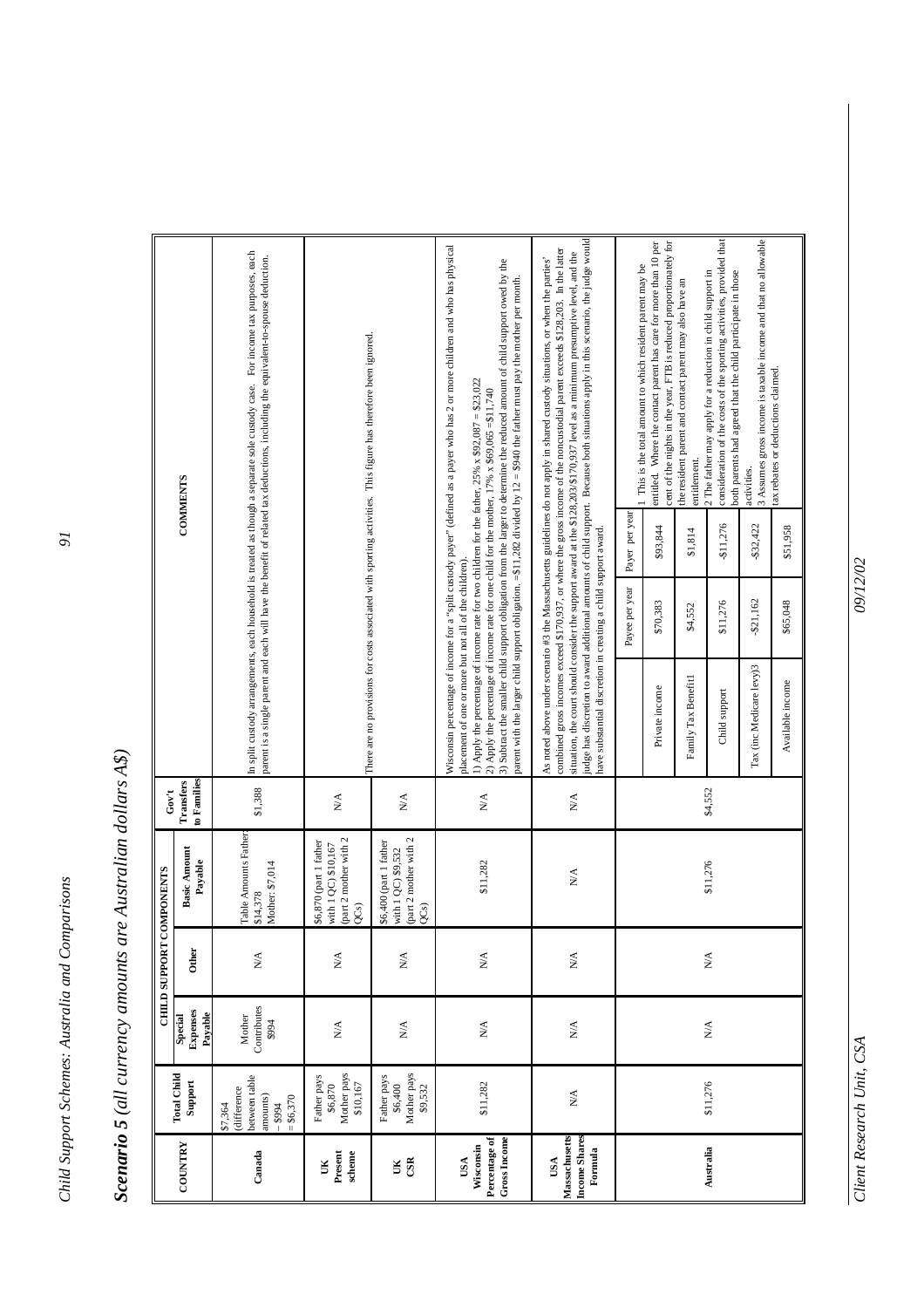|                                                          |                               |                                | CHILD SUPPORT COMPONENTS     |                                | Gov't                                    |                                    |                |                 |                                                                                                                                                                                                                                                                                                                                                                                                                                                          |
|----------------------------------------------------------|-------------------------------|--------------------------------|------------------------------|--------------------------------|------------------------------------------|------------------------------------|----------------|-----------------|----------------------------------------------------------------------------------------------------------------------------------------------------------------------------------------------------------------------------------------------------------------------------------------------------------------------------------------------------------------------------------------------------------------------------------------------------------|
| <b>COUNTRY</b>                                           | <b>Total Child</b><br>Support | Expenses<br>Payable<br>Special | Other                        | <b>Basic Amount</b><br>Payable | <b>Transfers to</b><br>Families          |                                    |                | <b>COMMENTS</b> |                                                                                                                                                                                                                                                                                                                                                                                                                                                          |
| Canada                                                   | \$7,056                       | N/A                            | $\stackrel{\triangle}{\geq}$ | Father pays:<br>\$7,056        | \$7,303                                  |                                    |                |                 | Mother claims equivalent-to-spouse tax deduction and would be eligible for subsidies for housing, child care,<br>dental care, pharmaceuticals etc. as explained under low-income earners section (below).                                                                                                                                                                                                                                                |
| Present<br>scheme<br>UК                                  | \$9,106                       | N/A                            | $\stackrel{\triangle}{\geq}$ | \$9,106                        | $\stackrel{\triangle}{\geq}$             | No comments.                       |                |                 |                                                                                                                                                                                                                                                                                                                                                                                                                                                          |
| CSR<br>UK                                                | \$5,039                       | $\mathbb{N}^{\mathbb{A}}$      | $\mathbb{N}^{\mathbb{A}}$    | \$5,039                        | $\stackrel{\triangle}{\scriptstyle\sim}$ |                                    |                |                 |                                                                                                                                                                                                                                                                                                                                                                                                                                                          |
| Percentage of<br><b>Gross Income</b><br>Wisconsin<br>USA | \$10,072                      | $\mathbb{N}\mathbb{A}$         | $\mathop{\rm N}\nolimits$    | \$10,072                       | $\mathop{\rm NA}\limits^\Delta$          |                                    |                |                 | \$40,288 = \$10,072 gross per year or \$839 per month. The custodial parent's low income makes her eligible for<br>Where there are two children and one parent has full custody take 25% of the obligor's gross income 25% x<br>at least \$1,073 in TANF. She would also be eligible for food stamps, subsidized childcare, and Medicaid.<br>Because she is receiving public assistance, she would have to assign her child support rights to the State. |
| <b>Income Shares</b><br>Massachusetts<br>Formula<br>USA  | \$533                         | $\mathbb{N}\mathbb{A}$         | $\mathbb{N}\mathbb{A}$       | \$533                          | $\mathbb{N}\mathbb{A}$                   | pay \$44 monthly in child support. |                |                 | As noted above, the mother's low income makes her eligible for TANF, food stamps, subsidized childcare, and<br>Massachusetts, she would receive at least \$810 in TANF payments per month. The father would be ordered to<br>Medicaid. If she were receiving TANF she would have to assign her rights to child support to the State. In                                                                                                                  |
|                                                          |                               |                                |                              |                                |                                          |                                    | Payee per year | Payer per year  | 1 This is the total amount to which resident                                                                                                                                                                                                                                                                                                                                                                                                             |
|                                                          |                               |                                |                              |                                |                                          | Private income                     | \$15,250       | \$41,056        | parent may be entitled. Where the contact parent<br>has care for more than 10 per cent of the nights<br>in the year, FTB is reduced proportionately for                                                                                                                                                                                                                                                                                                  |
|                                                          |                               |                                |                              |                                |                                          | Family Tax Benefit1                | \$5,227        | \$0.00          | the resident parent and contact parent may also<br>have an entitlement.                                                                                                                                                                                                                                                                                                                                                                                  |
| Australia                                                | \$8,255                       | N/A                            | $N\mathbf{A}$                | \$8,255                        | \$7,739                                  | Rent Assistance <sub>2</sub>       | \$2,512        | \$0.00          | home not owned or being purchased or rented<br>2 Available only where renting privately (ie                                                                                                                                                                                                                                                                                                                                                              |
|                                                          |                               |                                |                              |                                |                                          | Child support                      | \$8,255        | -\$8,255        | Amount is maximum allowed, but is calculated<br>from a State/Territory housing authority).<br>on the amount of rent actually paid.                                                                                                                                                                                                                                                                                                                       |
|                                                          |                               |                                |                              |                                |                                          | Tax (inc Medicare<br>$levy$ )3     | $-81,573$      | -\$9,107        | 3 Assumes gross income is taxable income and<br>that no allowable tax rebates or deductions                                                                                                                                                                                                                                                                                                                                                              |
|                                                          |                               |                                |                              |                                |                                          | Available income                   | \$29,670       | \$23,695        | claimed.                                                                                                                                                                                                                                                                                                                                                                                                                                                 |

Scenario 6 (all currency amounts are Australian dollars A\$) *Scenario 6 (all currency amounts are Australian dollars A\$)*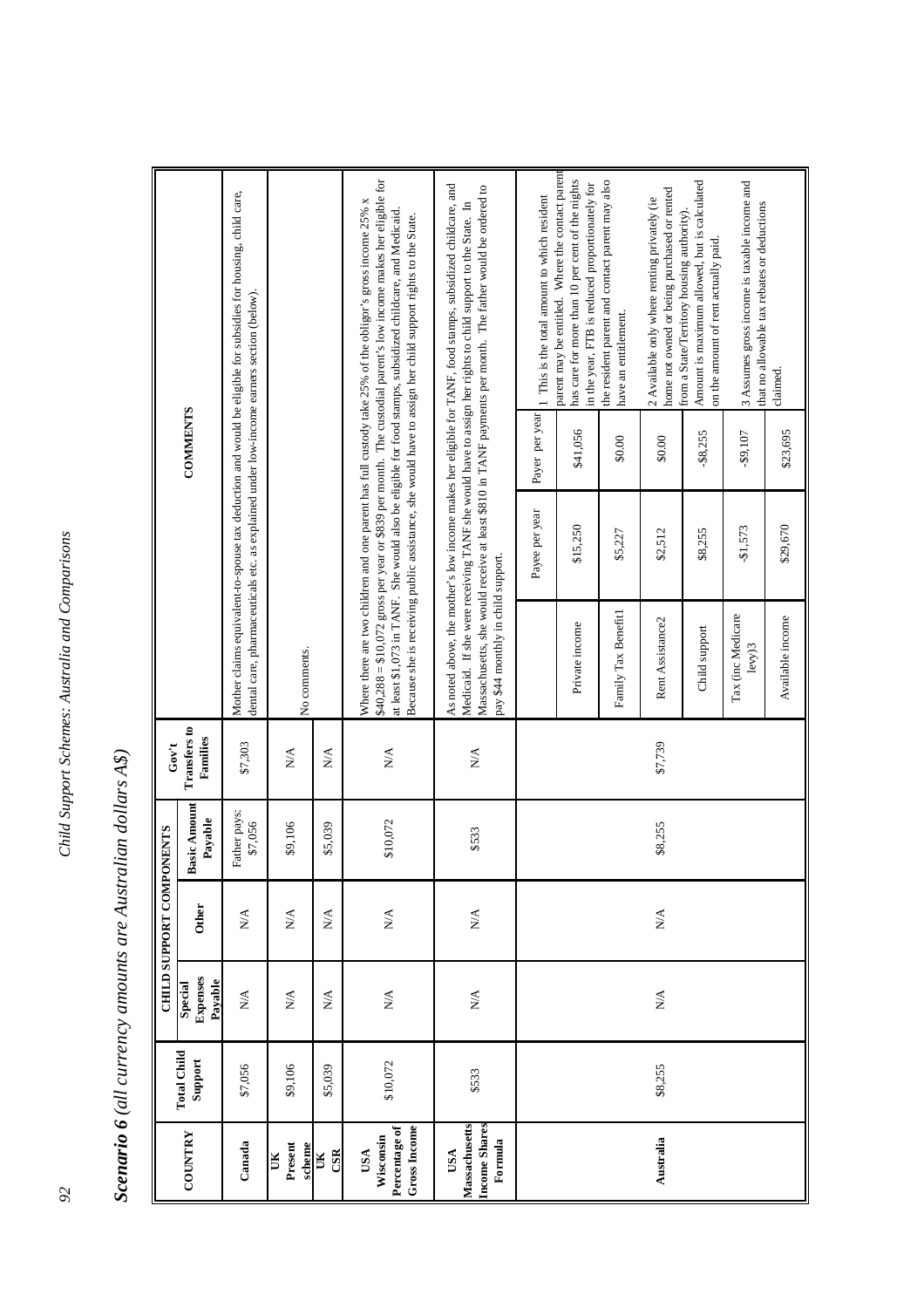| ï                                                                                                                                                                                                                                                                                             |  |
|-----------------------------------------------------------------------------------------------------------------------------------------------------------------------------------------------------------------------------------------------------------------------------------------------|--|
|                                                                                                                                                                                                                                                                                               |  |
| ていきこう                                                                                                                                                                                                                                                                                         |  |
|                                                                                                                                                                                                                                                                                               |  |
|                                                                                                                                                                                                                                                                                               |  |
| $\tau$ / $\tau$ / $\tau$ / $\tau$ / $\tau$ / $\tau$ / $\tau$ / $\tau$ / $\tau$ / $\tau$ / $\tau$ / $\tau$ / $\tau$ / $\tau$ / $\tau$ / $\tau$ / $\tau$ / $\tau$ / $\tau$ / $\tau$ / $\tau$ / $\tau$ / $\tau$ / $\tau$ / $\tau$ / $\tau$ / $\tau$ / $\tau$ / $\tau$ / $\tau$ / $\tau$ / $\tau$ |  |
|                                                                                                                                                                                                                                                                                               |  |
|                                                                                                                                                                                                                                                                                               |  |
|                                                                                                                                                                                                                                                                                               |  |
|                                                                                                                                                                                                                                                                                               |  |
|                                                                                                                                                                                                                                                                                               |  |
|                                                                                                                                                                                                                                                                                               |  |

|                                                  |                                                                                      |                                 | <b>UHILD SUPPORT</b>                     |                            |                                 |                          |                                                                                        |                |                                                                                                                                                                                                                                                                                                                                                                                                                 |
|--------------------------------------------------|--------------------------------------------------------------------------------------|---------------------------------|------------------------------------------|----------------------------|---------------------------------|--------------------------|----------------------------------------------------------------------------------------|----------------|-----------------------------------------------------------------------------------------------------------------------------------------------------------------------------------------------------------------------------------------------------------------------------------------------------------------------------------------------------------------------------------------------------------------|
|                                                  | <b>Total Child</b>                                                                   |                                 | <b>COMPONENTS</b>                        |                            | Gov't                           |                          |                                                                                        |                |                                                                                                                                                                                                                                                                                                                                                                                                                 |
| COUNTRY                                          | Support                                                                              | Expenses<br>Payable<br>Special  | Other                                    | Payable<br>Amount<br>Table | to Families<br>Transfers        |                          | <b>COMMENTS</b>                                                                        |                |                                                                                                                                                                                                                                                                                                                                                                                                                 |
| Canada                                           | \$3,248 (subject to a<br>claw-back because<br>Social Assistance)<br>the mother is on | N/A                             | $\sum_{i=1}^{n}$                         | Father pays:<br>\$3,248    | \$2,145                         |                          |                                                                                        |                | Since the mother is on Social Assistance, she will receive only \$117 of the Child Support amount. See below for details on subsidies<br>for housing, training, dental, and pharmaceutical care for which she and the children may qualify as recipients of Social Assistance.                                                                                                                                  |
| Present<br>scheme<br>UК                          | \$6,399                                                                              | $\stackrel{\triangle}{\geq}$    | $\sum_{i=1}^{n}$                         | \$6,399                    | $\stackrel{\triangle}{\geq}$    |                          |                                                                                        |                | We do make reductions in liability where the father has care of the child for part of the week but our law requires the father to have<br>shared care for a prescribed number of days/nights before their liability is reduced. We have assumed that, in this scenario, the                                                                                                                                     |
| CSR<br>UK                                        | \$3,949                                                                              | $\sum_{i=1}^{n}$                | $\sum_{i=1}^{n}$                         | \$3,949                    | N/A                             | liability.               |                                                                                        |                | amount of care they provided is less than the prescribed minimum and therefore we have not made any reduction to the father's                                                                                                                                                                                                                                                                                   |
| Wisconsin %<br>of Gross<br>$hcone$<br>USA        | \$5,087 (subject to a<br>claw-back because<br>Social Assistance)<br>the mother is on | $\mathbf{N} \mathbf{A}$         | $\stackrel{\triangle}{\scriptstyle\sim}$ | \$5,087                    | $\stackrel{\triangle}{\approx}$ |                          | public assistance, all of the child support collected would go to the State.           |                | In Wisconsin a mother with one child would receive at least \$1,073 in TANF. Because the mother is receiving public assistance she<br>would assign all of her rights to the child support collected on her behalf to the State. The child support order would be 17% of the<br>obligor's gross income 17% $x$ \$29,928 = \$5,087 child support per year or \$424 per month. As long as she continues to receive |
| Massachusetts<br>Income Shares<br>Formula<br>USA | claw-back because<br>\$533 (subject to a<br>Social Assistance)<br>the mother is on   | $\stackrel{\triangle}{\approx}$ | $\sum_{i=1}^{n}$                         | \$533                      | $\stackrel{\triangle}{\geq}$    |                          | parent is a given a basic standard of living allowance before child support is ordered |                | guideline amount and the Massachusetts amount. This may be explained by the fact that in Massachusetts, unlike Wisconsin, each<br>For one child in Massachusetts, the mother would receive at least \$655 in TANF payments. The Child support award of \$44 per<br>month would be based upon the father's gross income. It is interesting here to note the great difference between the Wisconsin               |
|                                                  |                                                                                      |                                 |                                          |                            |                                 |                          | Payee per year                                                                         | Payer per year | This is the total amount to which resident                                                                                                                                                                                                                                                                                                                                                                      |
|                                                  |                                                                                      |                                 |                                          |                            |                                 | Private income           | \$0.00                                                                                 | \$30,498       | parent may be entitled. Where the contact parent<br>has care for more than 10 per cent of the nights                                                                                                                                                                                                                                                                                                            |
|                                                  |                                                                                      |                                 |                                          |                            |                                 | Income Support           | \$10,059                                                                               | \$0.00         | the resident parent and contact parent may also<br>in the year, FTB is reduced proportionately for                                                                                                                                                                                                                                                                                                              |
| Australia                                        | \$3,603                                                                              | $\stackrel{\triangle}{\geq}$    | $\stackrel{\triangle}{\scriptstyle\sim}$ | \$3,603                    | \$6,846                         | Family Tax Benefit1      | \$4,334                                                                                | \$0.00         | 2 Available only where renting privately (ie<br>have an entitlement.                                                                                                                                                                                                                                                                                                                                            |
|                                                  |                                                                                      |                                 |                                          |                            |                                 | Rent Assistance2         | \$2,512                                                                                | \$0.00         | home not owned or being purchased or rented<br>from a State/Territory housing authority                                                                                                                                                                                                                                                                                                                         |
|                                                  |                                                                                      |                                 |                                          |                            |                                 | Child support            | \$3,603                                                                                | -\$3,603       | Amount is maximum allowed, but is calculated<br>on the amount of rent actually paid.                                                                                                                                                                                                                                                                                                                            |
|                                                  |                                                                                      |                                 |                                          |                            |                                 | Tax (inc Medicare levy)3 | \$0.00                                                                                 | -\$5,834       | 3 Assumes gross income is taxable income and<br>that no allowable tax rebates or deductions<br>claimed.                                                                                                                                                                                                                                                                                                         |
|                                                  |                                                                                      |                                 |                                          |                            |                                 | Available income         | \$20,508                                                                               | \$21,062       |                                                                                                                                                                                                                                                                                                                                                                                                                 |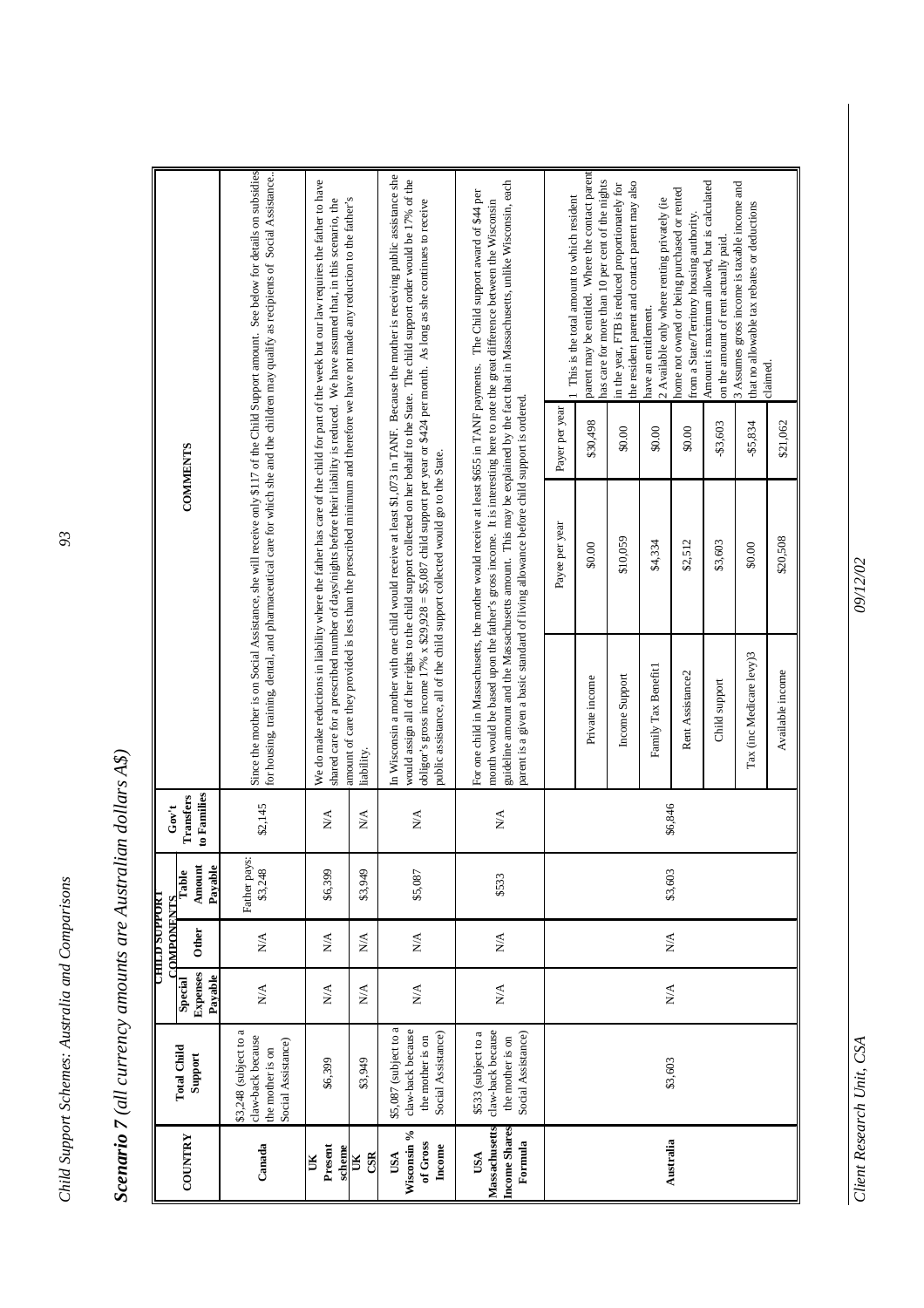# **Other Issues** *Other Issues*

|        | <b>OTHER ISSUES</b>                                                                                                                                                                                                                                                                                                                                                                                                                                                                                                                                       |
|--------|-----------------------------------------------------------------------------------------------------------------------------------------------------------------------------------------------------------------------------------------------------------------------------------------------------------------------------------------------------------------------------------------------------------------------------------------------------------------------------------------------------------------------------------------------------------|
| Canada | Note: Dollar values for most scenarios were derived from cases that would have taken place in the province of British Columbia. Federal Child Support amounts vary only slightly across the country<br>social programmes vary across jurisdictions within Canada.<br>depending on provincial taxes. Benefits, subsidies and other                                                                                                                                                                                                                         |
|        | Canada's national health care system covers basic medical and hospital needs. The system is universal with no user fees. All but two jurisdictions require no payment of premiums by participants.<br>Additional coverage such as dental and pharmaceutical care may be covered by employers or Social Assistance ministries or purchased privately by individuals. Certain provinces have universal<br>low income families with high cost prescription drugs and/or medical equipment.<br>dental care for children. All jurisdictions offer subsidies to |
|        | Child care subsidies for low-income parents are variously offered by provinces and territories. Child Support received is usually considered as income when calculating these subsidies.                                                                                                                                                                                                                                                                                                                                                                  |
|        | Québec and British Columbia are in the process of implementing Universal Day Care systems with minimal user fees.                                                                                                                                                                                                                                                                                                                                                                                                                                         |
|        | Housing subsidies for low-income families are administered by various levels of government. Availability of social housing varies across the country. Child Support received is usually considered as<br>income when calculating these subsidies.                                                                                                                                                                                                                                                                                                         |
|        | Assistance ministries. Part of the amounts of the Canadian and provincial Child Tax benefits are also clawed back by these ministries. Social Assistance recipients qualify for subsidised housing<br>shelter, clothing and personal needs. In most provinces, Child Support payments are partially or completely clawed back by Social<br>(where available) and free healthcare including dental and prescription drug coverage.<br>Social Assistance recipients receive basic amounts for food,                                                         |
|        | Social assistance provides help in the acquiring of Child Support orders.                                                                                                                                                                                                                                                                                                                                                                                                                                                                                 |
|        | Child Support order depending on their income and the jurisdiction in which they live. Some jurisdictions have special "working income<br>supplement" programmes. Child Support received is not usually considered as income when calculating these supplements.<br>Low-income wage earners may qualify for aid in acquiring a                                                                                                                                                                                                                            |